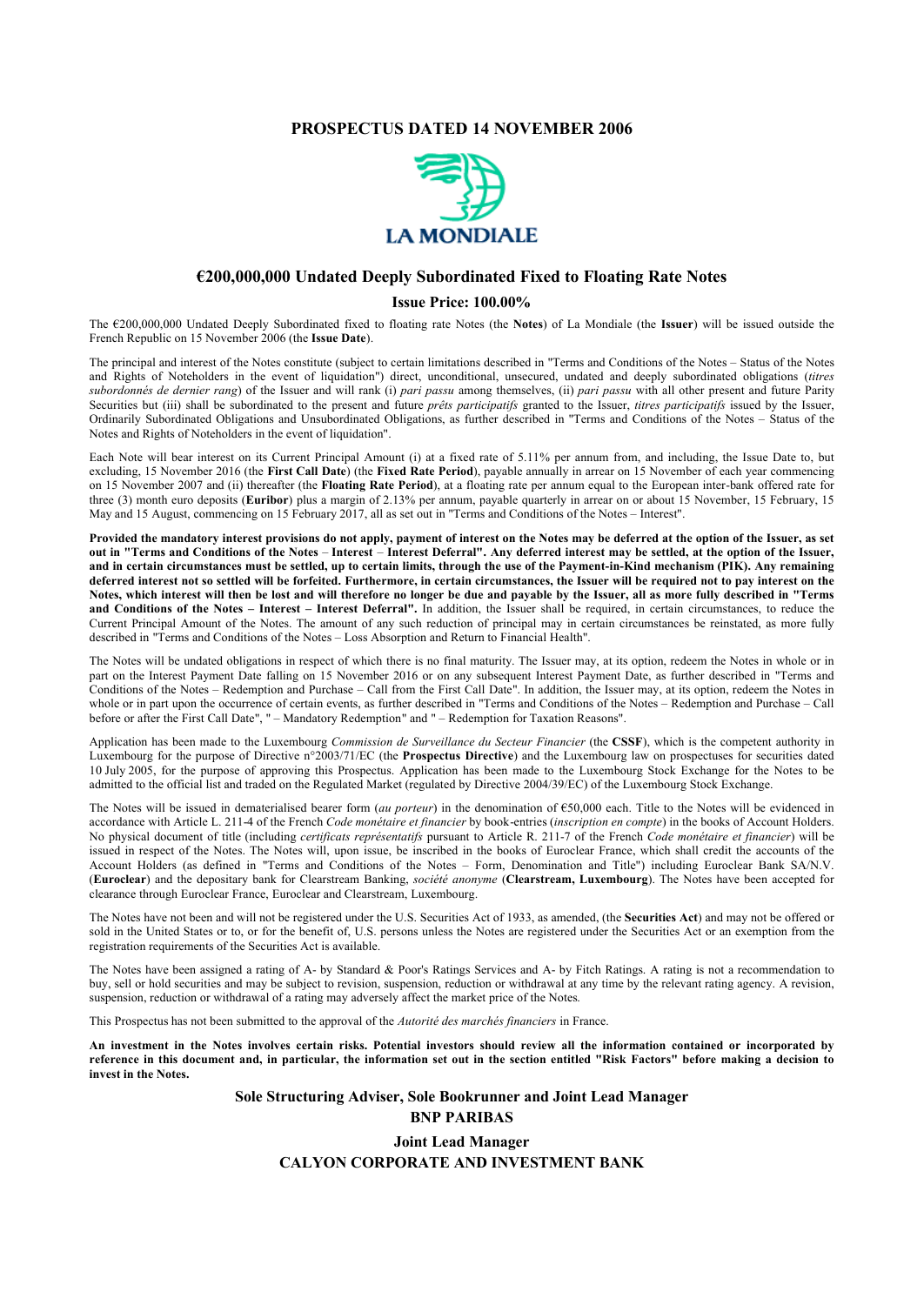*This prospectus constitutes a prospectus (the Prospectus) for the purposes of Article 5.3 of the Prospectus Directive and the Luxembourg law on prospectuses for securities dated 10 July 2005 implementing the Prospectus Directive in Luxembourg.*

*The Issuer, having taken all reasonable care to ensure that such is the case, confirms that the information contained or incorporated by reference in this Prospectus is, to the best of its knowledge, in accordance with the facts and contains no omission likely to affect the import of such information.*

*Certain information contained in this Prospectus and/or documents incorporated herein by reference has been extracted from sources specified in the sections where such information appears. The Issuer confirms that such information has been accurately reproduced and that, so far as it is aware and is able to ascertain from information published by the above sources, no facts have been omitted which would render the information reproduced inaccurate or misleading. The Issuer has also identified the source(s) of such information.*

*References herein to the Issuer are to La Mondiale. References to the Group are to the Issuer, together with its consolidated subsidiaries.*

*This Prospectus is to be read in conjunction with all documents which are incorporated herein by reference (see the section entitled "Documents Incorporated by Reference"). This Prospectus shall be read and construed on the basis that such documents are incorporated in, and form part of, this Prospectus.*

*The Joint Lead Managers (as defined in the section entitled "Subscription and Sale") have not independently verified the information contained herein. Accordingly, no representation, warranty or undertaking, express or implied, is made and no responsibility or liability is accepted by the Joint Lead Managers as to the accuracy or completeness of the information contained or incorporated by reference in this Prospectus or any other information provided by the Issuer in connection with the issue and sale of the Notes. The Joint Lead Managers do not accept any liability in relation to the information contained or incorporated by reference in this Prospectus or any other information provided by the Issuer in connection with the issue and sale of the Notes.*

*No person is or has been authorised by the Issuer or the Joint Lead Managers to give any information or to make any representation not contained in this Prospectus and any information or representation not so contained must not be relied upon as having been authorised by or on behalf of the Issuer or the Joint Lead Managers.*

*Neither the delivery of this Prospectus nor the offering, sale or delivery of any Notes shall in any circumstances imply that the information contained herein concerning the Issuer and the Group is correct at any time subsequent to the date hereof or that any other information supplied in connection with the issue and sale of the Notes is correct as of any time subsequent to the date indicated in the document containing the same. The Joint Lead Managers do not undertake to review the financial condition or affairs of the Issuer during the life of the Notes or to advise any investor in the Notes of any information coming to its attention. Investors should review, inter alia, the most recently published documents incorporated by reference into this Prospectus when deciding whether or not to subscribe for or to purchase any Notes.*

*Neither this Prospectus nor any other information supplied in connection with the issue and sale of the Notes (a) is intended to provide the basis of any credit or other evaluation or (b) should be considered as a recommendation by the Issuer or the Joint Lead Managers that any recipient of this Prospectus or any other information supplied in connection with the issue and sale of the Notes*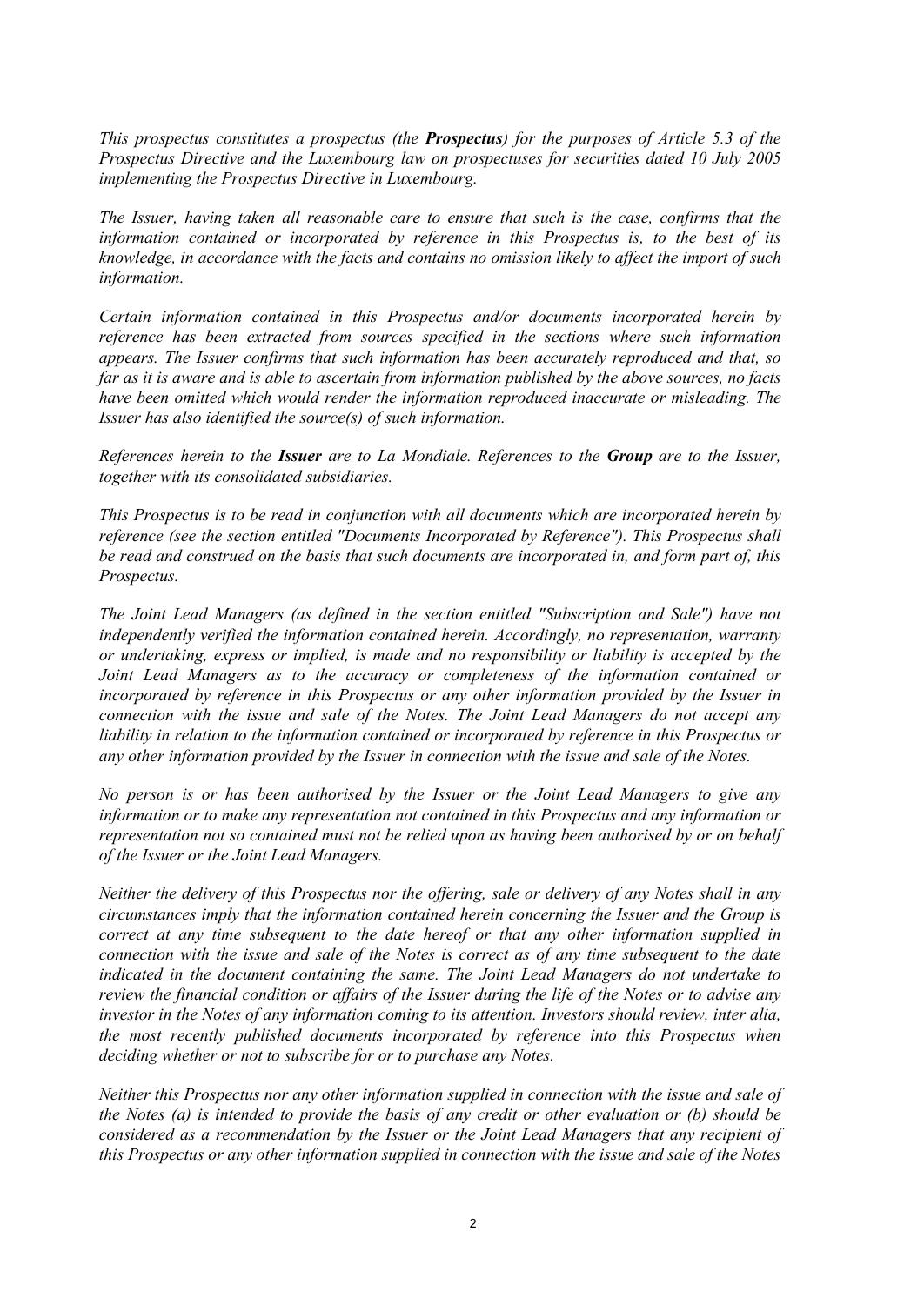*should purchase any Notes. Neither this Prospectus nor any other information supplied in connection with the issue and sale of the Notes constitutes an offer or invitation by, or on behalf of, the Issuer or the Joint Lead Managers to any person to subscribe for or to purchase any Notes.*

*In making an investment decision regarding the Notes, prospective investors should rely on their own independent investigation and appraisal of the Issuer, its business, its financial condition and affairs and the terms of the offering of the Notes, including the merits and risks involved. The contents of this Prospectus are not to be construed as legal, business or tax advice. Each prospective investor should consult its own advisers as to legal, tax, financial, credit and related aspects of an investment in the Notes.*

*This Prospectus does not constitute an offer to sell or the solicitation of an offer to buy any Notes in any jurisdiction to any person to whom it is unlawful to make the offer or solicitation in such jurisdiction. The distribution of this Prospectus and the offer or sale of Notes may be restricted by law in certain jurisdictions. The Issuer and the Joint Lead Managers do not represent that this Prospectus may be lawfully distributed, or that any Notes may be lawfully offered, in compliance with any applicable registration or other requirements in any such jurisdiction, or pursuant to an exemption available thereunder, or assume any responsibility for facilitating any such distribution or offering. In particular, no action has been taken by the Issuer or the Joint Lead Managers which would permit a public offering of any Notes or distribution of this Prospectus in any jurisdiction where action for that purpose is required. Accordingly, no Notes may be offered or sold, directly or indirectly, and neither this Prospectus nor any advertisement or other offering material may be distributed or published in any jurisdiction, except under circumstances that will result in compliance with any applicable laws and regulations. Persons into whose possession this Prospectus or any Notes may come must inform themselves about, and observe, any such restrictions on the distribution of this Prospectus and the offering and sale of Notes. In particular, there are restrictions on the distribution of this Prospectus and the offer or sale of Notes in the United States, the United Kingdom and France* – *see the section entitled "Subscription and Sale".*

*The Notes have not been and will not be registered under the U.S. Securities Act of 1933 (the Securities Act), or under any relevant securities laws of any state of the United States of America and may not be offered, sold or delivered within the United States of America or to or for the account or benefit of any person in the United States of America, within the meaning of Regulation S under the Securities Act (Regulation S), or to any person acting on a non-discretionary basis for any person in the United States of America.*

*In this Prospectus, unless otherwise specified or the context requires, references to "euro", "EUR" and "€" are to the single currency of the participating member states of the European Economic and Monetary Union.* 

*In connection with this issue, BNP Paribas (herein referred to as the Stabilisation Manager) or any person acting for the Stabilisation Manager may over-allot Notes (provided that the aggregate principal amount of Notes allotted does not exceed one hundred and five (105)% of the aggregate principal amount of the Notes) or effect transactions with a view to supporting the market price of the Notes at a level higher than that which might otherwise prevail. However, there is no assurance that the Stabilisation Manager (or persons acting on behalf of the Stabilisation Manager) will undertake stabilisation action. Any stabilisation action may begin on or after the date on which adequate public disclosure of the final terms of the offer of the Notes is made and, if begun, may be ended at any time, but it must end no later than the earlier of thirty (30) days after the issue date of the Notes and sixty (60) days after the date of the allotment of the Notes.*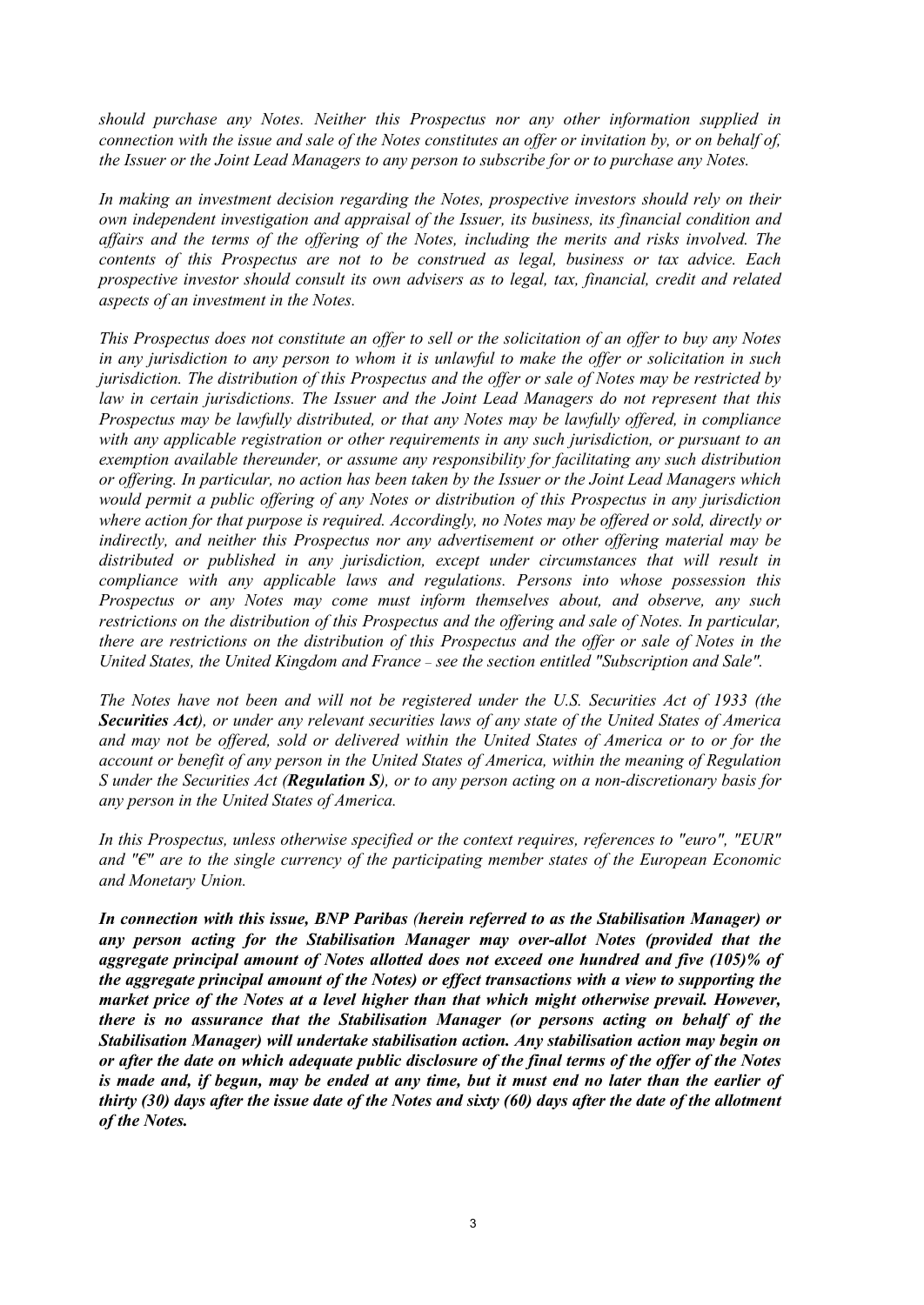# **TABLE OF CONTENTS**

| <b>Clause</b>                                                                                         | Page |
|-------------------------------------------------------------------------------------------------------|------|
|                                                                                                       |      |
|                                                                                                       |      |
|                                                                                                       |      |
|                                                                                                       |      |
|                                                                                                       |      |
|                                                                                                       |      |
|                                                                                                       |      |
|                                                                                                       |      |
| Consolidated financial statements of the Issuer for the year ended 31 December 2005 and for the       |      |
|                                                                                                       |      |
| Statutory auditors' reports on the consolidated financial statements of the issuer for the year ended |      |
|                                                                                                       |      |
|                                                                                                       |      |
|                                                                                                       |      |
|                                                                                                       |      |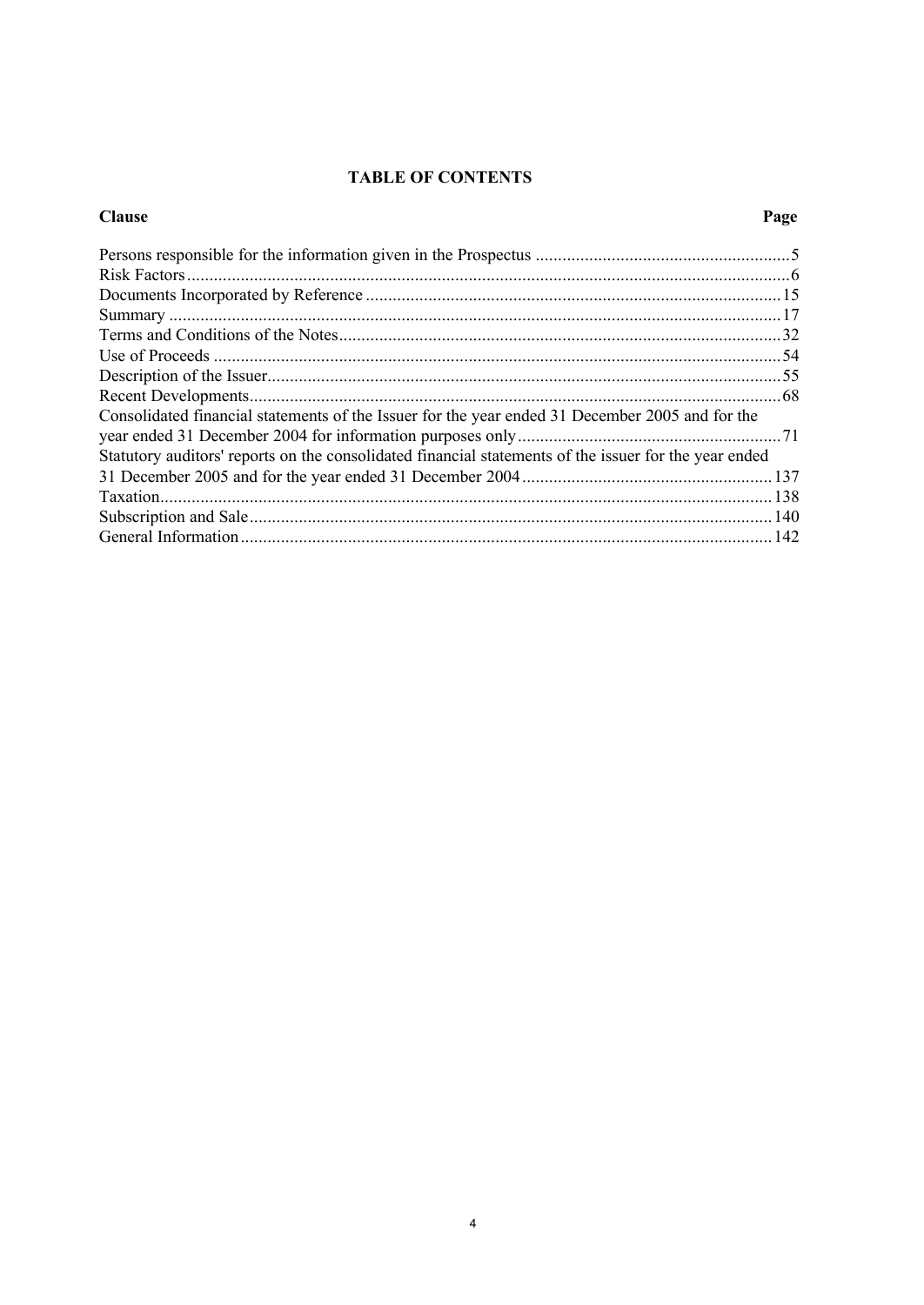## **PERSONS RESPONSIBLE FOR THE INFORMATION GIVEN IN THE PROSPECTUS**

The Issuer accepts responsibility for the information contained in this Prospectus. The Issuer, having taken all reasonable care to ensure that such is the case, confirms that the information contained in this Prospectus is, to the best of its knowledge, in accordance with the facts and contains no omission likely to affect its import.

La Mondiale 32, avenue Emile Zola 59370 Mons-en-Baroeul France

Duly represented by: Mr. Alain Gajan *Directeur Général*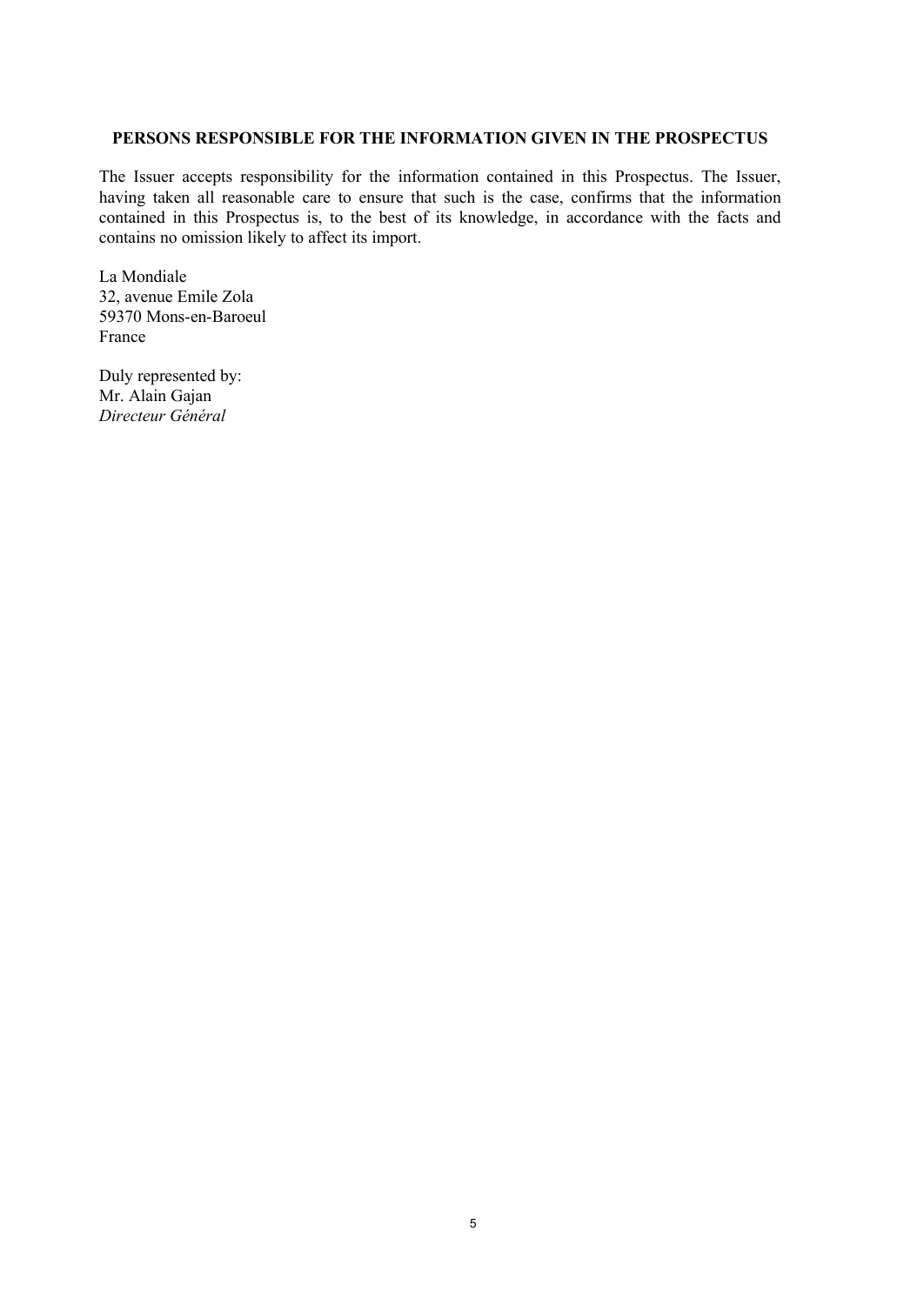## **RISK FACTORS**

*Prior to making an investment decision, prospective investors in the Notes offered hereby should consider carefully, among other things and in light of their financial circumstances and investment objectives, all the information of this Prospectus and, in particular, the risk factors set out below. Each of the risks highlighted below could have a material adverse effect on the business, operations, financial conditions or prospects of the Issuer, which in turn could have a material adverse effect on the amount of principal and interest which investors will receive in respect of the Notes. In addition, each of the risks highlighted below could adversely affect the trading price of the Notes or the rights of investors under the Notes and, as a result, investors could lose some or all of their investment. This section is not intended to be exhaustive and prospective investors should make their own independent evaluation of all risk factors and should read the detailed information set out elsewhere in this Prospectus. Words and expressions defined in the section entitled "Terms and Conditions of the Notes" herein shall have the same meanings in this section.* 

*The order in which the following risk factors are presented is not an indication of the likelihood of their occurrence.*

### **RISK FACTORS RELATING TO THE ISSUER**

The materialisation of any of the risks described below may affect the Issuer's capacity to repay, and/or adversely affect the market price of, the Notes and lead to Noteholders suffering loss if they sell their Notes prior to maturity. Investors are therefore at risk of losing all or part of their investment.

### **Financial risks**

La Mondiale and its consolidated subsidiaries taken as a whole (the **Group**) is exposed to the following financial risks:

#### *Market risks*

Market levels and returns on investment are a significant part of the overall profitability of the Group and fluctuations in financial markets, like those in the capital markets, may have a material effect on operating results. It can be very difficult to predict how such factors will evolve. Any downturn in the economy and/or change in the financial markets on which managed assets are invested could have an adverse effect on the financial situation, operating results and cash flow of the Issuer.

Fluctuations in interest rates may affect returns on and the market value of the Notes. In general, income on investments may fall during extended periods of low interest rates and to an even greater extent when profits from high yield instruments are reinvested at lower rates, even if cumulative gains tend to increase. During periods when interest rates are going up, the price of fixed income securities tends to decrease and gains on sale of such securities are lower or losses greater.

Variations in interest rates and returns on equity markets may also have an impact on customers' behaviour. This phenomenon is particularly marked in our life insurance and savings business.

In addition, La Mondiale invests part of its assets in shares (the percentage of general assets invested in shares as at 31 December 2005 was 16%), which are generally exposed to volatility risks. General economic conditions, stock market conditions and many other factors outside the control of the Group may adversely affect the capital markets.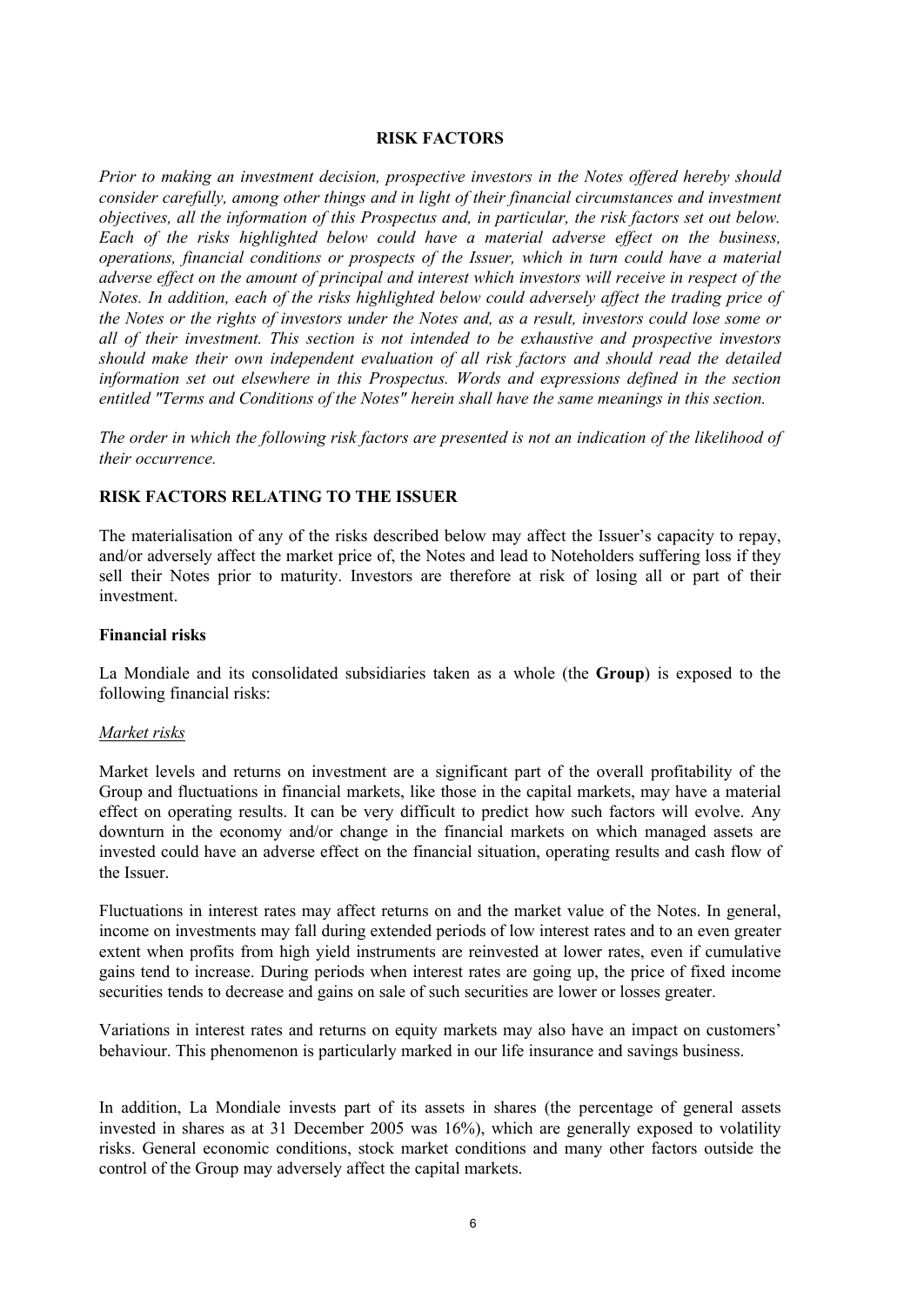Investment risk on life insurance portfolios is sometimes borne by the insured which is the case of unit-linked life insurance policies. In these cases, fluctuations of the price of underlying securities will directly or indirectly affect the financial results of life insurance business. Furthermore such fluctuations could affect the solvency of the Group.

The value of property assets (10% of La Mondiale's assets as at 31 December 2005) may decrease when the state of the market changes. In this case property sales may lead to losses on such investments.

## *Credit risk*

La Mondiale is exposed to counterparty risk in its relations with third parties. A default by any of its counterparties could have a material effect on its financial situation. La Mondiale is exposed to credit risk, *inter alia*, through its financial assets, its advances on policies and securities lending.

La Mondiale has exposure to its reinsurers through its reinsurance treaties. In such treaties, the other insurers assume part of the cost, losses and expenses associated with incidents, and losses whether or not carried over, in exchange for a proportion of the premiums. The ability to make a claim under, and the amount and cost of, the reinsurance depend on general market conditions and may vary significantly. Any decrease in the amount of reinsurance cover purchased will increase the risk of loss for La Mondiale. When reinsurance is put in place, La Mondiale remains liable for transferred risks if the reinsurer does not fulfill its obligations. Default by a reinsurer therefore could affect La Mondiale's profits and financial situation.

A solvency default by a counterparty could generate significant liquidity problems and cause other institutions to default. Stability of such institutions depends greatly on the equilibrium in the markets, notably through credit and other financial flows linking these institutions together. This risk can adversely affect the financial intermediaries, banks and depositories with which La Mondiale operates daily which may therefore adversely affect its income, returns and solvency.

## *Deterioration in financial results due to insurance claims for incidents*

The frequency and seriousness of insurance claims incurred and registered are an important factor in the overall profitability of La Mondiale and fluctuations in insurance claims can have a material effect on its income. Furthermore, unfavourable changes in the rate of insurance claims or in the cost of reinsurance protection could have an adverse effect on La Mondiale's financial condition, operating results and cash flow. Changes in these parameters are very difficult to predict.

## **Insurance risks**

The Group is exposed to the following insurance risks:

## *Pricing risk*

This risk may arise as a result of premiums being too low to meet commitments (risk of incorrect assessment of the characteristics of the insured risk, risk of under-evaluation of the premium). The launch process for new products or changes to existing products may lead to the materialisation of this type of risk. In order to control this risk, formal validation by the general management and all the relevant departments (technical, marketing, commissioning...) is obtained prior to the decision to launch new products. All guarantees and options provided under the product are reviewed. La Mondiale does however have guaranteed-rate contracts which may involve risk in the case of a mismatch between an underlying asset and the related back-to-back transaction and if the rate of return is insufficient.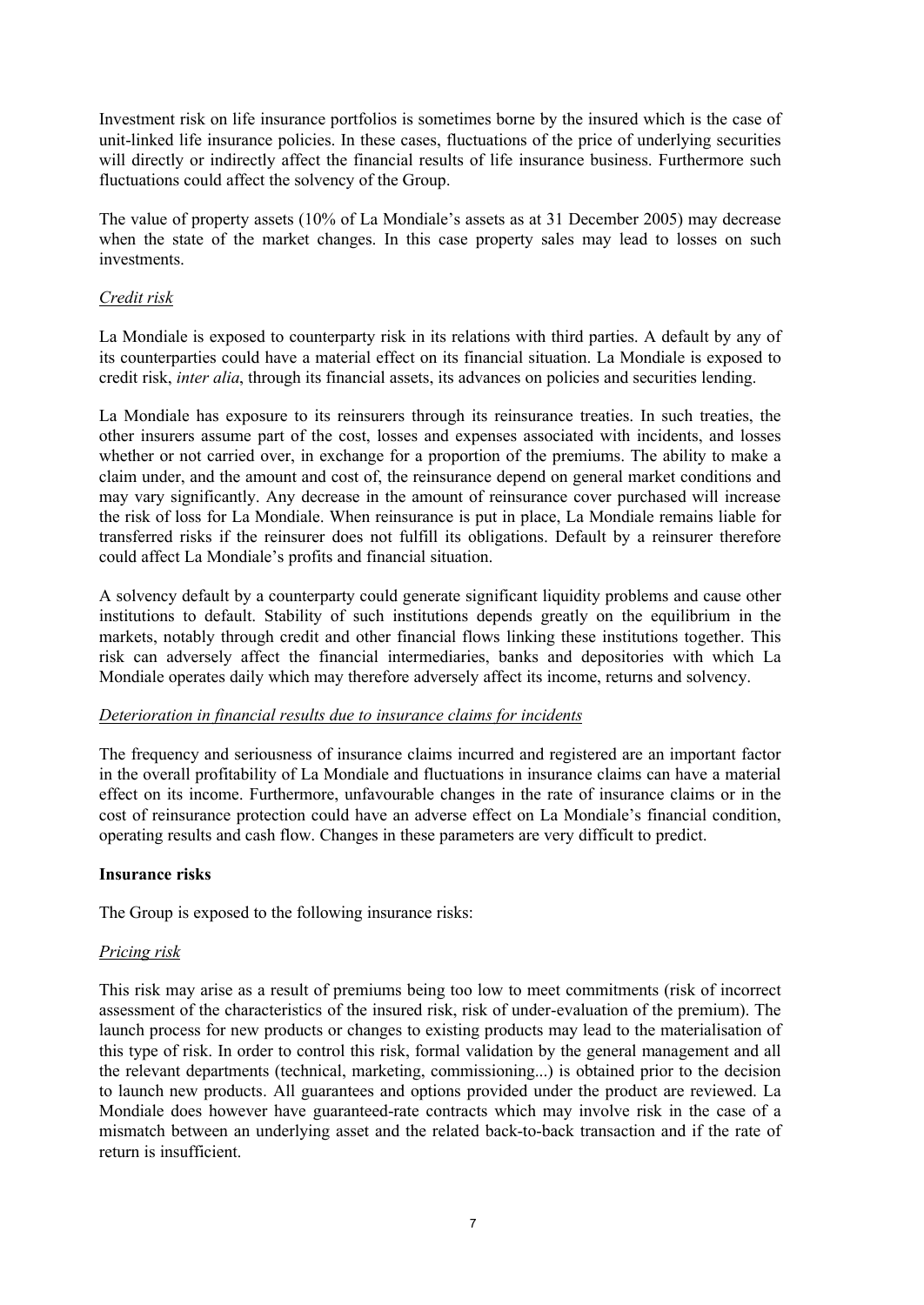## *Provision risk*

This risk may arise if insufficient provision is made to meet commitments due to poor assessment of available data or subsequent modification of the risk factors. The Group has not recorded any provision for exigibility risk (*provision pour risque d'exigibilité* (PRE)) or provision for financial risks (*provision pour aléas financiers* (PAF)).

## *Disaster risk*

The risk for an insurer of the sudden occurrence of an incident involving very large claims or an accumulation of incidents due to one single event.

## *Contractual risk*

The risk of pay-out rates associated with the guarantees incorporated in the contracts, the market risk associated with the options incorporated in the contracts and the credit risk associated with transfers of risk to reinsurers.

## **Operational risks**

The Group defines operational risk as the risk of loss due to inappropriate or failure of procedures, individuals or systems or loss resulting from external events.

Operational risks can be classified into the following categories:

- Risk of business interruption due to external events (disaster, etc.) or internal events: disaster scenarios have been provided for through the implementation of a business continuity plan.
- Risk of fraud: fraud scenarios have been considered. Controls and procedures have been introduced in the most vulnerable areas: accounts, access to computerised data, changes to figures records…
- Litigation risk: the Sénacq affair (see "Recent Developments" below) led La Mondiale Partenaire to make provision of significant amounts in its accounts to cover risk of unilateral withdrawal by customers (litigation under article L. 132.5.1 of the French *Code des assurances*).
- Governance risks: this relates in particular to failure by policyholders (*sociétaires*) to comply with the by-laws in the context of the election of representatives, exceeding the permitted number of directorships, compliance with and declaration of regulated agreements, supplying incorrect information to the regulatory authorities.
- Human resources and skills risk: this relates to the unforeseen loss of a person in a key position, loss of know-how, poor skills and careers management, errors in setting parameters and calculating pay, bad management of labour disputes.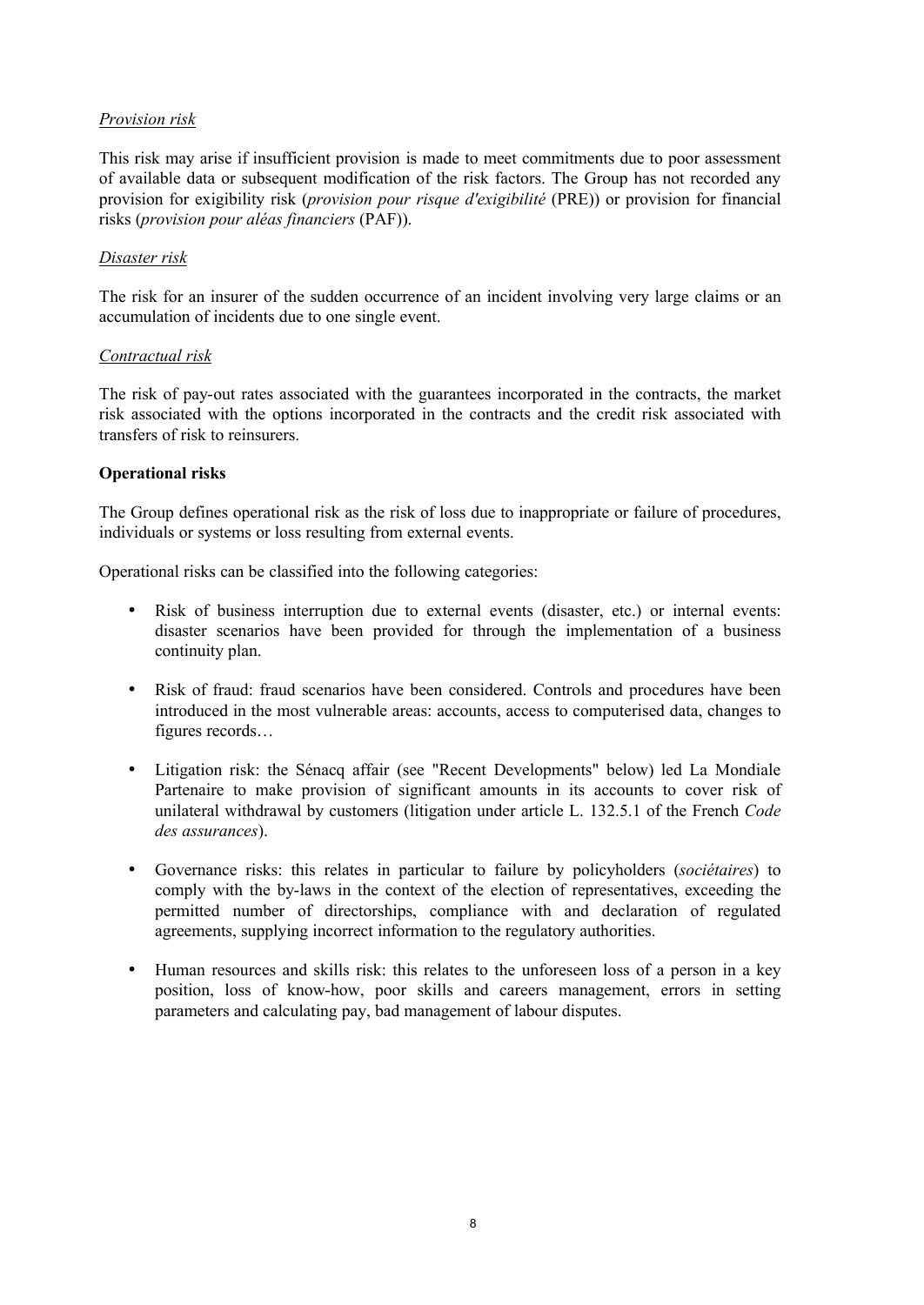- Risks relating to information systems, physical security and confidentiality. These risks can be broken down as follows: risk of physical or computer system intrusion, risk of malicious acts, risk of information theft, risk of non-compliance with the data protection authority (*Commission Nationale de l'Informatique et des Libertés*).
- Communication and reputation risk: the risk of internal or external dissemination of any communication having a detrimental effect on the brand's reputation.
- Mismanagement risk: these risks concern the risk of failure to comply with authorised signatory requirements for specific management operations, risk of failure to validate derogations, risk of failure to monitor and control manual transactions.
- Commercialisation, profitability and product risks: the use of new means of distribution (such as Internet), failure to respect client scoring, failure in the duty to advise customers are areas for vigilance.

## *Professional conduct*

Professional conduct risks concern in particular the failure by the legal and tax departments to monitor and communicate with respect to professional obligations and failure to integrate such obligations into the operational systems of the business (both at a commercial and management level).

## *Regulatory compliance*

La Mondiale is subject to governmental regulation. The regulatory authorities, notably the *Autorité de Contrôle des Assurances et des Mutuelles* (**ACAM**), have broad authority over many aspects such as solvency, premium levels, sales and marketing practices, advertising, employees' business cards and insurance policy forms. La Mondiale is obliged to manage the risks specified by the supervisory authorities, in particular those in respect of which the Group has not yet managed to comply and those in respect of which the necessary corrective measures have not yet been implemented. An action by the authority against a member of the Group could have an adverse effect on the business, results and/or solvency of the Group.

In addition changes to government policy, laws or their interpretation could adversely affect the range of products offered by the Group, the distribution networks or its capital requirements and therefore its income and solvency. Such changes which can occur at any moment include potential changes to retirement pension policy, regulation of commercial practices and solvency requirements.

## **The risk management policies, procedures and methods may leave La Mondiale exposed to unforeseen or unidentified risks.**

The Group commits significant resources to develop evaluation policies, procedures and methods to manage operational, liquidity, credit and market risks and plans to continue making efforts in this direction in the future.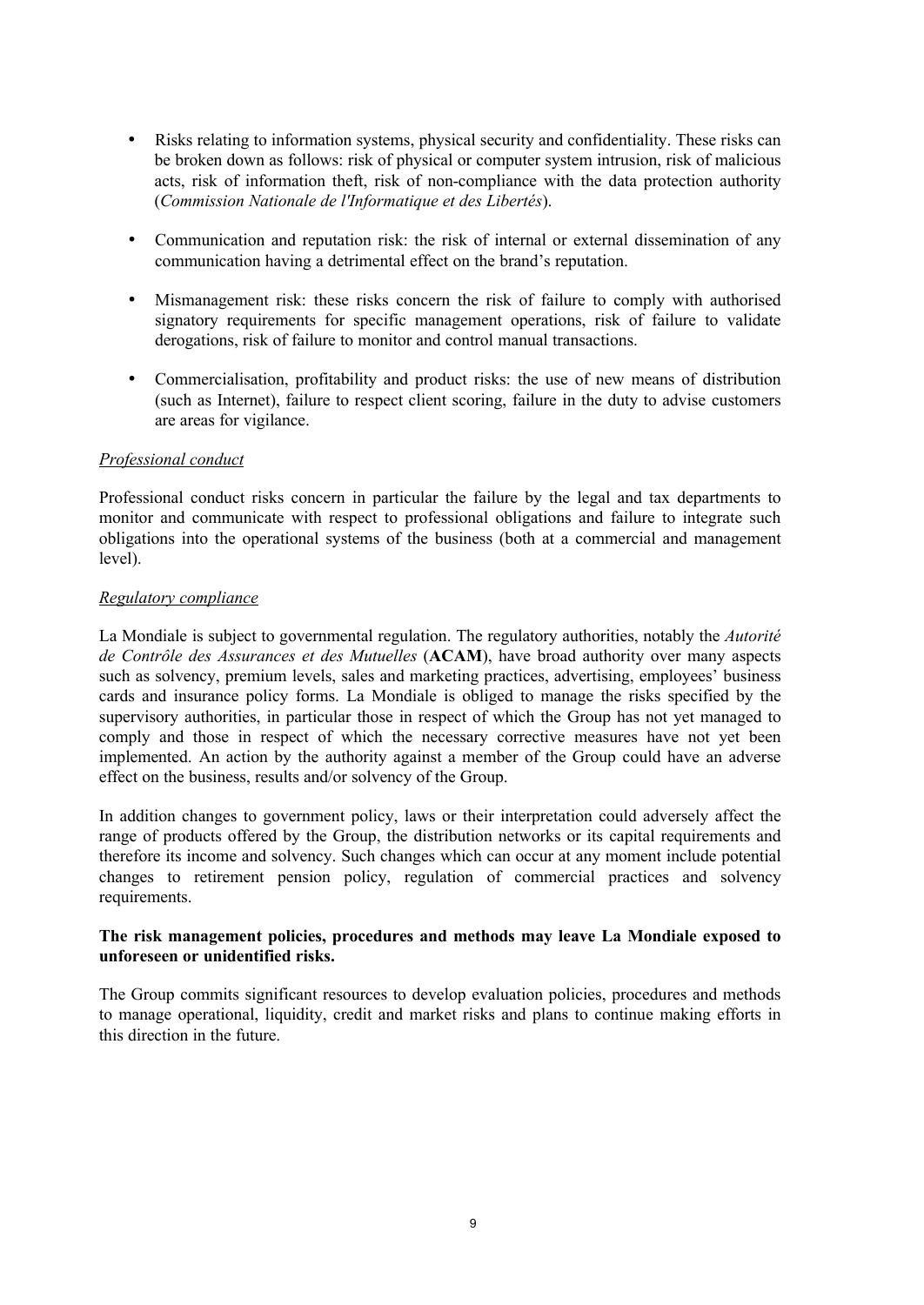However the Group's risk management strategies and techniques may not be entirely effective in mitigating exposure to risk in all market environments or against all types of risks, including those risks that the Group has not yet identified or anticipated.

If potential or existing customers believe that the risk management procedures and policies of the Group are not suitable, the Issuer's reputation as well as its revenues and profits may be adversely affected.

## **RISK FACTORS RELATING TO THE NOTES**

## **The Notes are Deeply Subordinated Obligations**

The obligations of the Issuer under the Notes in respect of principal and interest are lowest ranking, deeply subordinated obligations of the Issuer, subordinated to and ranking behind the claims of lenders in relation to *prêts participatifs* granted to the Issuer, holders of *titres participatifs* issued by the Issuer and creditors with respect to Ordinarily Subordinated Obligations and Unsubordinated Obligations of the Issuer. The Issuer's obligations under the Notes rank in priority only to any class of share capital of the Issuer.

If any judgment is rendered by any competent court declaring the judicial liquidation *(liquidation judiciaire*) of the Issuer or if the Issuer is liquidated for any reason, the rights of the Noteholders in respect of the payment of principal and interest on the Notes shall be subordinated to the payment in full of all other creditors of the Issuer ranking in priority to the Noteholders. In the event that the Issuer has insufficient assets to satisfy claims in such liquidation, the Noteholders may receive less than the Original Principal Amount of the Notes and may incur a loss of their entire investment. See "Terms and Conditions of the Notes – Status and Rights of Noteholders in the event of liquidation" of this Prospectus.

## **The Notes are undated securities**

The Notes are undated obligations of the Issuer and have no fixed maturity date. The Issuer is under no obligation to redeem the Notes at any time, except for certain taxation reasons. The Noteholders have no right to require redemption of the Notes, except if a judgment is issued for the judicial liquidation (*liquidation judiciaire*) of the Issuer or if the Issuer is liquidated for any other reason. See "Terms and Conditions of the Notes – Redemption and Purchase" of this Prospectus.

In such event, any outstanding Optional Deferred Interest will, subject to the Overall PIK Limit, become due and payable in cash but shall only be due and payable after all the Original Principal Amount of Notes shall have been paid in full. Any excess Optional Deferred Interest shall be forfeited and, accordingly, the Issuer's obligations in respect of such Optional Deferred Interest shall be terminated.

## **No voting rights**

The Notes do not give the Noteholders the right to vote at meetings of the policyholders (*sociétaires*) of the Issuer.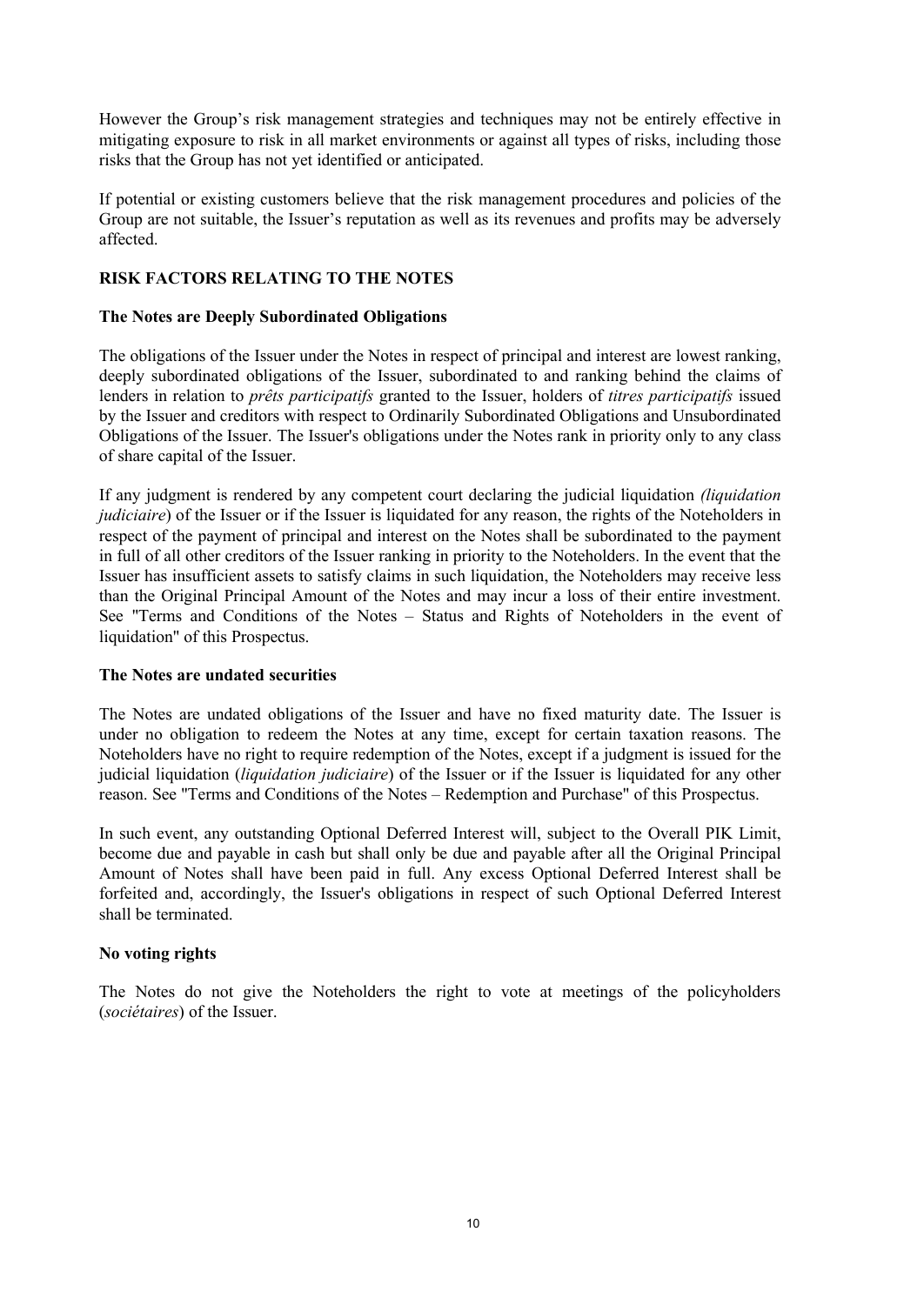## **Securities qualifying as Tier 1 capital**

The Notes are being issued for capital adequacy regulatory purposes with the intention and purpose of being eligible as Tier 1 capital (or the equivalent core capital for insurance entities when such category of capital becomes available for insurance entities) for the Issuer subject to the limits on the portion of the Issuer's Tier 1 capital that may consist of hybrid securities in accordance with the then applicable regulations and the interpretations of the Relevant Supervisory Authority. Such eligibility depends upon a number of conditions being satisfied, the expected requirements are reflected in the section entitled "Terms and Conditions of the Notes". One of these relates to the ability of the Notes and the proceeds of their issue to be available to absorb losses of the Issuer. Accordingly, following a Capital Deficiency Event, a Loss Absorption will be implemented by a partial or full reduction of the Current Principal Amount.

## **Restrictions on payment**

In certain circumstances, payments of interest under the Notes will be restricted and the amount of principal may be reduced as follows:

## *Optional Non-Payment of Interest and Mandatory Non-Payment of Interest*

Provided the mandatory interest provisions do not apply, payment of interest on the Notes may be deferred at the option of the Issuer. Any deferred interest may be settled, at the option of the Issuer, and in certain circumstances must be settled, up to certain limits, through the use of the Paymentin-Kind mechanism. Any remaining deferred interest not so settled will be forfeited. Furthermore, in certain circumstances, the Issuer will be required not to pay interest on the Notes, which interest will then be lost and will therefore no longer be due and payable by the Issuer.

See "Terms and Conditions of the Notes – Interest – Interest Deferral" of this Prospectus.

## *Principal*

The Issuer shall also be required, in certain circumstances, to reduce the Current Principal Amount of the Notes. The amount of any such reduction of principal may in certain circumstances be reinstated. See "Terms and Conditions of the Notes – Loss Absorption and Return to Financial Health" of this Prospectus.

## **No limitation on issuing or guaranteeing debt ranking senior or** *pari passu* **with the Notes**

There is no restriction on the amount of debt which the Issuer may issue or guarantee. The Issuer and its subsidiaries and affiliates may incur additional indebtedness or grant guarantees in respect of indebtedness of third parties, including indebtedness or guarantees that rank *pari passu* or senior in priority of payment to the obligations under and in connection with the Notes. If the Issuer's financial condition were to deteriorate, the Noteholders could suffer direct and materially adverse consequences, including loss of interest and, if the Issuer were liquidated (whether voluntarily or involuntarily), the Noteholders could suffer loss of their entire investment.

## **Redemption risk**

The Notes may be redeemed at the option of the Issuer (i) in whole or in part, on 15 November 2016 (the **First Call Date**) or on any Interest Payment Date thereafter and (ii) in whole but not in part, on any Interest Payment Date for certain taxation or regulatory reasons. Such redemption option will be exercised at a price equal to the (i) Original Principal Amount of the Notes and any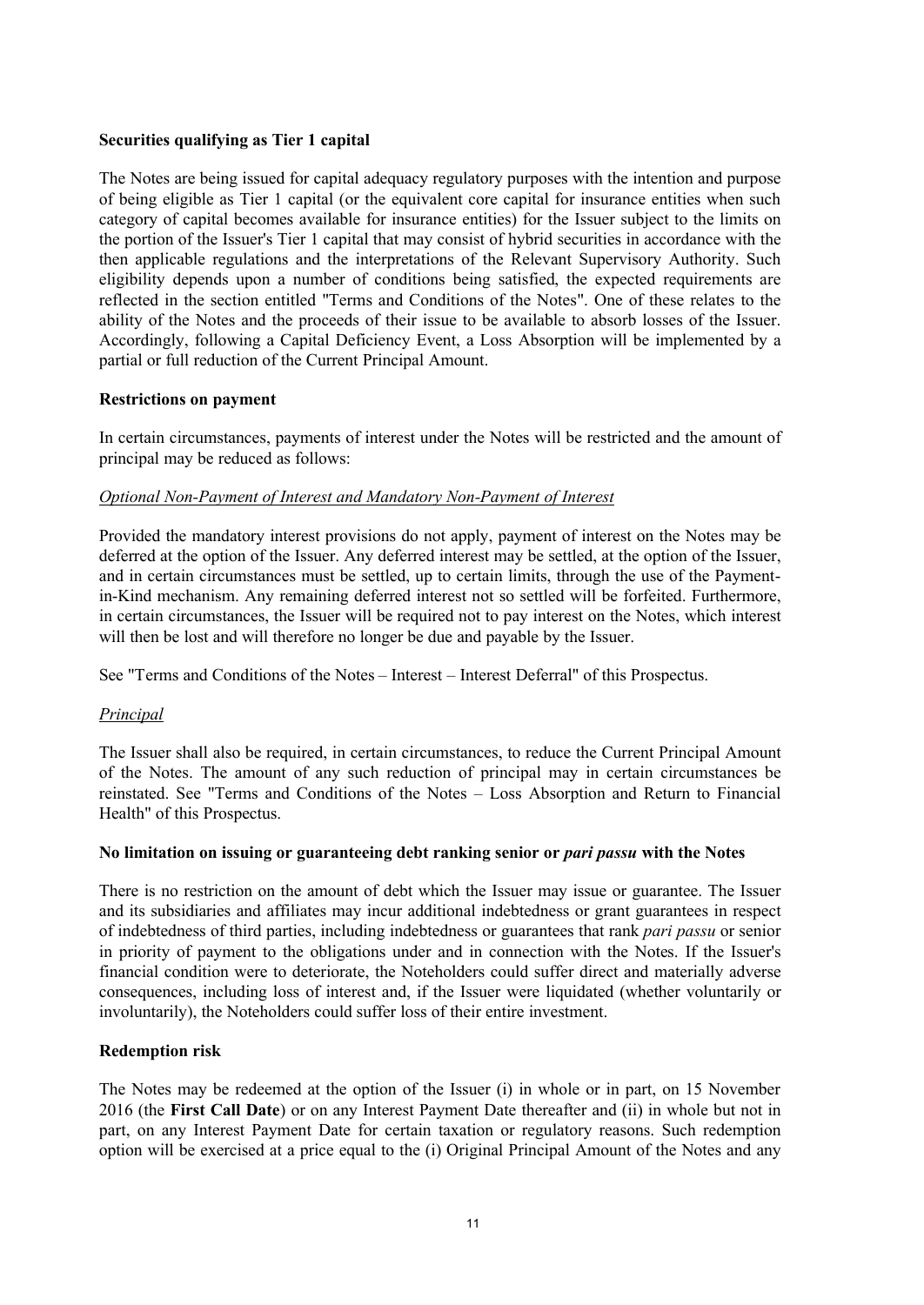accrued and unpaid interest up to their effective redemption date or (ii) Early Redemption Amount as the case may be and as specified in "Terms and Conditions – Redemption and Purchase".

Each Note shall become immediately due and payable at (i) its Original Principal Amount together with all interest accrued, if any, since the last Interest Payment Date to the date of payment if any judgment is rendered by any competent court declaring the judicial liquidation (*liquidation judiciaire*) of the Issuer or (ii) its Original Principal Amount together with all interest accrued, if any, since the last Interest Payment Date to the date of payment if the Issuer is liquidated for any other reason (except in the case of a consolidation, amalgamation, merger or other reorganisation in which all or substantially all of the assets of the Issuer are transferred to another legal entity (including, without limitation, pursuant to a *fusion*, *scission* or *apport partiel d'actifs*) which simultaneously assumes all the obligations of the Issuer under the Notes whether by operation of law or otherwise), provided in both cases that notice in writing declaring the Notes to be due and payable is given to the Fiscal Agent by the Representative (as defined in Condition 9), in which case each Note shall become immediately due and payable together with the amounts referred to above upon receipt of such notice by the Fiscal Agent.

In certain circumstances, the Issuer will be required to redeem the Notes (in whole but not in part) for taxation reasons.

In each case, except in the case of liquidation, early redemption of the Notes is subject to the prior approval of the Relevant Supervisory Authority.

See "Terms and Conditions of the Notes – Redemption and Purchase".

There can be no assurance that, at the relevant time, Noteholders will be able to reinvest the amounts received upon redemption at the same rate of return as that provided by their investment in the Notes.

## **Fixed to floating rate Notes**

Fixed to floating rate Notes bear interest at a fixed rate during the Fixed Rate Period and at a floating rate during the Floating Rate Period, both as defined in the section "Terms and Conditions of the Notes – Interest" of this Prospectus. During the Fixed Rate Period, changes in market interest rate may adversely affect the value of the Notes. Further, the conversion of the interest rate from fixed to floating may affect the secondary market and the market value of the Notes since the conversion may lead to a lower overall cost of borrowing. Upon such conversion, the spread on the Notes may be less favourable than then prevailing spreads on comparable floating rate notes tied to the same reference rate. In addition, the new floating rate at any time may be lower than the rates on other notes.

#### **Interest rate risk during the Floating Rate Period**

Interest on the Notes for each Floating Rate Period shall be calculated on the basis of three (3) month Euribor. This rate is a variable rate and as such is not pre-defined for the lifespan of the Notes; conversely a variable rate allows investors to follow market changes with an instrument reflecting changes in the levels of yields. Higher rates mean a higher interest and lower rates mean a lower interest.

#### **Potential conflicts of interest**

The Issuer may from time to time be engaged in transactions involving an index or related derivatives which may affect the market price, liquidity or value of the Notes and which could be deemed to be adverse to the interests of the Noteholders.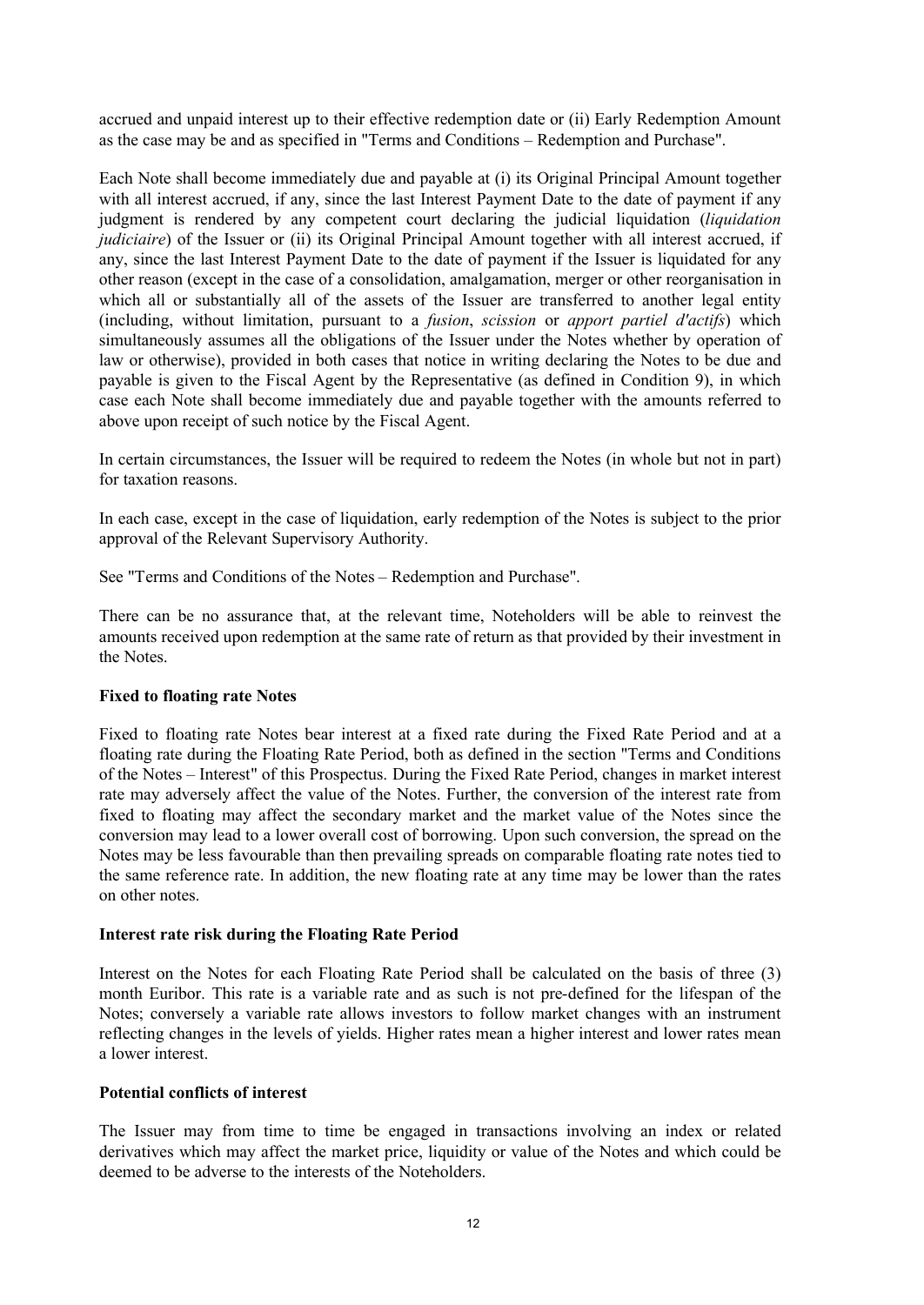## **Credit ratings may not reflect all risks**

The independent credit rating agencies Standard & Poor's Rating Services and Fitch Ratings have assigned a rating of A- and A- respectively to the Notes. The rating may not reflect the potential impact of all risks related to structure, market, additional factors discussed above and other factors that may affect the value of the Notes. A credit rating is not a recommendation to buy, sell or hold securities and may be revised or withdrawn by the relevant rating agency at any time.

## **The trading market for the Notes may be volatile and may be adversely impacted by many events**

The market for debt securities is influenced by economic and market conditions and, to varying degrees, interest rates, currency exchange rates and inflation rates in other European and other industrialised countries. There can be no assurance that events in France, Europe or elsewhere will not cause market volatility or that such volatility will not adversely affect the price of the Notes or that economic and market conditions will not have any other adverse effect.

## **An active trading market for the Notes may not develop**

There can be no assurance that an active trading market for the Notes will develop, or, if one does develop, that it will be maintained. If an active trading market for the Notes does not develop or is not maintained, the market or trading price and liquidity of the Notes may be adversely affected. The Issuer is entitled to buy back the Notes (which shall then be cancelled) and to issue further notes to be assimilated (*assimilables*) with the Notes. Such transactions may favourably or adversely affect the price development of the Notes. If additional and competing products are introduced in the markets, this may adversely affect the value of the Notes.

## **Market value of the Notes**

The market value of the Notes will be affected by the creditworthiness of the Issuer and a number of additional factors, including, but not limited to, market interest and yield rates and the time remaining to the maturity date. The value of the Notes depends on a number of interrelated factors, including economic, financial and political events in France or elsewhere, including factors affecting capital markets generally and the stock exchanges on which the Notes are traded. The price at which a Noteholder will be able to sell the Notes prior to maturity may be at a discount, which could be substantial, from the issue price or the purchase price paid by such purchaser.

## **Exchange rate**

Prospective investors of the Notes should be aware that an investment in the Notes may involve exchange rate risks. The Notes may be denominated in a currency other than the currency of the purchaser's home jurisdiction; and/or the Notes may be denominated in a currency other than the currency in which a purchaser wishes to receive funds. Exchange rates between currencies are determined by factors of supply and demand in the international currency markets which are influenced by macroeconomic factors, speculation and central bank and government intervention (including the imposition of currency controls and restrictions). Fluctuations in exchange rates may affect the value of the Notes.

## **Modification and waivers**

The conditions of the Notes contain provisions for calling meetings of Noteholders to consider matters affecting their interests generally. These provisions permit defined majorities to bind all Noteholders including Noteholders who did not attend and vote at the relevant meeting and Noteholders who voted in a manner contrary to the majority.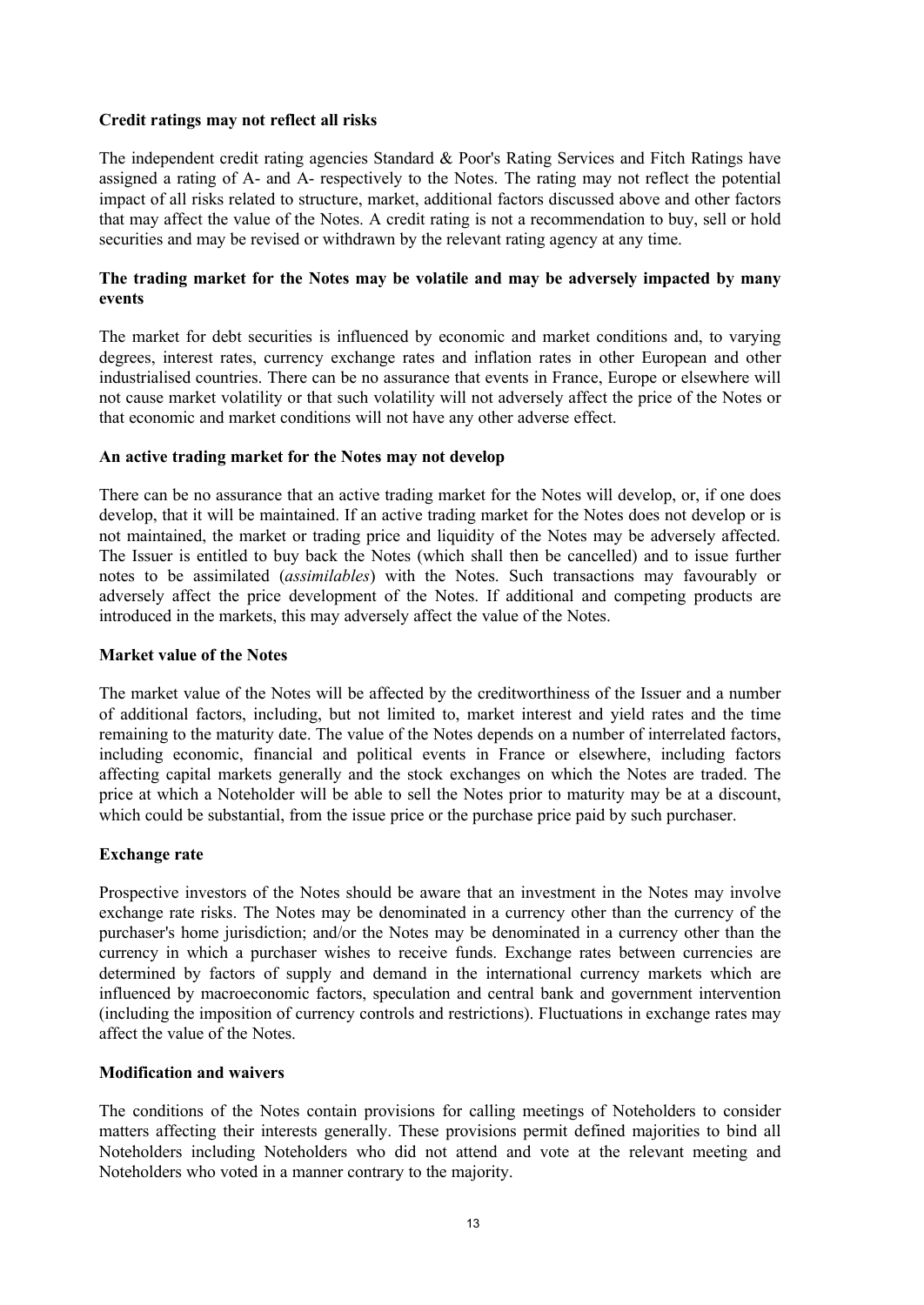## **Change of law**

The Terms and Conditions of the Notes are based on French law in effect as at the date of this Prospectus. No assurance can be given as to the impact of any possible judicial decision or change in French law or the official application or interpretation of French law after the date of this Prospectus.

## **No legal and tax advice**

A Noteholder's effective yield on the Notes may be diminished by the tax impact on that Noteholder of its investment in the Notes. A Noteholder's actual yield on the Notes may be reduced from the stated yield by transaction costs.

**Each prospective investor should consult its own advisers as to legal, tax and related aspects of an investment in the Notes.**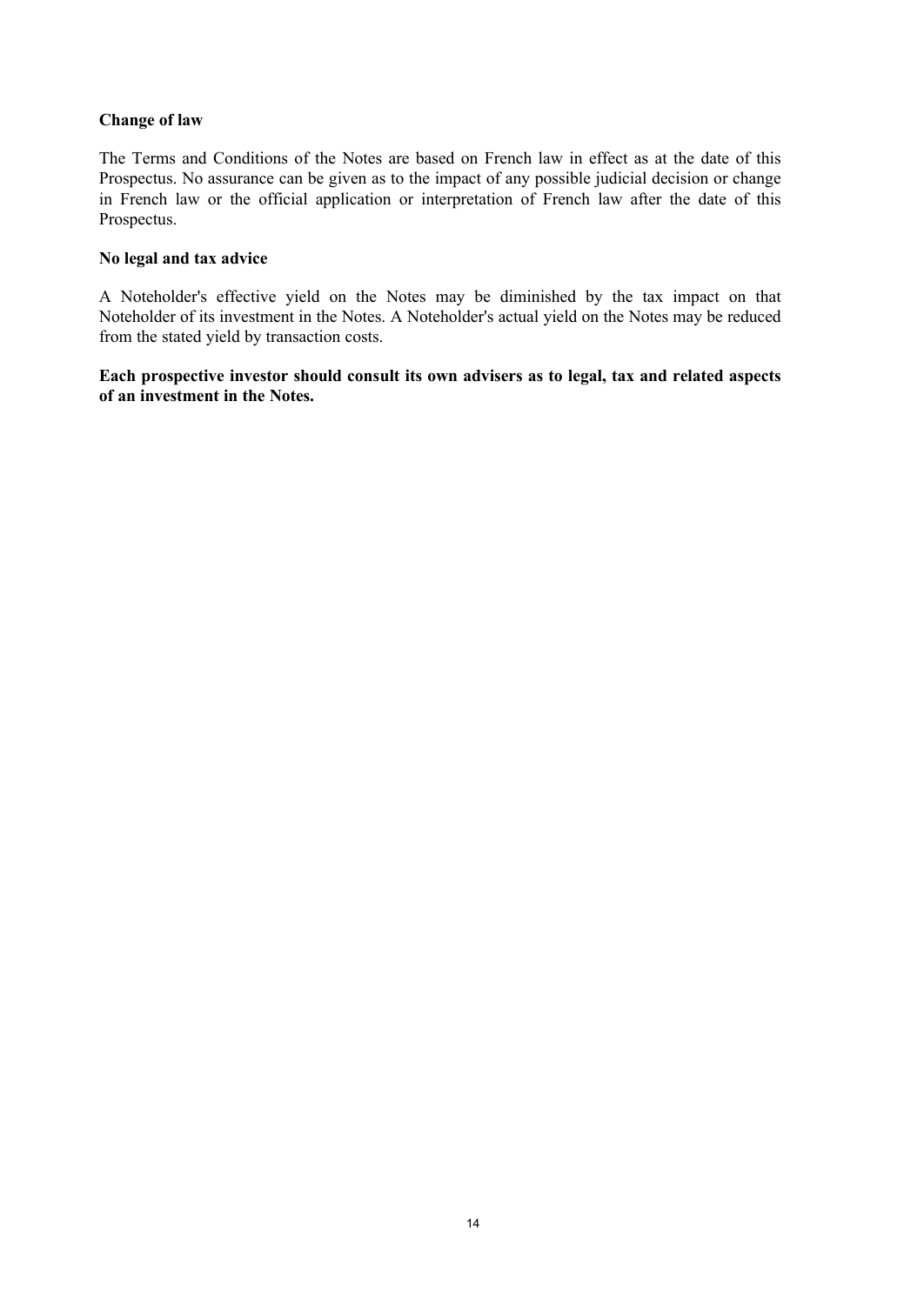## **DOCUMENTS INCORPORATED BY REFERENCE**

This Prospectus should be read and construed in conjunction with the following documents which have been previously published or are published simultaneously with the Prospectus and that have been filed with the CSSF in Luxembourg and shall be incorporated in, and form part of, this Prospectus (together, the **Documents Incorporated by Reference**):

- the *Comptes sociaux* 2005, which includes the audited annual financial statements for the year ended 31 December 2005 and the report of the auditors on such accounts, and the *Comptes consolidés* 2005, which includes the audited consolidated annual financial statements for the year ended 31 December 2005 and the report of the auditors on such accounts; and
- the *Comptes sociaux* 2004, which includes the audited annual financial statements for the year ended 31 December 2004 and the report of the auditors on such accounts, and the *Comptes consolidés* 2004, which includes the audited consolidated annual financial statements for the year ended 31 December 2004 and the report of the auditors on such accounts.

All Documents Incorporated by Reference are available on the website of the Luxembourg Stock Exchange (www.bourse.lu) and on the website of the Issuer (www.lamondiale.com). The Documents Incorporated by Reference will also be available free of charge to the public at the premises of the Paying Agent in Luxembourg and at the premises of the Issuer in France.

Any statement contained in the Documents Incorporated by Reference shall be deemed to be modified or superseded for the purpose of this Prospectus, to the extent that a statement contained herein modifies or supersedes such earlier statement (whether expressly, by implication or otherwise). Any statement so modified or superseded shall not be deemed, except as so modified or superseded, to constitute a part of this Prospectus.

The Documents Incorporated by Reference shall be read in connection with the table below (as set out in "Cross-Reference List"). Any information contained in the Documents Incorporated by Reference that is not cross-referenced in the following table is for informational purposes only.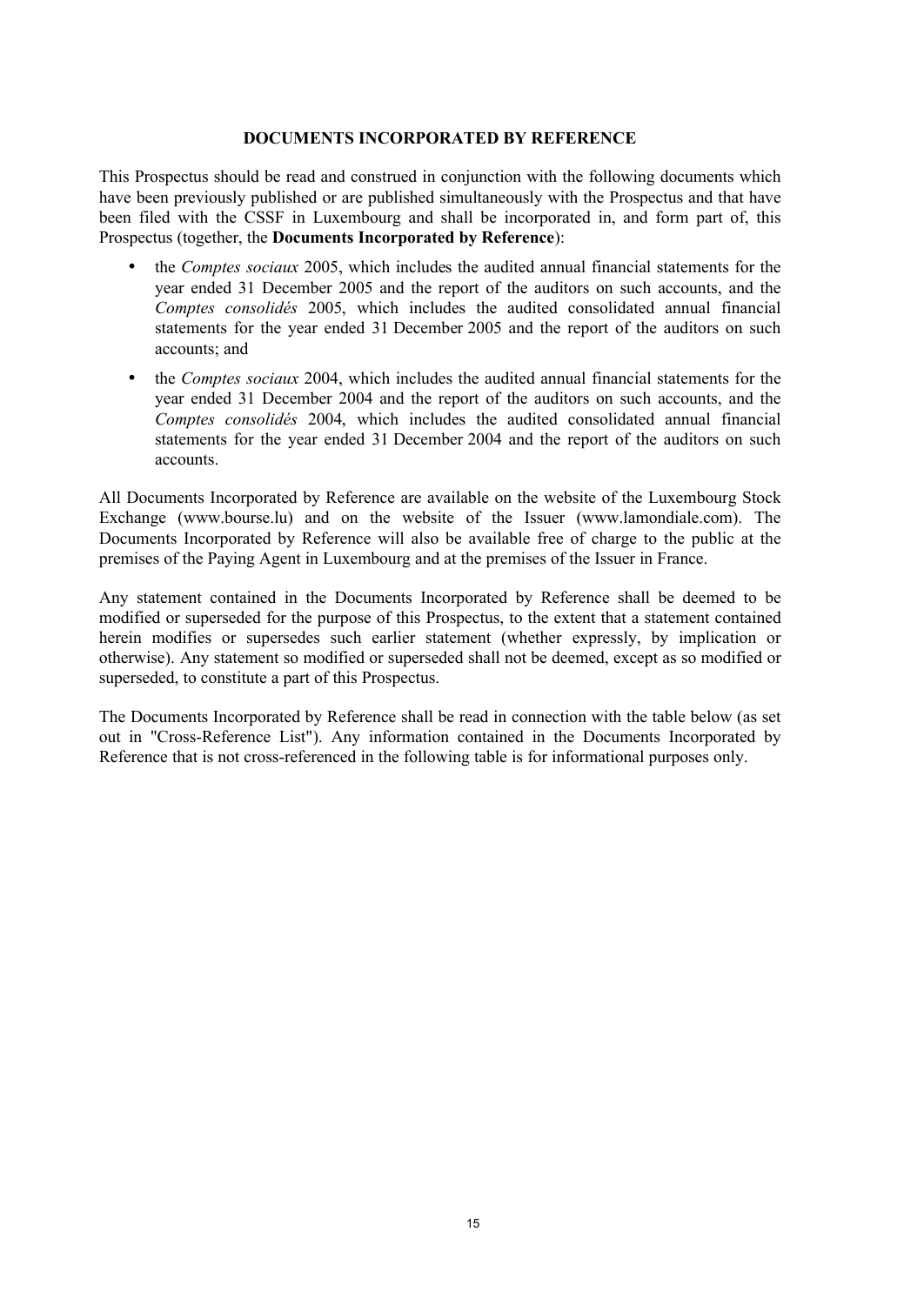|                                                                                                                                                                             |       | <b>CROSS-REFERENCE LIST</b>                                                     | 2005<br>Accounts | 2004<br>Accounts |
|-----------------------------------------------------------------------------------------------------------------------------------------------------------------------------|-------|---------------------------------------------------------------------------------|------------------|------------------|
|                                                                                                                                                                             |       | (Extract of Annex IX)                                                           |                  |                  |
|                                                                                                                                                                             |       |                                                                                 |                  |                  |
| 11.                                                                                                                                                                         | 11.1  | <b>Historical Financial Information:</b>                                        |                  |                  |
| <b>FINANCIAL</b>                                                                                                                                                            |       | <b>Audited financial statements:</b>                                            |                  |                  |
| <b>INFORMATION</b><br><b>CONCERNING</b><br><b>THE ISSUER'S</b><br><b>ASSETS AND</b><br><b>LIABILITIES,</b><br><b>FINANCIAL</b><br><b>POSITION AND</b><br><b>PROFITS AND</b> |       | audited balance sheets;<br>(a)                                                  | $2$ and $3$      | $2$ and $3$      |
|                                                                                                                                                                             |       | (b)<br>audited statement of income;                                             | 4 and 5          | 4 and 5          |
|                                                                                                                                                                             |       | audited<br>(c)<br>accounting<br>policies<br>and<br>explanatory notes;           | 6 to 31          | 6 to 31          |
|                                                                                                                                                                             |       | (d)<br>audit reports on the annual financial<br>statements.                     | 32               | 32               |
| <b>LOSSES</b>                                                                                                                                                               |       |                                                                                 |                  |                  |
|                                                                                                                                                                             | 11.2. | <b>Audited consolidated financial statements:</b>                               |                  |                  |
|                                                                                                                                                                             |       | audited consolidated balance sheets;<br>(a)                                     | <b>6 and 7</b>   | <b>6 and 7</b>   |
|                                                                                                                                                                             |       | consolidated<br>(b)<br>audited<br>of<br>statement<br>income;                    | 5                | 5                |
|                                                                                                                                                                             |       | consolidated<br>(c)<br>audited<br>accounting<br>policies and explanatory notes; | 8 to 29          | 8 to 31          |
|                                                                                                                                                                             |       | consolidated<br>(d)<br>on the<br>audit reports<br>financial statements.         | 4                | 4                |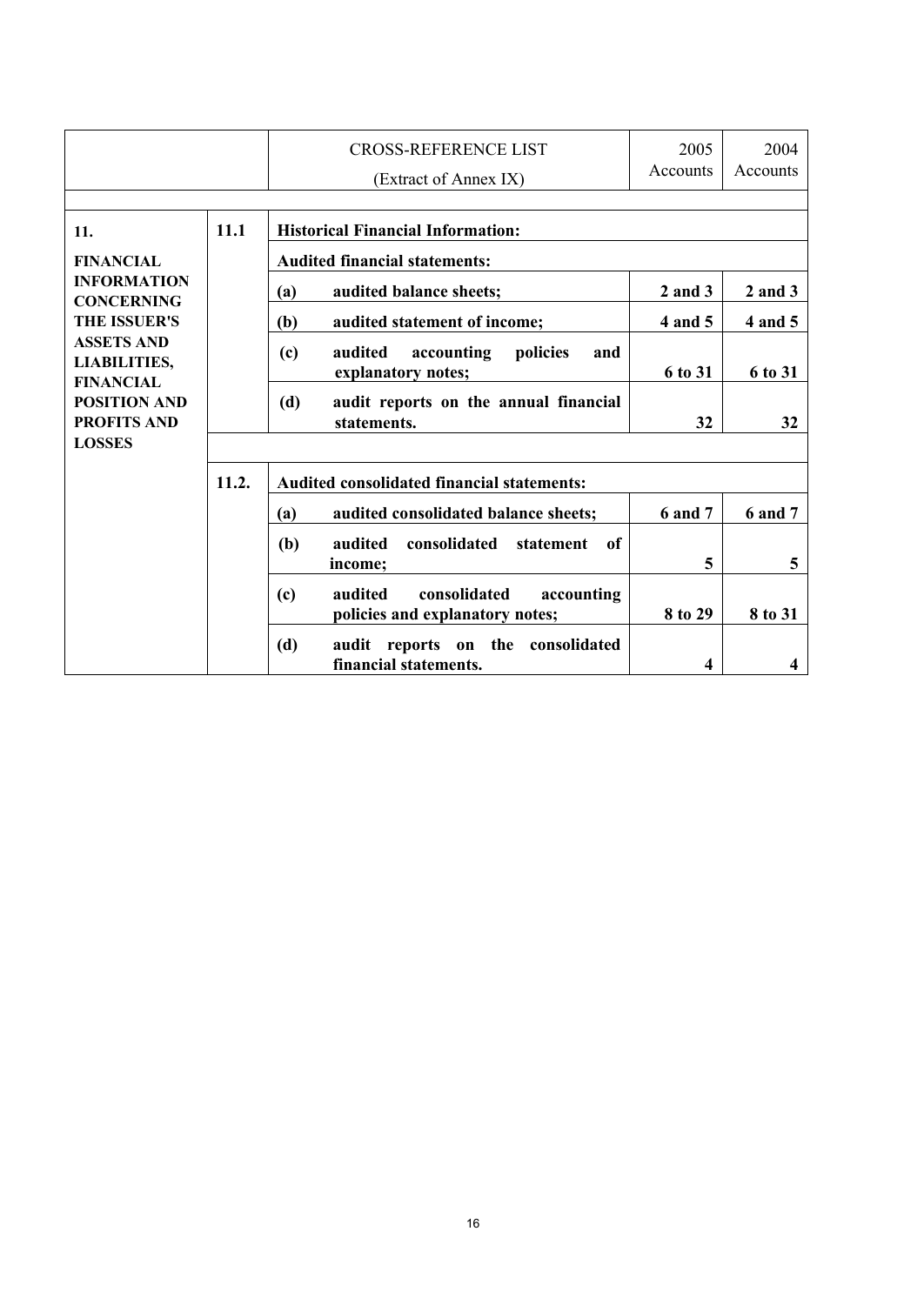#### **SUMMARY**

*This summary of the terms and conditions of the Notes must be read as an introduction to this Prospectus and any decision to invest in any Notes should be based on a consideration of this Prospectus as a whole, including the Documents Incorporated by Reference. Following the implementation of the relevant provisions of the Prospectus Directive in each Member State of the European Economic Area, no civil liability will attach to the Issuer in any such Member State in respect of this Summary, including any translation hereof, unless it is misleading, inaccurate or inconsistent when read together with the other parts of this Prospectus. Where a claim relating to information contained in this Prospectus is brought before a court in a Member State of the European Economic Area, the plaintiff may, under the national legislation of the Member State where the claim is brought, be required to bear the costs of translating the Prospectus before the legal proceedings are initiated.* 

*Capitalised terms used but not defined in this summary shall bear the respective meanings ascribed to them in the section entitled "Terms and Conditions of the Notes".*

| <b>Issuer:</b>                                                                               | La Mondiale.                                                                                                                                                                                                                                                                                                                                                                                          |  |  |
|----------------------------------------------------------------------------------------------|-------------------------------------------------------------------------------------------------------------------------------------------------------------------------------------------------------------------------------------------------------------------------------------------------------------------------------------------------------------------------------------------------------|--|--|
| <b>Description:</b>                                                                          | $\epsilon$ 200,000,000 Undated Deeply<br>Subordinated Fixed<br>to<br>Floating Rate Notes (the Notes).                                                                                                                                                                                                                                                                                                 |  |  |
| <b>Sole Structuring Adviser, Sole</b><br><b>Bookrunner and Joint Lead</b><br><b>Manager:</b> | <b>BNP</b> Paribas.                                                                                                                                                                                                                                                                                                                                                                                   |  |  |
| <b>Joint Lead Manager:</b>                                                                   | CALYON Corporate and Investment Bank.                                                                                                                                                                                                                                                                                                                                                                 |  |  |
| <b>Fiscal and Principal</b><br><b>PayingAgent:</b>                                           | <b>BNP Paribas Securities Services.</b>                                                                                                                                                                                                                                                                                                                                                               |  |  |
| <b>Paying Agent in Luxembourg</b><br>and Calculation Agent:                                  | BNP Paribas Securities Services, Luxembourg Branch.                                                                                                                                                                                                                                                                                                                                                   |  |  |
| Use of proceeds:                                                                             | The net proceeds of the issue of the Notes will be used<br>initially by the Issuer to finance its Fonds d'établissement in<br>accordance with the Applicable Regulations.                                                                                                                                                                                                                             |  |  |
| <b>Original Principal Amount:</b>                                                            | Means $\epsilon$ 50,000, being the principal amount of each Note on<br>the Issue Date (as defined below) without taking into account<br>any Loss Absorption and/or Reinstatement. In the case of a<br>partial redemption of the Notes, as described below, the<br>Original Principal Amount will be reduced permanently by an<br>amount equal to the principal amount reimbursed on such<br>occasion. |  |  |
| <b>Current Principal Amount:</b>                                                             | Means at any time the principal amount of each Note,<br>calculated on the basis of the Original Principal Amount of<br>such Note, as such amount may be reduced following a Loss<br>Absorption and/or reinstated following a Reinstatement.                                                                                                                                                           |  |  |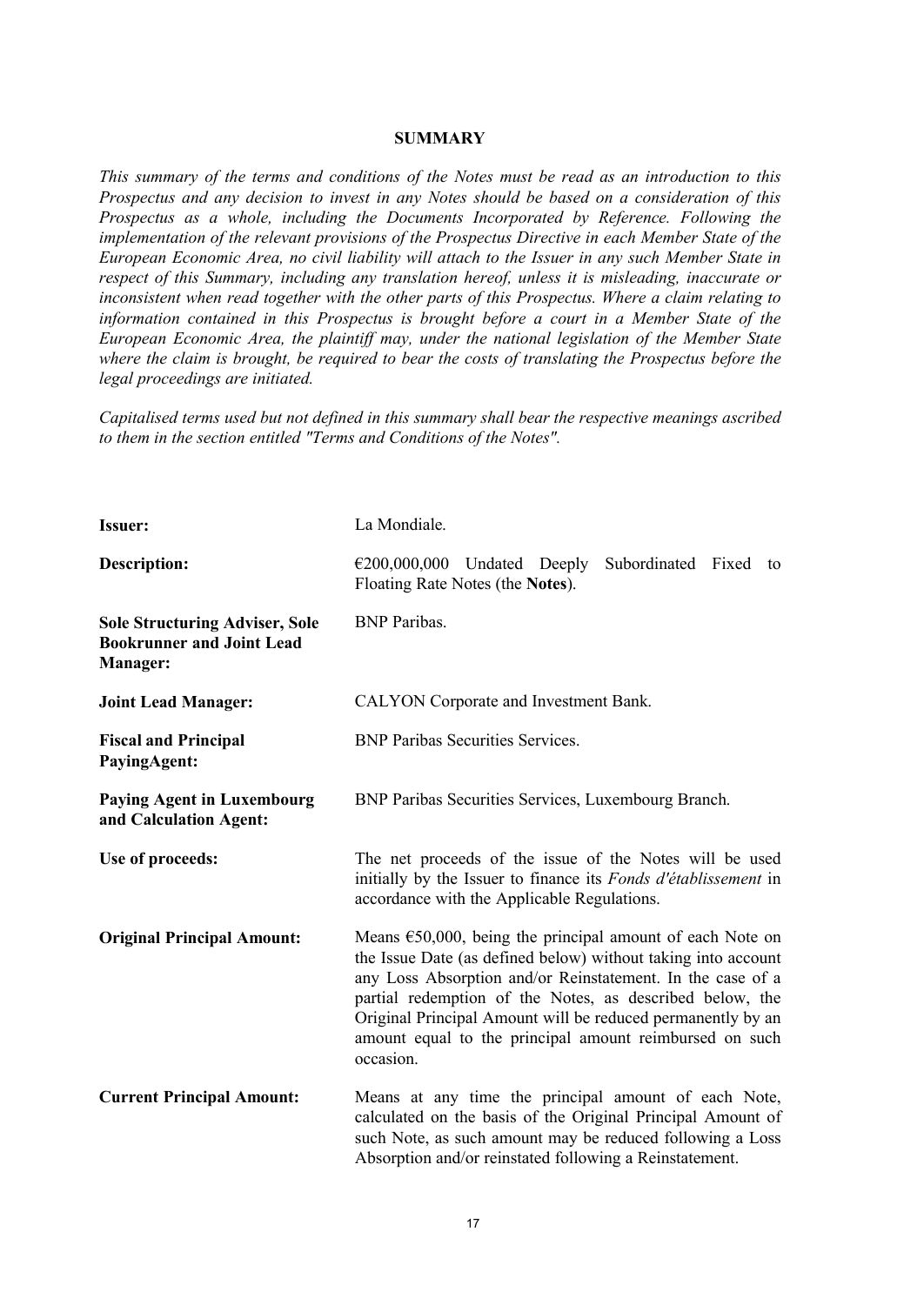**Maturity date:** The Notes are undated Obligations of the Issuer with no fixed maturity date.

**Denomination:** €50,000.

**Form of the Notes:** The Notes will be issued in dematerialised bearer form (*au porteur*) in a denomination of €50,000 per Note. Title to the Notes will be evidenced in accordance with Article L. 211-4 of the French *Code monétaire et financier* by book-entries (*inscription en compte*) in the books of Account Holders (as defined below) and will pass upon, and transfer of Notes may only be effected through, registration of the transfer in such books. No physical document of title (including *certificats représentatifs* pursuant to Article R. 211-7 of the French *Code monétaire et financier*) will be issued in respect of the Notes. The Notes will, upon issue, be inscribed in the books of Euroclear France, which shall credit the accounts of the Account Holders.

> **Account Holder** shall mean any authorised financial intermediary institution entitled to hold, directly or indirectly, accounts on behalf of its customers with Euroclear France, and includes Euroclear Bank S.A./N.V. (**Euroclear**) and the depositary bank for Clearstream Banking *société anonyme* (**Clearstream**).

**Ranking:** The Notes are deeply subordinated notes issued in accordance with the provisions of Article L. 228-97 of the French *Code de commerce* and Article L. 322-2-1 of the French *Code des assurances*.

> The principal and interest of the Notes constitute direct, unconditional, unsecured and undated Deeply Subordinated Obligations of the Issuer and rank (i) *pari passu* among themselves, (ii) *pari passu* with all other present and future Deeply Subordinated Obligations, but (iii) shall be subordinated to all present and future *titres participatifs*  issued by the Issuer, *prêts participatifs* granted to the Issuer, Ordinarily Subordinated Obligations of the Issuer and Unsubordinated Obligations of the Issuer.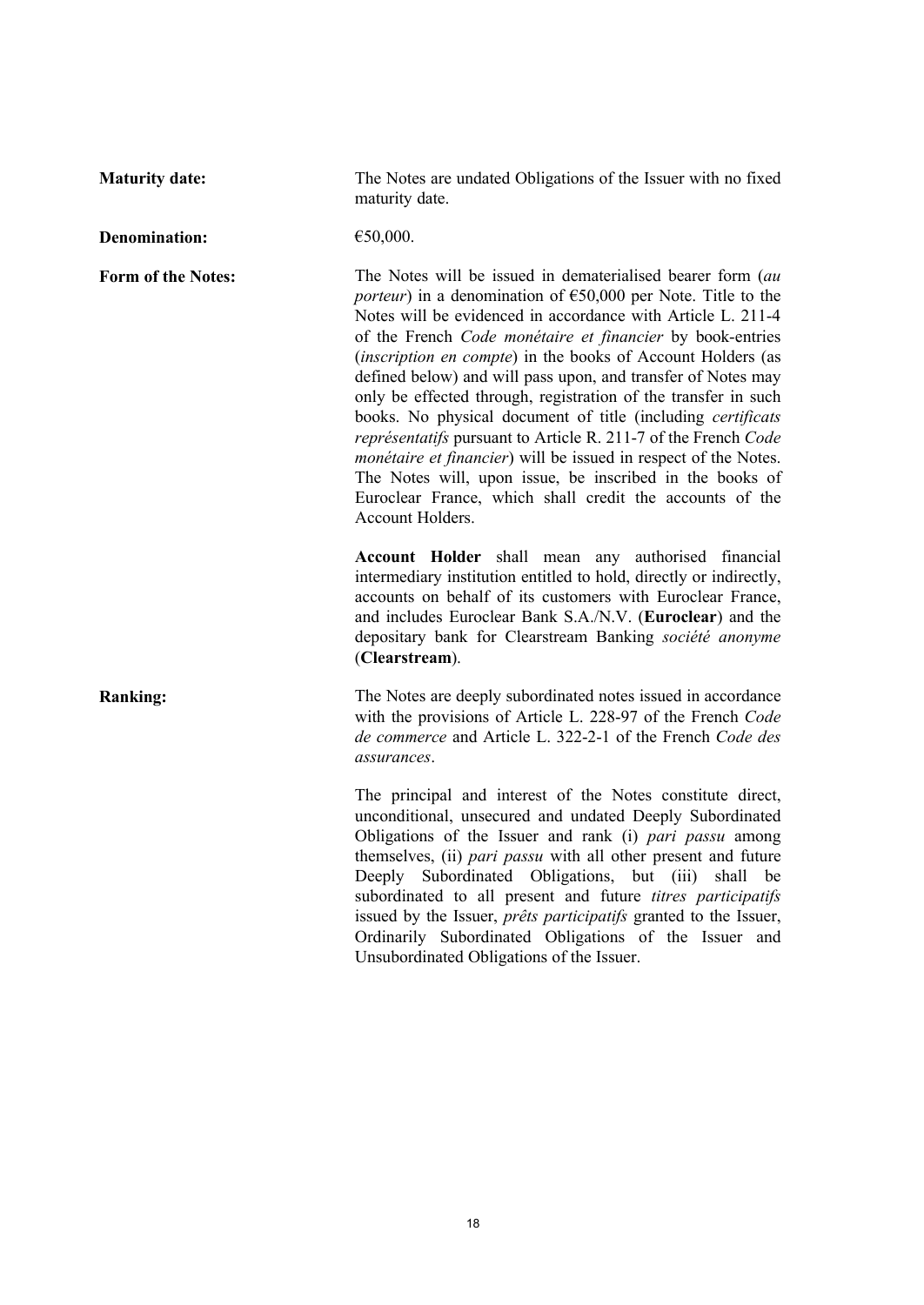For the purposes of these Conditions:

**Deeply Subordinated Obligations** means all and any bonds or borrowings or any other Obligations of the Issuer which constitute direct, unconditional, unsecured and lowest ranking subordinated obligations of the Issuer, including bonds or borrowings, the subordination provisions of which are governed by the provisions of Article L. 228-97 of the French *Code de commerce,* and which rank and will rank (i) *pari passu* among themselves, (ii) *pari passu* with all other present and future Deeply Subordinated Obligations of the Issuer, but (iii) shall be subordinated to all present and future *prêts participatifs* granted to the Issuer, *titres participatifs* issued by the Issuer, Ordinarily Subordinated Obligations of the Issuer and Unsubordinated Obligations of the Issuer.

**Obligations** means any payment obligation expressed to be assumed by, or imposed on, the Issuer under, or arising as a result of, any contract, agreement, document, instrument, conduct, relationship or by operation of law.

**Ordinarily Subordinated Obligations** means any Obligations of the Issuer which constitute direct, unconditional, unsecured and subordinated obligations of the Issuer and which rank and will rank in priority to all present and future *titres participatifs* issued by the Issuer, *prêts participatifs* granted to the Issuer and Deeply Subordinated Obligations of the Issuer.

**Unsubordinated Obligations** means any Obligations of the Issuer which are unsubordinated.

The rights of the Noteholders in the event of the judicial liquidation (*liquidation judiciaire*) of the Issuer or if the Issuer has been liquidated for any other reason, will be calculated on the basis of the Original Principal Amount of the Notes, together with accrued interest (if any) and any other outstanding payments under the Notes.

> Furthermore, if the Issuer is liquidated or wound up for any reason, any outstanding Optional Deferred Interest will, to the extent the Overall PIK Limit has not been reached, become due and payable in cash but shall only be due and payable after the Original Principal Amount of the Notes shall have been paid in full and only to the extent that such payment would not result in exceeding the Overall PIK Limit. Any amount of Optional Deferred Interest that would result in exceeding the Overall PIK Limit shall be lost and shall no longer be due and payable by the Issuer.

**Rights of Noteholders in the event of liquidation:**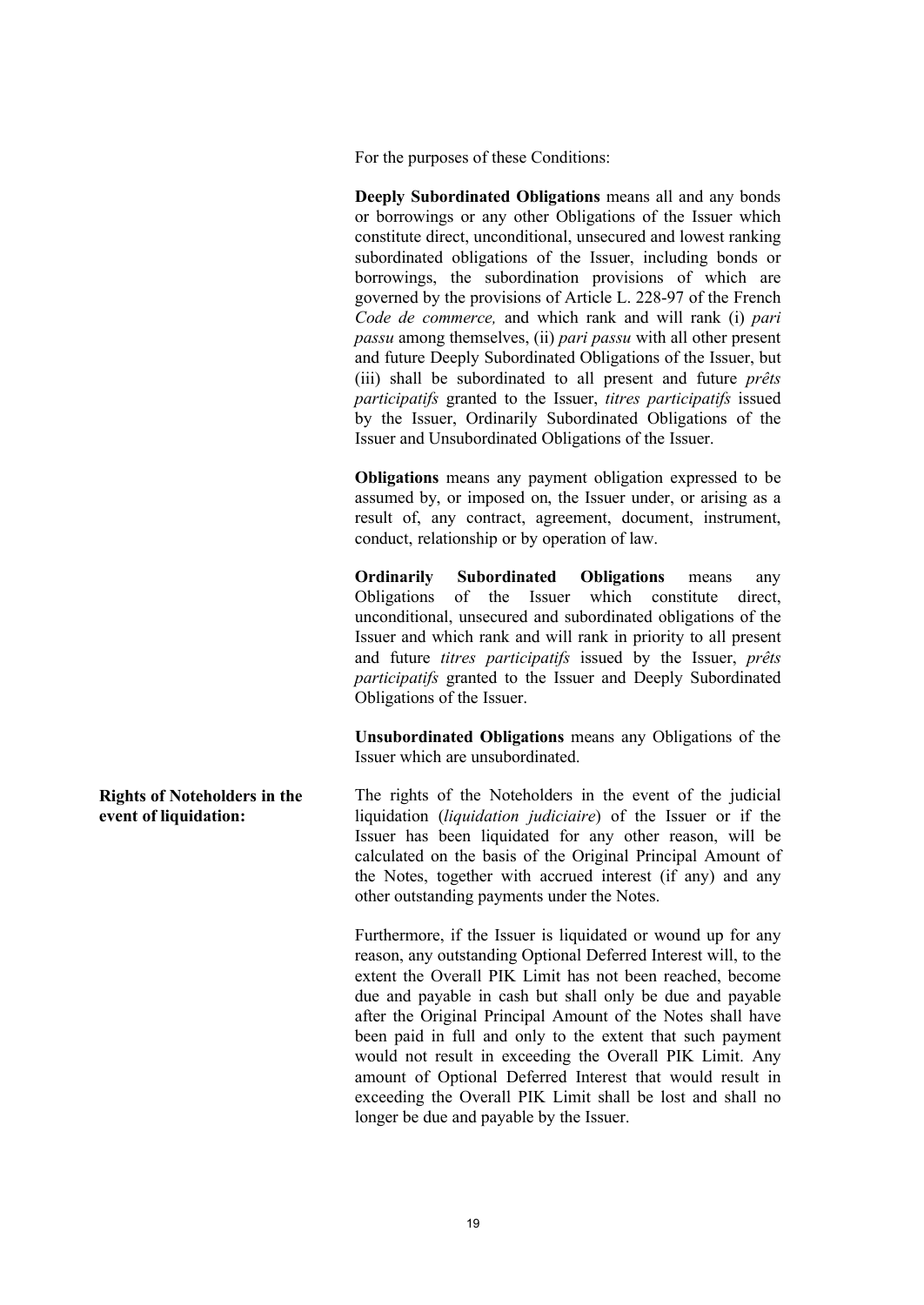In the event of incomplete payment of less subordinated creditors, the Issuer's obligations with respect to the Notes shall be terminated.

**Negative pledge:** There will be no negative pledge in respect of the Notes.

**Optional non-payment of interest:**

**Events of default:** There will be no events of default in respect of the Notes.

**Interest:** Each Note bears interest on its Current Principal Amount at a fixed rate of 5.11% per annum (i) from (and including) 15 November 2006 (the **Issue Date**) to (but excluding) 15 November 2016 (the **First Call Date**) (the **Fixed Rate Period**), payable annually in arrear on 15 November in each year and commencing on 15 November 2007 (each a **Fixed Rate Interest Payment Date**) and (ii) following the Fixed Rate Period (the **Floating Rate Period**), each Note will bear interest on its Current Principal Amount at a three (3) month Euribor floating rate plus the Margin payable quarterly in arrear on or about 15 November, 15 February, 15 May and 15 August in each year (each a **Floating Rate Interest Payment Date** and, together with each Fixed Rate Interest Payment Date, an **Interest Payment Date**) commencing on or about 15 February 2017.

**Margin** means 2.13% per annum.

On any Interest Payment Date that is not a Mandatory Interest Payment Date (an **Optional Interest Payment Date**), the Issuer may, at its option, pay interest in respect of the Notes accrued to that date, in respect of the Interest Period ending immediately prior to such Optional Interest Payment Date but the Issuer shall have no obligation to make such payment and may elect to defer the payment of such interest (the **Optional Deferred Interest**), with a view to allowing the Issuer to ensure the continuity of its activities without weakening its financial structure in the case where the Issuer believes that such a weakening of its financial structure could likely lead to a Solvency Event (as defined below). Any such failure to pay Optional Deferred Interest which would otherwise have been due on such Optional Interest Payment Date shall not constitute a default by the Issuer under the Notes or for any other purpose.

Any outstanding Optional Deferred Interest must be settled on the earlier of (i) the next Mandatory Interest Payment Date or (ii) the redemption of the Notes, both subject to the Overall PIK Limit, as defined below.

The payment of Optional Deferred Interest can only be achieved by the use of the Payment-In-Kind mechanism (**PIK**) as set out below.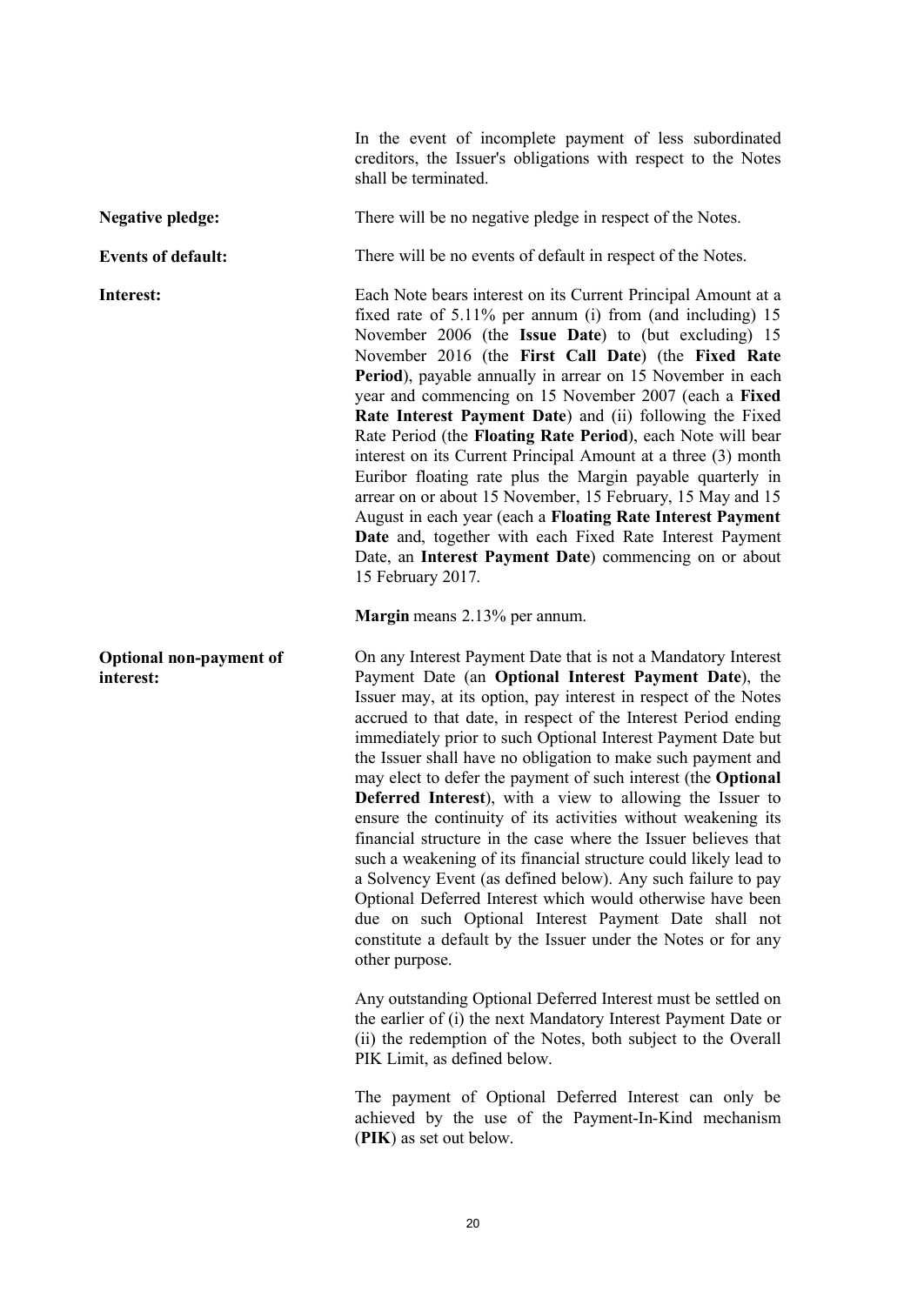Optional Deferred Interest shall not bear interest.

Under the PIK, the Issuer will have the obligation to settle the Optional Deferred Interest by issuing and granting to the Noteholders Further Securities; provided, however, that such issue, together with any previous issue pursuant to the PIK, may never exceed twenty-five (25)% of the Original Principal Amount of the Notes on the Issue Date (the **Overall PIK Limit**).

For each Noteholder the number of Further Securities received will be equal to the amount of Optional Deferred Interest owed divided by the nominal amount of the Further Securities rounded down, subject to the Overall PIK Limit. The relevant number of Further Securities to be issued (as determined by the Calculation Agent taking into account any Further Securities previously issued and the Overall PIK Limit) shall be allocated to the Account Holders on behalf of the Noteholders by the Fiscal Agent on the basis of each Account Holder's total holding of Notes rather than on a per Note basis. Any broken amount of Optional Deferred Interest shall be forfeited.

The Fiscal Agent shall cause any Further Securities which could not be allotted by an Account Holder as a result of the holdings of the relevant Noteholders not being divisible by the denomination of the Further Securities to be cancelled. The Calculation Agent shall notify the Noteholders in accordance with Condition 10 and the other Agents if and when the Overall PIK Limit has been reached.

For the purposes of these Conditions:

**Further Securities** means securities identical to the originally issued Notes, except that interest will begin to accrue from their date of issue rather than the issue date of the Notes.

The Issuer undertakes to use its best efforts to obtain a listing for the Further Securities on the same stock exchange as the Notes or on another regulated market within the European Union as soon as reasonably practicable following their issue.

Interest payable on any Optional Interest Payment Date will always be calculated on the basis of the Current Principal Amount of the Notes.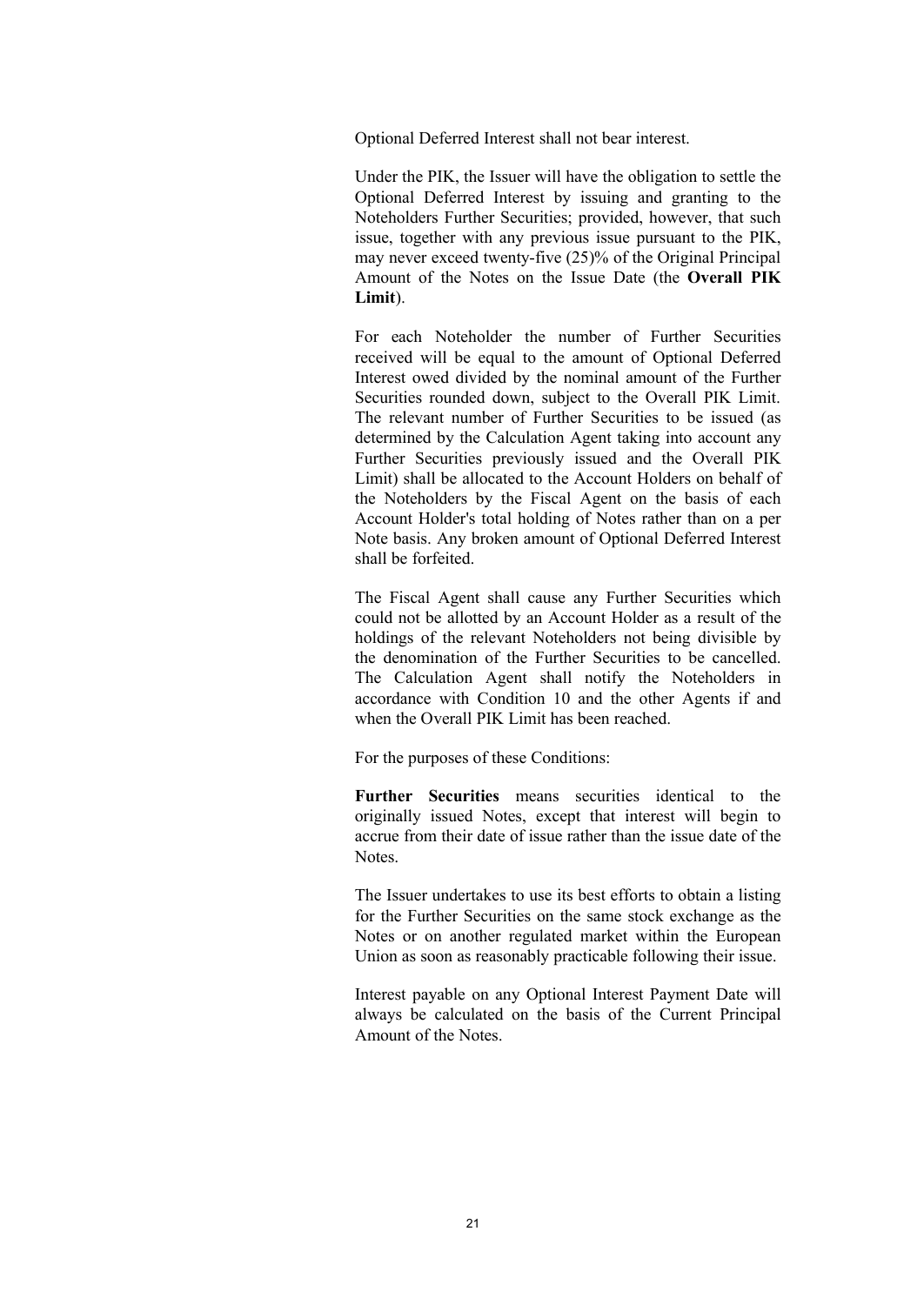**Mandatory non-payment of interest:**

With respect to any Interest Payment Date that is not a Mandatory Interest Payment Date and which falls following a Mandatory Non-Payment of Interest Event which is continuing (a **Mandatory Non-Payment of Interest Date**), interest shall be suspended and shall not accrue during the period commencing on the occurrence of the Mandatory Non-Payment of Interest Event and ending on the date of the end of such Mandatory Non-Payment of Interest Event.

For the purposes of these Conditions:

**Mandatory Non-Payment of Interest Event** means at any time when:

- (i) a Solvency Event has occurred, or would occur if the next Interest Payment due on the Notes would effectively be made on the next Interest Payment Date: or
- (ii) the Issuer is notified by the Relevant Supervisory Authority that it has determined, in its sole discretion, in view of the deteriorating financial condition of the Issuer, that the foregoing paragraph (i) would apply in the near term.

For the avoidance of doubt, the determination by the Issuer of the occurrence of any of the events referred to under (i) and (ii) above and any resulting notice will be effective only with respect to the interest amount due on the immediately following Interest Payment Date. As appropriate, the Issuer will make a new determination and deliver other notice(s) with respect to any subsequent Interest Payment Date in relation to which any of the events referred to under (i) or (ii) above is continuing or occurs again.

Any interest not so paid on any such Interest Payment Date shall be lost and shall no longer be due and payable by the Issuer.

For the purposes of these Conditions:

A **Solvency Event** will be deemed to have occurred if the Issuer's Consolidated Solvency Margin level has fallen below one hundred (100)% of the minimum Consolidated Solvency Margin level required by the Applicable Regulations.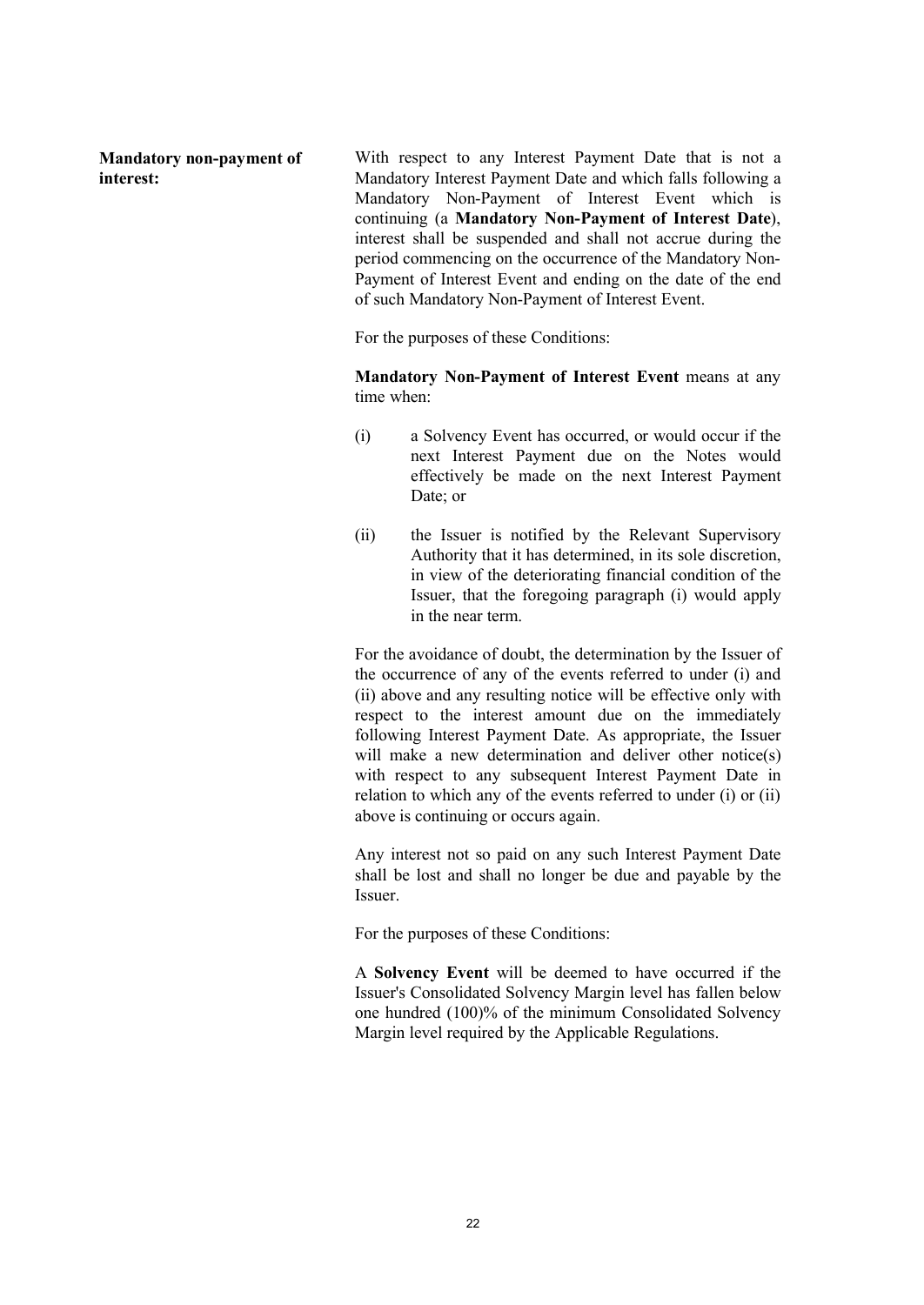**Applicable Regulations** means, at any time, the solvency margin, capital adequacy regulations or any other regulatory capital rules then in effect in France (or if the Issuer becomes domiciled in a jurisdiction other than France, such other jurisdiction) and/or any other relevant jurisdiction as applied and construed by the Relevant Supervisory Authority and applicable to the Issuer.

**Consolidated Solvency Margin** means the solvency margin (*marge de solvabilité*) level applicable to the Issuer on a consolidated basis, determined and calculated in accordance with the Applicable Regulations.

**Relevant Supervisory Authority** means any supervisory authority having jurisdiction over the Issuer, as long as the Issuer's insurance activities are regulated and the Issuer is required by Applicable Regulations to comply with certain applicable solvency margins, capital adequacy regulations or any other capital adequacy rules. The current Relevant Supervisory Authority is the *Autorité de Contrôle des Assurances et des Mutuelles* (**ACAM**).

## **Mandatory payment of interest:** On any Mandatory Interest Payment Date (as defined below), the Issuer shall pay interest accrued to that date in respect of the Interest Period ending immediately prior to such Mandatory Interest Payment Date on the Notes.

However, a Mandatory Interest Payment Date will not exist if a Mandatory Non-Payment of Interest Event has occurred prior to an Interest Payment Date and is continuing.

Interest payable on Mandatory Interest Payment Dates will always be calculated on the basis of the Current Principal Amount.

For the purposes of these Conditions:

**Mandatory Interest Payment Date** means any Interest Payment Date, which is not a Mandatory Non-Payment of Interest Date, prior to which at any time during a period of one (1) year prior to such Interest Payment Date, any of the following events has occurred:

(i) the Issuer has made a payment on any other Deeply Subordinated Obligations which feature similar interest deferral / non-payment mechanisms as the Notes, other than a Reinstatement (as defined below), unless such payment was a mandatory interest payment under the terms of any such other Deeply Subordinated Obligations of the Issuer;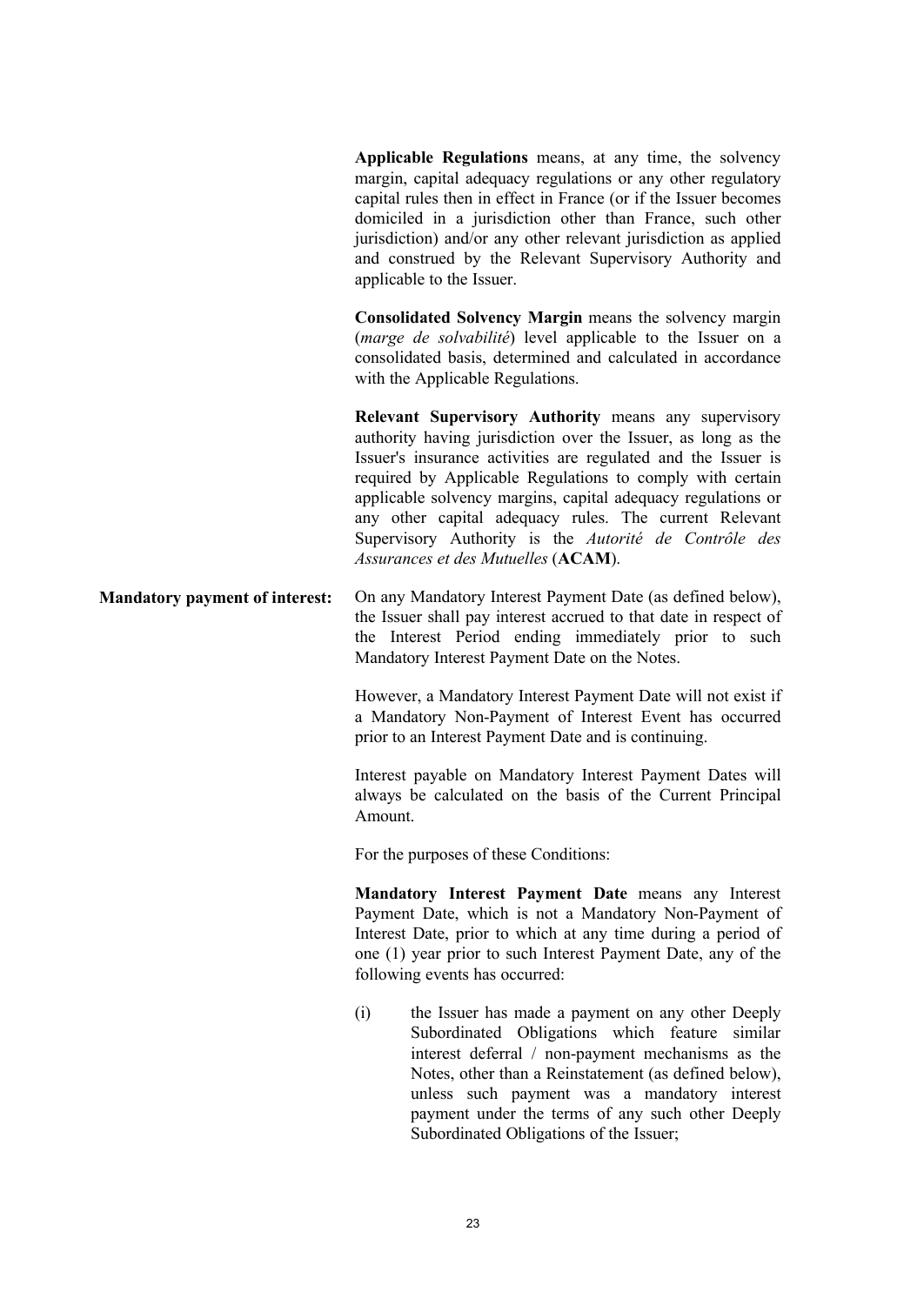- (ii) the Issuer has redeemed, purchased or acquired any Deeply Subordinated Obligations (including any partial prepayment of the Notes) by any means;
- (iii) the Issuer has made a payment on or has redeemed, purchased or acquired any securities ranking junior to Deeply Subordinated Obligations; or
- (iv) the Issuer has for the current fiscal year, allocated to insurance contracts a Beneficiary Participation which amounts to more than 90%.

**Beneficiary Participation** means, with respect to a given fiscal year, the ratio of (i) the Allocated Investments Income to (ii) the Total Investments Net Income.

**Allocated Investments Income** means, with respect to a given fiscal year, the amount of financial income allocated to all insurance contracts entered into by the Issuer, being the gross amount (without taking into account amounts relating to sales and retrocessions) of the item "Investment income" (*Produits des placements*) less the total constituted by the gross amounts of items "Investment charges" (*Charges des placements*) and "Transferred investments' income" (*Produits de placements transférés*) and the net amount of the sales and retrocessions of the item "Technical result of life insurance" (*Résultat technique de l'assurance vie*), all as they appear in the Issuer's annual non-consolidated profit and loss account.

**Total Investments Net Income** means, with respect to a given fiscal year, the gross amount of the item "Investments income" (*Produits des placements*) (without taking into account the amounts relating to sales and retrocessions) less the amount of the item "Investments charges" (*Charges des placements*), all as they appear in the Issuer's annual non-consolidated profit and loss account.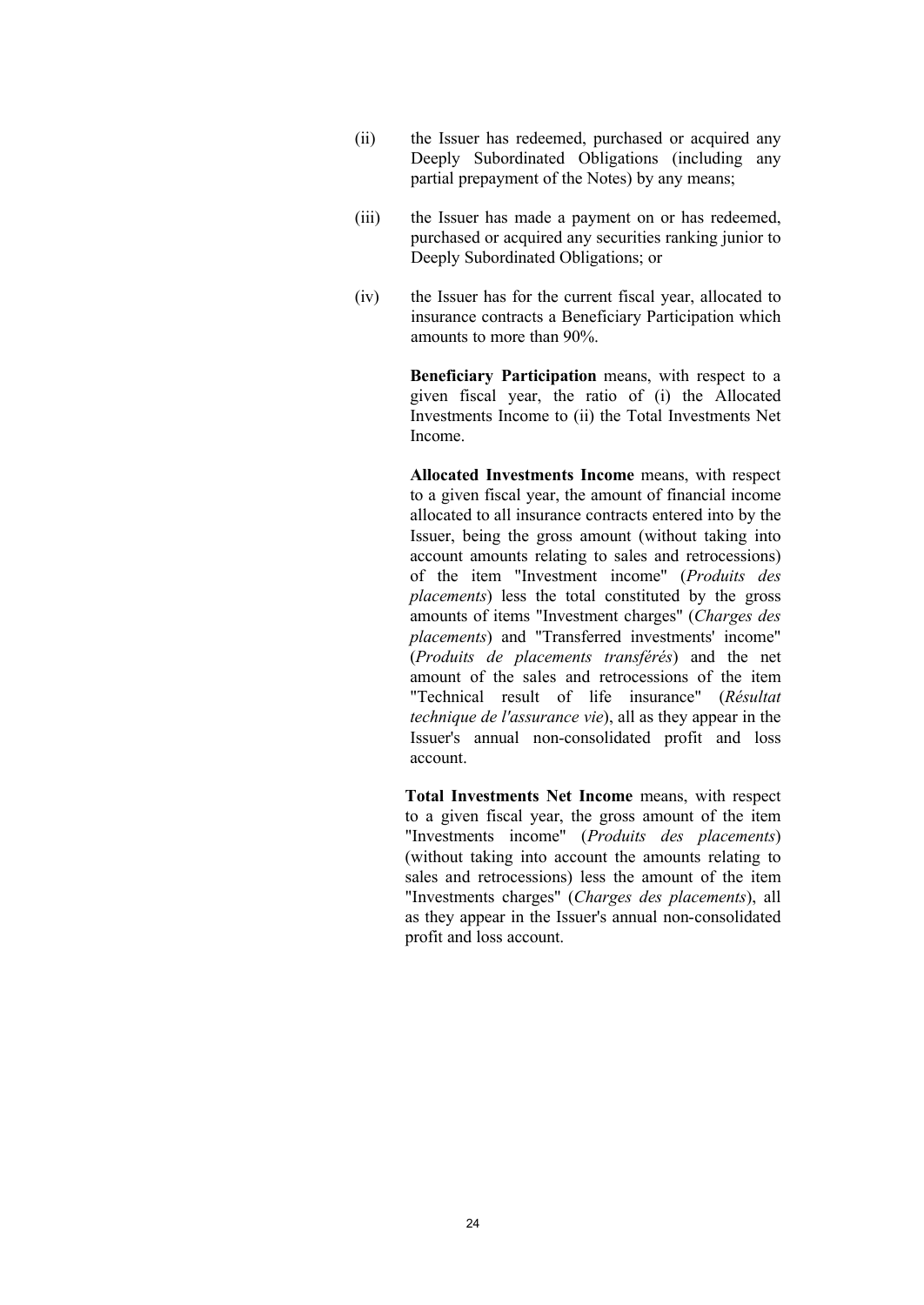**Loss Absorption:** In the event that at any time a Solvency Event (as defined above) has occurred, the board of directors of the Issuer will convene an extraordinary general meeting (*assemblée générale extraordinaire*) of the policyholders (*sociétaires*) of the Issuer during the three (3) month period following the occurrence of such Solvency Event in order to propose any and all measures regarded as necessary or useful to remedy such Solvency Event. If such proposed measures are not adopted by the extraordinary general meeting of the policyholders (*sociétaires*) of the Issuer or if measures adopted are not sufficient to remedy such Solvency Event, or if such Solvency Event remains on the last day of the financial semester following such extraordinary general meeting of the policyholders (*sociétaires*) of the Issuer notwithstanding the implementation of the means adopted by the board of directors of the Issuer or the extraordinary general meeting of the policyholders (*sociétaires*) of the Issuer, the board of directors of the Issuer will implement, within ten (10) days following the last day of such financial semester, a reduction of the Current Principal Amount of the Notes (a **Loss Absorption**) necessary to remedy the Solvency Event.

> A Loss Absorption will be implemented by a partial or full reduction of the Current Principal Amount of each Note.

> The amount by which the Current Principal Amount as aforesaid is reduced to enable the Issuer to continue operating its business on a going concern basis without weakening its financial structure will be the lower of:

- (i) the amount of losses not set off against such measures adopted by the extraordinary general meeting of the policyholders (*sociétaires*) of the Issuer as provided above and needed to remedy the Solvency Event; and
- (ii) the amount of the Current Principal Amount of the Notes immediately prior to such reduction.

Any such reduction shall be applied on a *pro rata* basis among the Notes and, in the event that the Issuer has other Deeply Subordinated Obligations outstanding at the time of such event, such reduction will be applied on a *pro rata* basis among them.

The Current Principal Amount of the Notes pursuant to the above provisions may be reduced on one or more occasions, as required, save that no reduction shall result in the Current Principal Amount of a Note becoming lower than one cent of a euro (€0.01).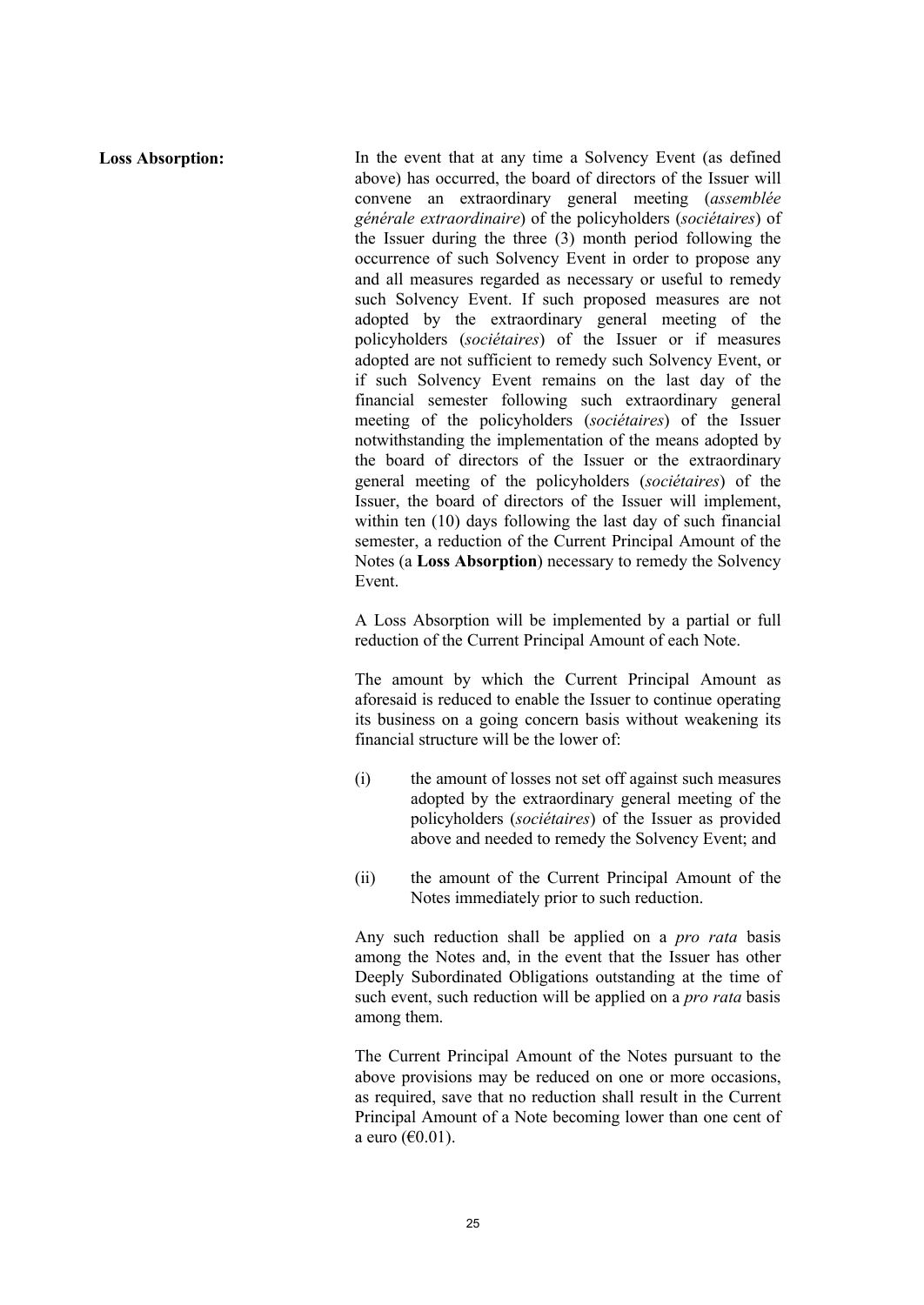**Return to Financial Health:** If, following a Loss Absorption, a positive Consolidated Net Income is recorded by the Issuer for at least two (2) consecutive financial years following the End of a Solvency Event (a **Return to Financial Health**), the Issuer shall increase the Current Principal Amount of the Notes up to such maximum amount (either up to the Original Principal Amount or up to any other amount lower than the Original Principal Amount) (a **Reinstatement**) to the extent that any such Reinstatement does not trigger the occurrence of a Solvency Event.

> Such Reinstatement shall be made on one or more occasions in the conditions described above until the Current Principal Amount of the Notes has been reinstated to the Original Principal Amount as from the Return to Financial Health (save in the event of the occurrence of another Solvency Event).

> The amount of the Reinstatement will not exceed the amount of the latest Consolidated Net Income of the Issuer.

> However, in any event, whether or not a Return to Financial Health has occurred, the Issuer shall increase the Current Principal Amount of the Notes up to the Original Principal Amount of the Notes if any of the events referred to in the definition of Mandatory Interest Payment Date occurs.

> Notice of the occurrence of a Solvency Event, End of Solvency Event or Return to Financial Health and any Reinstatement (which notice should, *inter alia*, describe the consequences of such Reinstatement on the payment of interest on the Notes) shall be given to the Noteholders and the Luxembourg Stock Exchange and any other stock exchange on which the Notes are then listed in accordance with Condition 10 as soon as possible following the occurrence of such event and, in the case of a Reinstatement, no later than five (5) Business Days prior to the date on which such Reinstatement becomes effective.

For the purposes of this Agreement:

**Consolidated Net Income** means the consolidated net income (excluding minority interests) (*Résultat Net* – *Part du Groupe*) of the Issuer as calculated in the consolidated accounts approved by the annual ordinary general meeting of the policyholders (*sociétaires*) of the Issuer.

**End of Solvency Event** means that, following a Solvency Event, the Issuer is no longer in breach of the required Consolidated Solvency Margin.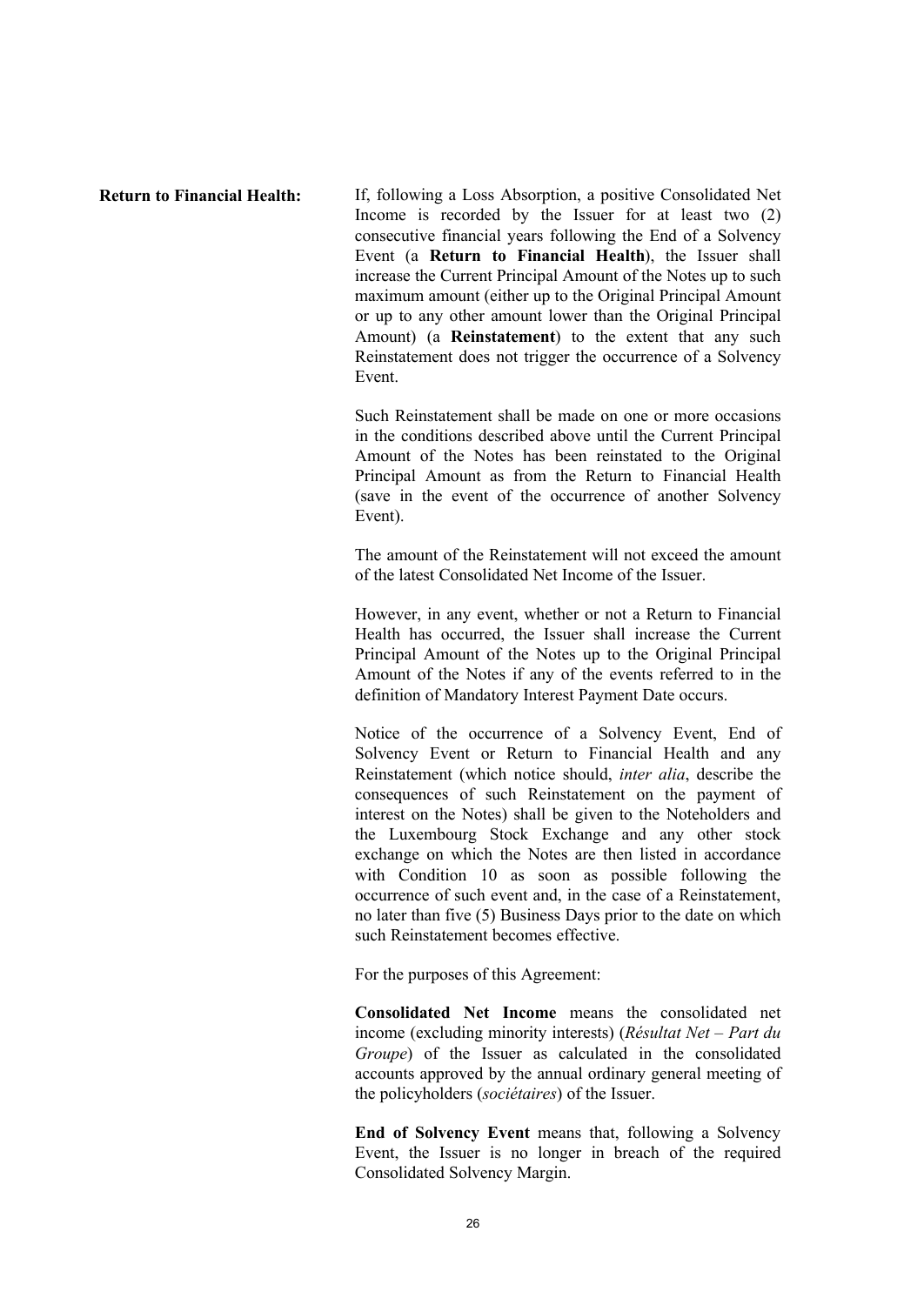**Call from the First Call Date:** The Notes may be redeemed in whole or in part, at the option of the Issuer, on any Interest Payment Date from and including 15 November 2016 (the **First Call Date**) at the Current Principal Amount of the Notes plus any accrued but unpaid interest thereon, subject to (i) the Current Principal Amount being equal to the Original Principal Amount, (ii) the prior consent of the Relevant Supervisory Authority, and (iii) the Issuer having given the Noteholders not less than thirty (30), or more than forty-five (45), Business Days' prior notice (which notice shall be irrevocable).

> As a condition to any redemption and subject to the Overall PIK Limit, any outstanding Optional Deferred Interest shall have been paid through the PIK mechanism (except if the Issuer is liquidated or wound up for any reason). Any excess Optional Deferred Interest shall be forfeited.

> In the case of a partial redemption, same shall be performed by way of a *pro rata* reduction of the Current Principal Amount of each Note. For the avoidance of doubt, such reduction of the Current Principal Amount is distinct from the Loss Absorption mechanism and the resulting reduced Current Principal Amount, unlike in the case of a Loss Absorption, shall become the new Original Principal Amount (as defined above).

If at any time the Issuer determines that a Capital Disqualification Event (as defined below) has occurred with respect to the Notes, the Notes may be redeemed in whole but not in part at the option of the Issuer, subject to (i) the prior consent of the Relevant Supervisory Authority and (ii) the Issuer having given the Noteholders not less than thirty (30), or more than forty-five (45), Business Days' prior notice (which notice shall be irrevocable) in accordance with Condition 10, on any Interest Payment Date at their Early Redemption Amount.

For the purposes of these Conditions:

## **Capital Disqualification Event** means that:

(i) under any Applicable Regulations (including any Future Capital Regulations) or an official application or interpretation of those regulations including a decision of a court or tribunal, the Notes are not eligible for inclusion, in whole or in part, in the Issuer's Consolidated Solvency Margin;

**Redemption for regulatory reasons:**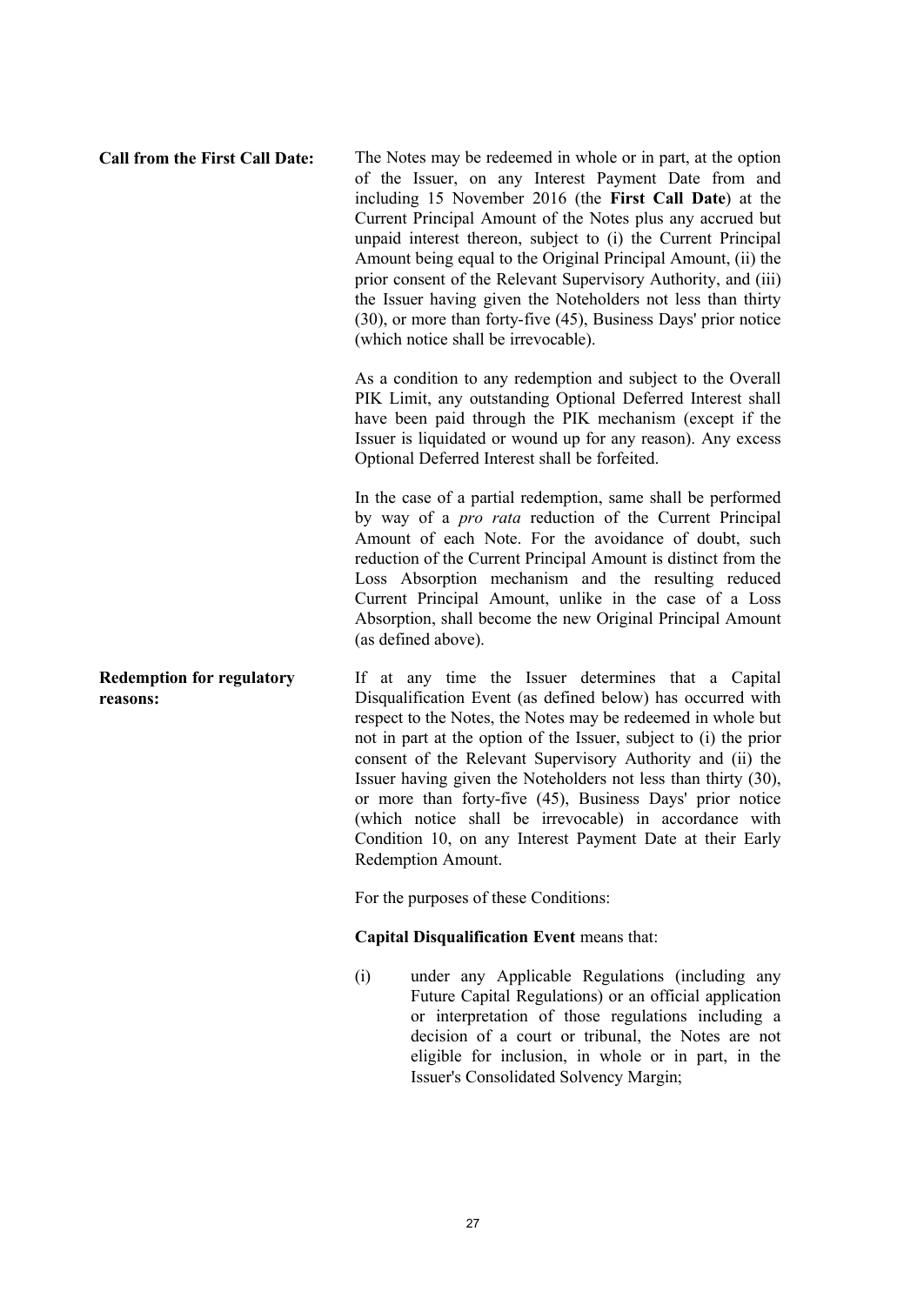- (ii) the Notes are not eligible for inclusion in the Issuer's core regulatory capital or Tier 1 capital (whatever the terminology that may be retained and as opposed to supplementary capital) for the purpose of the determination of its Consolidated Solvency Margin under Future Capital Regulations or an official application or interpretation of those regulations including a decision of a court or tribunal; or
- (iii) as a consequence of a change in the rating methodology of both Standard & Poor's and Fitch, or interpretation of such methodology, the capital treatment of the Notes becomes, in the reasonable opinion of the Issuer, materially less favourable to the Issuer.

**Future Capital Regulations** means the solvency margin or capital adequacy regulations which may in the future be introduced in France (or if the Issuer becomes domiciled in a jurisdiction other than France, such other jurisdiction) and be applicable to the Issuer, if and when the same shall come into effect and which would lay down new requirements to be fulfilled by financial instruments or other financial obligations for inclusion (for their entire amount) in the regulatory core capital or Tier 1 (whatever the terminology that may be retained and as opposed to supplementary capital) for insurance companies or insurance groups.

As a condition to any redemption and subject to the Overall PIK Limit, any outstanding Optional Deferred Interest shall have been paid through the PIK mechanism (except if the Issuer is liquidated or wound up for any reason). Any excess Optional Deferred Interest shall be forfeited.

**Redemption for tax reasons:** If at any time the Issuer determines that a Tax Event (as defined below) has occurred with respect to the Notes, the Notes may be redeemed in whole but not in part at the option of the Issuer, subject to (i) the prior consent of the Relevant Supervisory Authority and (ii) the Issuer having given the Noteholders not less than thirty (30), or more than forty-five (45), Business Days' prior notice (which notice shall be irrevocable), on any Interest Payment Date at the Original Principal Amount of the Notes plus any accrued but unpaid interest thereon.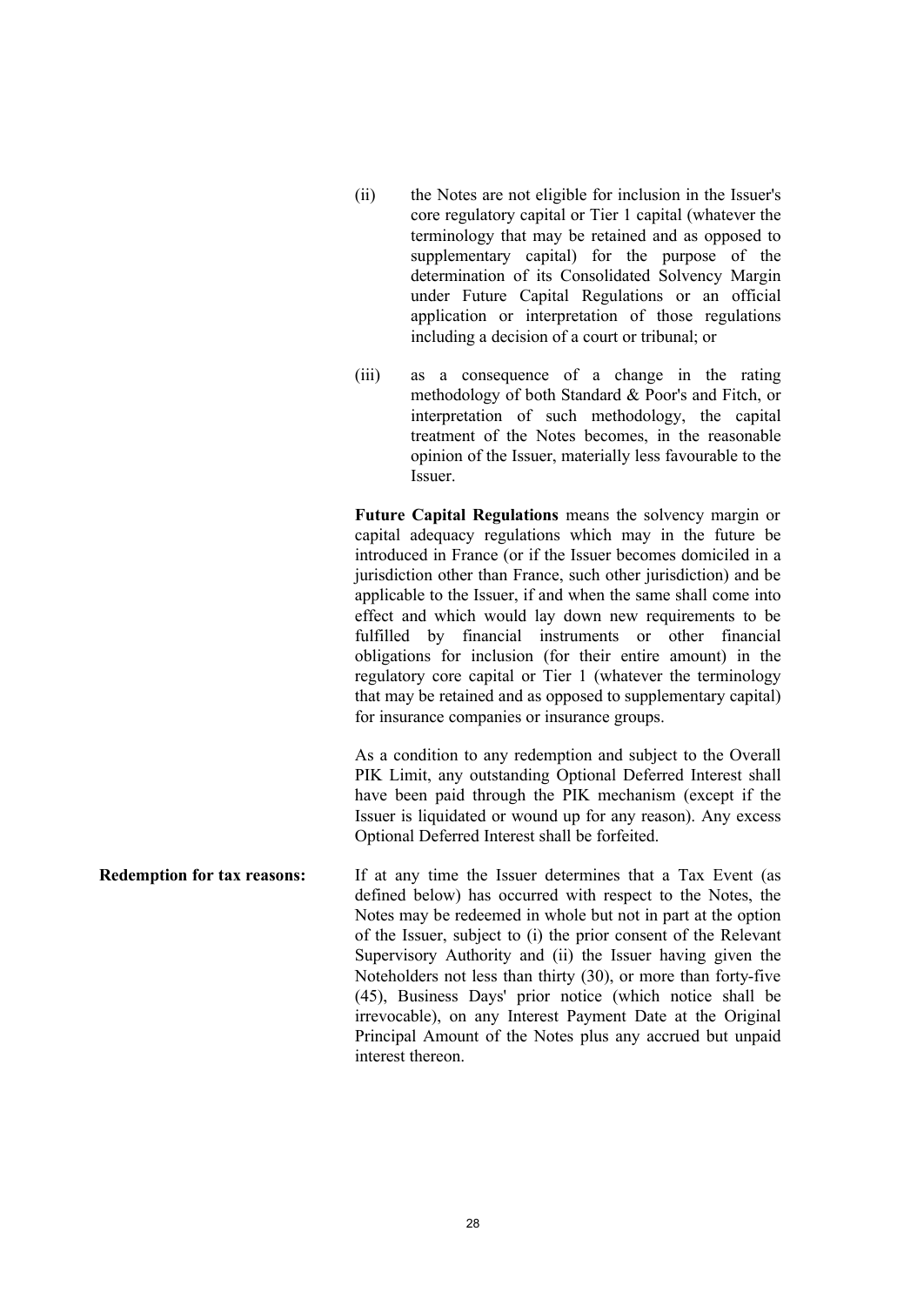**Tax Event** means any of the following events:

- (i) by reason of a change in any law or regulation of the French Republic or any political subdivision or authority therein or thereof having power to tax, or any change in the official application or interpretation of such law or regulation (including a decision by a competent court), becoming effective after the Issue Date, the Issuer would, on the occasion of the next payment of principal or interest due in respect of the Notes, not be able to make such payment without having to pay additional amounts;
- (ii) any French law or regulation prohibits the payment of such additional amounts; or
- (iii) by reason of a change in any law or regulation of the French Republic or any political subdivision or authority therein or thereof having power to tax, or any change in the official application or interpretation of such law or regulation (including a decision by a competent court), becoming effective after the Issue Date, interest payments under the Notes were but are no longer tax-deductible by the Issuer for French corporate income tax (*impôt sur les bénéfices des sociétés*) purposes.

As a condition to any redemption and subject to the Overall PIK Limit, any outstanding Optional Deferred Interest shall have been paid through the PIK mechanism (except if the Issuer is liquidated or wound up for any reason). Any excess Optional Deferred Interest shall be forfeited.

The Issuer may at any time on any Interest Payment Date without any requirement for the consent or approval of the Noteholders, substitute all (but not some only) of the Notes, or vary the terms of the Notes (i) if a Tax Event occurs, so that no Tax Event exists after such substitution or variation or (ii) if a Capital Disqualification Event occurs, so that the Notes or the substituted notes become Qualifying Core Capital Equivalent Indebtedness. The amount of Qualifying Core Capital Equivalent Indebtedness to be given in substitution will be equal to the Original Principal Amount of the Notes. Any substitution will be implemented by inscription of the substituted notes in the accounts of the Noteholders in the books of the Account Holders in place of the Notes.

**Substitution or amendment in case of Capital Disqualification Event or Tax Event:**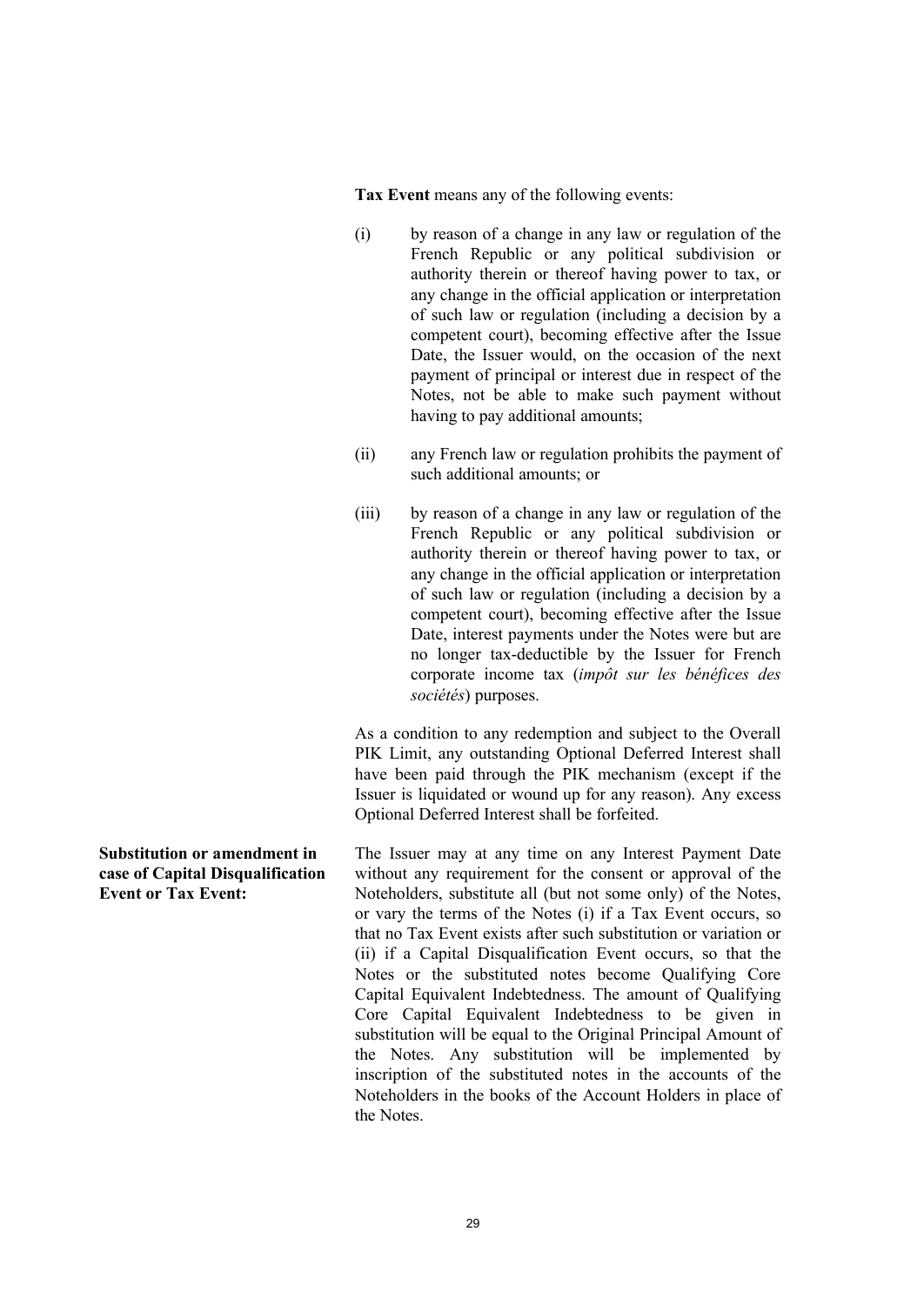Any substitution or variation of the Notes shall be subject to (i) the Issuer giving at least six (6) months' prior written notice to, and receiving no objection from, the Relevant Supervisory Authority (or such shorter period of notice as the Relevant Supervisory Authority may accept and so long as such notice is required to be given), (ii) the Issuer being in compliance with the Applicable Regulations on the date of such substitution or variation, and such substitution or variation not resulting directly or indirectly in a breach of the then Applicable Regulations, (iii) compliance by the Issuer with the regulation applicable on the regulated market on which the Notes are then admitted to negotiation and, so long as the Notes are listed on the Luxembourg Stock Exchange and the regulations applicable to such exchange so require, preparation and publication of any supplement, amendment or prospectus which may be required for such substitution or amendment, (iv) the full payment on the relevant Interest Payment Date of all interest amounts (if any) due on such date, (v) the Current Principal Amount being equal to, or, as the case may be, reinstated up to, the Original Principal Amount, and (vi) the Issuer having given the Noteholders not more than forty-five (45) nor less than thirty (30) days' prior notice (which notice shall include the full text of the advice of the independent experts referred to below and shall be irrevocable).

For the purposes of these Conditions:

**Qualifying Core Capital Equivalent Indebtedness** means any security issued by the Issuer that (i) has terms which, taken as a whole, are not less favourable to a Noteholder (as certified in writing by an independent expert (which shall be a bank of international repute) to the Fiscal Agent prior to any substitution or variation) than the terms of the Notes save for the PIK mechanism if it proved not to be compatible with the Future Capital Regulations and that a compatible alternative can be designed, (ii) has a ranking equal or senior to that of the Notes, (iii) complies with the then current requirements of the Relevant Supervisory Authority in relation to the equivalent for insurance companies of core regulatory capital (whatever terminology may be retained), (iv) has an original principal amount equal to the Original Principal Amount of the Notes, (v) bears the same interest rate as the Interest Rate applying from time to time to the Notes, and (vi) are admitted to negotiation on the regulated market of the Luxembourg Stock Exchange, Euronext Paris or any other major regulated market of the European Union selected by the Issuer.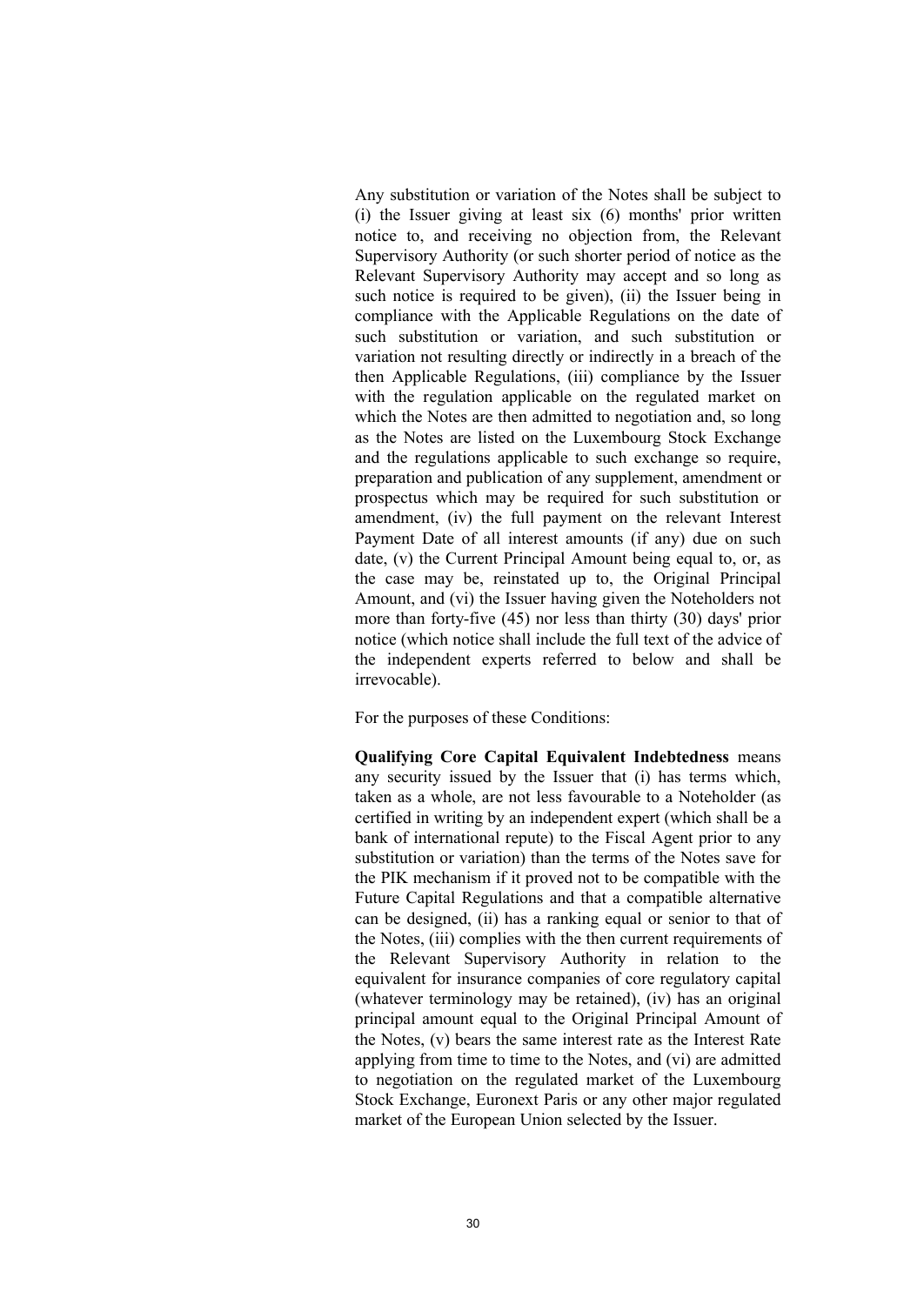| Purchase:                                           | The Issuer may at any time purchase Notes in the open<br>market or otherwise (including by way of tender offer) at any<br>price and on any conditions subject to compliance with any<br>applicable laws. If such purchase amounts to one-third $(1/3)$<br>or more of the aggregate Current Principal Amount of the<br>outstanding Notes, such purchase shall be subject to the Issuer<br>having given prior written notice to, and receiving no<br>objections from the Relevant Supervisory Authority (if<br>required at such time).                          |
|-----------------------------------------------------|---------------------------------------------------------------------------------------------------------------------------------------------------------------------------------------------------------------------------------------------------------------------------------------------------------------------------------------------------------------------------------------------------------------------------------------------------------------------------------------------------------------------------------------------------------------|
| <b>Taxation:</b>                                    | The Notes being denominated in euro and accordingly<br>deemed to be issued outside the French Republic for taxation<br>purposes, payments of interest and other revenues made by<br>the Issuer in respect of the Notes to non-French tax residents<br>benefit under present law from the exemption from deduction<br>of tax at source on account of French taxes provided by<br>Article 131 quater of the Code général des impôts (French<br>General Tax Code). Accordingly, such payments do not give<br>the right to any tax credit from any French source. |
| <b>Representation of the</b><br><b>Noteholders:</b> | The Noteholders will be grouped automatically for the<br>defence of their respective common interests in a masse<br>(hereinafter referred to as the Masse).                                                                                                                                                                                                                                                                                                                                                                                                   |
|                                                     | In accordance with Article L. 228-90 of the French Code de<br><i>commerce</i> , the Masse will be governed by the provisions of<br>the French Code de commerce applicable to the Masse and of<br>French decree No. 67-236 of 23 March 1967, as amended,<br>applicable to the Masse (with the exception of the provisions<br>of certain articles thereof).                                                                                                                                                                                                     |
| <b>Clearing systems:</b>                            | The Notes have been accepted for clearance through<br>Clearstream, Luxembourg and Euroclear with the Common<br>Code number 027520014 and Euroclear France with the<br>Securities Identification Number<br>International<br>(ISIN)<br>FR0010397885.                                                                                                                                                                                                                                                                                                            |
| Listing:                                            | Application has been made for the Notes to be admitted to<br>trading on the EU regulated market of the Luxembourg Stock<br>Exchange and to listing on the official list of the Luxembourg<br>Stock Exchange. Such listing is expected to occur as of the<br>Issue Date or as soon as practicable thereafter.                                                                                                                                                                                                                                                  |
| <b>Ratings:</b>                                     | The Notes have been assigned a rating of A- by Standard $\&$<br>Poor's Ratings Services and A- by Fitch Ratings.                                                                                                                                                                                                                                                                                                                                                                                                                                              |
| <b>Applicable law:</b>                              | French law.                                                                                                                                                                                                                                                                                                                                                                                                                                                                                                                                                   |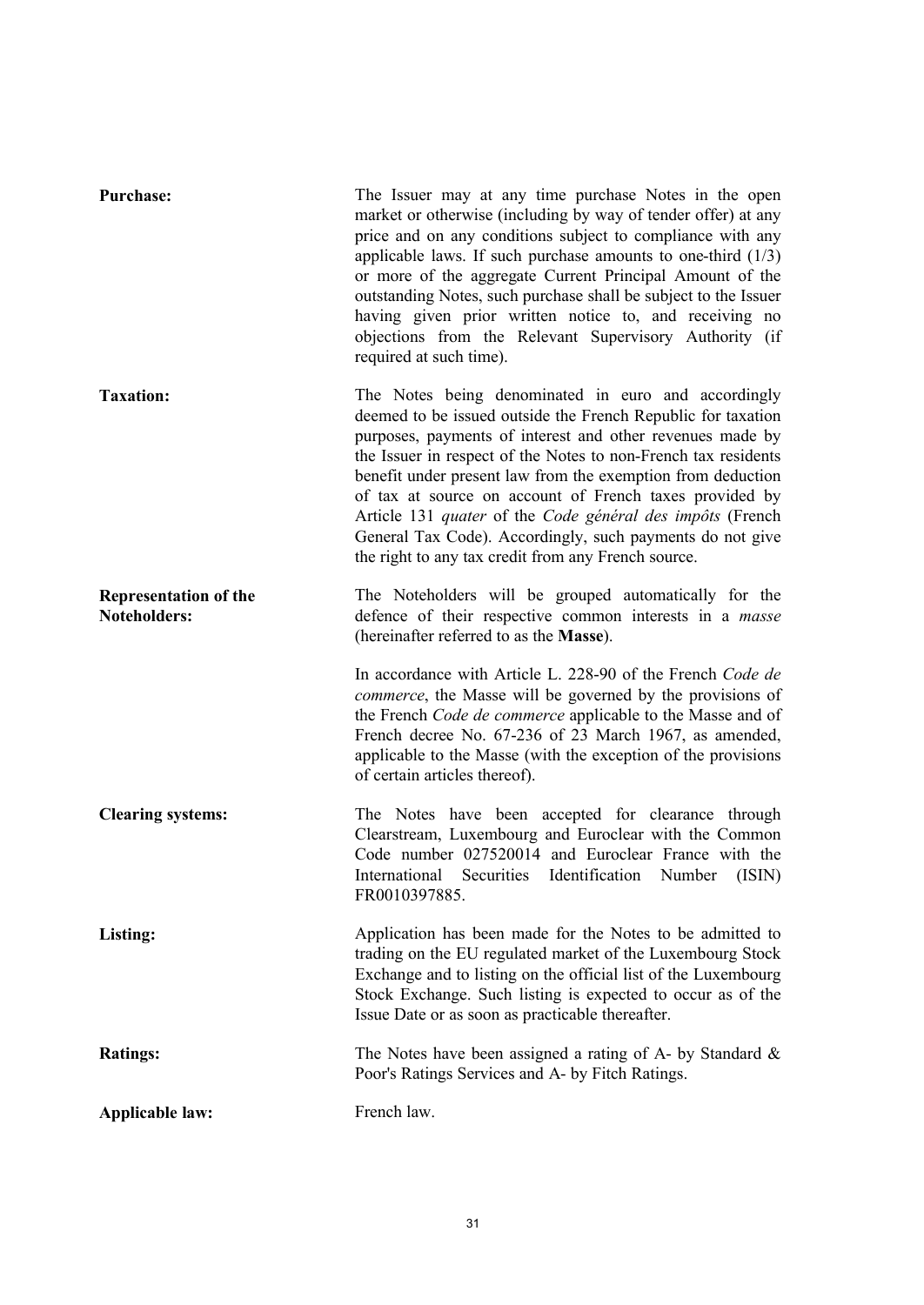#### **TERMS AND CONDITIONS OF THE NOTES**

The issue outside the French Republic of the  $\epsilon$ 200,000,000 undated deeply subordinated fixed to floating rate notes (the **Notes**) of La Mondiale (the **Issuer**) has been authorised pursuant to a resolution of the *Assemblée Générale* of the policyholders (*sociétaires*) of the Issuer adopted on 28 April 2006, a decision of the *Autorité de Contrôle des Assurances et des Mutuelles* on 26 October 2006 and a resolution of the *Conseil d'administration* of the Issuer adopted on 11 October 2006. A fiscal and paying agency agreement (the **Agency Agreement**) dated 14 November 2006 has been entered into in relation to the Notes between the Issuer and BNP Paribas Securities Services, as fiscal agent and principal paying agent (the **Fiscal Agent** which expression shall, where the context so admits, include any successor for the time being as Fiscal Agent) and BNP Paribas Securities Services, Luxembourg Branch as paying agent (together with any substitute or additional paying agents which may be appointed from time to time under the Agency Agreement, the **Paying Agent**) and calculation agent (the **Calculation Agent**, which expression shall, where the context so admits, include any successor for the time being as Calculation Agent). The Fiscal Agent, the Calculation Agent and the Paying Agent are collectively referred to as the Agents. Copies of the Agency Agreement are available for inspection during usual business hours at the specified office of the Paying Agents.

References below to **Conditions** are, unless the context otherwise requires, to the numbered paragraphs below.

## **1. FORM, DENOMINATION AND TITLE**

The Notes will be issued in dematerialised bearer form (*au porteur*) in a denomination of €50,000 per Note. Title to the Notes will be evidenced in accordance with Article L. 211-4 of the French *Code monétaire et financier* by book-entries (*inscription en compte*) in the books of Account Holders (as defined below) and will pass upon, and transfer of Notes may only be effected through, registration of the transfer in such books. No physical document of title (including *certificats représentatifs* pursuant to Article R. 211-7 of the French *Code monétaire et financier*) will be issued in respect of the Notes. The Notes will, upon issue, be inscribed in the books of Euroclear France, which shall credit the accounts of the Account Holders.

**Account Holder** shall mean any authorised financial intermediary institution entitled to hold, directly or indirectly, accounts on behalf of its customers with Euroclear France, and includes Euroclear Bank S.A./N.V. (**Euroclear**) and the depositary bank for Clearstream Banking *société anonyme* (**Clearstream**).

## **2. STATUS OF THE NOTES AND RIGHTS OF NOTEHOLDERS IN THE EVENT OF LIQUIDATION**

#### **(a) Status of the Notes**

The Notes are deeply subordinated notes issued in accordance with the provisions of Article L. 228-97 of the French *Code de commerce* and Article L. 322-2-1 of the French *Code des assurances*.

The principal and interest of the Notes constitute direct, unconditional, unsecured and undated Deeply Subordinated Obligations of the Issuer and rank (i) *pari passu* among themselves, (ii) *pari passu* with all other present and future Deeply Subordinated Obligations, but (iii) shall be subordinated to all present and future *titres participatifs*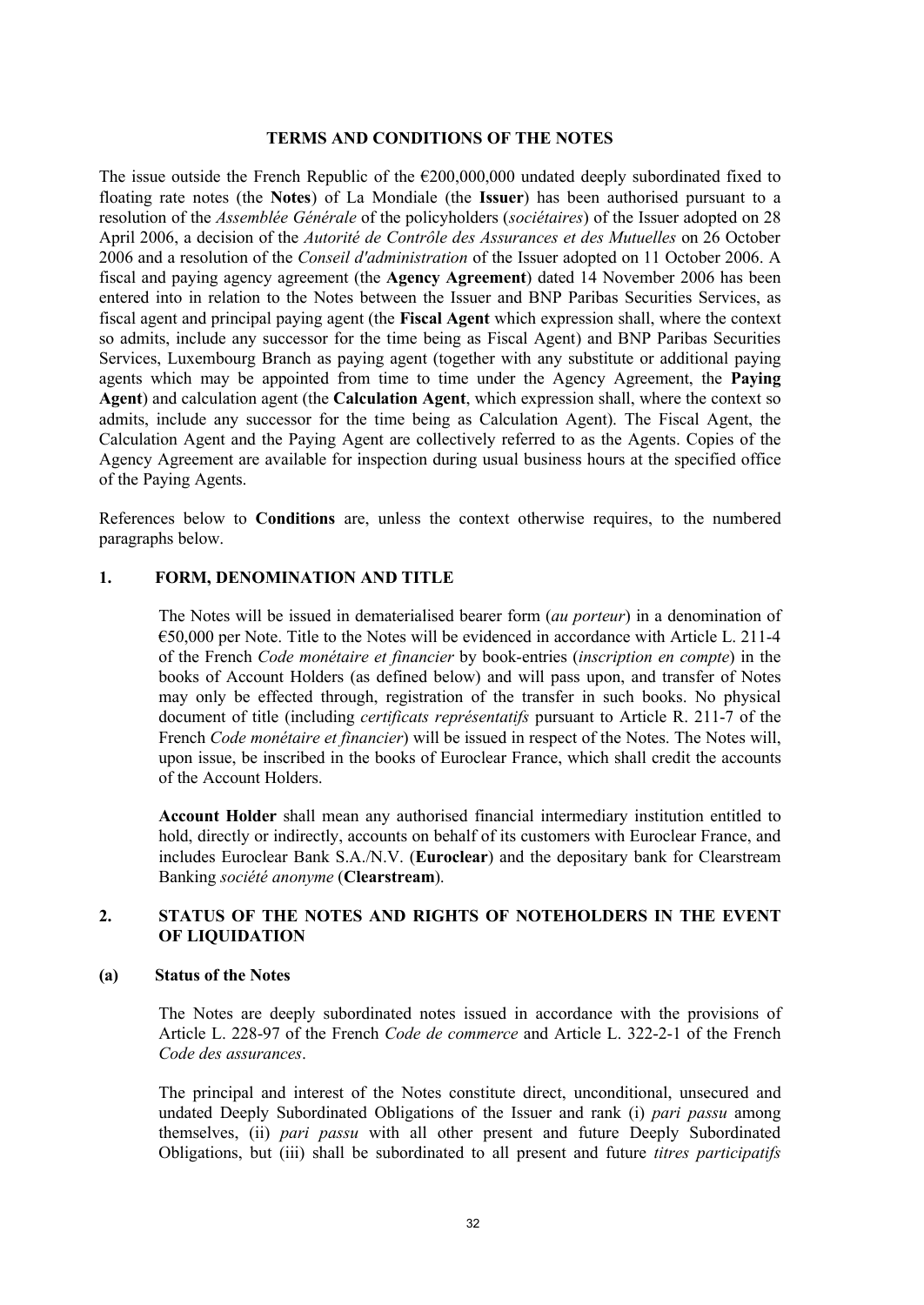issued by the Issuer, *prêts participatifs* granted to the Issuer, Ordinarily Subordinated Obligations of the Issuer and Unsubordinated Obligations of the Issuer.

*Pursuant to Article L. 327-2 of the French* **Code des assurances***, a lien over the assets of the Issuer is granted for the benefit of the Issuer's policyholders (***sociétaires***). Noteholders, even if they are policyholders (***sociétaires***) of the Issuer, do not have the benefit of such lien in relation to amounts due under the Notes.*

For the purposes of these Conditions:

**Deeply Subordinated Obligations** means all and any bonds or borrowings or any other Obligations of the Issuer which constitute direct, unconditional, unsecured and lowest ranking subordinated obligations of the Issuer, including bonds or borrowings, the subordination provisions of which are governed by the provisions of Article L. 228-97 of the French *Code de commerce,* and which rank and will rank (i) *pari passu* among themselves, (ii) *pari passu* with all other present and future Deeply Subordinated Obligations of the Issuer, but (iii) shall be subordinated to all present and future *prêts participatifs* granted to the Issuer, *titres participatifs* issued by the Issuer, Ordinarily Subordinated Obligations of the Issuer and Unsubordinated Obligations of the Issuer.

**Obligations** means any payment obligation expressed to be assumed by, or imposed on, the Issuer under, or arising as a result of, any contract, agreement, document, instrument, conduct, relationship or by operation of law.

**Ordinarily Subordinated Obligations** means any Obligations of the Issuer which constitute direct, unconditional, unsecured and subordinated obligations of the Issuer and which rank and will rank in priority to all present and future *titres participatifs* issued by the Issuer, *prêts participatifs* granted to the Issuer and Deeply Subordinated Obligations of the Issuer.

**Unsubordinated Obligations** means any Obligations of the Issuer which are unsubordinated.

## **(b) Rights of Noteholders in the event of liquidation**

The rights of the Noteholders in the event of the judicial liquidation (*liquidation judiciaire*) of the Issuer or if the Issuer has been liquidated for any other reason, will be calculated on the basis of the Original Principal Amount of the Notes, together with accrued interest (if any) and any other outstanding payments under the Notes.

Furthermore, if the Issuer is liquidated or wound up for any reason, any outstanding Optional Deferred Interest will, to the extent the Overall PIK Limit has not been reached, become due and payable in cash but shall only be due and payable after the Original Principal Amount of the Notes shall have been paid in full and only to the extent that such payment would not result in exceeding the Overall PIK Limit. Any amount of Optional Deferred Interest that would result in exceeding the Overall PIK Limit shall be lost and shall no longer be due and payable by the Issuer.

In the event of incomplete payment of less subordinated creditors, the Issuer's obligations with respect to the Notes shall be terminated.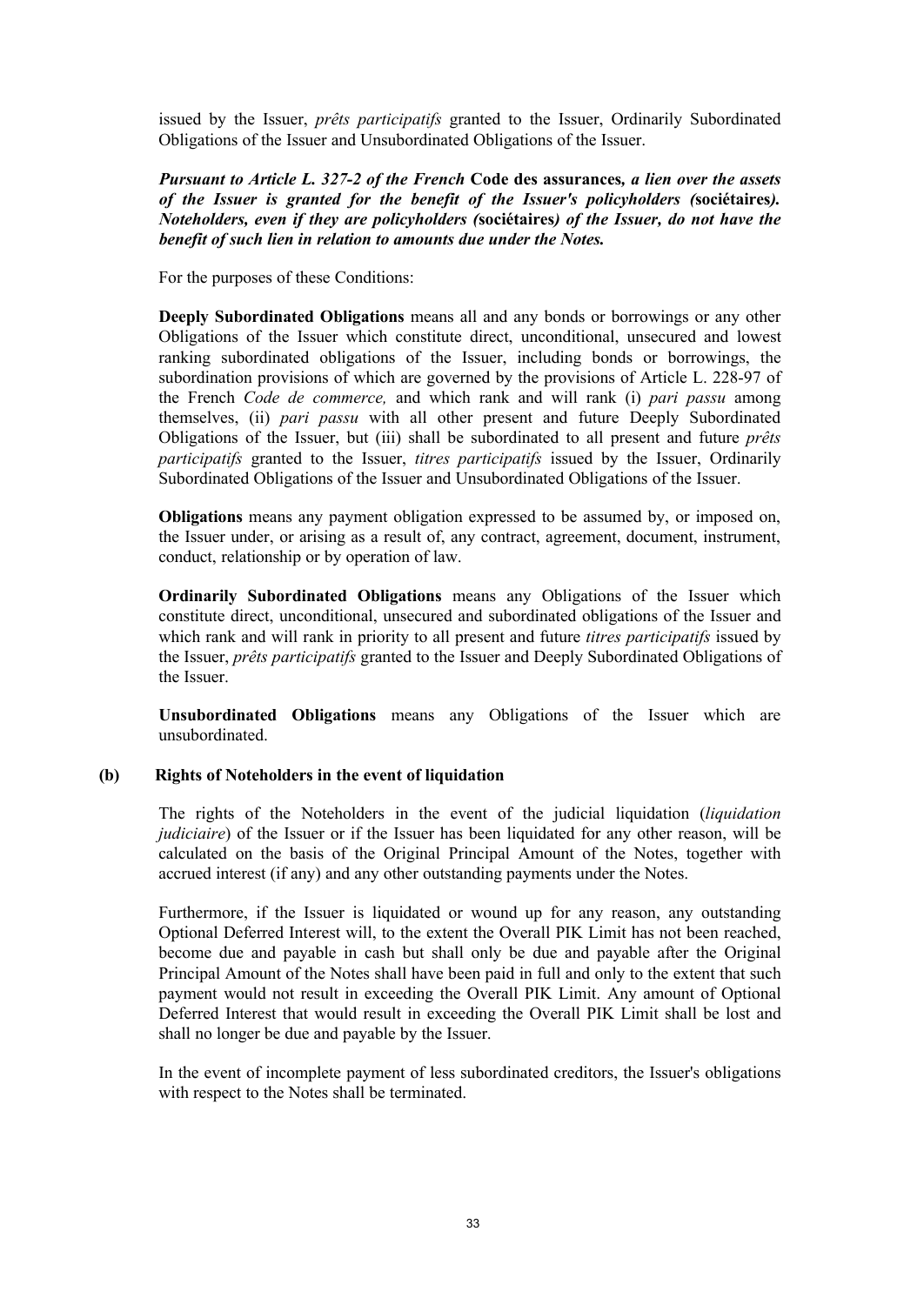For the purposes of these Conditions:

**Original Principal Amount** means €50,000 being the principal amount of each Note on the Issue Date (as defined below) without taking into account any Loss Absorption and/or Reinstatement. In the case of a partial redemption of the Notes in accordance with Condition 5(b), the Original Principal Amount will be reduced permanently by an amount equal to the principal amount reimbursed on such occasion.

## **3. INTEREST**

## **(a) Interest Payment Dates**

## *(1) Fixed Rate Period*

Each Note bears interest on its Current Principal Amount at a fixed rate of 5.11% per annum (i) from (and including) 15 November 2006 (the **Issue Date**) to (but excluding) 15 November 2016 (the **First Call Date**), payable annually in arrear on 15 November in each year and commencing on 15 November 2007 (each a **Fixed Rate Interest Payment Date**).

The period from and including the Issue Date, to but excluding the first Fixed Rate Interest Payment Date and each successive period from and including a Fixed Rate Interest Payment Date to but excluding the next Fixed Rate Interest Payment Date is called a **Fixed Rate Period**.

If interest is required to be calculated for a period within the Fixed Rate Period of less than one (1) year, it will be calculated on the basis of the actual number of days elapsed in the relevant period from and including the date from which interest begins to accrue to but excluding the date on which it falls due, divided by the actual number of days in the Fixed Rate Period in which the relevant period falls (including the first such day but excluding the last) and rounding the resultant figure to the nearest  $\epsilon$ 0.01 (0.005 being rounded upwards).

For the purposes of these Conditions:

**Current Principal Amount** means at any time the principal amount of each Note, calculated on the basis of the Original Principal Amount of such Note, as such amount may be reduced following a Loss Absorption and/or reinstated following a Reinstatement (as defined in Conditions 4(a) and 4(b)).

## *(2) Floating Rate Interest Period*

Following the Fixed Rate Period (the **Floating Rate Period**), each Note will bear interest on its Current Principal Amount at a Floating Rate (as defined in Condition 3(c)) plus the Margin payable quarterly in arrear on or about 15 November, 15 February, 15 May and 15 August in each year (each a **Floating Rate Interest Payment Date** and together with each Fixed Rate Interest Payment Date, an **Interest Payment Date**) commencing on or about 15 February 2017.

**Margin** means 2.13% per annum.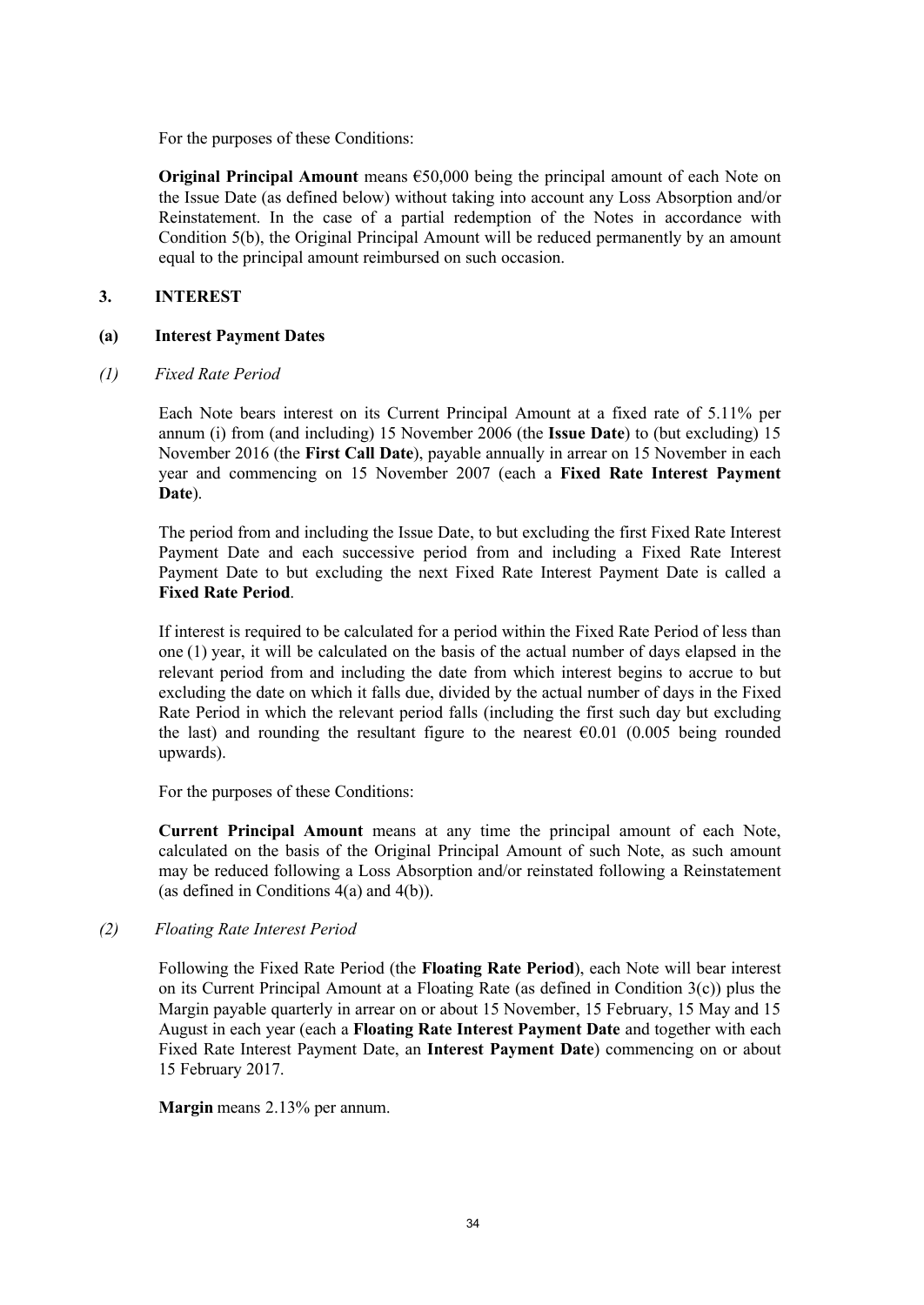The period from and including the First Call Date to but excluding the first Floating Rate Interest Payment Date and each successive period from and including a Floating Rate Interest Payment Date to but excluding the next Floating Rate Interest Payment Date is called a **Floating Rate Interest Period** and together with the Fixed Rate Periods, an **Interest Period**.

If any Floating Rate Interest Payment Date would otherwise fall on a day which is not a TARGET Settlement Day (as defined below) it shall be postponed to the next day which is a TARGET Settlement Day unless it would then fall into the next calendar month in which event it shall be brought forward to the immediately preceding TARGET Settlement Day.

The obligations of the Issuer to make payments of interest on any particular Interest Payment Date are subject to the provisions of Condition 3(h).

#### **(b) Interest accrual**

Each Note will cease to bear interest from and including the due date for redemption unless payment of the principal in respect of the Note is improperly withheld or refused on such date or unless default is otherwise made in respect of the payment.

### **(c) Floating Rate**

The variable rate of interest payable in respect of the Notes (the **Floating Rate**) for each quarterly interest period within the Floating Rate Period shall be calculated on the basis of the following provisions:

- (i) On each **Interest Determination Date**, namely the second Business Day before the commencement of the Floating Rate Period for which the rate will apply, the Calculation Agent will determine the Reference Rate (as defined below) as at or about 11.00 a.m. (Brussels time) on the Interest Determination Date in question. If the Reference Rate is unavailable, the Calculation Agent will request each of the Reference Banks (as defined below) to provide the Calculation Agent with its offered quotation to prime banks in the Euro-zone (as defined below) interbank market for Euro deposits for a period of three (3) months commencing on the first day of the relevant Floating Rate Period, as at or about 11.00 a.m. (Brussels time) on the Interest Determination Date in question. If the Reference Rate is unavailable, it shall be equal to the arithmetic average (rounded upwards if necessary to the nearest fifth decimal place with 0.000005 being rounded upwards) of the offered quotations as established by the Calculation Agent.
- (ii) If on any Interest Determination Date the Reference Rate is unavailable and two (2) or three (3) only of the Reference Banks provide offered quotations, the Floating Rate for the relevant Floating Rate Period shall be determined in accordance with the provisions of paragraph (i) on the basis of the offered quotations of those Reference Banks providing the offered quotations.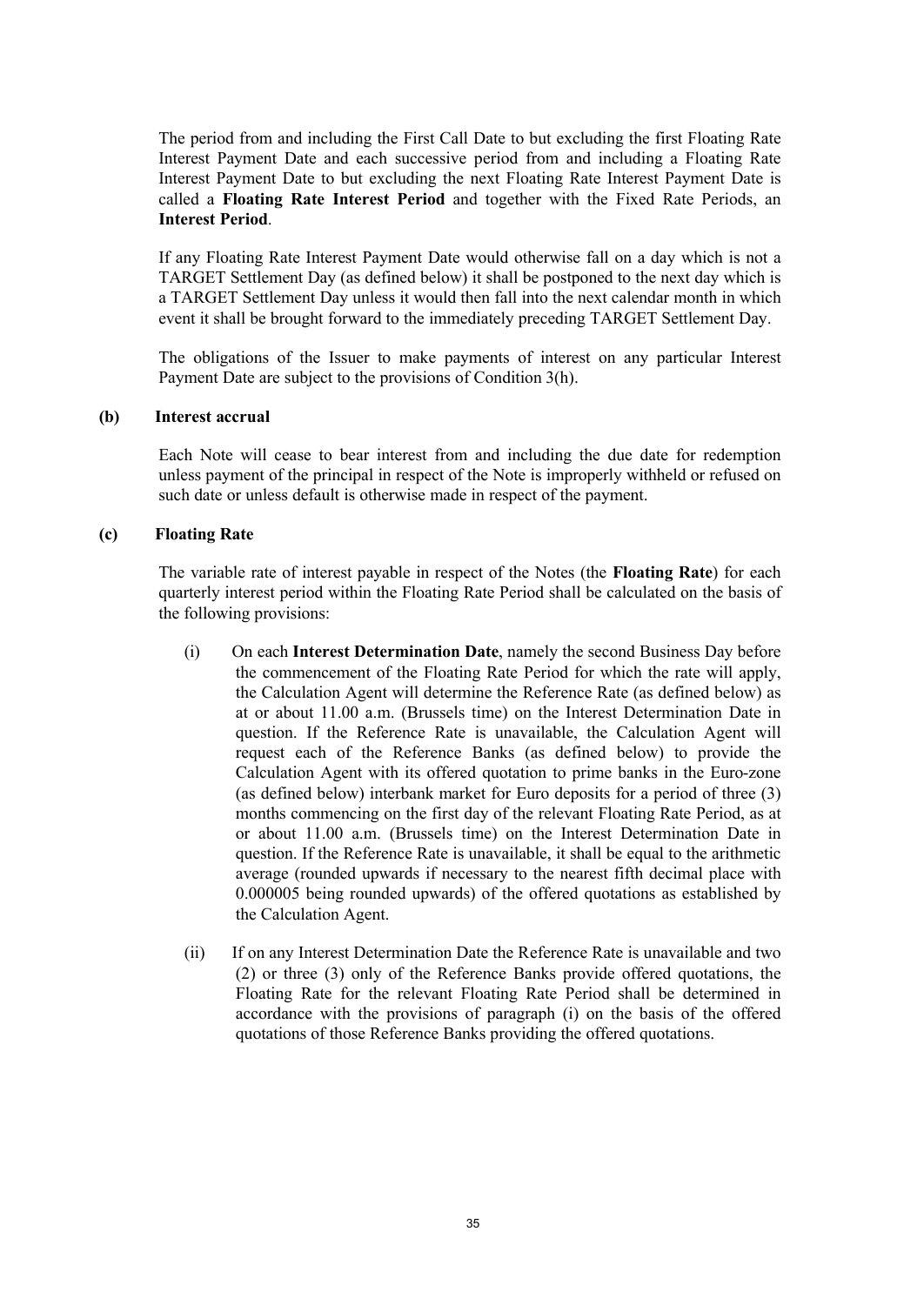- (iii) If on any Interest Determination Date the Reference Rate is unavailable and less than two (2) Reference Banks provide offered quotations, the Floating Rate for the relevant Floating Rate Interest Period shall be the rate per annum which the Calculation Agent determines to be the arithmetic mean (rounded upwards if necessary to the nearest fifth decimal place with 0.000005 being rounded upwards) of the Euro lending rates quoted by major banks in the Euro-zone (selected by the Calculation Agent and being at least two (2) in number) at or about 11.00 a.m. (Brussels time) on the Interest Determination Date in question for loans in Euro to leading European banks for a period of three (3) months commencing on the first day of the relevant Floating Rate Interest Period, except that if the banks so selected by the Calculation Agent are not quoting on such Interest Determination Date, the Floating Rate for the relevant Floating Rate Interest Period shall be the Floating Rate in effect for the last preceding Floating Rate Interest Period to which one of paragraphs (i) or (ii) of this Condition 3(c) shall have applied.
- (iv) For the purposes of these Conditions:

**Business Day** means any day, not being a Saturday or a Sunday, (i) on which exchange markets and commercial banks are open for business in Paris and Luxembourg, (ii) on which Euroclear France, Euroclear and Clearstream, Luxembourg are operating, and (iii) which is a TARGET Settlement Day.

**Euro-zone** means the region comprised of member states of the European Union that adopt the single currency in accordance with the Treaty establishing the European Community as amended by the Treaty on European Union.

**Reference Banks** means the principal Euro-zone office of four (4) major banks in the Euro-zone interbank market selected by the Calculation Agent.

**Reference Rate** means the offered rate, expressed as a rate per annum, for three (3) month Euro deposits commencing on the first day of the relevant Floating Interest Period, as calculated by Bridge Information Systems on behalf of the European Banking Federation and the International Foreign Exchange Dealers' Association, which appears, for information purposes only, at or about 11.00 a.m. (Brussels time) on the display designated as page "248" on Bridge/Telerate (or such other page or service as may replace it for the purpose of displaying Euribor).

**TARGET Settlement Day** means any day on which the TARGET System is operating.

**TARGET System** means the Trans-European Automated Real-Time Gross Settlement Express Transfer System or any successor thereto.

## **(d) Determination of Floating Rate and Interest Amount with respect to the Floating Rate Interest Period**

The Calculation Agent shall, as soon as practicable after 11.00 a.m. (Brussels time) on each Interest Determination Date determine the Floating Rate and amount of interest (each an **Interest Amount**) payable (if any) on the relevant Floating Rate Interest Payment Date on each Note for the relevant Floating Rate Interest Period.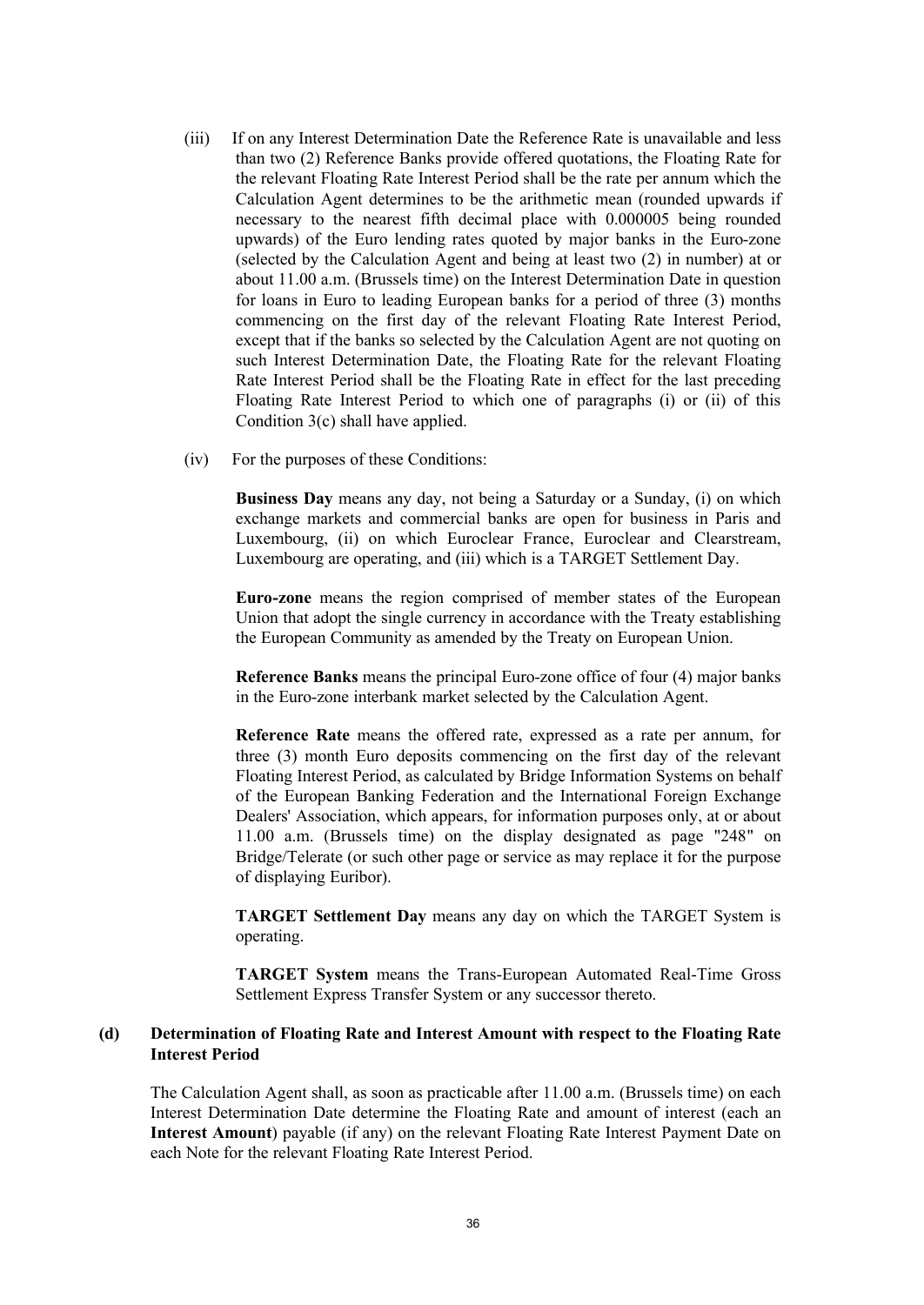The Interest Amounts shall be determined by applying the Floating Rate and the Margin to the Current Principal Amount, multiplying the sum by the actual number of days in the Floating Rate Interest Period concerned divided by three hundred and sixty (360) and rounding the resultant figure to the nearest cent (half a cent being rounded upwards).

## **(e) Publication of Floating Rate, the Margin and Interest Amount with respect to the Floating Rate Interest Period**

The Calculation Agent shall cause the Floating Rate, the Margin and the Interest Amount for each Floating Rate Interest Period and the relevant Interest Payment Date to be notified (a) to the Issuer, the Fiscal Agent and each other Paying Agent (if any), and to any stock exchange on which the Notes are at the relevant time listed not later than 3.00 p.m. (Brussels time) on the Interest Determination Date and (b) to the Noteholders in accordance with Condition 10 as soon as possible after their determination but in no event later than the second Business Day thereafter. The Interest Amount and Interest Payment Date so published may subsequently be amended by the Calculation Agent (or appropriate alternative arrangements made by way of adjustment) without notice to the Noteholders in the event of an extension or shortening of the Floating Rate Interest Period. If the Notes become due and payable other than on a Floating Rate Interest Payment Date, the Floating Rate and the Interest Amount shall nevertheless continue to be calculated as previously by the Calculation Agent in accordance with this Condition 3 but no publication of the Floating Rate, the Margin and the Interest Amount so calculated need be made.

### **(f) Notifications, etc. to be final**

All notifications, opinions, determinations, certificates, calculations, quotations and decisions given, expressed, made or obtained for the purposes of the provisions of this Condition whether by the Reference Banks (or any of them) or the Calculation Agent, will (in the absence of wilful default, bad faith or manifest error) be binding on the Issuer, the Calculation Agent, the Fiscal Agent and all Noteholders.

### **(g) Calculation Agent**

The Agency Agreement provides that the Issuer may at any time terminate the appointment of the Calculation Agent and appoint a substitute Calculation Agent provided that so long as any of the Notes remain outstanding there shall at all times be a Calculation Agent for the purposes of the Notes having a specified office in a major European city. In the event of the appointed office of any bank being unable or unwilling to continue to act as the Calculation Agent or failing duly to determine the Floating Rate and the Interest Amount for any Floating Rate Interest Period, the Issuer shall appoint the European office of another leading bank engaged in the Paris, London or Luxembourg interbank market to act in its place. The Calculation Agent may not resign its duties or be removed without a successor having been appointed. The Calculation Agent shall act as an independent expert and not as agent for the Issuer or the Noteholders.

### **(h) Interest deferral**

On each Interest Payment Date, the Issuer shall pay interest on the Notes accrued to that date in respect of the Interest Period ending immediately prior to such Interest Payment Date, subject to the provisions of the following paragraphs.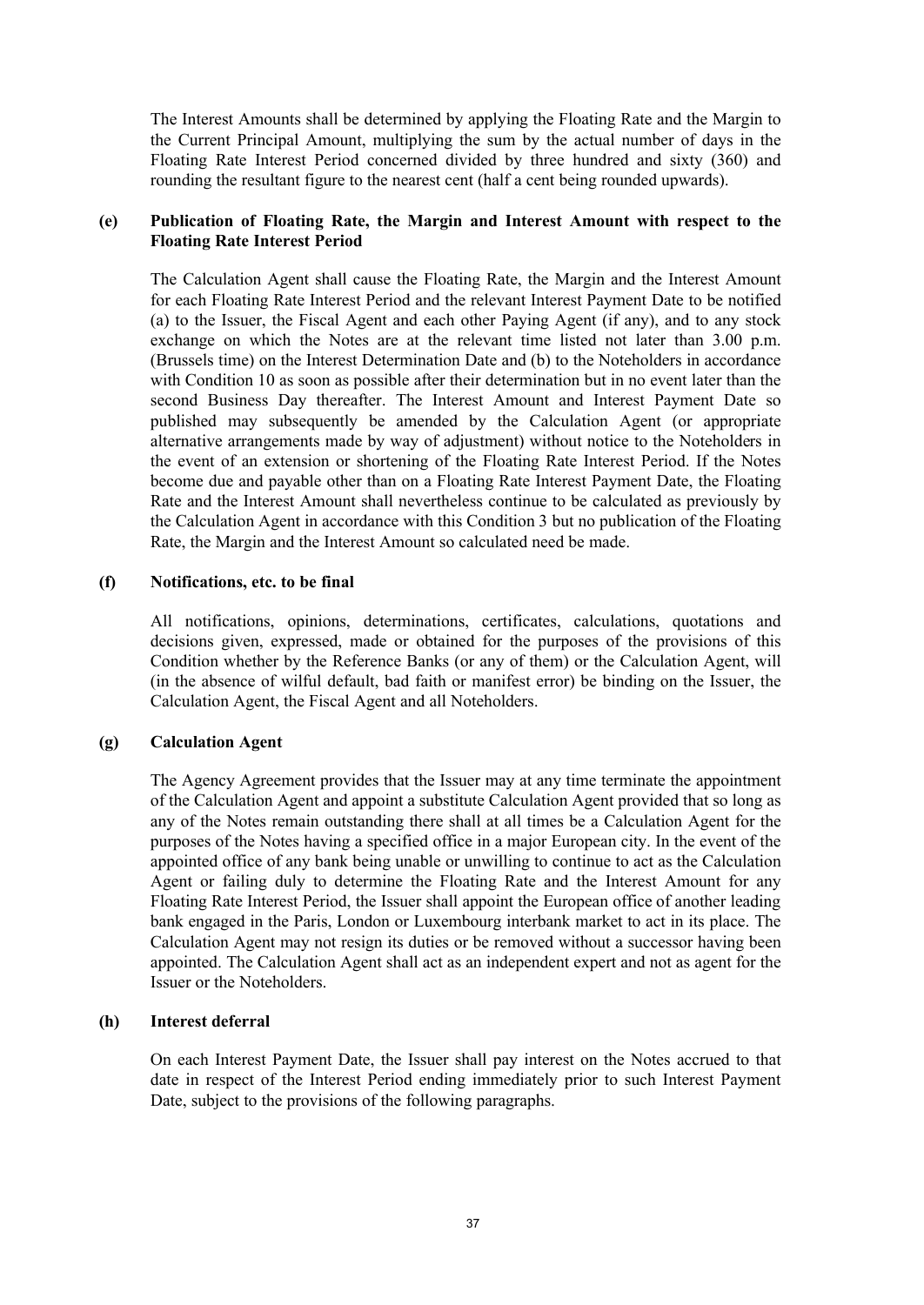### *(1) Optional non-payment of interest*

On any Interest Payment Date that is not a Mandatory Interest Payment Date (an **Optional Interest Payment Date**), the Issuer may pay interest in respect of the Notes accrued to that date, in respect of the Interest Period ending immediately prior to such Optional Interest Payment Date, but the Issuer shall have no obligation to make such payment and may elect to defer the payment of such interest (the **Optional Deferred Interest**), with a view to allowing the Issuer to ensure the continuity of its activities without weakening its financial structure in the case where the Issuer believes that such a weakening of its financial structure could likely lead to a Solvency Event (as defined below). Any such failure to pay Optional Deferred Interest which would otherwise have been due on such Optional Interest Payment Date shall not constitute a default by the Issuer under the Notes or for any other purpose.

Optional Deferred Interest shall not bear interest.

Interest payable on any Optional Interest Payment Date will always be calculated on the basis of the Current Principal Amount of the Notes.

*(2) Payment of Optional Deferred Interest*

Any outstanding Optional Deferred Interest must be settled on the earlier of (i) the next Mandatory Interest Payment Date (as defined below) or (ii) the redemption of the Notes, both subject to the Overall PIK Limit (as defined below).

The payment of Optional Deferred Interest can only be achieved by the use of the Payment-In-Kind mechanism (**PIK**) as set out below.

Under the PIK, the Issuer will have the obligation to settle the Optional Deferred Interest by issuing and granting to the Noteholders Further Securities (as defined below); provided, however, that such issue, together with any previous issue pursuant to the PIK, may never exceed twenty-five (25)% of the Original Principal Amount of the Notes on the Issue Date (the **Overall PIK Limit**).

For each Noteholder the number of Further Securities received will be equal to the amount of Optional Deferred Interest owed divided by the nominal amount of the Further Securities rounded down, subject to the Overall PIK Limit. The relevant number of Further Securities to be issued (as determined by the Calculation Agent taking into account any Further Securities previously issued and the Overall PIK Limit) shall be allocated to the Account Holders on behalf of the Noteholders by the Fiscal Agent on the basis of each Account Holder's total holding of Notes rather than on a per Note basis. Any broken amount of Optional Deferred Interest shall be forfeited.

The Fiscal Agent shall cause any Further Securities which could not be allotted by an Account Holder as a result of the holdings of the relevant Noteholders not being divisible by the denomination of the Further Securities to be cancelled. The Calculation Agent shall notify the Noteholders in accordance with Condition 10 and the other Agents if and when the Overall PIK Limit has been reached.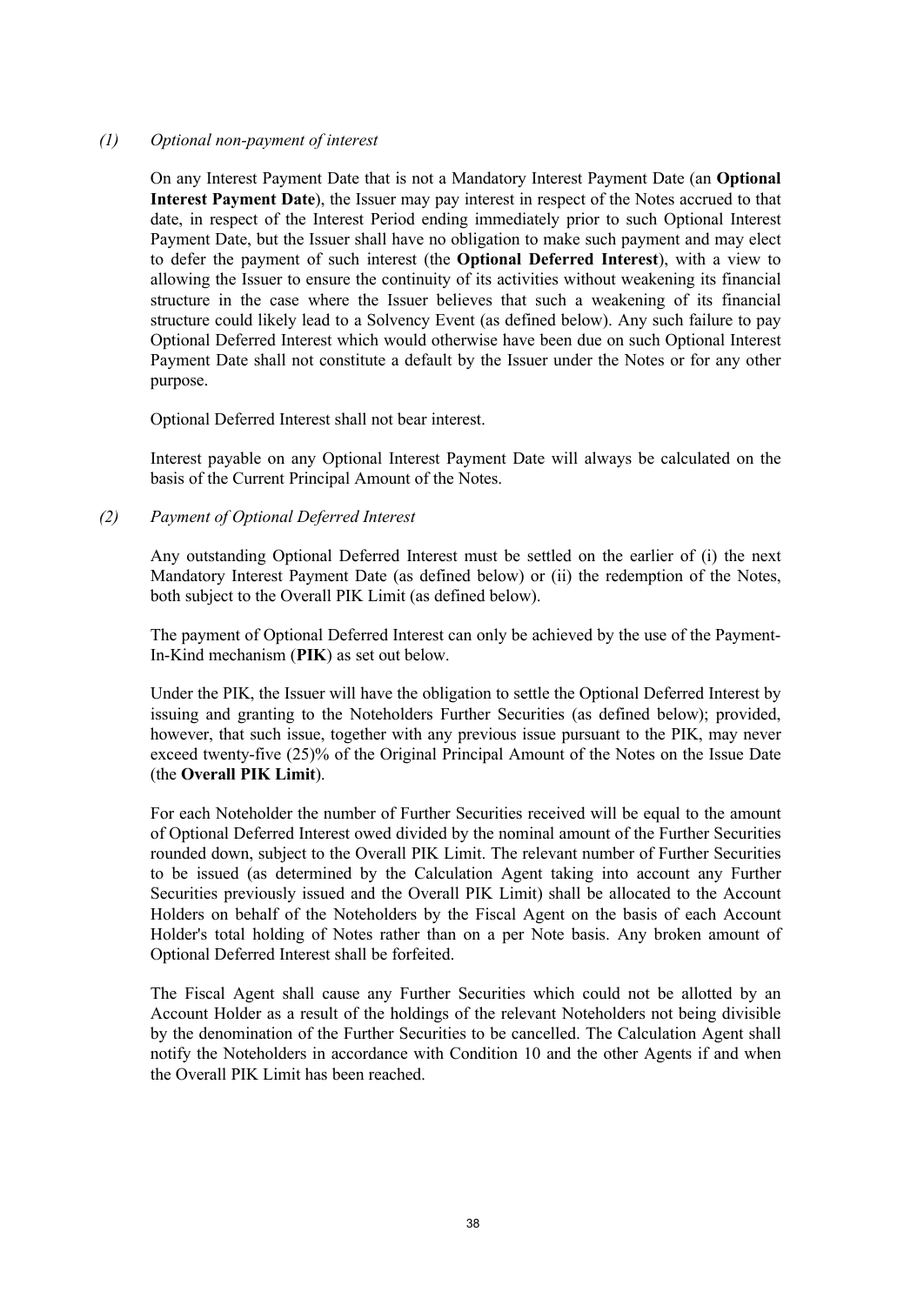For the purposes of these Conditions:

**Further Securities** means securities identical to the originally issued Notes, except that interest will begin to accrue from their date of issue rather than the issue date of the Notes.

The Issuer undertakes to use its best efforts to obtain a listing for the Further Securities on the same stock exchange as the Notes or on another regulated market within the European Union as soon as reasonably practicable following their issue.

### *(3) Mandatory non-payment of interest*

With respect to any Interest Payment Date that is not a Mandatory Interest Payment Date and which falls following a Mandatory Non-Payment of Interest Event which is continuing (a **Mandatory Non-Payment of Interest Date**), interest shall be suspended and shall not accrue during the period commencing on the occurrence of the Mandatory Non-Payment of Interest Event and ending on the date of the end of such Mandatory Non-Payment of Interest Event.

For the purposes of these Conditions:

### **Mandatory Non-Payment of Interest Event** means at any time when:

- (i) a Solvency Event has occurred, or would occur if the next Interest Payment due on the Notes would effectively be made on the next Interest Payment Date; or
- (ii) the Issuer is notified by the Relevant Supervisory Authority that it has determined, in its sole discretion, in view of the deteriorating financial condition of the Issuer, that the foregoing paragraph (i) would apply in the near term.

For the avoidance of doubt, the determination by the Issuer of the occurrence of any of the events referred to under (i) and (ii) and any resulting notice, will be effective only with respect to the interest amount due on the immediately following Interest Payment Date. As appropriate, the Issuer will make a new determination and deliver other notice(s) with respect to any subsequent Interest Payment Date in relation to which any of the events referred to under (i) or (ii) is continuing or occurs again.

Any interest not so paid on any such Interest Payment Date shall be lost and shall no longer be due and payable by the Issuer.

For the purposes of these Conditions:

A **Solvency Event** will be deemed to have occurred if the Issuer's Consolidated Solvency Margin level has fallen below one hundred (100)% of the minimum Consolidated Solvency Margin level required by the Applicable Regulations.

**Applicable Regulations** means, at any time, the solvency margin, capital adequacy regulations or any other regulatory capital rules then in effect in France (or if the Issuer becomes domiciled in a jurisdiction other than France, such other jurisdiction) and/or any other relevant jurisdiction as applied and construed by the Relevant Supervisory Authority and applicable to the Issuer.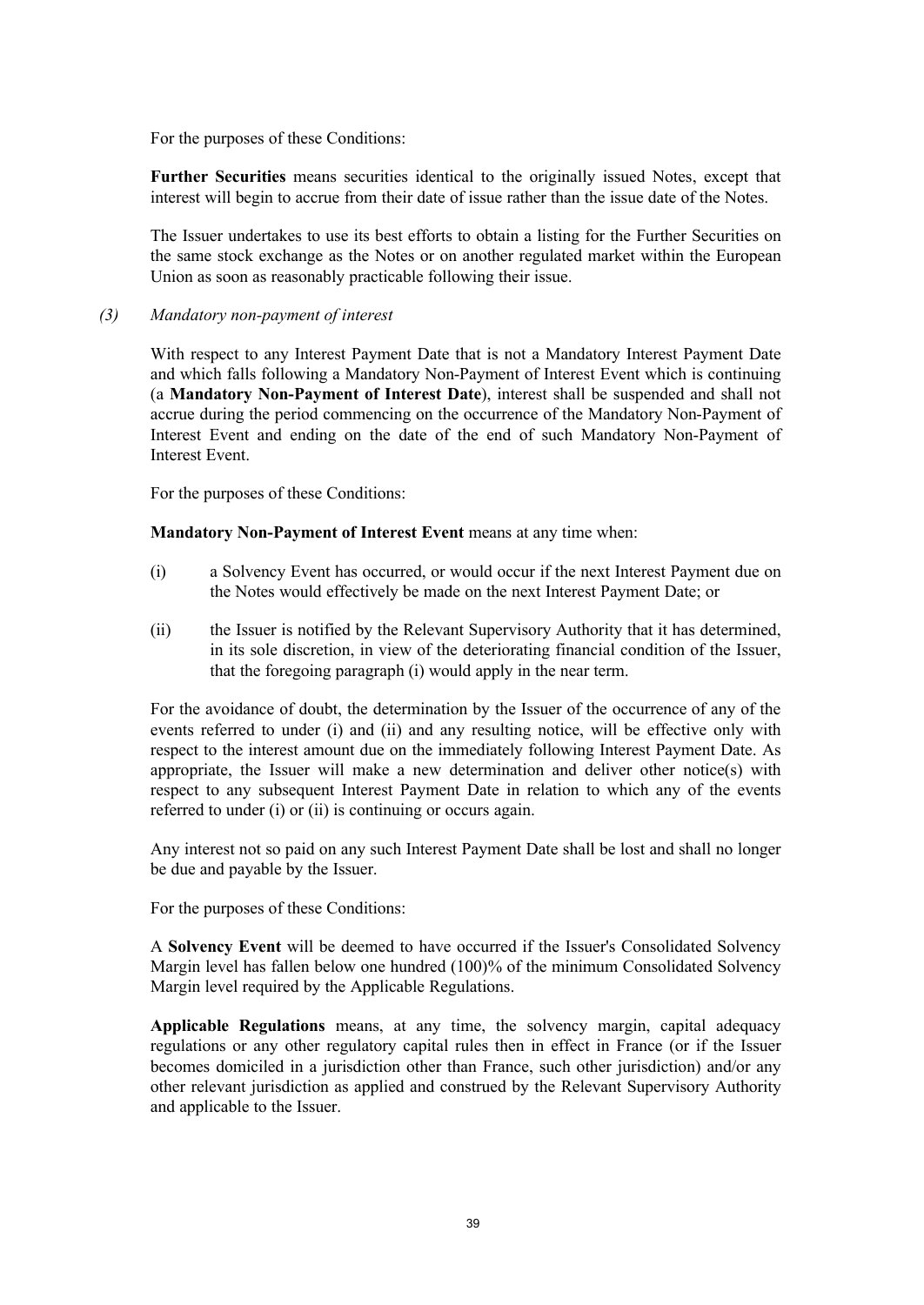**Consolidated Solvency Margin** means the solvency margin (*marge de solvabilité*) level applicable to the Issuer on a consolidated basis, determined and calculated in accordance with the Applicable Regulations.

**Relevant Supervisory Authority** means any supervisory authority having jurisdiction over the Issuer, as long as the Issuer's insurance activities are regulated and the Issuer is required by Applicable Regulations to comply with certain applicable solvency margins, capital adequacy regulations or any other capital adequacy rules on a consolidated or nonconsolidated basis. The current Relevant Supervisory Authority is the *Autorité de Contrôle des Assurances et des Mutuelles* (**ACAM**).

*(4) Mandatory payment of interest*

On any Mandatory Interest Payment Date (as defined below), the Issuer shall pay interest accrued to that date in respect of the Interest Period ending immediately prior to such Mandatory Interest Payment Date on the Notes.

However, a Mandatory Interest Payment Date will not exist if a Mandatory Non-Payment of Interest Event has occurred prior to an Interest Payment Date and is continuing.

Interest payable on Mandatory Interest Payment Dates will always be calculated on the basis of the Current Principal Amount.

For the purposes of these Conditions:

**Mandatory Interest Payment Date** means any Interest Payment Date, which is not a Mandatory Non-Payment of Interest Date, prior to which at any time during a period of one (1) year prior to such Interest Payment Date, any of the following events has occurred:

- (i) the Issuer has made a payment on any other Deeply Subordinated Obligations which feature similar interest deferral / non-payment mechanisms as the Notes, other than a Reinstatement (as defined in Condition 4(b)), unless such payment was a mandatory interest payment under the terms of any such other Deeply Subordinated Obligations of the Issuer;
- (ii) the Issuer has redeemed, purchased or acquired any Deeply Subordinated Obligations (including any partial prepayment of the Notes) by any means;
- (iii) the Issuer has made a payment on or has redeemed, purchased or acquired any securities ranking junior to Deeply Subordinated Obligations; or
- (iv) the Issuer has for the current fiscal year, allocated to insurance contracts a Beneficiary Participation which amounts to more than ninety (90)%.

**Beneficiary Participation** means, with respect to a given fiscal year, the ratio of (i) the Allocated Investments Income to (ii) the Total Investments Net Income.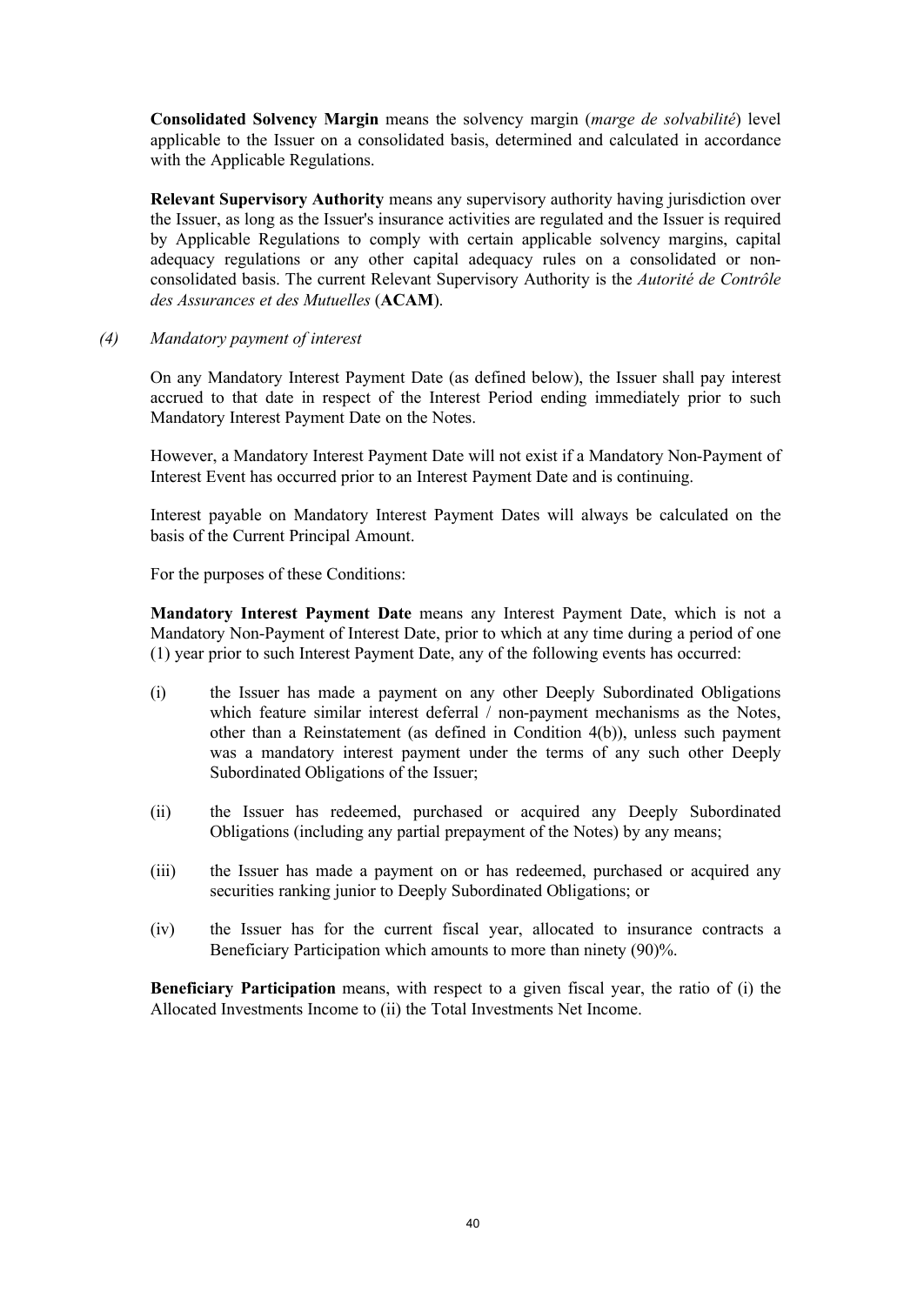**Allocated Investments Income** means, with respect to a given fiscal year, the amount of financial income allocated to all insurance contracts entered into by the Issuer, being the gross amount (without taking into account amounts relating to sales and retrocessions) of the item "Investment income" (*Produits des placements*) less the total constituted by the gross amounts of items "Investment charges" (*Charges des placements*) and "Transferred investments' income" (*Produits de placements transférés*) and the net amount of the sales and retrocessions of the item "Technical result of life insurance" (*Résultat technique de l'assurance vie*), all as they appear in the Issuer's annual non-consolidated profit and loss account.

**Total Investments Net Income** means, with respect to a given fiscal year, the gross amount of the item "Investments income" (*Produits des placements*) (without taking into account the amounts relating to sales and retrocessions) less the amount of the item "Investments charges" (*Charges des placements*), all as they appear in the Issuer's annual nonconsolidated profit and loss account.

### *(5) Notice of non-payment*

The deferral, suspension of payment and suspension of accrual of interest in accordance with this Condition 3(h) shall be notified by the Issuer to the Noteholders in accordance with Condition 10, and to the Fiscal Agent and the Calculation Agent not later than seven (7) Business Days prior to the relevant Interest Payment Date.

# **4. LOSS ABSORPTION AND RETURN TO FINANCIAL HEALTH**

### **(a) Loss Absorption**

In the event that at any time a Solvency Event (as defined above) has occurred, the board of directors of the Issuer will convene an extraordinary general meeting (*assemblée générale extraordinaire*) of the policyholders (*sociétaires*) of the Issuer during the three (3) month period following the occurrence of such Solvency Event in order to propose any and all measures regarded as necessary or useful to remedy such Solvency Event. If such proposed measures are not adopted by the extraordinary general meeting of the policyholders (*sociétaires*) of the Issuer or if measures adopted are not sufficient to remedy such Solvency Event, or if such Solvency Event remains on the last day of the financial semester following such extraordinary general meeting of the policyholders (*sociétaires*) of the Issuer notwithstanding the implementation of the means adopted by the board of directors of the Issuer or the extraordinary general meeting of the policyholders (*sociétaires*) of the Issuer, the board of directors of the Issuer will implement, within ten (10) days following the last day of such financial semester, a reduction of the Current Principal Amount of the Notes (a **Loss Absorption**) necessary to remedy the Solvency Event.

A Loss Absorption will be implemented by a partial or full reduction of the Current Principal Amount of each Note.

The amount by which the Current Principal Amount as aforesaid is reduced to enable the Issuer to continue operating its business on a going concern basis without weakening its financial structure will be the lower of:

(i) the amount of losses not set off against such measures adopted by the extraordinary general meeting of the policyholders (*sociétaires*) of the Issuer as provided above and needed to remedy the Solvency Event; and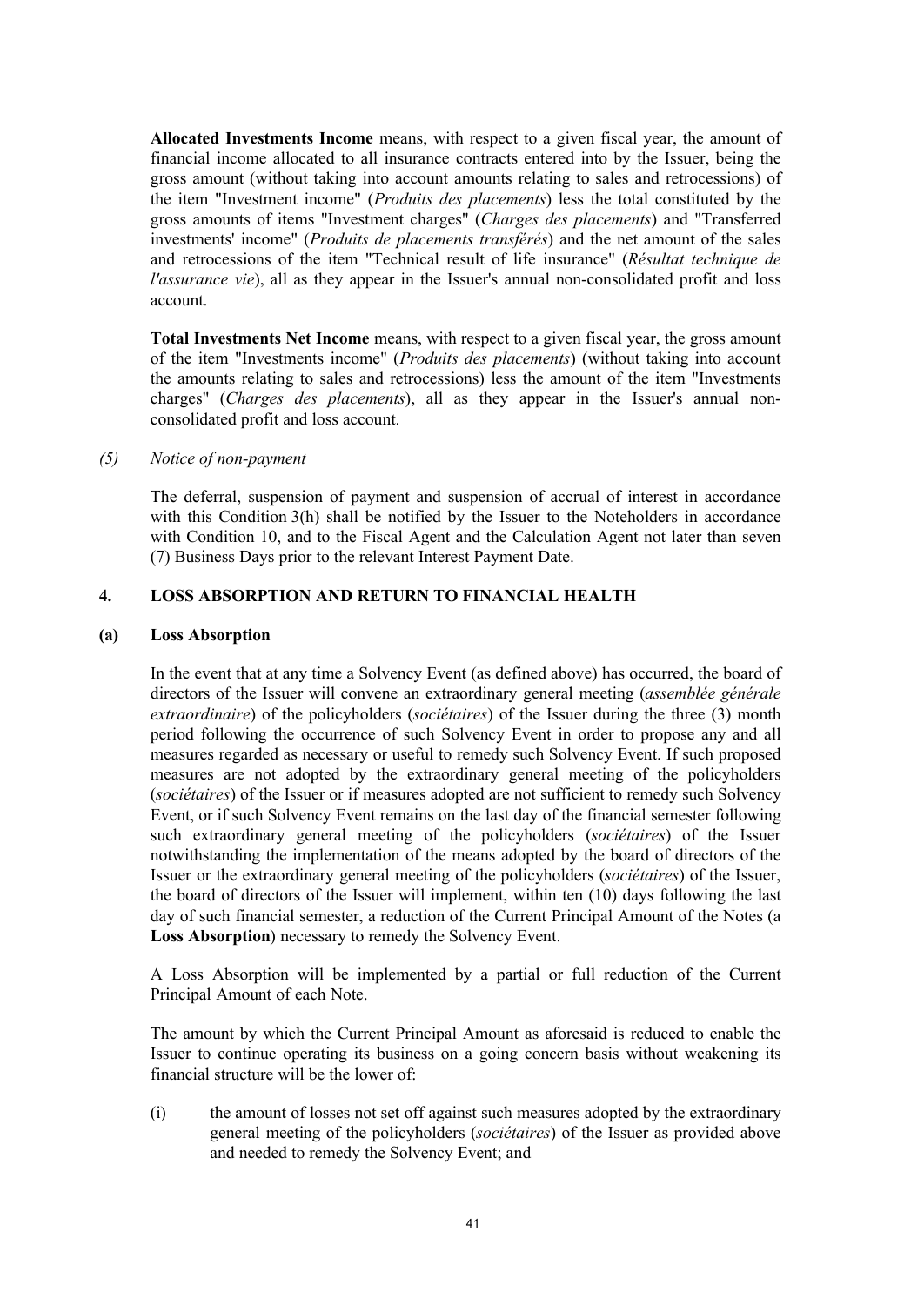(ii) the amount of the Current Principal Amount of the Notes immediately prior to such reduction.

Any such reduction shall be applied on a *pro rata* basis among the Notes and, in the event that the Issuer has other Deeply Subordinated Obligations outstanding at the time of such event, such reduction will be applied on a *pro rata* basis among them.

The Current Principal Amount of the Notes pursuant to the above provisions may be reduced on one or more occasions, as required, save that no reduction shall result in the Current Principal Amount of a Note becoming lower than one cent of a euro  $(60.01)$ .

Notice of any event described above shall be given to the Noteholders in accordance with Condition 10 as soon as possible following the occurrence of such event. Notice of any Loss Absorption (which notice should, *inter alia*, describe the consequences of such Loss Absorption on the payment of interest on the Notes) shall be given to the Noteholders and the Luxembourg Stock Exchange and any other stock exchange on which the Notes are then listed in accordance with Condition 10 as soon as possible and no later than five (5) Business Days prior to the date on which such Loss Absorption becomes effective.

#### **(b) Return to Financial Health**

If, following a Loss Absorption, a positive Consolidated Net Income is recorded by the Issuer for at least two (2) consecutive financial years following the End of a Solvency Event (a **Return to Financial Health**), the Issuer shall increase the Current Principal Amount of the Notes up to such maximum amount (either up to the Original Principal Amount or up to any other amount lower than the Original Principal Amount) (a **Reinstatement**) to the extent that any such Reinstatement does not trigger the occurrence of a Solvency Event.

Such Reinstatement shall be made on one or more occasions in the conditions described above until the Current Principal Amount of the Notes has been reinstated to the Original Principal Amount as from the Return to Financial Health (save in the event of the occurrence of another Solvency Event).

The amount of the Reinstatement will not exceed the amount of the latest Consolidated Net Income of the Issuer.

However, in any event, whether or not a Return to Financial Health has occurred, the Issuer shall increase the Current Principal Amount of the Notes up to the Original Principal Amount of the Notes if any of the events referred to in paragraphs (i) to (iv) of the definition of Mandatory Interest Payment Date occurs.

Notice of the occurrence of a Solvency Event, End of Solvency Event or Return to Financial Health and any Reinstatement (which notice should, *inter alia*, describe the consequences of such Reinstatement on the payment of interest on the Notes) shall be given to the Noteholders and the Luxembourg Stock Exchange and any other stock exchange on which the Notes are then listed in accordance with Condition 10 as soon as possible following the occurrence of such event and, in the case of a Reinstatement, no later than five (5) Business Days prior to the date on which such Reinstatement becomes effective.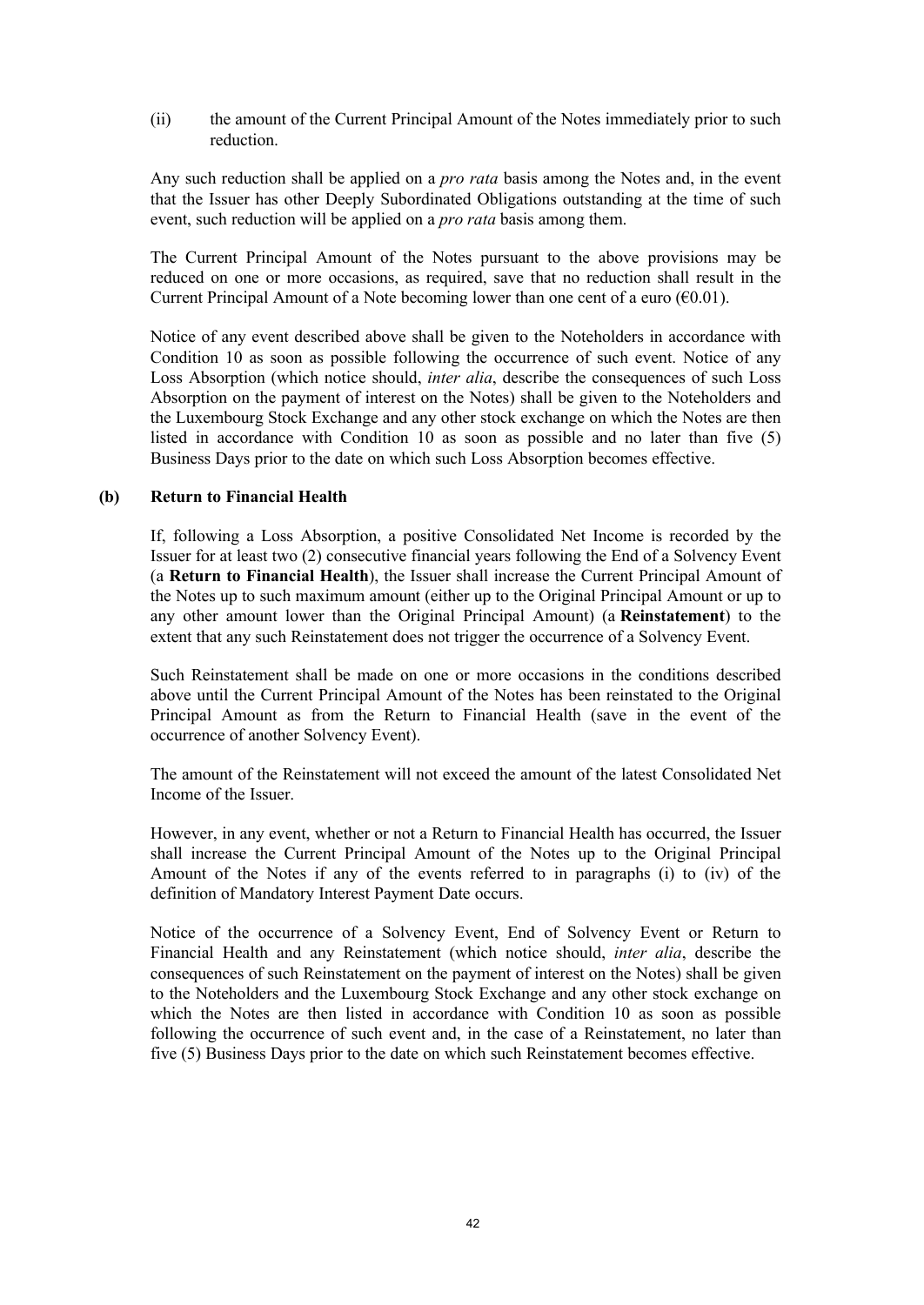For the purposes of these Conditions:

**Consolidated Net Income** means the consolidated net income (excluding minority interests) (*Résultat Net* – *Part du Groupe*) of the Issuer as calculated in the consolidated accounts approved by the annual ordinary general meeting of the policyholders (*sociétaires*) of the Issuer.

**End of Solvency Event** means that, following a Solvency Event, the Issuer is no longer in breach of the required Consolidated Solvency Margin.

## **5. REDEMPTION AND PURCHASE**

The Notes may not be redeemed otherwise than in accordance with this Condition.

### **(a) No dated maturity**

The Notes are undated Obligations of the Issuer with no fixed redemption or maturity date.

### **(b) Call from the First Call Date**

The Notes may be redeemed in whole or in part, at the option of the Issuer, on any Interest Payment Date from and including 15 November 2016 (the **First Call Date**) at the Current Principal Amount of the Notes plus any accrued but unpaid interest thereon, subject to (i) the Current Principal Amount being equal to the Original Principal Amount, (ii) the prior consent of the Relevant Supervisory Authority, and (iii) the Issuer having given the Noteholders not less than thirty (30), or more than forty-five (45), Business Days' prior notice (which notice shall be irrevocable).

In the case of a partial redemption, same shall be performed by way of a *pro rata* reduction of the Current Principal Amount of each Note. For the avoidance of doubt, such reduction of the Current Principal Amount is distinct from the Loss Absorption mechanism and the resulting reduced Current Principal Amount, unlike in the case of a Loss Absorption, shall become the new Original Principal Amount (as defined above).

### **(c) Call before or after the First Call Date**

### *(1) Redemption for regulatory reasons*

If at any time the Issuer determines that a Capital Disqualification Event (as defined below) has occurred with respect to the Notes, the Notes may be redeemed in whole but not in part at the option of the Issuer, subject to (i) the prior consent of the Relevant Supervisory Authority and (ii) the Issuer having given the Noteholders not less than thirty (30), or more than forty-five (45), Business Days' prior notice to the Noteholders (which notice shall be irrevocable) in accordance with Condition 10, on any Interest Payment Date at their Early Redemption Amount.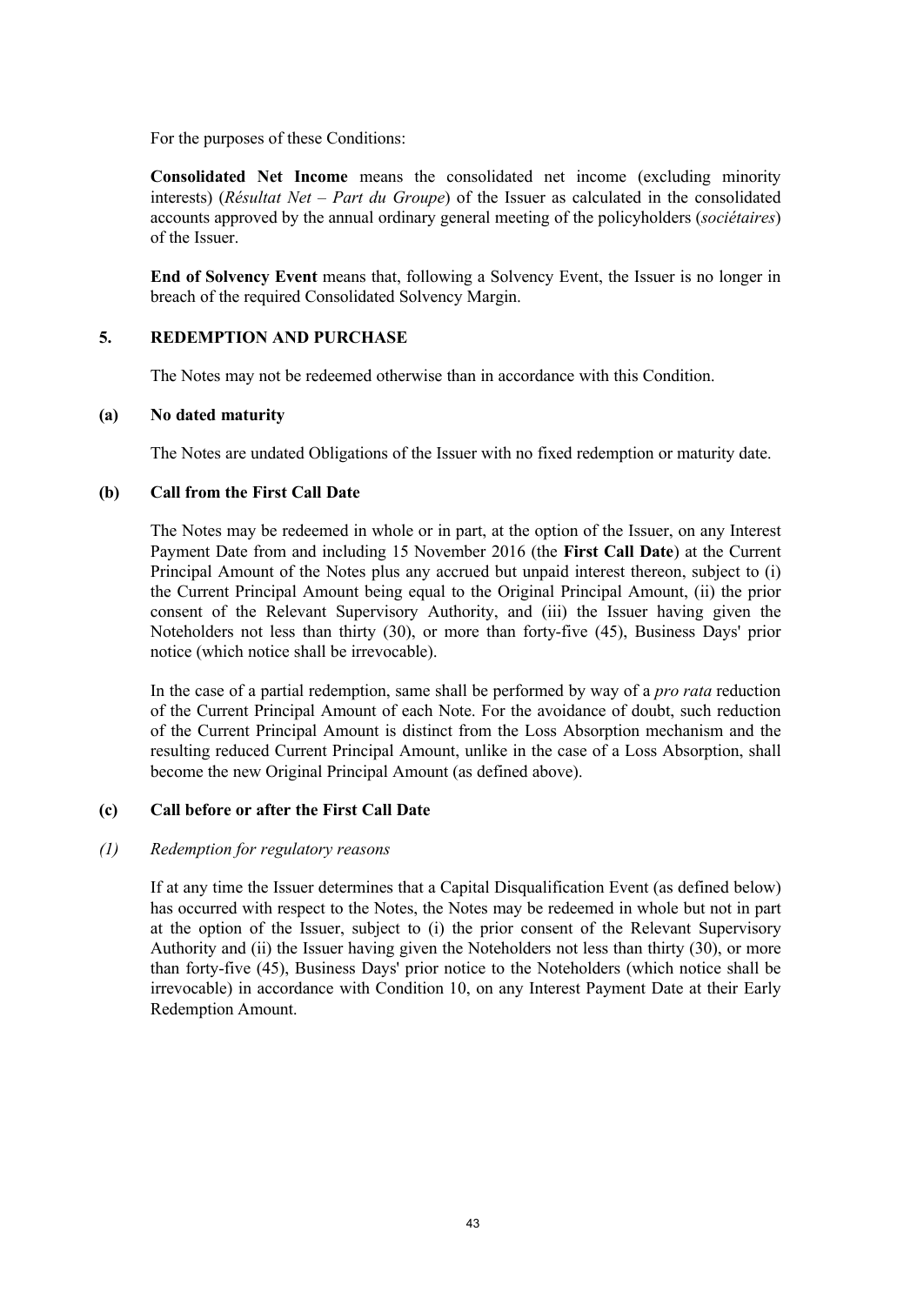For the purposes of these conditions:

### **Capital Disqualification Event** means that:

- (i) under any Applicable Regulations (including any Future Capital Regulations) or an official application or interpretation of those regulations including a decision of a court or tribunal, the Notes are not eligible for inclusion, in whole or in part, in the Issuer's Consolidated Solvency Margin;
- (ii) the Notes are not eligible for inclusion in the Issuer's core regulatory capital or Tier 1 capital (whatever the terminology that may be retained and as opposed to supplementary capital) for the purpose of the determination of its Consolidated Solvency Margin under Future Capital Regulations or an official application or interpretation of those regulations including a decision of a court or tribunal; or
- (iii) as a consequence of a change in the rating methodology of both Standard & Poor's and Fitch, or interpretation of such methodology, the capital treatment of the Notes becomes, in the reasonable opinion of the Issuer, materially less favourable to the Issuer.

**Future Capital Regulations** means the solvency margin or capital adequacy regulations which may in the future be introduced in France (or if the Issuer becomes domiciled in a jurisdiction other than France, such other jurisdiction) and be applicable to the Issuer, if and when the same shall come into effect and which would lay down new requirements to be fulfilled by financial instruments or other financial obligations for inclusion (for their entire amount) in the regulatory core capital or Tier 1 (whatever the terminology that may be retained and as opposed to supplementary capital) for insurance companies or insurance groups.

**Early Redemption Amount** means in respect of each Note on the date set forth for redemption the higher of (i) the Original Principal Amount of such Note and (b) the Make Whole Amount.

**Make Whole Amount** means in respect of each Note an amount, as determined by the Calculation Agent, equal to the sum of  $(x)$  the present value of the Original Principal Amount of such Note discounted from the First Call Date to the date set forth for redemption and (y) the present value of each scheduled interest payment to (and including) the First Call Date, calculated on the basis of the Original Principal Amount of the Note, discounted from the relevant Interest Payment Date to the date set forth for redemption, in each case at a discount rate equal to the sum of (a) 87.5 basis points and (b) the Bond Yield on an Actual/Actual-ICMA annual basis.

**Bond Yield** means the rate per annum equal to the annual yield to maturity of the Comparable Bond Issue, assuming a price equal to the Comparable Bond Price for the Calculation Date.

**Comparable Bond Issue** means, with respect to date set forth for redemption, the bond selected by the Calculation Agent that would be used, at the time of selection and in accordance with customary financial practice, in pricing new issues of corporate debt securities of comparable maturity to the remaining term of the Notes from the date set forth for redemption to the First Call Date.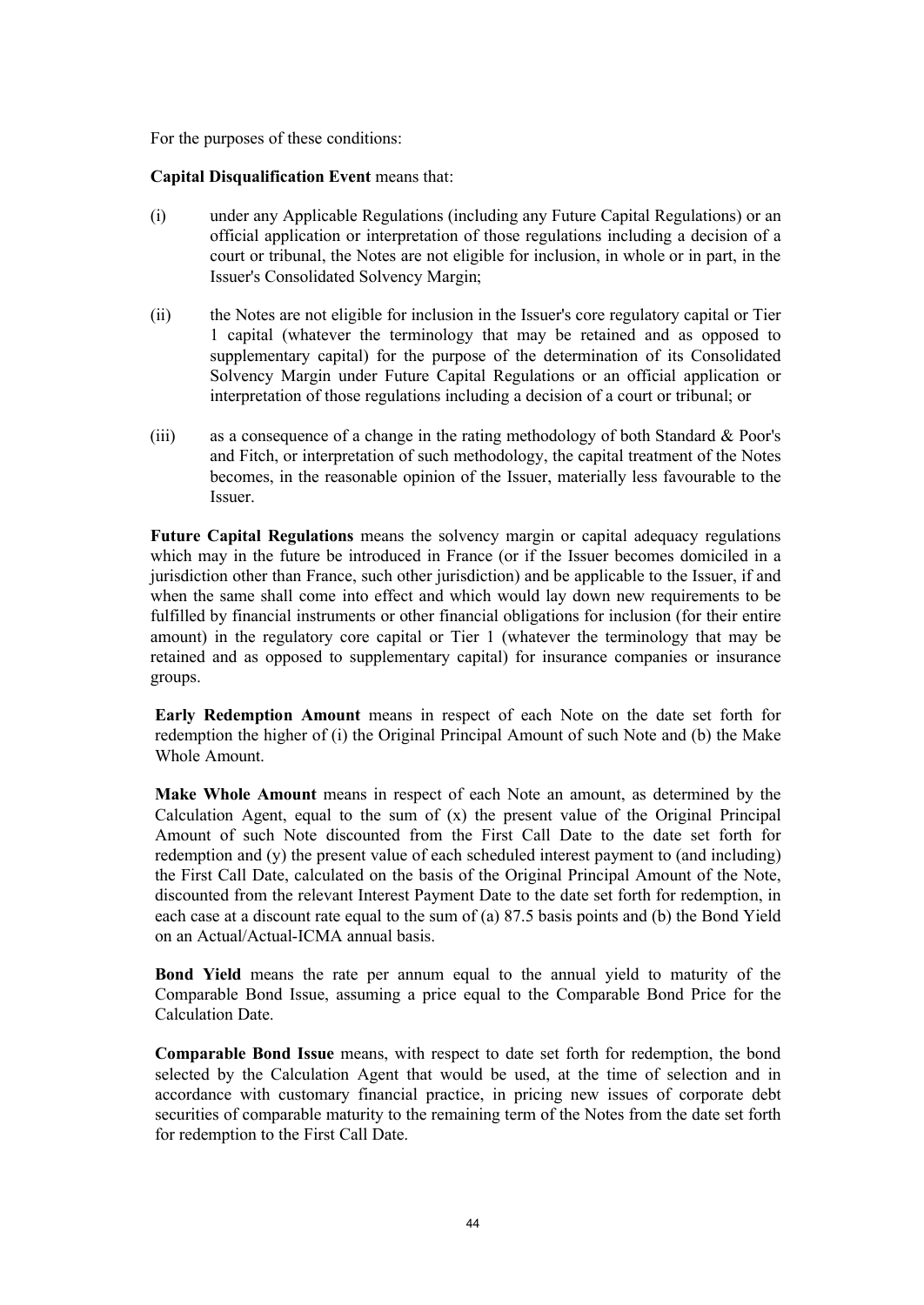**Comparable Bond Price** means (a) the average of five (5) Reference Bond Dealer Quotations, after excluding the highest and lowest such Reference Bond Dealer Quotations, or (b) if the Calculation Agent obtains fewer than five (5) such Reference Bond Dealer Quotations, the average of all such Reference Bond Dealer Quotations.

**Reference Bond Dealer Quotations** means the average, as determined by the Calculation Agent, of the bid and ask prices for the Comparable Bond Issue (expressed in each case as a percentage of its nominal amount) quoted in writing to the Calculation Agent by such Reference Bond Dealer at 11:00 am (London time) on the Calculation Date.

**Calculation Date** means the third TARGET Settlement Day prior to the date set forth for redemption.

**Primary Bond Dealer** means any credit institution or financial services institution that regularly deals in bonds and other debt securities.

**Reference Bond Dealer** means either the Calculation Agent, or any other Primary Bond Dealer selected by the Calculation Agent after consultation with the Issuer.

### *(2) Redemption for taxation reasons*

If at any time the Issuer determines that a Tax Event (as defined below) has occurred with respect to the Notes, the Notes may be redeemed in whole but not in part at the option of the Issuer, subject to (i) the prior consent of the Relevant Supervisory Authority and (ii) the Issuer having given the Noteholders not less than thirty (30), or more than forty-five (45), Business Days' prior notice (which notice shall be irrevocable), on any Interest Payment Date at the Original Principal Amount of the Notes plus any accrued but unpaid interest thereon.

**Tax Event** means any of the following events:

- (i) by reason of a change in any law or regulation of the French Republic or any political subdivision or authority therein or thereof having power to tax, or any change in the official application or interpretation of such law or regulation (including a decision by a competent court), becoming effective after the Issue Date, the Issuer would, on the occasion of the next payment of principal or interest due in respect of the Notes, not be able to make such payment without having to pay additional amounts as set out in Condition 7(b);
- (ii) any French law or regulation prohibits the payment of such additional amounts; or
- (iii) by reason of a change in any law or regulation of the French Republic or any political subdivision or authority therein or thereof having power to tax, or any change in the official application or interpretation of such law or regulation (including a decision by a competent court), becoming effective after the Issue Date, interest payments under the Notes were but are no longer tax-deductible by the Issuer for French corporate income tax (*impôt sur les bénéfices des sociétés*) purposes.

### **(d) Substitution or amendment in case of Capital Disqualification Event or Tax Event**

The Issuer may at any time on any Interest Payment Date without any requirement for the consent or approval of the Noteholders, substitute all (but not some only) of the Notes, or vary the terms of the Notes (i) if a Tax Event occurs, so that no Tax Event exists after such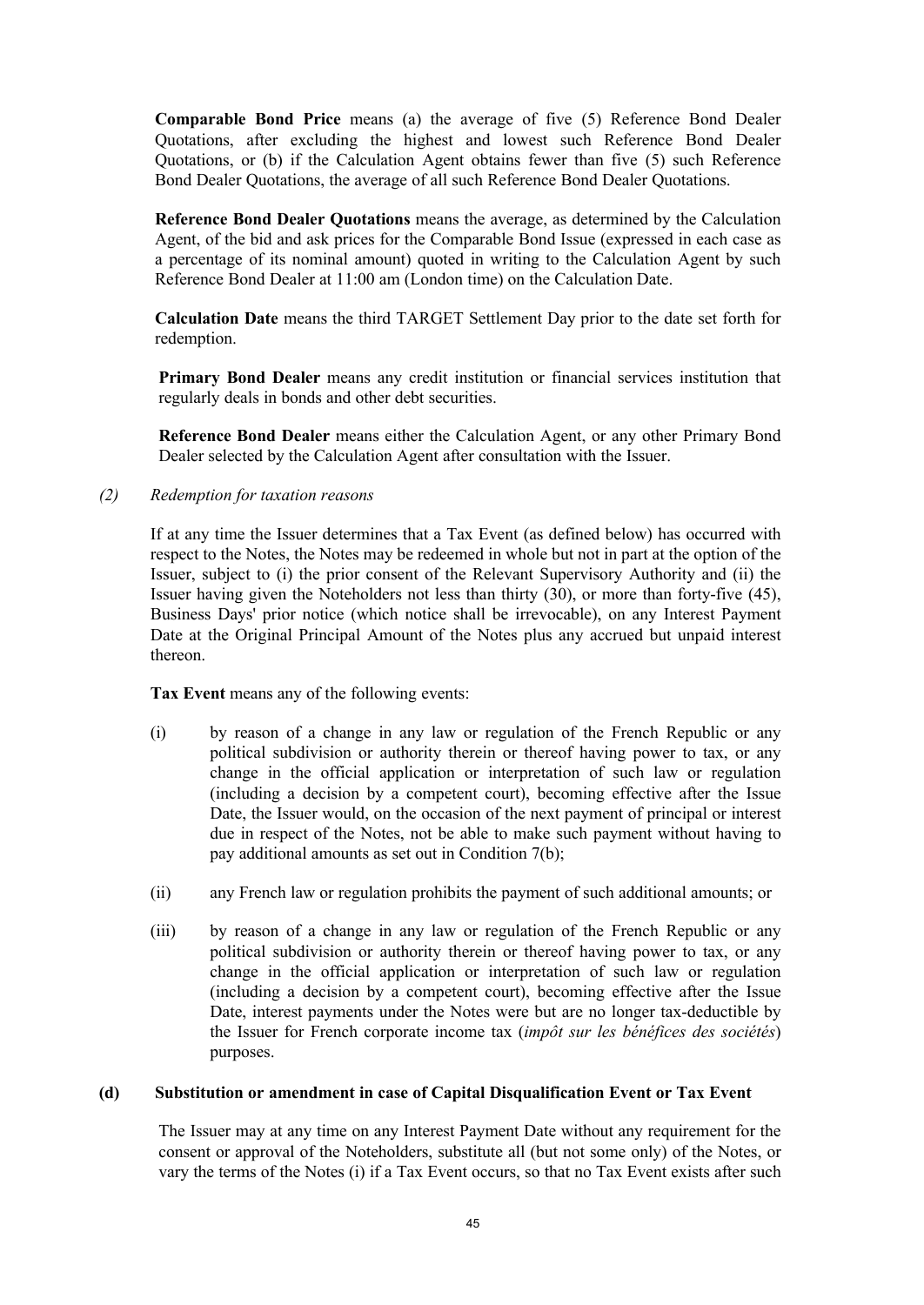substitution or variation or (ii) if a Capital Disqualification Event occurs, so that the Notes or the substituted notes become Qualifying Core Capital Equivalent Indebtedness. The amount of Qualifying Core Capital Equivalent Indebtedness to be given in substitution will be equal to the Original Principal Amount of the Notes. Any substitution will be implemented by inscription of the substituted notes in the accounts of the Noteholders in the books of the Account Holders in place of the Notes.

Any substitution or variation of the Notes shall be subject to (i) the Issuer giving at least six (6) months' prior written notice to, and receiving no objection from, the Relevant Supervisory Authority (or such shorter period of notice as the Relevant Supervisory Authority may accept and so long as such notice is required to be given), (ii) the Issuer being in compliance with the Applicable Regulations on the date of such substitution or variation, and such substitution or variation not resulting directly or indirectly in a breach of the then Applicable Regulations, (iii) compliance by the Issuer with the regulations applicable on the regulated market on which the Notes are then admitted to negotiation and, so long as the Notes are listed on the Luxembourg Stock Exchange and the regulations applicable to such exchange so require, preparation and publication of any supplement, amendment or prospectus which may be required for such substitution or amendment, (iv) the full payment on the relevant Interest Payment Date of all interest amounts (if any) due on such date, (v) the Current Principal Amount being equal to, or, as the case may be, reinstated up to, the Original Principal Amount, and (vi) the Issuer having given the Noteholders not less than thirty (30), or more than forty-five (45), Business Days' prior notice (which notice shall include the full text of the advice of the independent experts referred to below and shall be irrevocable).

For the purposes of these Conditions:

**Qualifying Core Capital Equivalent Indebtedness** means any security issued by the Issuer that (i) has terms which, taken as a whole, are not less favourable to a Noteholder (as certified in writing by an independent expert (which shall be a bank of international repute) to the Fiscal Agent prior to any substitution or variation) than the terms of the Notes save for the PIK mechanism if it proved not to be compatible with the Future Capital Regulations and that a compatible alternative can be designed, (ii) has a ranking equal or senior to that of the Notes, (iii) complies with the then current requirements of the Relevant Supervisory Authority in relation to the equivalent for insurance companies of core regulatory capital (whatever terminology may be retained), (iv) has an original principal amount equal to the Original Principal Amount of the Notes, (v) bears the same interest rate as the Interest Rate applying from time to time to the Notes, and (vi) are admitted to negotiation on the regulated market of the Luxembourg Stock Exchange, Euronext Paris or any other major regulated market of the European Union selected by the Issuer.

### **(e) Mandatory redemption**

Each Note shall become immediately due and payable at (i) its Original Principal Amount together with all interest accrued, if any, since the last Interest Payment Date to the date of payment if any judgment is rendered by any competent court declaring the judicial liquidation (*liquidation judiciaire*) of the Issuer or (ii) its Original Principal Amount together with all interest accrued, if any, since the last Interest Payment Date to the date of payment if the Issuer is liquidated for any other reason (except in the case of a consolidation, amalgamation, merger or other reorganisation in which all or substantially all of the assets of the Issuer are transferred to another legal entity (including, without limitation, pursuant to a *fusion*, *scission* or *apport partiel d'actifs*) which simultaneously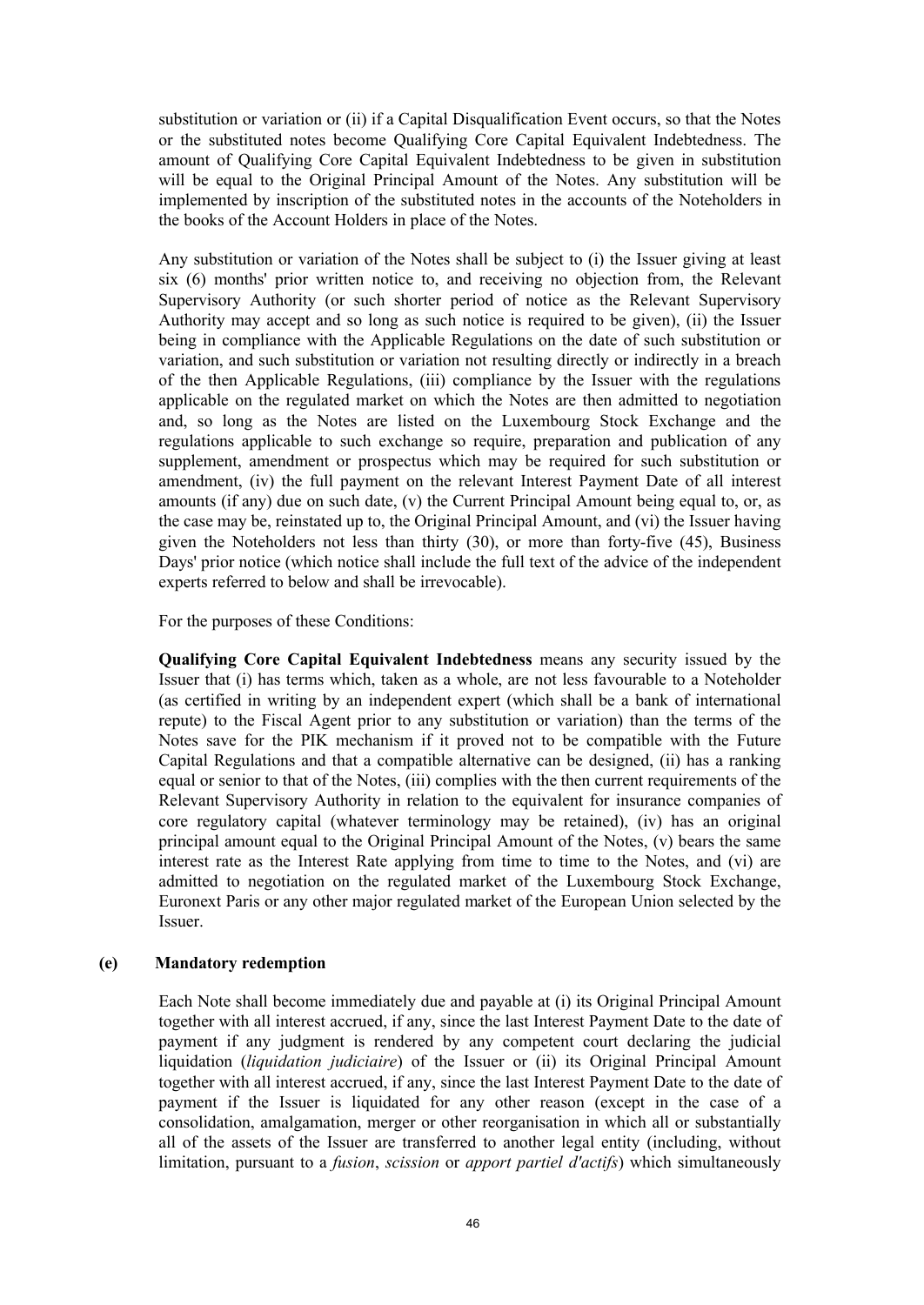assumes all the obligations of the Issuer under the Notes whether by operation of law or otherwise), provided in both cases that notice in writing declaring the Notes to be due and payable is given to the Fiscal Agent by the Representative (as defined in Condition 9), in which case each Note shall become immediately due and payable together with the amounts referred to above upon receipt of such notice by the Fiscal Agent.

In such event, any outstanding Optional Deferred Interest will, subject to the Overall PIK Limit, become due and payable in cash but shall only be due and payable after the Original Principal Amount of the Notes shall have been paid in full. Any excess Optional Deferred Interest shall be forfeited and, accordingly, the Issuer's obligations in respect of such Optional Deferred Interest shall be terminated.

### **(f) Condition to redemption**

As a condition to any early redemption pursuant to Condition 5(b) and (c), the Issuer's obligations in respect of any outstanding Optional Deferred Interest shall have been discharged not later than the effective date of redemption through the use of the PIK mechanism subject to the Overall PIK Limit. Any excess Optional Deferred Interest shall be forfeited.

# **(g) Notice of redemption**

All Notes in respect of which any notice of redemption is given by the Issuer under this Condition shall be redeemed on the date specified in such notice in accordance with this **Condition** 

Such notice of redemption must be given to the Noteholders and the Luxembourg Stock Exchange and any other stock exchange in accordance with Condition 10.

### **(h) Purchase**

The Issuer may at any time purchase Notes in the open market or otherwise (including by way of tender offer) at any price and on any conditions subject to compliance with any applicable laws. If such purchase amounts to one-third  $(1/3)$  or more of the aggregate Current Principal Amount of the outstanding Notes, the Issuer shall give prior written notice to, and receive no objections from the Relevant Supervisory Authority (if required at such time), prior to executing such purchase.

#### **(i) Cancellation**

All Notes redeemed or purchased by the Issuer pursuant to this Condition 5 shall be cancelled and accordingly may not be re-issued or resold. Such redemption or purchase shall result in a permanent reduction in the aggregate Original Principal Amount of the Notes.

#### **6. PAYMENTS**

### **(a) Method of payment**

Payments of principal, interest and other amounts in respect of the Notes will be made in euro, by credit or transfer to an account denominated in euro (or any other account to which euro may be credited or transferred) specified by the payee. Such payments shall be made for the benefit of the Noteholders to the Account Holders and all payments made to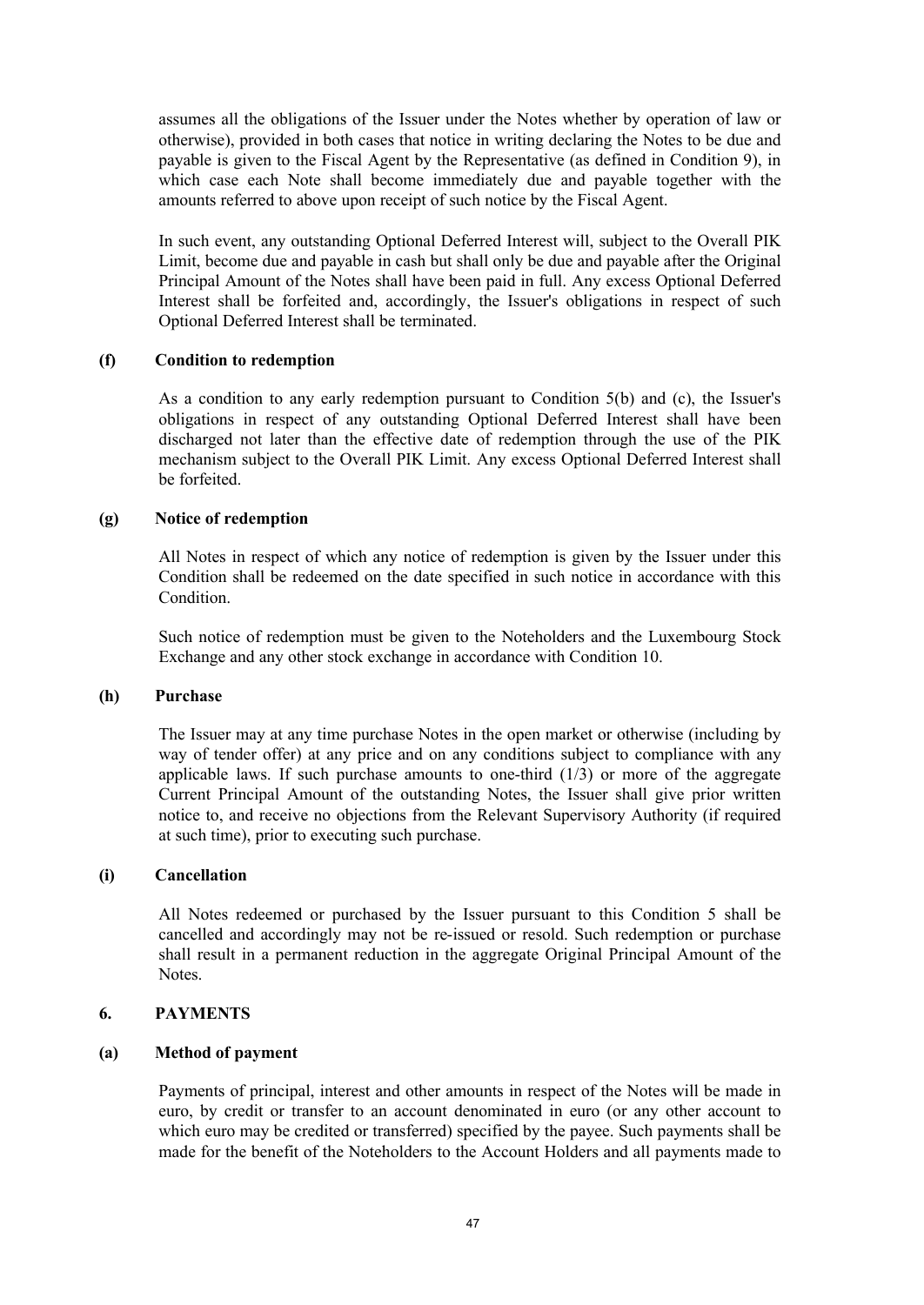such Account Holders in favour of Noteholders will be an effective discharge of the Issuer and the Fiscal Agent, as the case may be, in respect of such payment.

Payments of principal, interest and other amounts in respect of the Notes will be made subject to any fiscal or other laws and regulations applicable thereto, but without prejudice to the provisions described in Condition 7. No commission or expenses shall be charged to the Noteholders in respect of such payments.

#### **(b) Payments on Business Days**

If any due date for payment of principal, interest or other amounts in respect of any Note is not a Business Day, then the holder of such Note shall not be entitled to payment of the amount due until the next following Business Day and will not be entitled to any interest or other sums with respect to such postponed payment.

#### **(c) Fiscal Agent, Paying Agents and Calculation Agent**

The name and specified offices of the initial Fiscal Agent, the Paying Agents and the Calculation Agent are as follows:

#### **Fiscal Agent and Principal Paying Agent**

#### **BNP Paribas Securities Services** Immeuble Tolbiac 25, quai Panhard Levassor 75450 Paris Cedex 9 France

**Paying Agent and Calculation Agent**

#### **BNP Paribas Securities Services, Luxembourg Branch**

33, rue de Gasperich Howald-Hesperange  $L - 2085$  Luxembourg Luxembourg

The Issuer reserves the right at any time to vary or terminate the appointment of the Fiscal Agent, the Calculation Agent or any Paying Agent and/or appoint a substitute Fiscal Agent, Calculation Agent and additional or other Paying Agents or approve any change in the office through which the Fiscal Agent, Calculation Agent or any Paying Agent acts, provided that, so long as any Note is outstanding, there will at all times be (i) a Fiscal Agent having a specified office in a major European city and which is a participant in Euroclear France, (ii) so long as the Notes are listed on the Luxembourg Stock Exchange and the rules of such stock exchange so require, at least one Paying Agent having a specified office in Luxembourg (which may be the Fiscal Agent), and (iii) so long as any Note is outstanding, a Calculation Agent for the purposes of the Notes having a specified office in a major European city. If the Calculation Agent is unable or unwilling to continue to act as such or if the Calculation Agent fails to make any calculations in relation to the Notes, the Issuer shall appoint some other leading European bank engaged in the euro inter-bank market (having a specified office in a major European city) to act in its place, subject to having given to the Noteholders in accordance with Condition 10 not less than thirty (30), nor more than forty-five (45), days' prior notice of such appointment. The Calculation Agent may not resign its duties without a successor having been so appointed.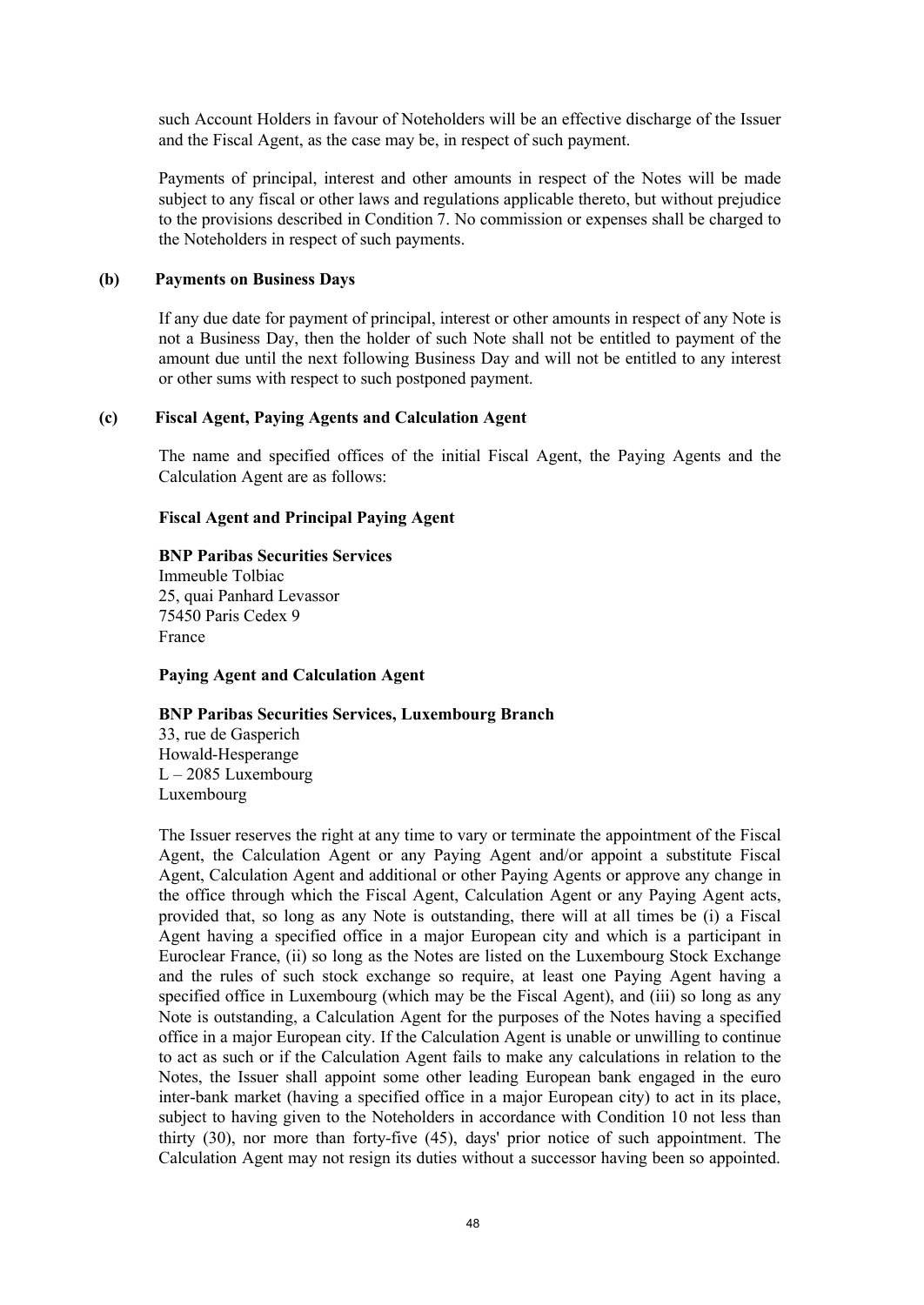Such appointment or termination shall be notified to the Noteholders in accordance with Condition 10.

### **(d) Certificates, etc. to be final**

All certificates, communications, opinions, determinations, calculations, quotations and decisions given, expressed, made or obtained for the purpose of the Conditions by the Calculation Agent shall (in the absence of wilful default, bad faith or manifest error) be binding on the Issuer and the Noteholders. No Noteholder shall (in the absence as aforesaid) be entitled to proceed against the Calculation Agent in connection with the exercise or non-exercise by it of its powers, duties and discretions.

### **7. TAXATION**

# **(a) Withholding tax exemption**

The Notes being denominated in euro and accordingly deemed to be issued outside the French Republic for taxation purposes, payments of interest and other revenues made by the Issuer in respect of the Notes to non-French tax residents benefit under present law from the exemption from deduction of tax at source on account of French taxes provided by Article 131 *quater* of the *Code général des impôts* (French General Tax Code). Accordingly, such payments do not give the right to any tax credit from any French source.

### **(b) Additional amounts**

If any French law or regulation should require that any payment of principal or interest in respect of the Notes be subject to deduction or withholding with respect to any present or future taxes, duties, assessments or other governmental charges of whatever nature imposed or levied by or on behalf of the French Republic or any political subdivision or authority therein or thereof having power to tax, the Issuer will, to the fullest extent then permitted by law, pay such additional amounts as may be necessary in order that the Noteholders, after such deduction or withholding, receive the full amount provided in such Notes to be then due and payable; provided, however, that the Issuer shall not be liable to pay any such additional amounts in respect of any Note to a holder (or beneficial owner (*ayant droit*)):

- (i) who is subject to such taxes, duties, assessments or other governmental charges, in respect of such Note by reason of his having some connection with the French Republic other than the mere holding of such Note;
- (ii) more than thirty (30) days after the Relevant Date (as defined below), except to the extent that the holder thereof would have been entitled to such additional amounts on the last day of such period of thirty (30) days; or
- (iii) where such deduction or withholding is imposed on a payment to an individual and is required to be made pursuant to European Council Directive 2003/48/EC of 3 June 2003 on taxation of savings income in the form of interest payments or any other European Union Directive implementing the conclusion of the ECOFIN Council meeting of 26-27 November 2000 on the taxation of savings income, or any law implementing or complying with, or introduced in order to conform to, such EU Directive.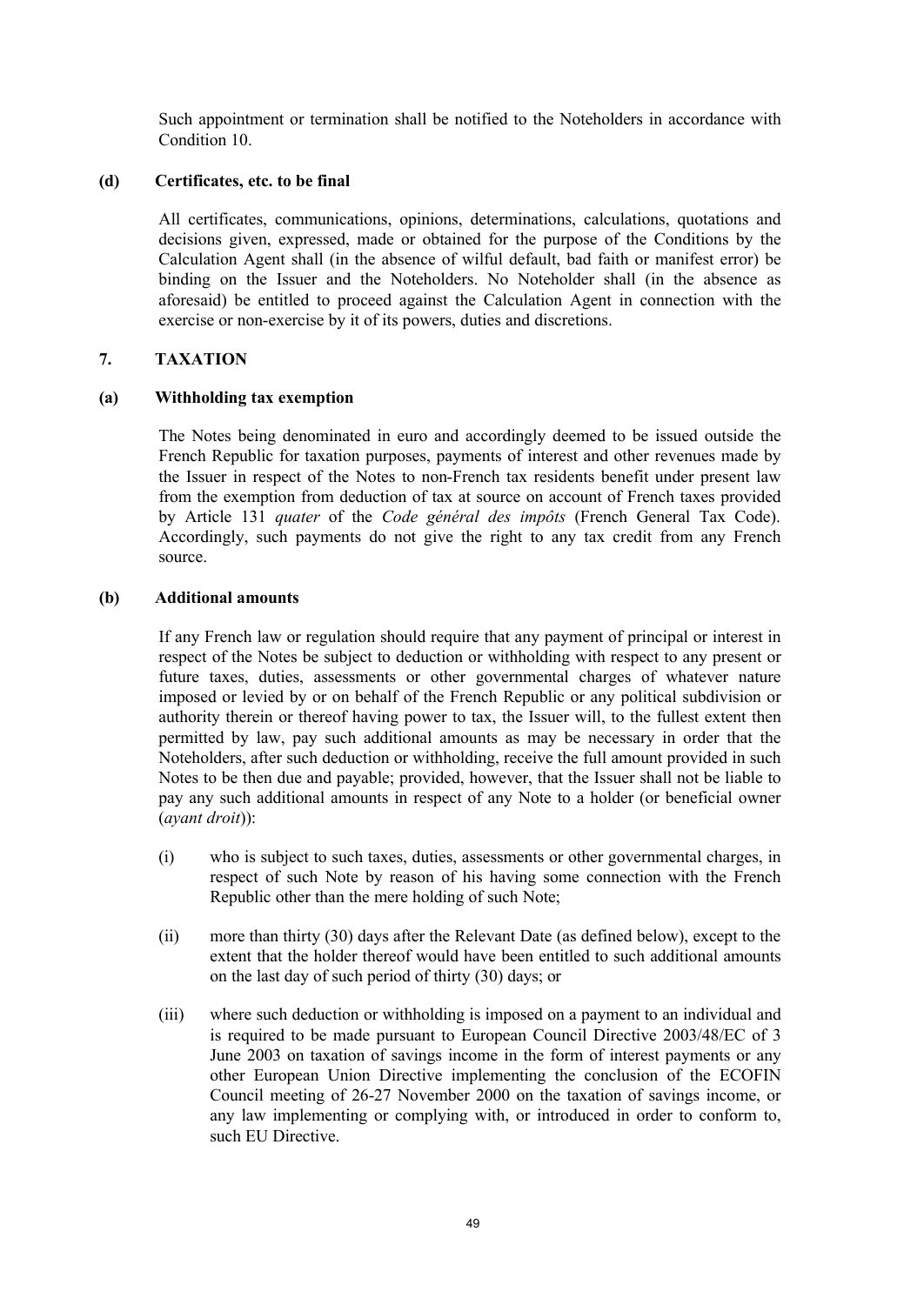For the purpose of this Condition 7, **Relevant Date** in relation to any Note means whichever is the later of (A) the date on which the payment in respect of such Note first becomes due and payable, and (B) if the full amount of the moneys payable on such date in respect of such Note has not been received by the Fiscal Agent on or prior to such date, the date on which notice is given in accordance with Condition 10 to Noteholders that such moneys have been so received.

Any reference in these Conditions to principal and/or interest shall be deemed to include any additional amounts which may be payable under this Condition 7.

#### **8. PRESCRIPTION**

Claims against the Issuer for the payment of principal and interest in respect of the Notes shall become prescribed ten  $(10)$  years (in the case of principal) and five  $(5)$  years (in the case of interest) from the due date for payment thereof.

### **9. REPRESENTATION OF THE NOTEHOLDERS**

The Noteholders will be grouped automatically for the defence of their respective common interests in a *masse* (hereinafter referred to as the **Masse**).

In accordance with Article L. 228-90 of the French *Code de commerce* , the Masse will be governed by the provisions of the French *Code de commerce* applicable to the Masse (with the exception of the provisions of Articles L. 228-48, L. 228-59, L. 228-65 II and L. 228- 71 thereof) and of French decree No. 67-236 of 23 March 1967, as amended, applicable to the Masse (with the exception of the provisions of Articles 222, 224 and 226 thereof), subject to the following provisions:

#### **(a) Legal personality**

The Masse will be a separate legal entity, by virtue of Article L. 228-46 of the French *Code de commerce*, acting in part through a representative (the **Representative**) and in part through a general assembly of Noteholders.

The Masse alone, to the exclusion of all individual Noteholders, shall exercise the common rights, actions and benefits which now or in the future may accrue with respect to the Notes.

#### **(b) Representative**

The office of Representative may be conferred on a person of any nationality. However, the following persons may not be chosen as Representative:

- (i) the Issuer, the members of its *Conseil d'administration* (Board of Directors), its *Directeurs Généraux* (general managers), its statutory auditors, its employees and their ascendants, descendants and spouses;
- (ii) companies possessing at least ten (10)% of the share capital of the Issuer or of which the Issuer possesses at least ten (10)% of the share capital;
- (iii) companies guaranteeing all or part of the obligations of the Issuer, their respective managers (*gérants*), general managers, members of their board of directors, management board or supervisory board, their statutory auditors, and their ascendants, descendants and spouses;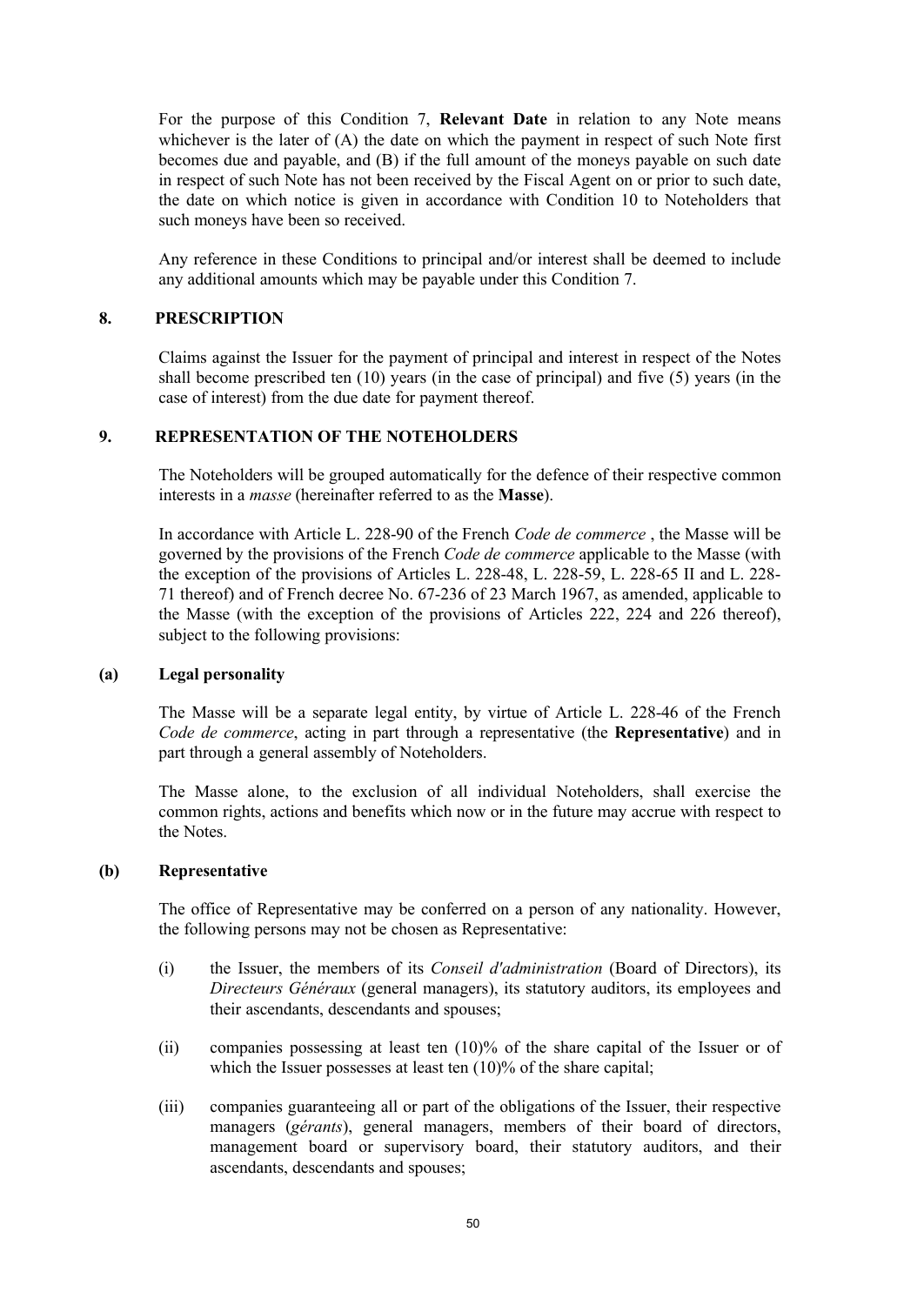(iv) persons to whom the practice of banker is forbidden or who have been deprived of the right of directing, administering or managing a business in whatever capacity.

The initial Representative shall be:

Christopher Drennen 10 Harewood Avenue London NW1 6AA United Kingdom

In the event of death, incapacity, resignation or revocation of the Representative, a substitute representative will be elected by a meeting of the general assembly of the Noteholders.

No remuneration will be paid to the Representative.

All interested parties will at all times have the right to obtain the name and the address of the Representative at the head office of the Issuer and at the offices of any of the Paying Agents.

#### **(c) Powers of the Representative**

The Representative shall, in the absence of any decision to the contrary of the general assembly of the Noteholders, have the power to take all acts of management to defend the common interests of the Noteholders.

All legal proceedings against the Noteholders or initiated by them, in order to be valid, must be brought against the Representative or by it.

The Representative may not interfere in the management of the affairs of the Issuer.

### **(d) General assemblies of Noteholders**

General assemblies of Noteholders may be held at any time, on convocation either by the Issuer or by the Representative. One or more Noteholders, holding together at least onethirtieth (1/30) of the outstanding Original Principal Amount of the Notes, may address to the Issuer and the Representative a demand for convocation of the general assembly; if such general assembly has not been convened within two (2) months from such demand, such Noteholders may commission one of themselves to petition the competent court in Paris to appoint an agent (*mandataire*) who will call the meeting.

Notice of the date, hour, place, agenda and quorum requirements of any meeting of a general assembly will be published as provided under Condition 10 not less than fifteen (15) calendar days prior to the date of the general assembly.

Each Noteholder has the right to participate in meetings of the Masse in person or by proxy. Each Note carries the right to one (1) vote.

#### **(e) Powers of general assemblies**

A general assembly is empowered to deliberate on the fixing of the remuneration, dismissal or replacement of the Representative and, on its dismissal and replacement, may also act with respect to any other matter that relates to the common rights, actions and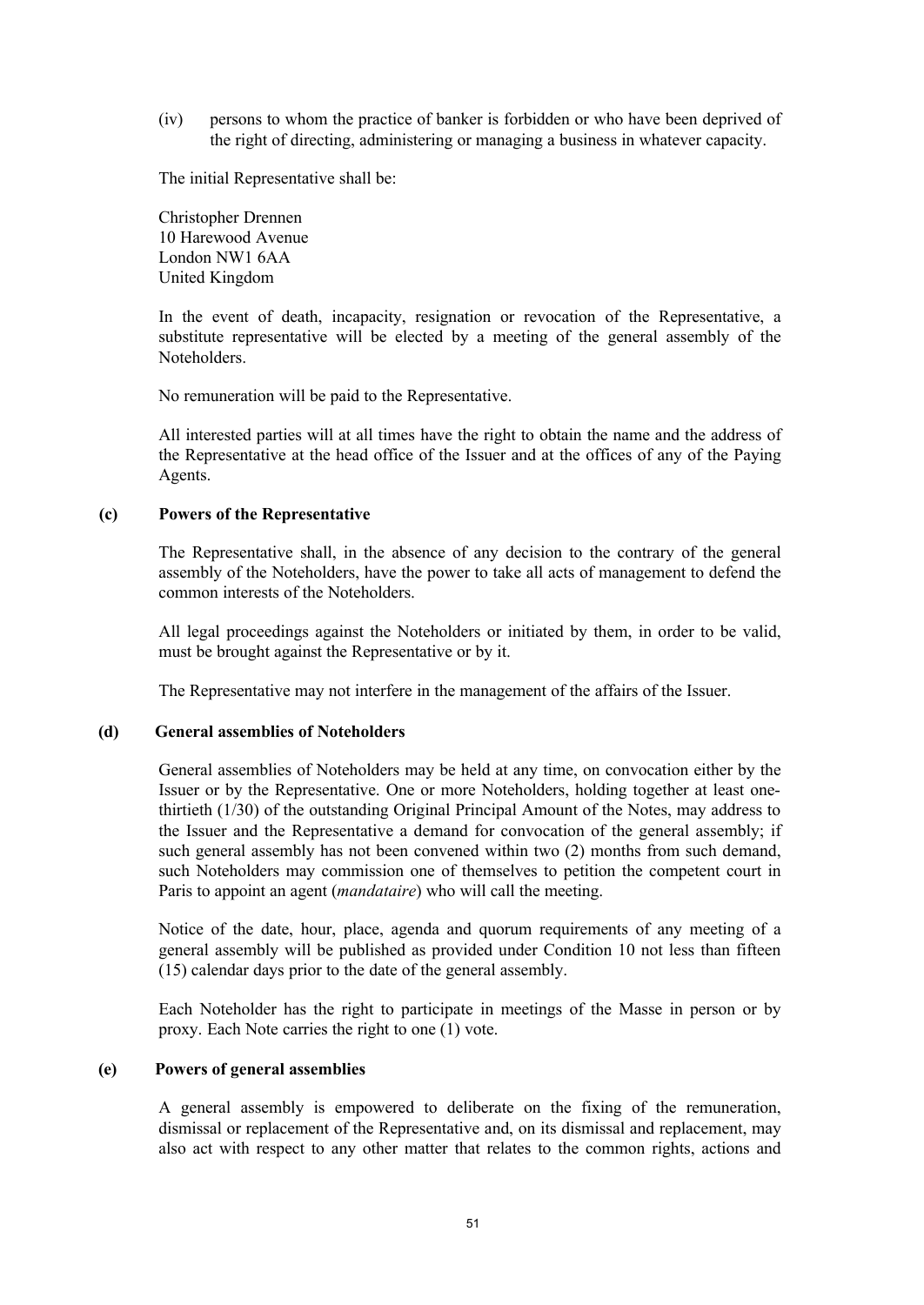benefits which now or in the future may accrue with respect to the Notes, including authorising the Representative to act at law as plaintiff or defendant.

A general assembly may further deliberate on any proposal relating to the modification of the Conditions of the Notes, including:

- (i) any proposal, whether for arbitration or settlement, relating to rights in controversy or which were the subject of judicial decisions; and
- (ii) any proposal relating to the issue of securities carrying a right of preference compared to the rights of the Noteholders,

it being specified, however, that a general assembly may not increase amounts payable by the Noteholders nor establish any unequal treatment between the Noteholders, nor decide to convert the Notes into shares.

Meetings of a general assembly may deliberate validly on first convocation only if Noteholders present or represented hold at least one-fifth (1/5) of the Original Principal Amount of the Notes then outstanding. On second convocation, no quorum shall be required. Decisions at meetings shall be taken by a fifty (50)% majority of votes cast by the Noteholders attending such meeting or represented thereat.

Decisions of the general assembly must be published in accordance with the provisions set out in Condition 10 not more than ninety (90) calendar days from the date thereof.

Any amendment to the Conditions shall be subject to the prior written approval of the ACAM in accordance with Article A. 334-3 of the French *Code des assurances*.

#### **(f) Information to the Noteholders**

Each Noteholder or representative thereof will have the right, during the fifteen (15) calendar days period preceding the holding of each meeting of a general assembly, to consult or make a copy of the text of the resolutions which will be proposed and of the reports which will be presented at the meeting, which will be available for inspection at the principal office of the Issuer, at the offices of the Paying Agents and at any other place specified in the notice of meeting.

### **(g) Expenses**

The Issuer will pay all reasonable expenses incurred in the operation of the Masse, including expenses relating to the calling and holding of meetings and the expenses which arise by virtue of the remuneration of the Representative, and more generally all administrative expenses resolved upon by a general assembly of the Noteholders, it being expressly stipulated that no expenses may be imputed against interest payable on the Notes.

### **10. NOTICES**

Any notice to the Noteholders will be valid if delivered to Euroclear France, Euroclear and Clearstream, Luxembourg for so long as the Notes are cleared through such clearing systems, except that, so long as the Notes are listed on the Luxembourg Stock Exchange and the rules of that stock exchange so require, such notice shall also be published on the website of the Luxembourg Stock Exchange (www.bourse.lu) or, at the option of the Issuer, in a leading daily newspaper having general circulation in Luxembourg (which is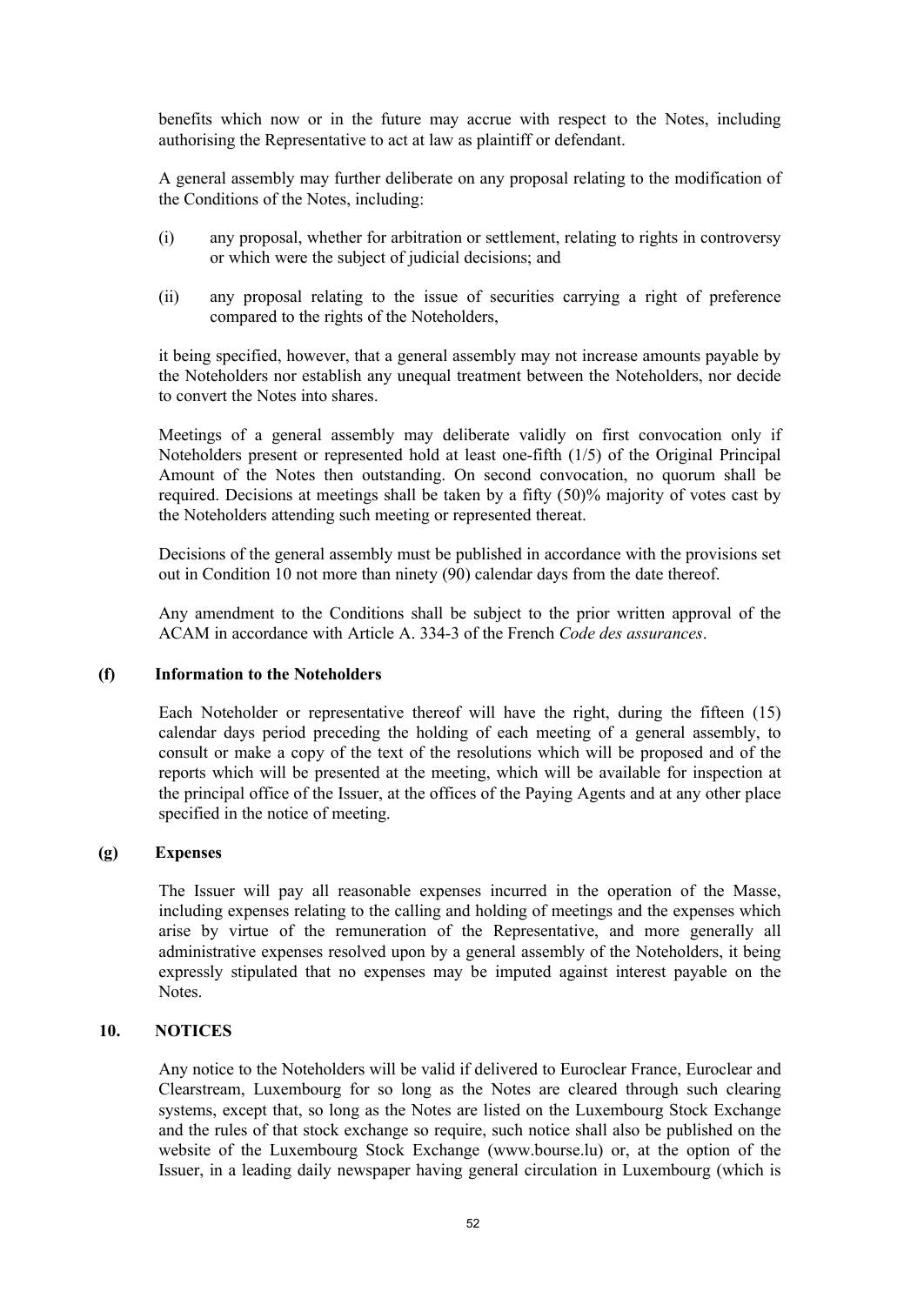expected to be *d'Wort*). If any such publication is not practicable, notice shall be validly given if published in a leading English language daily newspaper having general circulation in Europe. Any such notice shall be deemed to have been given on the date of such publication or, if published more than once or on different dates, on the first date on which such publication is made.

### **11. FURTHER ISSUES AND ASSIMILATION**

The Issuer may from time to time without the consent of the Noteholders issue further notes to be assimilated (*assimilables*) with the Notes as regards their financial service, provided that such further notes and the Notes shall carry rights identical in all respects (or in all respects save for the amount and date of the first payment of interest thereon) and that the terms of such further notes shall provide for such assimilation.

In the event of such an assimilation, the Noteholders and the holders of such further notes will be grouped together in a single masse for the defence of their common interests.

### **12. GOVERNING LAW AND JURISDICTION**

### **(a) Governing law**

The Notes are governed by and shall be construed in accordance with the laws of the French Republic.

#### **(b) Jurisdiction**

Any action against the Issuer arising out of or in connection with the Notes will be submitted to the exclusive jurisdiction of the competent courts in Paris.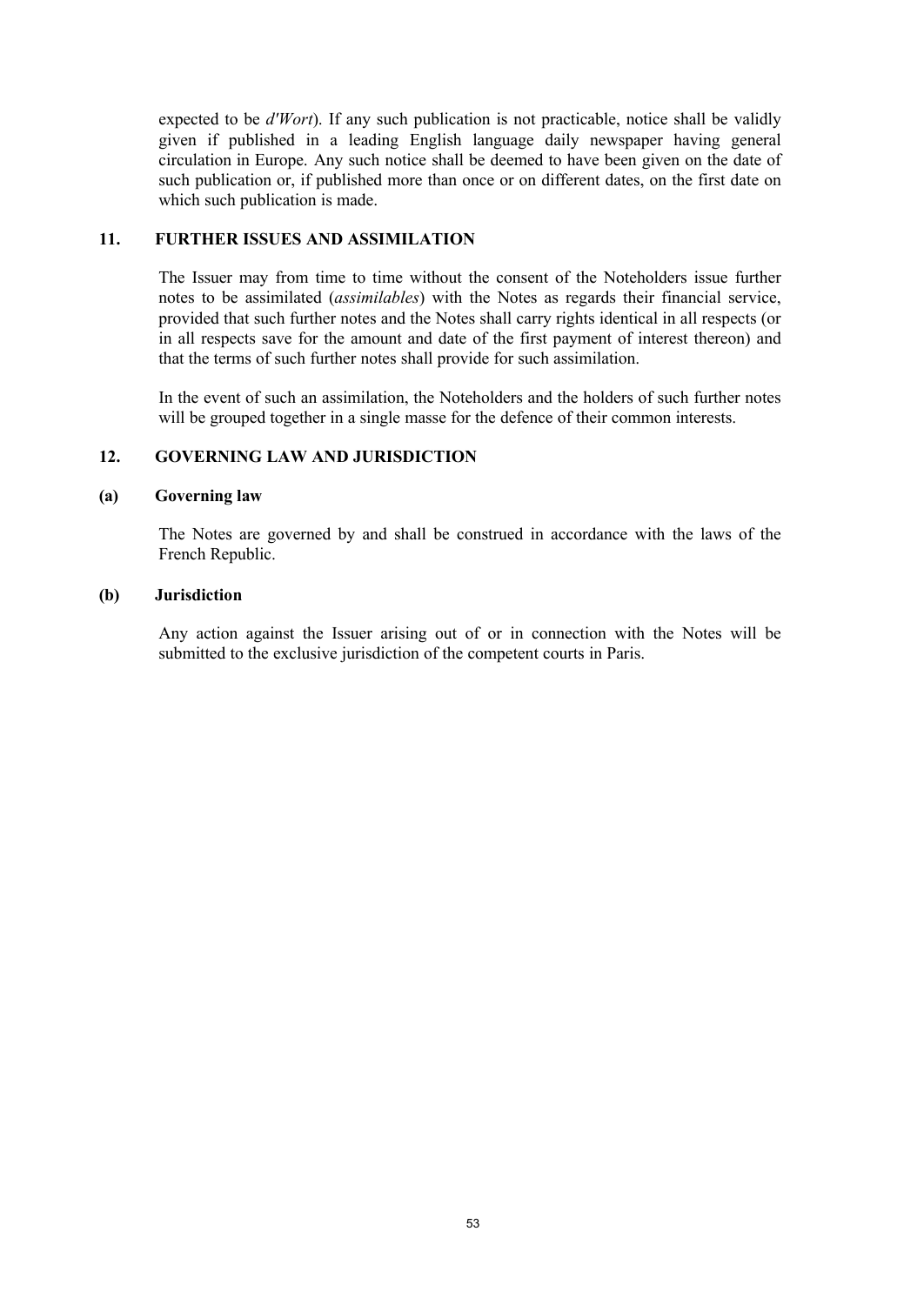### **USE OF PROCEEDS**

The net proceeds of the issue of the Notes will be used initially by the Issuer to finance its *Fonds d'établissement* in accordance with the Applicable Regulations (as defined in "Terms and Conditions of the Notes – Interest – Interest Deferral").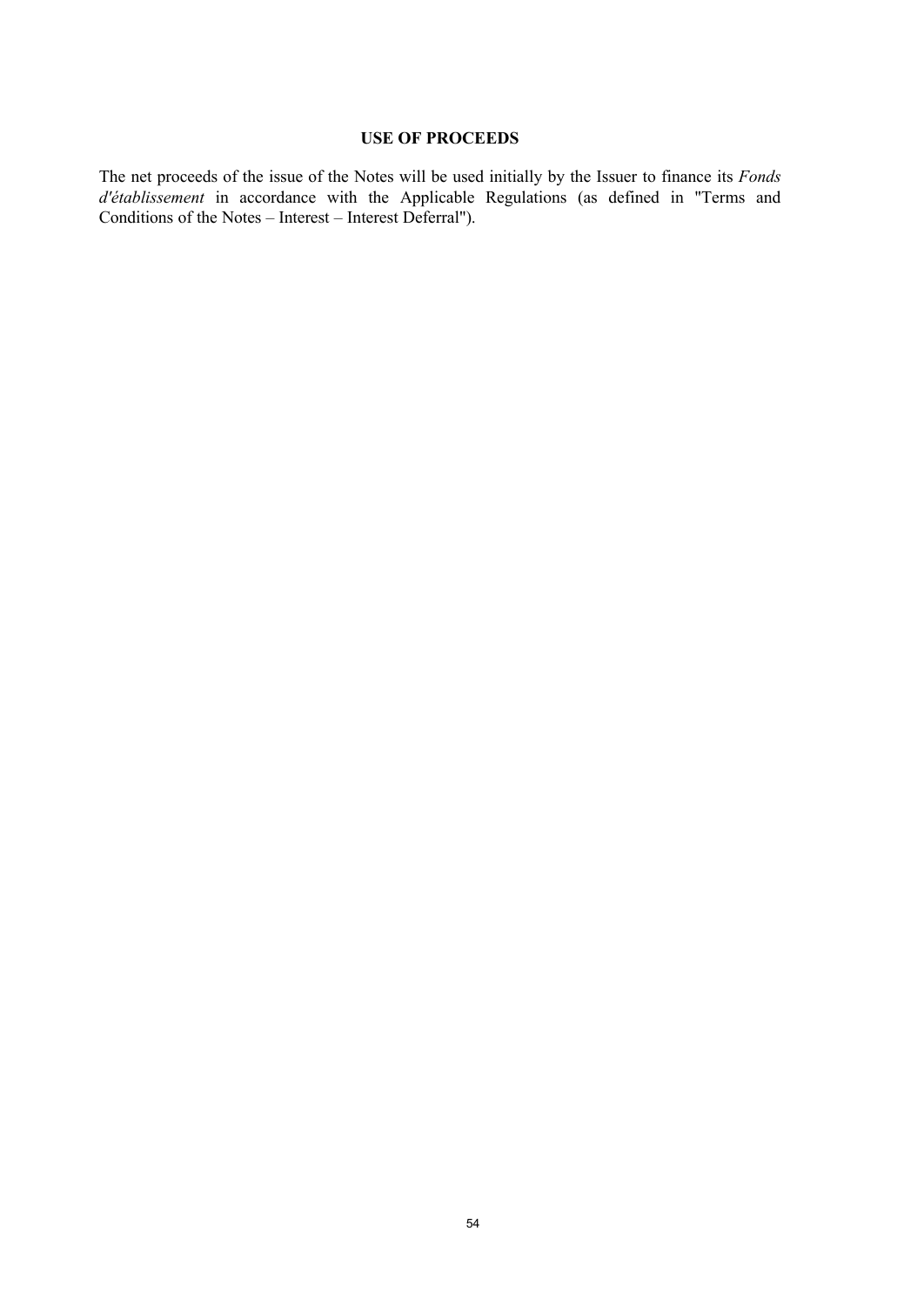### **DESCRIPTION OF THE ISSUER**

## **LEGAL ENVIRONMENT OF LA MONDIALE**

#### **Legal form, legal and commercial name**

La Mondiale is a Mutual Life and Pension Insurance Company (*société d'assurance mutuelle sur la vie et de capitalisation*), administered by a board of directors under the French *Code des assurances* and registered at the *Registre du Commerce et des Sociétés* of Lille under reference number 775 625 635. The legal and commercial name of La Mondiale is "La Mondiale". Its registered office is currently 32, avenue Emile Zola, 59370 Mons-en-Baroeul, France and its telephone number is 33 (0)1 44 94 67 00.

#### **Establishment and Duration**

La Mondiale was founded in 1905 in Lille by local industrial partners. Its statutes were registered on 16 October 1905 and approved by the first general assembly on 18 December 1905.

Registered first as an "insurance company with a mutual form" approved by a public decree published on 13 March 1907, La Mondiale became a Mutual Life and Pension Insurance Company (*société d'assurance mutuelle sur la vie et de capitalisation*) with the 1989 reform of the French *Code des assurances* enacted by the insurance law of 31 December 1989. La Mondiale is regulated by the French *Autorité de Contrôle des Assurances et des Mutuelles (***ACAM***)*.

La Mondiale was initially constituted for 99 years. It is now established until 31 December 2082.

Its fiscal year ends on 31 December of each year.

### **Activities permitted by the by laws**

La Mondiale is permitted to engage in all life insurance and reinsurance operations including savings plans, capitalisation, annuities, pension plans, single or regular premium. Major life insurance products in France are split between savings-type products and pension-type products. Savings-type products benefit from a tax advantage and give a guarantee, for a certain period or for the whole life of the product, of capital denominated either in currency or in units (unit-linked contracts). Most savings-type products are single premium although additional premiums can also be made. Pension-type products also benefit from a tax advantage but the guarantee is given on a minimum annuity. These products are generally sold for the whole life of the insured. Premiums are paid regularly by the insured until retirement after which a pension or an annuity is paid to the insured until death.

La Mondiale is also allowed to engage in health and disability coverage.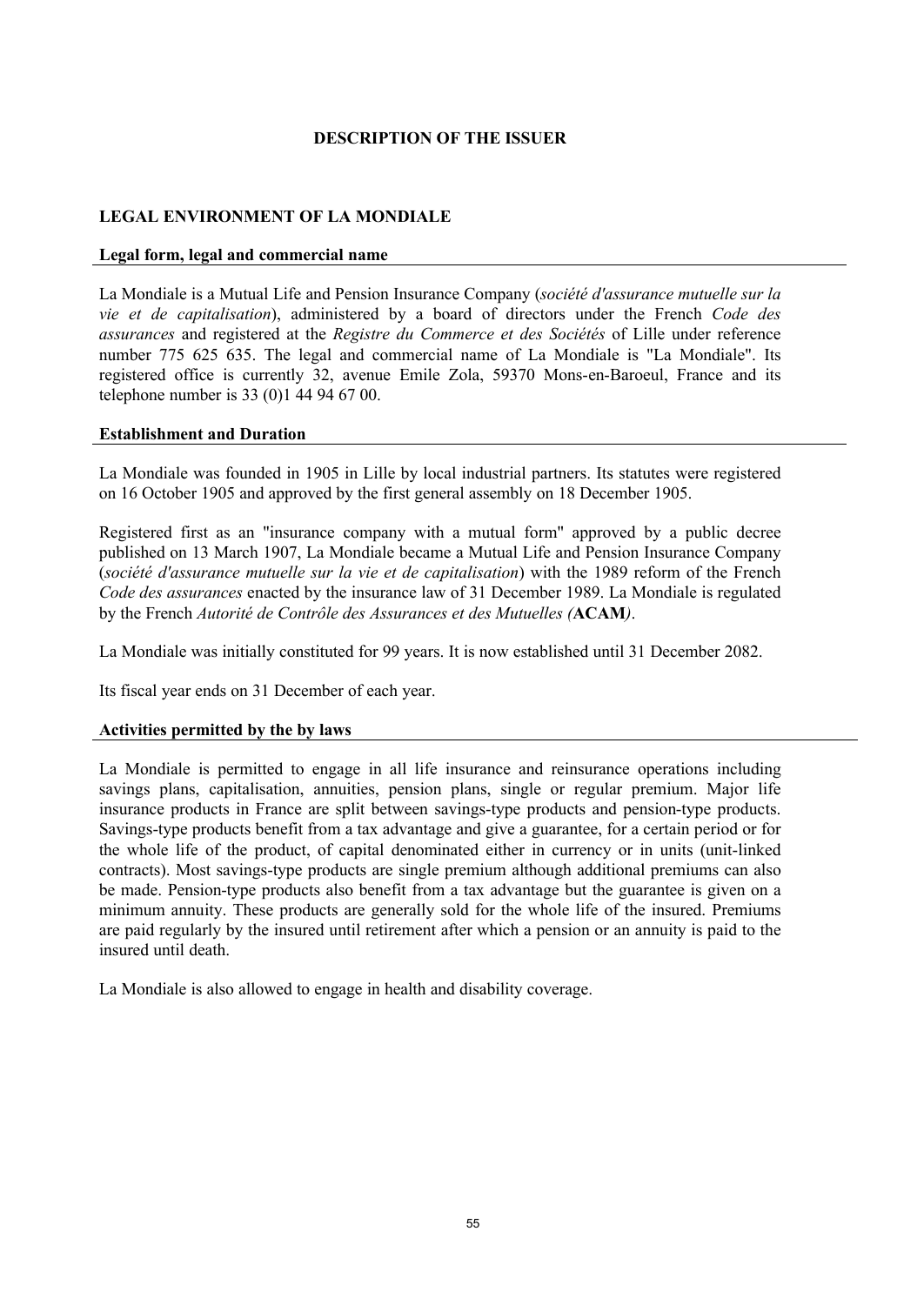# **Board of Directors**

Mr. André RENAUDIN, Chairman Electing place: 22, boulevard Malesherbes – 75008 Paris – France

Mr. Patrick PEUGEOT, Honorary Chairman Electing place: 22, boulevard Malesherbes – 75008 Paris – France Chairman of La Mondiale Partenaire SA

Mr. Jean-François DUTILLEUL, Vice-Chairman Electing place: 22, boulevard Malesherbes – 75008 Paris - France Chairman of Rabot-Dutilleul SAS

Mr. Emmanuel d'ANDRE Electing place: 22, boulevard Malesherbes – 75008 Paris - France Former Chairman of "Les Trois Suisses"

Mr. André-Paul BAHUON Electing place: 22, boulevard Malesherbes – 75008 Paris - France Chairman of Creatis Group SA

Mr. Serge FAUTRE Electing place: 22, boulevard Malesherbes – 75008 Paris - France Chief Executive Officer of Cofinimmo, Belgium Unit Trust

Mr. Pierre GEIRNAERT Electing place: 22, boulevard Malesherbes – 75008 Paris – France

Mr. Christian GOLLIER Electing place: 22, boulevard Malesherbes – 75008 Paris - France Professor, University of Toulouse – Chair of Insurance at IDEI

Mr. Gilles GUITTON Electing place: 22, boulevard Malesherbes – 75008 Paris - France Chairman of the Interest Group "cartes bancaires"

Mr. Thierry JEANTET Electing place: 22, boulevard Malesherbes – 75008 Paris - France Managing Director of Euresa, Economic Interest Group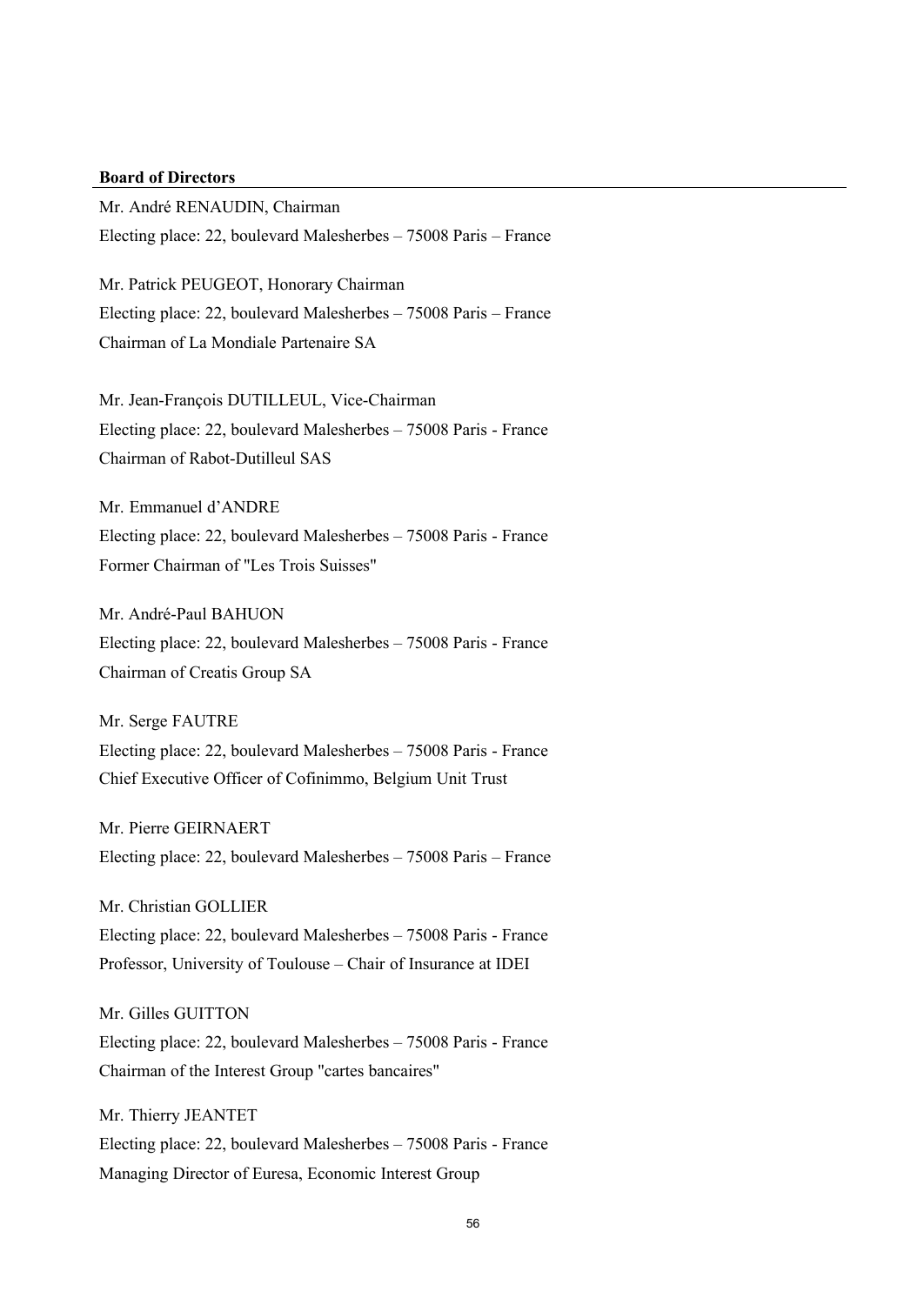Mr. Philippe LAMBLIN Electing place: 22, boulevard Malesherbes – 75008 Paris - France Director of Human Resources of Lesaffre

Mr. Jean-Louis de MOURGUES Electing place: 22, boulevard Malesherbes – 75008 Paris - France CEO of AG2R Prévoyance

Mr. Paul RAGUIN Electing place: 22, boulevard Malesherbes – 75008 Paris - France CEO of Eolane SAS

Mrs. Sylvie REULET Electing place: 22, boulevard Malesherbes – 75008 Paris - France *Avocat*

#### *Censeurs*

Mr. Raymond LEFEBVRE Electing place: 22, boulevard Malesherbes – 75008 Paris – France

Mr. Robert MYARD Electing place: 22, boulevard Malesherbes – 75008 Paris - France

#### **Executive Committee**

Mr. André RENAUDIN, Chairman

Mr. Alain GAJAN, Chief Executive Officer

Mr. Patrice BONIN, Executive vice-president – Group pension

Mr. Jean-Marc CRESTANI, Executive vice-president – Wealth insurance

Mr. Antoine HENNEQUIN, Executive vice-president – Investments

Mr. Philippe DABAT, Executive vice-president – Sales force

Mr. Pascal MANIEZ, Executive vice-president – Accounting

Mr. Olivier BAILLY, Managing director

Mrs. Carole CATRY, Vice-president – Human & IT Resources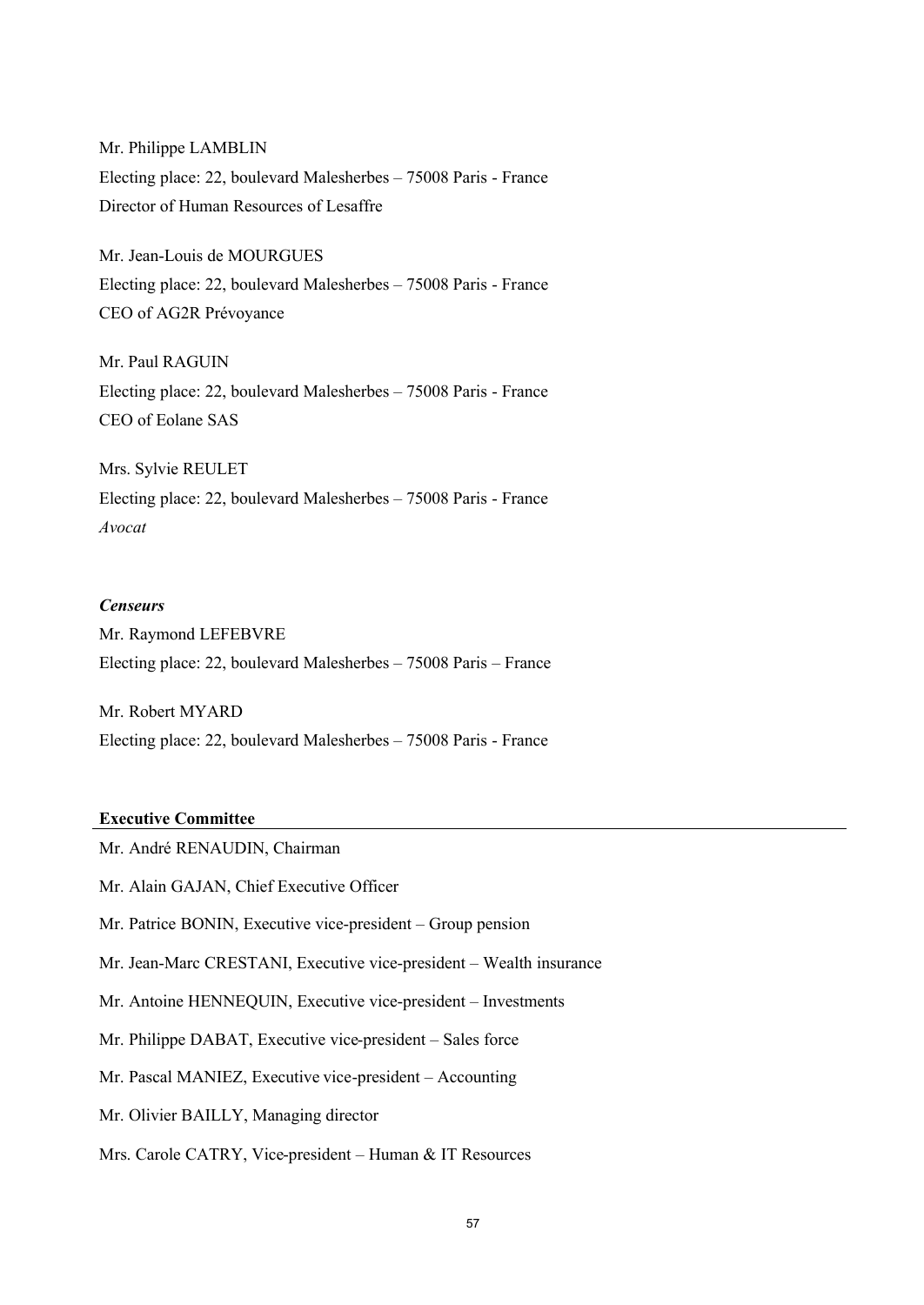### **Auditors**

Deloitte Touche Tohmatsu KPMG Audit 185, avenue Charles de Gaulle 1, Cours Valmy 92200 Neuilly-sur-Seine 92923 Paris La Défense France France **France** 

## **General Description of La Mondiale**

In 2005, La Mondiale was the tenth largest insurance company in France with a 3.6% market share (source: *Fédération Française des Sociétés d'Assurance* (**FFSA**) July 2006). Premiums paid have increased by 15% to €4.8 billion in 2005 and total assets have reached €31.9 billion, representing an increase of 16%. At 31 December 2005, La Mondiale had a surplus (equivalent to shareholders' equity) of  $\epsilon$ 825 million (excluding minority interests), consolidated net profit of  $\epsilon$ 82 million and solvency capital (admitted surplus + unrealised capital gains + subordinated debt) of  $\epsilon$ 2 billion, representing 2.14 times the minimum required solvency ratio. La Mondiale had 2367 employees at the end of 2005.

La Mondiale specialises in three market sectors:

- **Wealth insurance product management** (through La Mondiale Partenaire SA): savings products for high net worth individuals ("HNWI") mostly sold through private banking divisions of large European banks. This sector represented 51.1% of La Mondiale's 2005 premiums.
- **Individual pension and life insurance** (through La Mondiale Experts): life insurance products oriented towards retirement, life and disability, health and savings for individuals and independent entrepreneurs sold through a sales force of 1,000 professionals. This sector represented 30.9% of La Mondiale's 2005 premiums.
- **Group pension and insurance** (through Arial Assurance SA (**Arial**), previously La Mondiale Entreprises): group retirement plans and accident and health plans for large corporations sold directly and through insurance brokers. This sector represented 9.3% of La Mondiale's 2005 premiums. (Arial is 50% consolidated only.)

La Mondiale is one of the leading operators in each sector of the insurance industry in which it operates. In wealth insurance product management, La Mondiale is one of the market leaders for dedicated insurance contracts for private banking clients. In the individual pension market for independent entrepreneurs, La Mondiale is competing with AXA and Generali and has an estimated 17% market share (source: FFSA April 2006). In the group insurance market, La Mondiale is ranked number two, behind AXA, with a 19% market share in 2005 (source: FFSA June 2006).

La Mondiale mainly conducts its business in France, with small operations in Spain and Luxembourg representing 8.9% of premiums.

Historically sales have been generated through a network of salaried agents, but in the last decade, La Mondiale developed and expanded its sales strategy. La Mondiale now focuses on targeting specific products and sales teams to clearly defined market sectors.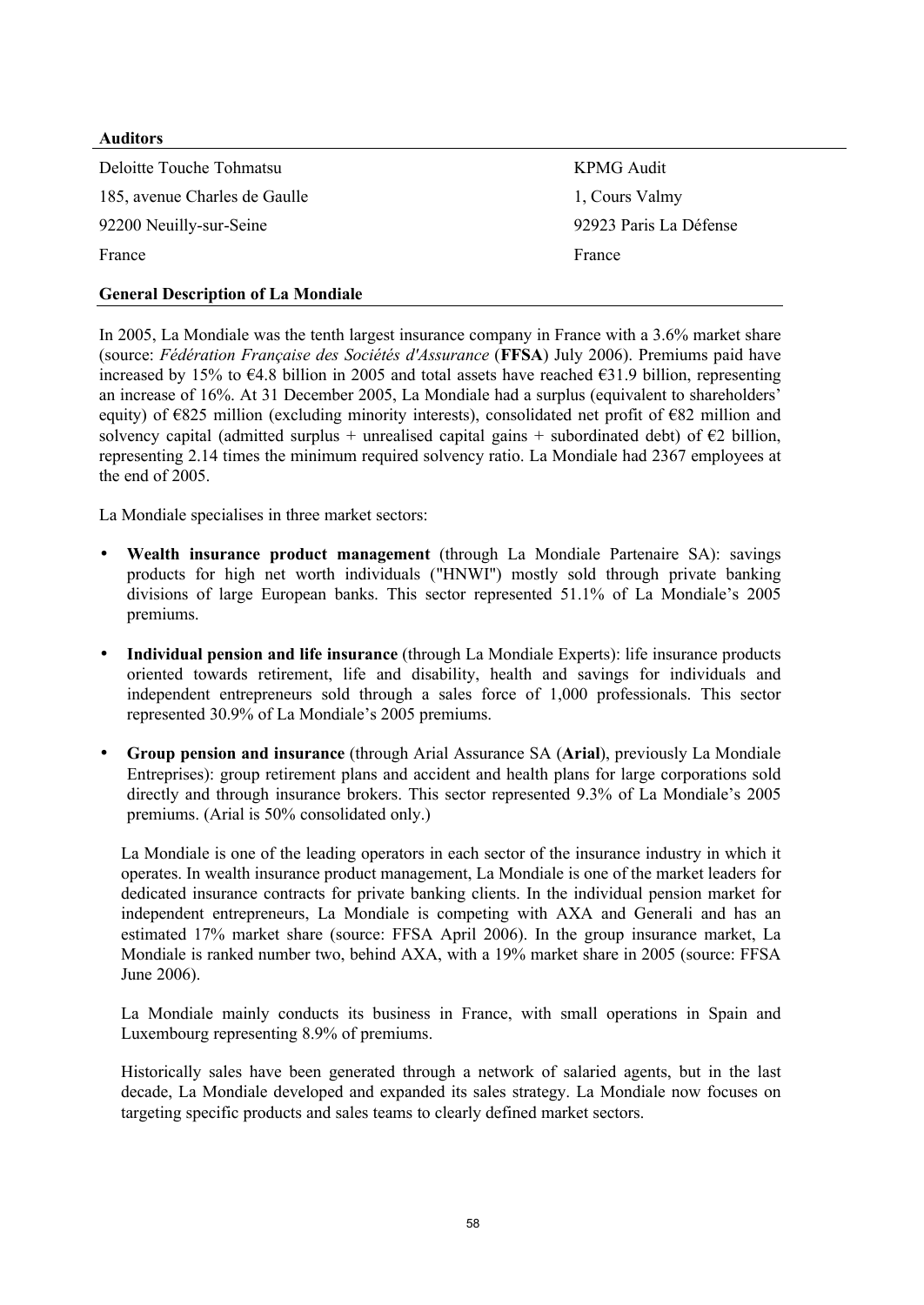In July 1999, La Mondiale acquired a majority stake (68.3%) in La Hénin-Vie (**LHV**) from the Suez Group. LHV was specialised in the unit-linked business, distributed through financial partners (banks and stock brokers) and targeted at HNWI. LHV used this expertise to compete successfully against the "bancassurance" institutions (i.e. insurance companies which are subsidiaries of banks) that have carved out a strong position in the French life insurance market. LHV's portfolio complements La Mondiale's traditional product range, and overall the LHV acquisition has substantially enhanced La Mondiale's competitive position in the French market.

In 2002, La Mondiale signed a partnership agreement with Aegon, one of the world's leading providers of pension and life insurance products. Aegon and La Mondiale have created the first European network in the field of corporate pension products, which will offer the whole range of pension products to international groups in most European markets. Aegon acquired 20% of the holding company La Mondiale Participations.

Also in 2002, La Mondiale signed a partnership agreement with AG2RP, the largest *institution de prévoyance* in France in charge of managing complementary pay-as-you-go pension systems. The group AG2R (which includes AG2RP) is also one of the leaders in group health and disability insurance. La Mondiale and AG2R decided to join their expertise in group retirement plans and accident and health plans for large corporations. In doing so, La Mondiale transferred its large group pension activity to a 50/50 partnership, Arial Assurance, held by AG2RP and La Mondiale Participations.

In 2005, Aegon increased its share of the holding company, La Mondiale Participations, to 35% and in early 2006 the holding company purchased Aegon's subsidiary in Luxembourg specialising in HNWI in the UK market. La Mondiale is now one of the major operators in insurance savings product for HNWI based in Luxembourg.

La Mondiale's financial strength rating was confirmed A+ (stable outlook) by both Fitch (in July 2006) and Standard & Poor's (in October 2006). In 1995, La Mondiale became the first French insurance mutual to be rated.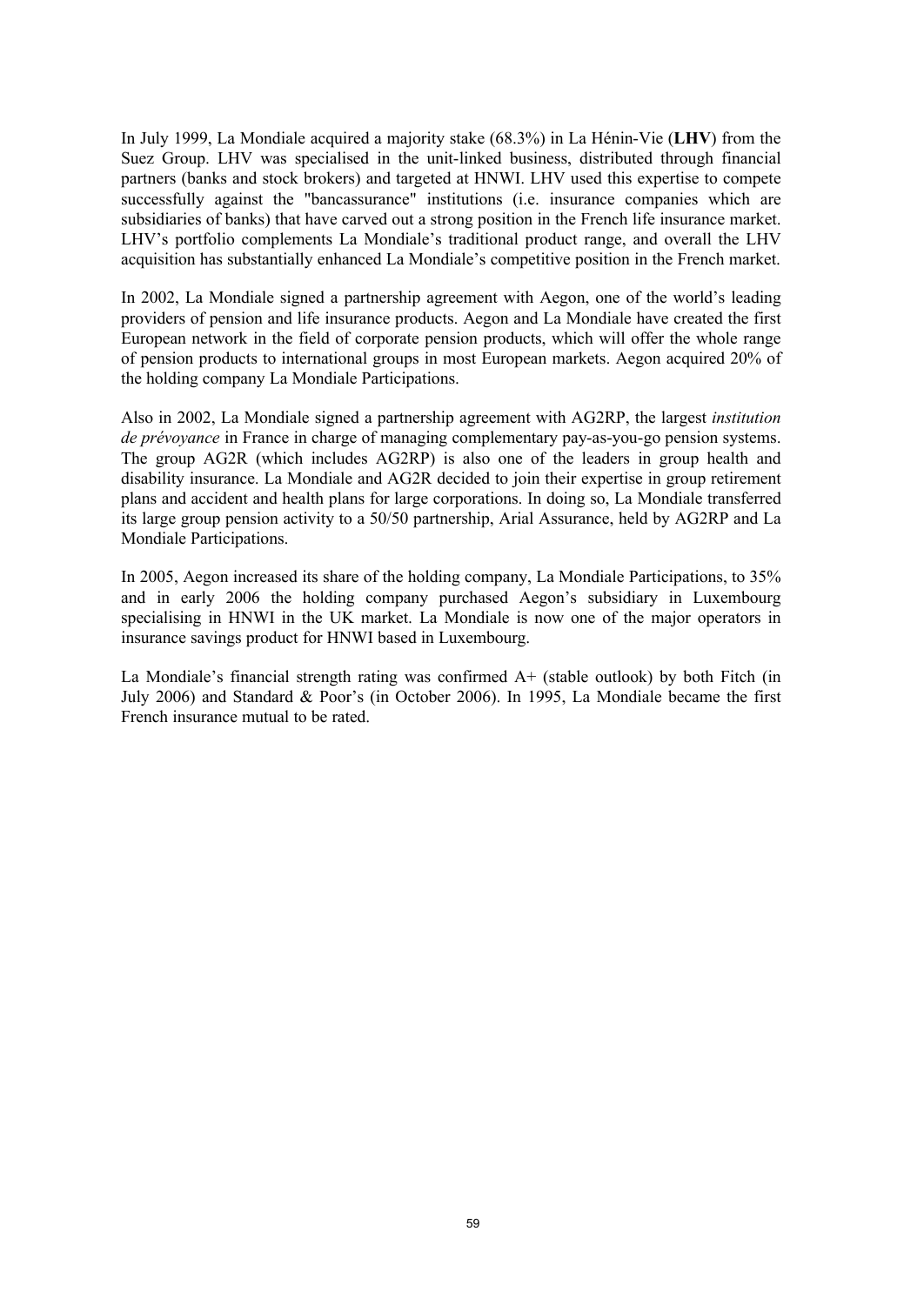#### **Group Structure as of the date of this Prospectus**



La Mondiale's business is organised into four business units, each targeting a distinct market sector: La Mondiale Partenaire, La Mondiale Experts, Arial Assurance and International Operations.

### **1. La Mondiale Partenaire (LMP) – 51.1% of 2005 Premiums**

LMP is the market leader in sales of unit-linked products to HNWI through "partners" (nonaffiliated intermediaries and institutions), such as private banking arms of large European banks, stockbrokers and a network of independent advisors.

LMP premiums increased by 7% in 2005 and unit-linked contracts accounted for 33% of premiums. In the same year, LMP had 155,000 customers and mathematical provisions amounted to  $\epsilon$ 15.7 billion of which unit linked account for 46%.

# **2. La Mondiale Experts – 30.9% of 2005 Premiums**

This business unit, which comprises the original sales team of La Mondiale, has a highly skilled sales force of 1,000 professionals serving 490,000 subscribers mostly in France. It focuses on selfemployed workers, such as freelancers, traders or managers of small and midsize firms, and offers a range of life insurance products oriented towards retirement, life and disability, health and savings.

The pension business in 2005 experienced a 5% increase in premium and unit linked contracts, accounting for 58% of new business. Average regular premiums ranged from  $\epsilon$ 1,900 to  $\epsilon$ 3,800 depending on the customer sector. Around 30% of the new business was achieved with the help of the customers' institutional relationships such as trade associations and certified accountants. Savings premiums also increased substantially  $(+12%)$ , with most of this increase in guaranteed products invested in La Mondiale General Funds. Mathematical provisions reached  $\epsilon$ 10.9 billion.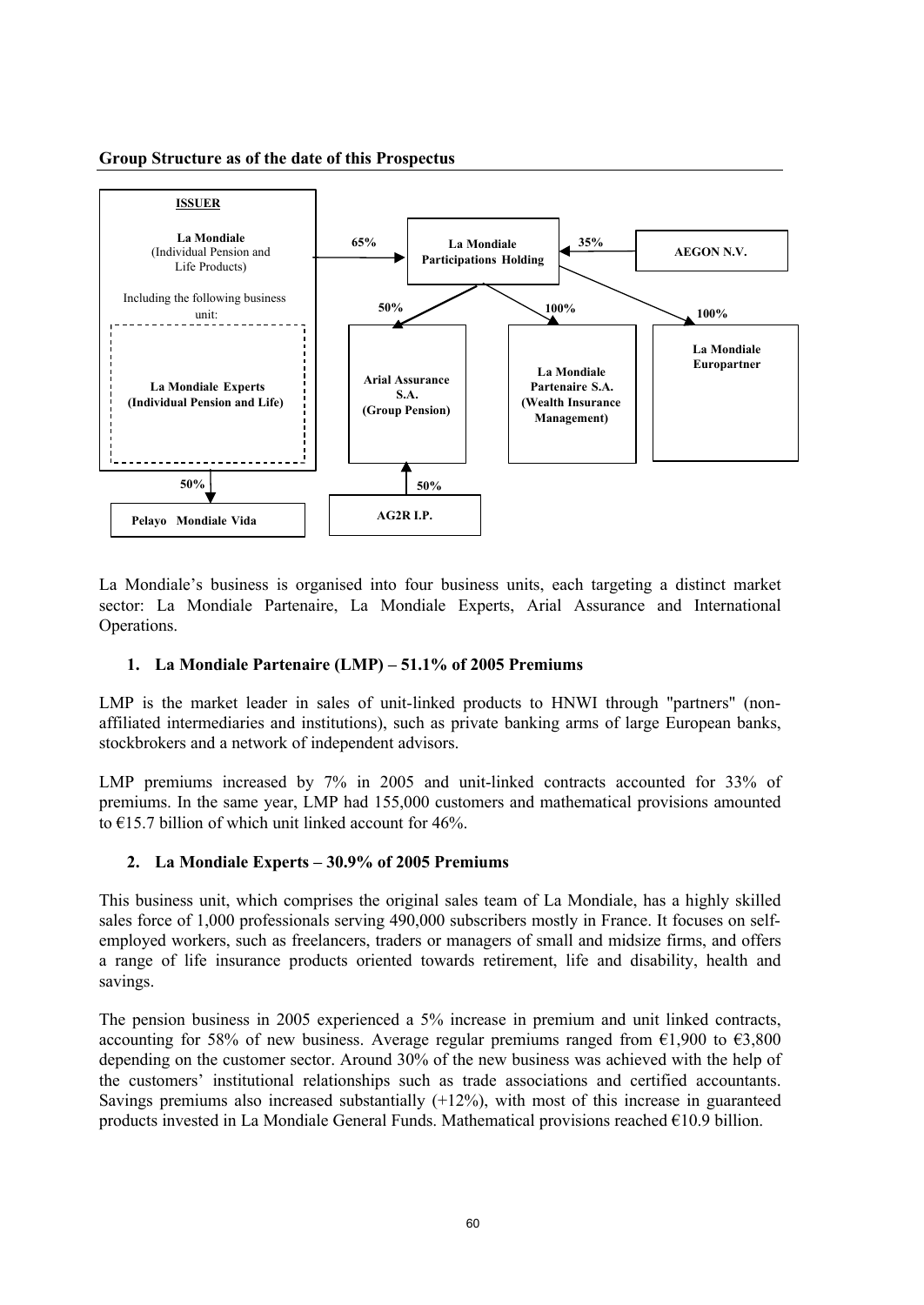### **3. Arial Assurance – 9.3% of 2005 Premiums (50% consolidation)**

Arial Assurance operates in group retirement, disability and health insurance, and corporate group life benefits schemes. Arial is currently 50% owned by La Mondiale Participations Holding and 50% by AG2RP. In 2003 La Mondiale transferred its large group pension portfolio, with the agreement of the ACAM, to Arial. As part of the La Mondiale - AG2RP agreement, La Mondiale also accepted that its group accident and health renewals would be directly dealt by Arial, i.e. La Mondiale would no longer be a carrier of group accident and health insurance. Arial has now become the vehicle for AG2R's life insurance business. The unit sells mainly through insurance brokers, consultancy firms and direct marketing/sales channels, and sells to firms with more than 200 employees, smaller companies being the target of La Mondiale Experts.

Arial experienced a 21% increase in premiums in 2005. The pension reform in France in 2003- 2004 encouraged large corporations to offer their management additional retirement packages such as retirement benefits, and defined contribution or defined benefits pension schemes. In the health and disability sector, the partnership with AG2R has started producing results with new production up 40% in 2005.

Arial's mathematical provisions reached  $65.6$  billion with over 550,000 employees under group insurance coverage at the end of 2005.

### **4. International Operations - 8.7% of 2005 Premiums**

La Mondiale's principal foreign operation is La Mondiale Europartner (**Europartner**), which is 100% owned by the intermediate holding company. Europartner is mostly engaged in the same business as LMP and sells insurance packages through 'partners' such as private banking or independent financial advisers. Europartner is also engaged in group pension activities, mostly for multinational corporations. Premiums increased threefold in 2005 and mathematical provisions reached €1.1 billion. In March 2006 La Mondiale Participation purchased Scottish Equitable International Luxembourg (**SEIL**) from Aegon NV. SEIL specialises in HNWI in the UK market; SEIL and Europartner will merge in early 2007 with SEIL bringing  $\epsilon$ 1 billion additional mathematical provisions mostly in unit-linked products to the Group.

As far as La Mondiale's foreign operations are concerned, La Mondiale Mutuelle also controls a 50% participation in La Mondiale Vida, with the other 50% belonging to Pelayo, a Spanish mutual specialised in the motor insurance sector. It is now called Pelayo Mondiale Vida. It is a small operation with life premiums of €30 million in 2005.

### **Ownership**

As of 31 December 2005, La Mondiale had around 490,000 policyholders (*sociétaires*).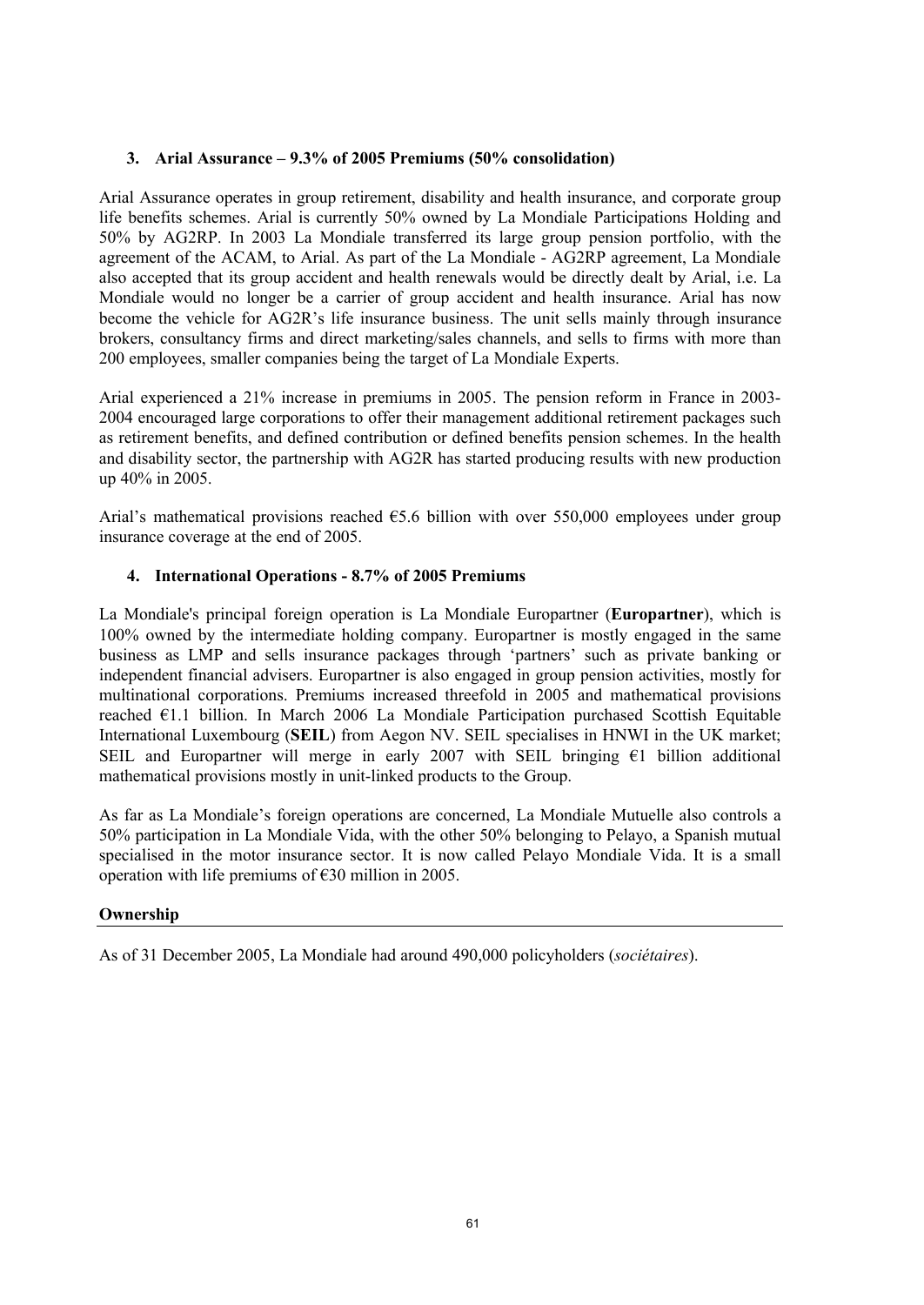### **Strategic Objectives**

La Mondiale has three main strategic objectives: clear market segmentation and product distribution, efficient operational management and distribution partnerships.

**Segmentation / Distribution**: La Mondiale's first objective is to develop innovative products which differ from the traditional standard saving products of the "bancassurance" network (i.e. insurance companies which are subsidiaries of banks). La Mondiale owes part of its results to its ability to identify market sectors with high growth potential and to develop these sectors through the sale of innovative and quality products and services. La Mondiale's distribution strategy consists of focusing on three sectors through three distribution channels. This has proven to be successful, as demonstrated by the performance over the past few years in terms of growth and penetration of these markets.

**Efficient operational management**: La Mondiale has built an efficient value-added distribution network for the individual pension and life operations, which has succeeded in steadily increasing the average regular premium value to  $\epsilon$ 3,000 in 2005, compared with  $\epsilon$ 1,650 eight years ago.

**Partnerships**: In 2003, La Mondiale further developed its partnership strategy and signed agreements with AG2R and Aegon to broaden its distribution network in France and other European markets. These distribution partnerships have given La Mondiale access to complementary expertise and know-how.

### **Partnerships**

La Mondiale has signed agreements with AG2RP (a French *institution de prévoyance*, leader in its market with over 5 million customers) and the Dutch insurer Aegon (one of the world's leading insurance groups).

**AG2RP**: The pension system in France is split between three schemes: 1) the compulsory pay-asyou-go social security system; 2) additional pay-as-you-go schemes, also compulsory, managed by *institutions de prévoyance*, such as AG2R, which are a 50/50 partnership between trade associations and employee unions; and 3) private capitalisation schemes sold primarily by insurance companies such as La Mondiale. The first two schemes account for over 90% of pensions paid.

AG2R has entered additional business lines such as health and disability coverage through the creation of specialised entities such as AG2RP (*Prévoyance*), which signed the partnership agreement with La Mondiale.

With over 5 million policyholders, the AG2RP Group is a leading diversified financial services firm specialising in group life insurance (life and disability) and pension benefits. AG2RP has developed a broad range of products and services in areas such as pensions, provident schemes, complementary health coverage and services for companies and individuals.

The agreement with AG2RP covers group accident and health products and employee's savings and pension plans, and has been implemented through the creation of two companies, Arial Assurance and Arial Epargne, each jointly owned by La Mondiale and AG2RP.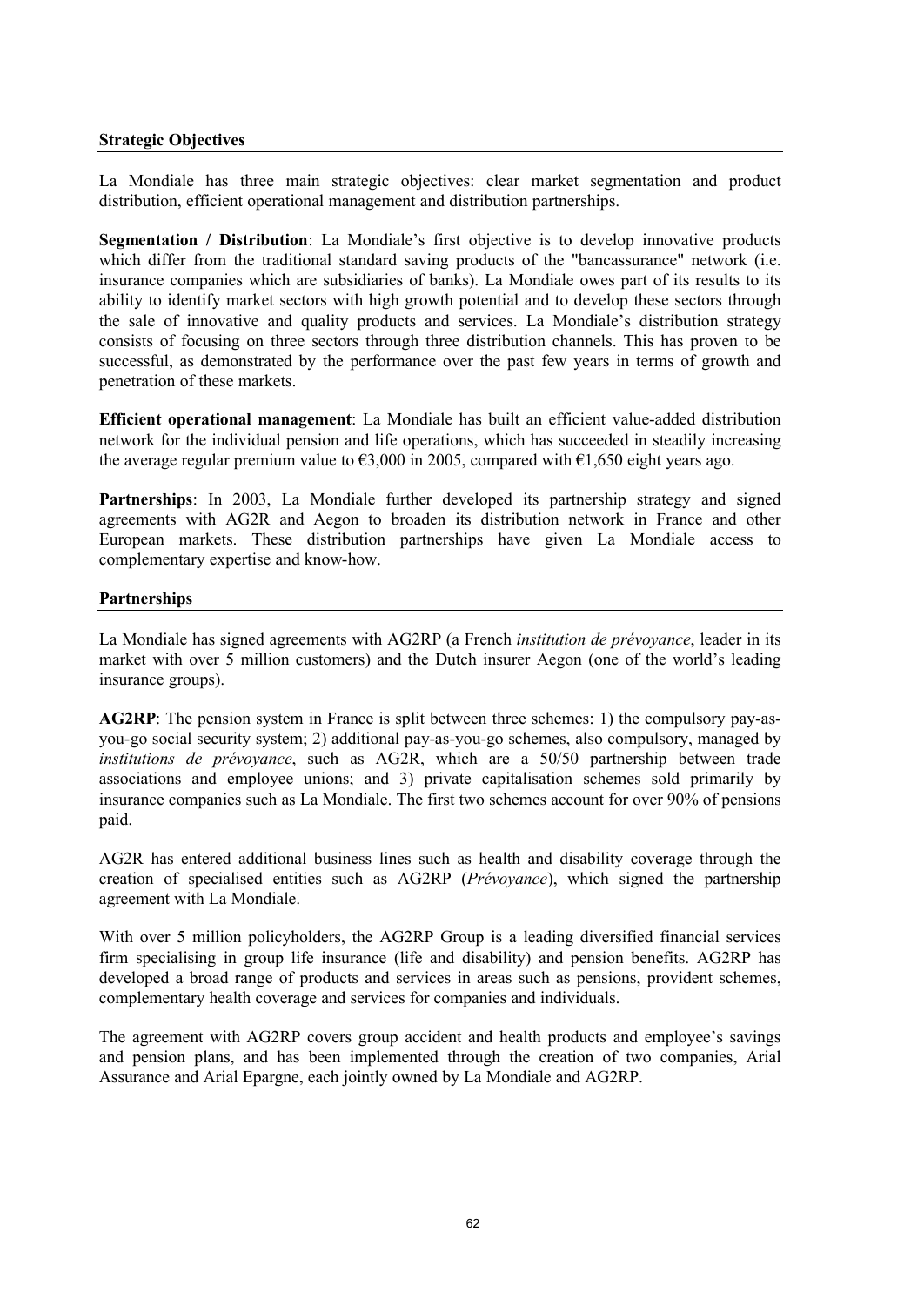Arial Assurance specialises in group insurance, with La Mondiale contributing pension products and AG2RP health and accident products. Arial Assurance uses brokers and consultants as distribution channels. This partnership allows La Mondiale to extend its client base to small and midsize companies and boosts La Mondiale Experts' presence in the accident and health sector for very small firms.

Arial Epargne distributes savings products to employees through the agent network of the two parent companies. This agreement allows La Mondiale to market individual savings products to the employees of AG2RP's client base.

**Aegon:** Aegon is one of the world's ten largest life insurance groups, ranked by market capitalisation and assets. Life insurance, pensions and related investment products are Aegon's core businesses.

Aegon has chosen La Mondiale to jointly build the first European corporate pension network, a market perceived by both partners as having major growth potential. The two companies will exploit the successful distribution model adopted by La Mondiale to provide retirement products for multinational companies. For countries in which neither La Mondiale nor Aegon is present, the two companies intend to establish their presence either with a green field operation or through acquisitions and joint ventures. Under the cooperation agreement, La Mondiale sold 35% of La Mondiale Participations' capital, the holding company of the Group, to Aegon.

These alliances will enable La Mondiale to broaden its distribution network in France and other European markets, and give access to complementary expertise and know-how, which should help enhance revenues in the next few years.

### **Risk management**

La Mondiale manages certain key risks as follows:

### • **Financial risks cover**

With respect to financial risks, the Finance Committee's mission is to examine the general economic and financial situation, analyse the financing needs of La Mondiale and the Group, their investment policies and their income targets.

It is in this context that, together with the relevant Group directors who provide the necessary information, the Committee measures the financial risks to which the Group is exposed, looks at past management and evaluates performance, studies all income statement, balance sheet and financial structure forecasts and gives its opinion on financing methods, examines all investments, in particular new investments, gives its opinion on material investments and assesses investment management.

It then reaches a decision with respect to guidelines for the financing policy of La Mondiale and the Group and for investment and asset allocation policies, including prudential limits and ratios to be complied with.

The following committees are responsible for overseeing financial risk management:

• Credit Committees, responsible on a bi-annual basis for examining and deciding maximum commitments in accordance with credit ratings, generally AA and AAA;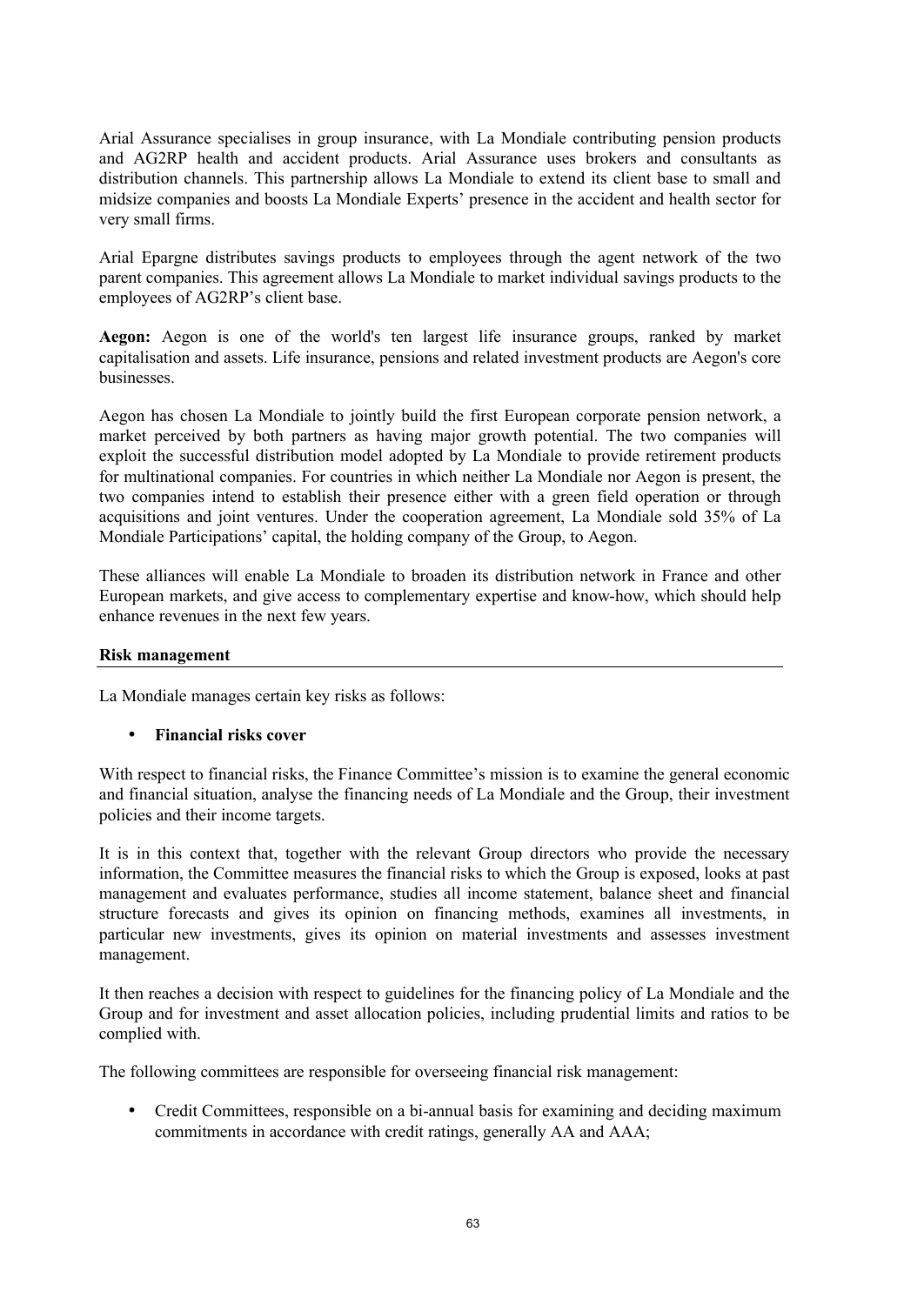- Intermediaries Committees, responsible for verifying the split of fund allocations between intermediaries and the list of authorised intermediaries (dispersal analysis);
- Weekly Economic Situation Committee whose mission is to follow economic trends:
	- monitoring subscriptions and repurchases;
	- monitoring performance of UCITS (OPCVM);
- Selection of UCITS (OPCVM) Managers Committee, whose mission is to analyse the performance of Funds of Funds and unit trusts (SICAV), oversees the:
	- performance of Funds of Funds compared to the benchmark;
	- performance of internal UCITS (OPCVM) and selection of external UCITS (OPCVM).

Regular periodical controls are carried out as part of securities and property asset management to cover the financial risks in these areas (transactions, outstandings, commitments, arbitraging, congruence …).

Controls at the specific request of ACAM are carried out.

### • **Insurance risks cover**

The Assets-Liabilities Committee is the key organisation for actuarial work and technical risks management. It meets once monthly and brings together the representatives of the relevant departments (Actuarial, Finance and Investments, Accounts, Management Supervision).

The objectives of the Assets-Liabilities Committee are:

- to bring a forward looking vision to risk evaluation techniques;
- to validate actuarial methodology and systems to form La Mondiale's policy in technical matters;
- to decide how to organise work either by activity area or group related projects;
- to ensure work produced is pooled for the benefit of all.

In this context the latest analysis work carried out in 2005 involved:

- controlling how the situation of the company is evolving with regard to the main technical risks based on analysis of asset liability management indicators and analysis of the effect of the deeply subordinated loan and the new reinsurance treaties on the soundness of the Group's asset-liability situation;
- forecasting the most significant pay-out rate commitments and controlling the effectiveness of the coverage programme to cover such commitments;
- detailed analysis of the actual rate of incidents of the portfolio and its evolution over time with regard to forecast mortality tables;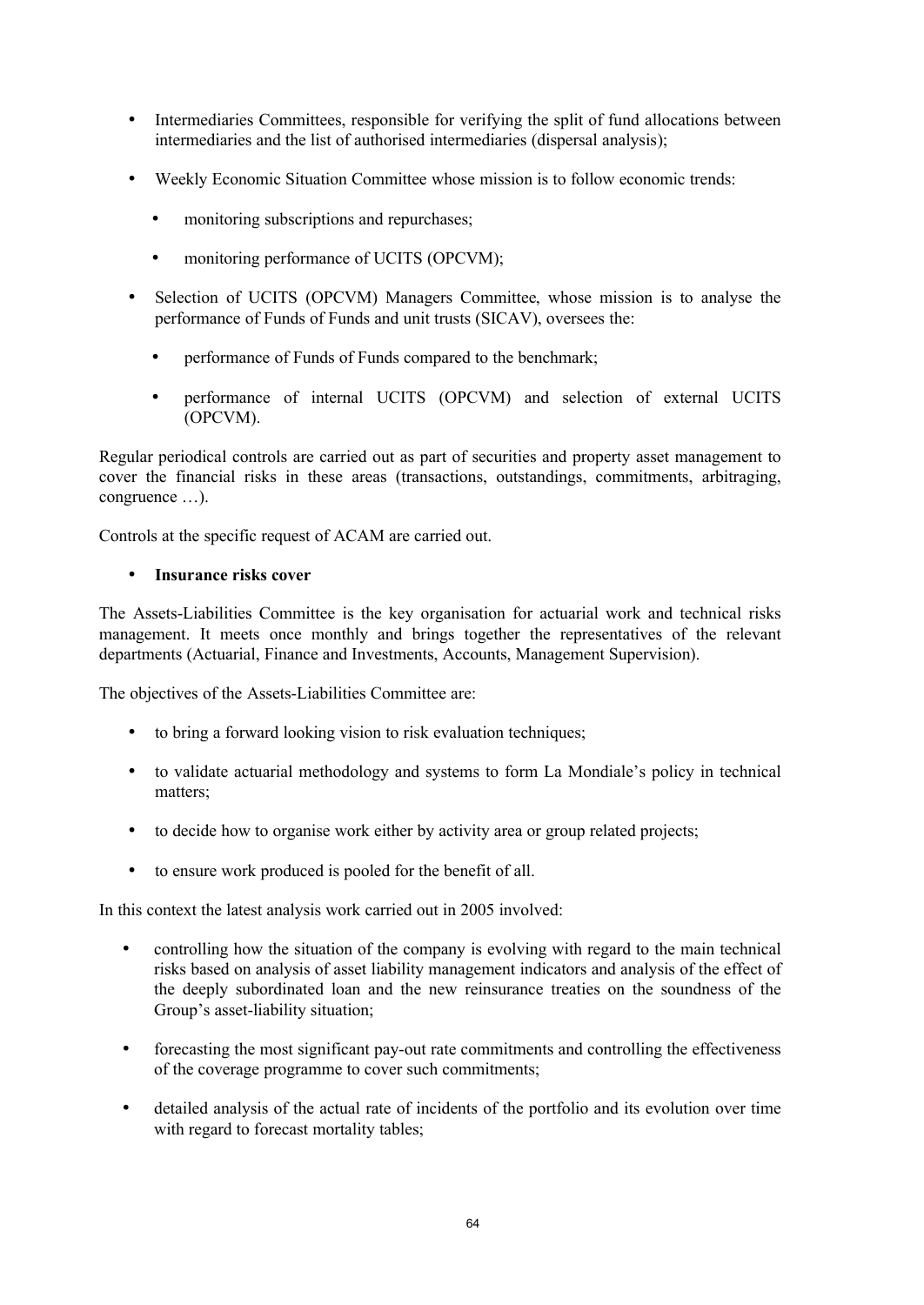- analysis of the risks associated with minimum level guarantees: monitoring risk and harmonisation of methods for provisioning within the Group;
- anticipating the impact of new regulations:
	- simulating the impact of changes to mortality tables that are due to be introduced in 2006, whether in relation to life insurance contracts or annuity contracts;
	- simulating the effects of transferring to IFRS standards on the soundness of the Group's asset-liability situation: specific analysis has been carried out into the effects of the practical application of standards IFRS4 and IAS 39 as amended;
	- evaluation of solvency margin requirements in view of the forthcoming application of new solvency standards (Solvency II). Applying the effects of a "standard" calculation model has been simulated.

# • **Anti-money laundering mission**

The objective of La Mondiale's anti-money laundering procedure is to fight against laundering of the proceeds of drug trafficking, fraud against the financial interests of the European Community, corruption, organised criminal activities or those which may be used to finance terrorism.

This procedure breaks down operationally into the following:

- seminars to inform collaborators and raise awareness amongst new collaborators;
- reviewing agreements with partners containing requirements;
- conducting controls to ensure procedures are being implemented and complied with;
- declarations when suspicions have been raised;
- preparing a report.

The head of anti-money laundering monitors risks associated with payments in and payments out, risks in partnership agreements containing requirements, non-compliance with procedures by sales managers and advisers. Transactions that are identified risks include payments exceeding a threshold of  $E150,000$ , overseas subscriptions, relinquishments, withdrawals, repurchases and premature advances.

# • **Insurance and risk cover**

La Mondiale has put in place and periodically updates an insurance programme to protect its asset base. The insurance policies include:

- insurance covering damage to property: all building risks, all computer risks;
- civil liability insurance;
- personal insurance (assistance).

The insurances subscribed and the level of self-insurance depend on the business activity, the size and rate of occurrence of incidents of the principal entities of the Group.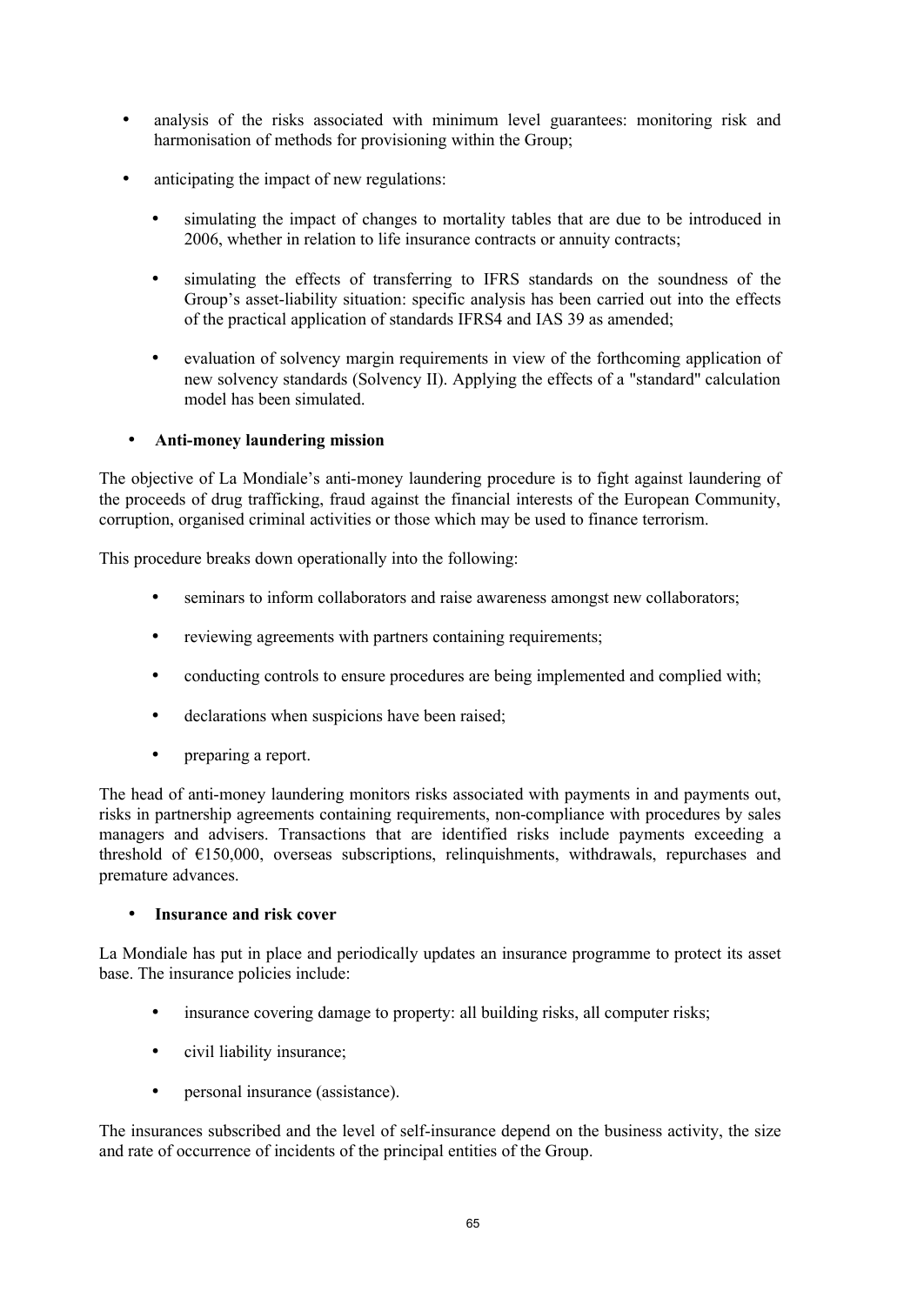These insurance policies have been subscribed with insurance companies of international repute.

### **Financial Results**

At 31 December 2005, La Mondiale had consolidated assets of €31.9 billion of which 30% are unit-linked products. The 70% remaining are guaranteed products invested in General Funds split between bonds (79%), equities (13%) and real estate (8%).

Consolidated equity capital at 31 December 2005, increased  $\epsilon$ 74 million to  $\epsilon$ 906 million (or  $\epsilon$ 1,084 million including minority interests). Subordinated obligations amounted to  $\epsilon$ 491 million of which €476 million are on a perpetual basis with a call option. The solvency coverage of La Mondiale is 4.86 times the minimum regulatory requirement. Consolidation accounting, which eliminates dividends and intra-group borrowings, facilitates the measurement of the Group's solvency level. The margins required by the various entities of the Group (after the elimination of intra-group reinsurance transactions) amount to  $\epsilon$ 949 million, which is covered 2.14 times by the Group's equity capital (net of intangible items and deferred acquisition costs), subordinated debt and unrealised capital gains.

The components of the Group margin are lower than those of the parent company in so far as the regulations place a ceiling on the amount of unrealised capital gains permitted in the margin requirements for each company in the Group. Moreover, the Group's equity capital is adjusted for deferred acquisition costs net of deferred tax.

La Mondiale's reported 2005 operating income of  $E135$  million compared to  $E112$  million the previous year. La Mondiale generated consolidated net income of €82 million in 2005, down 27% compared to 2004 mostly due to the extraordinary gain of  $E28$  million in 2004 when Aegon increased its share of the intermediate holding company from 20% to 35%.

### **Beneficiary Participation**

Over the past five fiscal years, the items used for the determination of the "Beneficiary Participation", as defined in clause 3.(h) (4) (*Mandatory payment of interest)* of the Conditions of the Notes, has evolved as follows:

| In thousands of Euros                                           | 2005    | 2004    | 2003    | 2002    | 2001    |
|-----------------------------------------------------------------|---------|---------|---------|---------|---------|
| allocated<br>Investments<br>income<br>to<br>insurance contracts | 858,584 | 773,143 | 633,180 | 547,477 | 541,175 |
| Total net investments income for the<br>fiscal year             | 880,584 | 751,536 | 667,070 | 576,459 | 575,655 |
| <b>Beneficiary Participation</b>                                | 97.5%   | 102.9%  | 94.9%   | 95%     | 94%     |

### **Conflict of Interest**

To the Issuer's knowledge, there are no conflicts of interest between the duties of the directors and members of executive management with regard to La Mondiale and their private interests.

### **Change of Control**

To the Issuer's knowledge, there is no arrangement, the operation of which may at a subsequent date result in a change in control of the Issuer.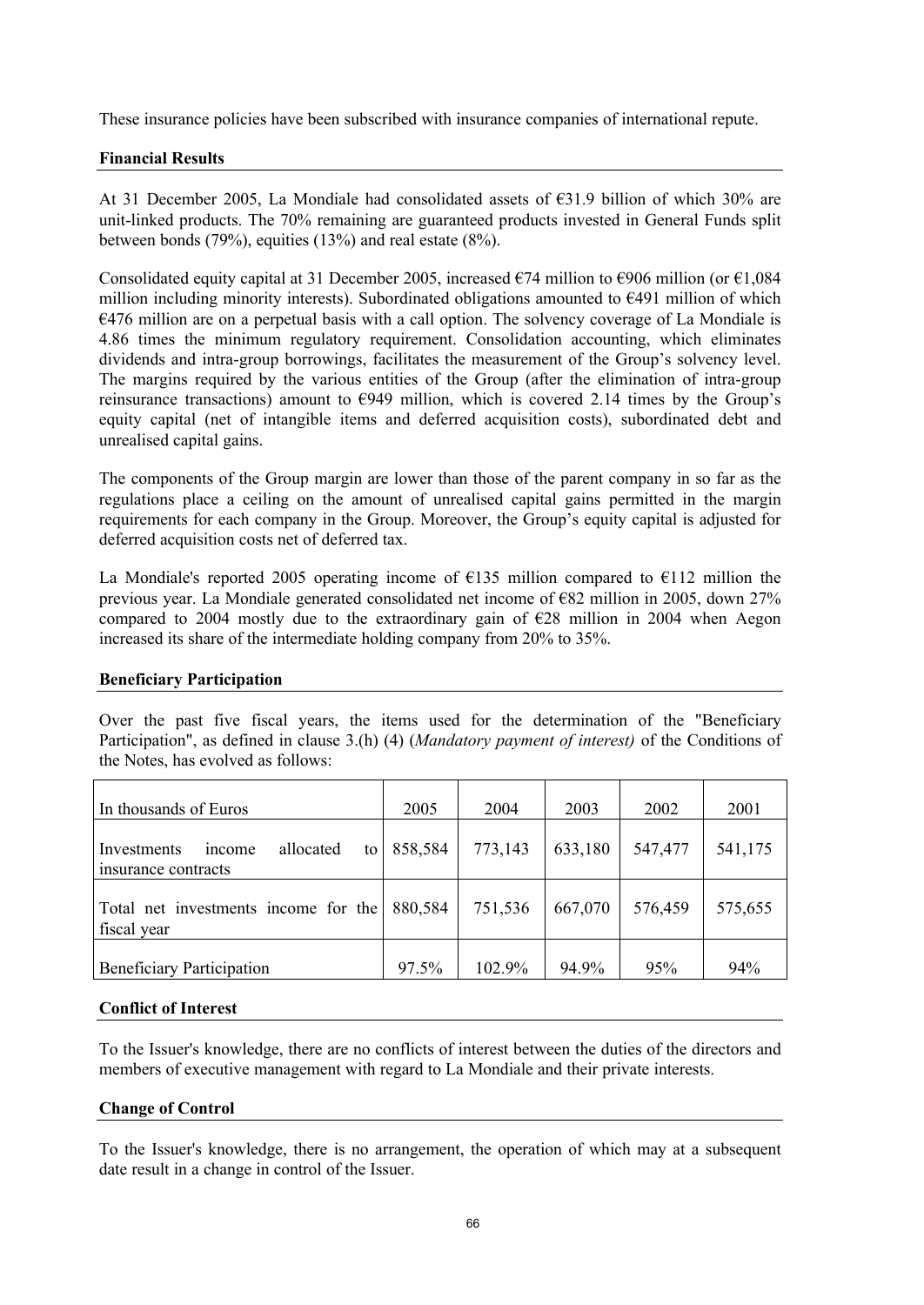#### **Important Contracts**

There are, at the date of this Prospectus, no material contracts entered into in the ordinary course of the Issuer's business, which could result in any member of the Issuer's Group being under an obligation or entitlement that is material to the Issuer's ability to meet its obligations to Noteholders in respect of the Notes being issued.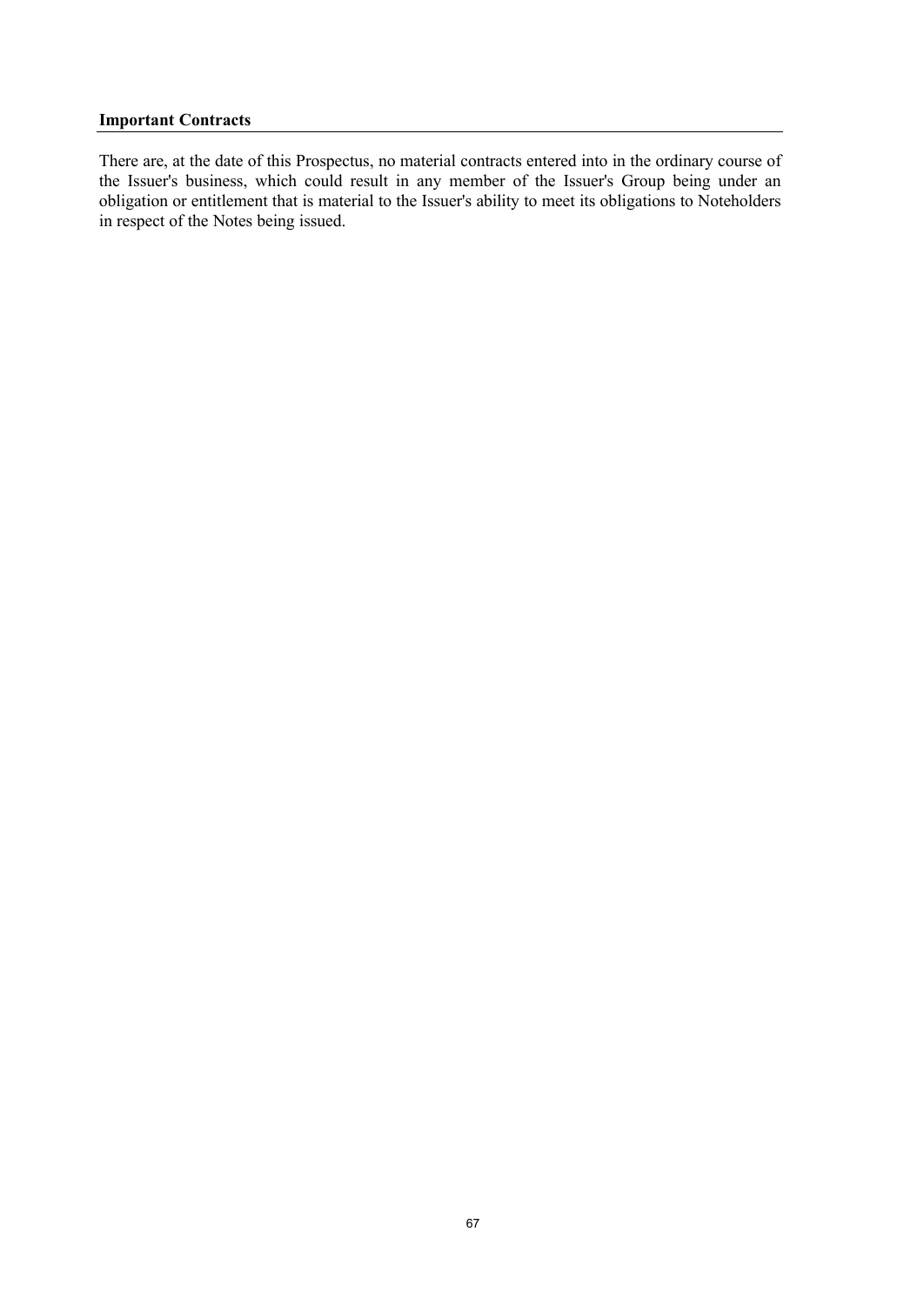### **RECENT DEVELOPMENTS**

### **1. Financial results**

The first semester 2006 registered a growth of 22% in premiums up to  $\epsilon$ 2.8 billion. Net consolidated earnings reached  $\epsilon$ 57.4 million and total investments amounted to  $\epsilon$ 35.1 billion with unit-linked products accounting for  $E11.6$  billion.

# **2. Litigation**

In March 2006, the *Cour de Cassation* rejected La Mondiale's claims against the *arrêt de la Cour d'Appel* of Paris of 18 January 2005 (the Sénacq Affair) in favour of a customer who sued the company on technical grounds concerning the wording of an insurance contract. The judgment led to the repayment of the claimant's unit-linked insurance contract by the company at subscription value. Around 50 customers have sued the company on the same ground and a total provision of  $€18$  million has been set aside. As a consequence, the wording of such insurance contracts has been changed and 80% of all the customers have been notified of the new wording, the remaining 20% will be notified before the end of 2006.

# **3. Regulatory control**

The Group was inspected by its regulatory body (ACAM) in 2006; the inspections are ongoing, and most of the regulator's remarks concern the wording of the insurance contracts (see above) and an additional provision of  $E10$  million has been required for minimum yield coverage on some contracts.

### **4. Other**

The impact of the new mortality tables (*Table par génération* 2006): the *Fédération Française des Assurances* has worked with the regulatory body to update the mortality/survival prospective tables using actual customers of the industry. These tables will be used for pension products starting in 2006 and the additional accounting costs for the Group is estimated to be around  $\epsilon$ 20-30 million. These costs will be amortised entirely in the 2006 consolidated accounts.

### **5. Financial indicators as of 30 June 2006 as published in the** *Bulletin des annonces légales obligatoires* **(BALO) in France**

# **I 30 June 2006 consolidated revenues and profit**

| In millions of euros                                    | $1st$ half year 2006 | $1st$ half year 2005 | Full year 2005 |
|---------------------------------------------------------|----------------------|----------------------|----------------|
| • premiums                                              | 2817                 | 2 3 1 5              | 4 8 0 8        |
| • net financial income                                  | 609                  | 522                  | 1 0 6 3        |
| • operating income                                      | 90                   | 97                   | 135            |
| • consolidated profit after tax (group<br>contribution) | 57                   | 61                   | 82             |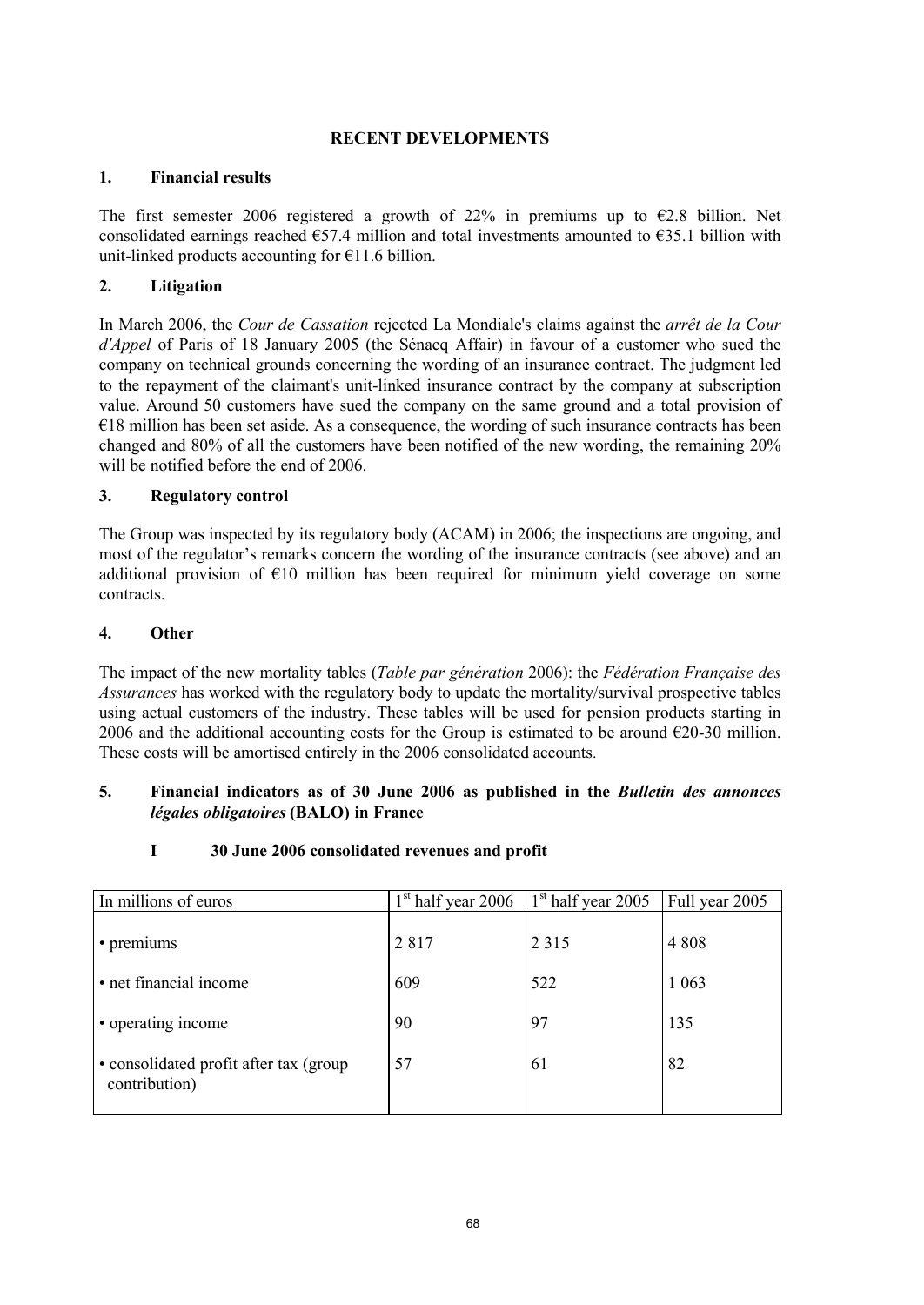### **II 30 June 2006 activity report**

The Group's consolidated financial statements are drawn up pursuant to current legal and regulatory provisions, that is the Accounting Standards Committee's regulation 2000-05 of 7 December 2000 and its implementation decree No. 2001-51 of 17 January 2001.

As of 30 June 2006, consolidated revenues globally increased by 21.7% as compared with 30 June 2005. The business through the "Réseau Experts" (Expert Network, Pension and Savings to independent and small businesses) was up by 11% while the business through the "Partenariats" (Partnerships) rose by 37%. The "Large Businesses" activity (Retirement and Employee Benefits) was down by  $15\%$  as compared with the  $1<sup>st</sup>$  half year 2005, due to exceptional operations underwritten at the beginning of 2005.

As of 30 June 2006, total assets under management reached  $634.7$  billion, up by nearly 20% as compared with 30 June 2005, 66% of which being general fund assets and 34% unit-linked assets.

After tax and goodwill amortization up to  $60.8$  million, the Group's contribution in the net profit as at 30 June 2006 reached €57 million against €61 million as at 30 June 2005.

The Group's total equity, including minority interests, reached  $E1.145$  billion as at 30 June 2006 allowing to maintain the Group's solvency ratio\* at 210% (214% as at 31 December 2005).

\* solvency ratio = actual solvency margin / minimum required solvency margin

*Below is a free translation into English of an attestation issued in the French language and is provided solely for the convenience of English speaking readers. This report should be read in conjunction with, and is construed in accordance with, French law and professional auditing standards applicable in France:*

### "**La Mondiale – Mutual Life Insurance and Capitalization Company**

Head Office: 32, avenue Emile Zola – 59370 Mons-en-Baroeul

### **Statutory auditors' report of factual findings**

on 30 June 2006 consolidated financial indicators issued by the Company

In our capacity as statutory auditors of La Mondiale, Mutual Life Insurance and Capitalization Company, and in accordance with your request, we carried out verification procedures with respect to the 30 June 2006 consolidated financial indicators which your company plans to issue.

These indicators, of which a copy is attached, have been prepared by the Company.

Our verification procedures consisted of comparing the information provided in paragraph I (30 June 2006 consolidated revenues and profit) and II (30 June 2006 activity report) with the consolidated balance sheet at 30 June 2006 and profit and loss statement for the six-month period then ended as prepared by the Company.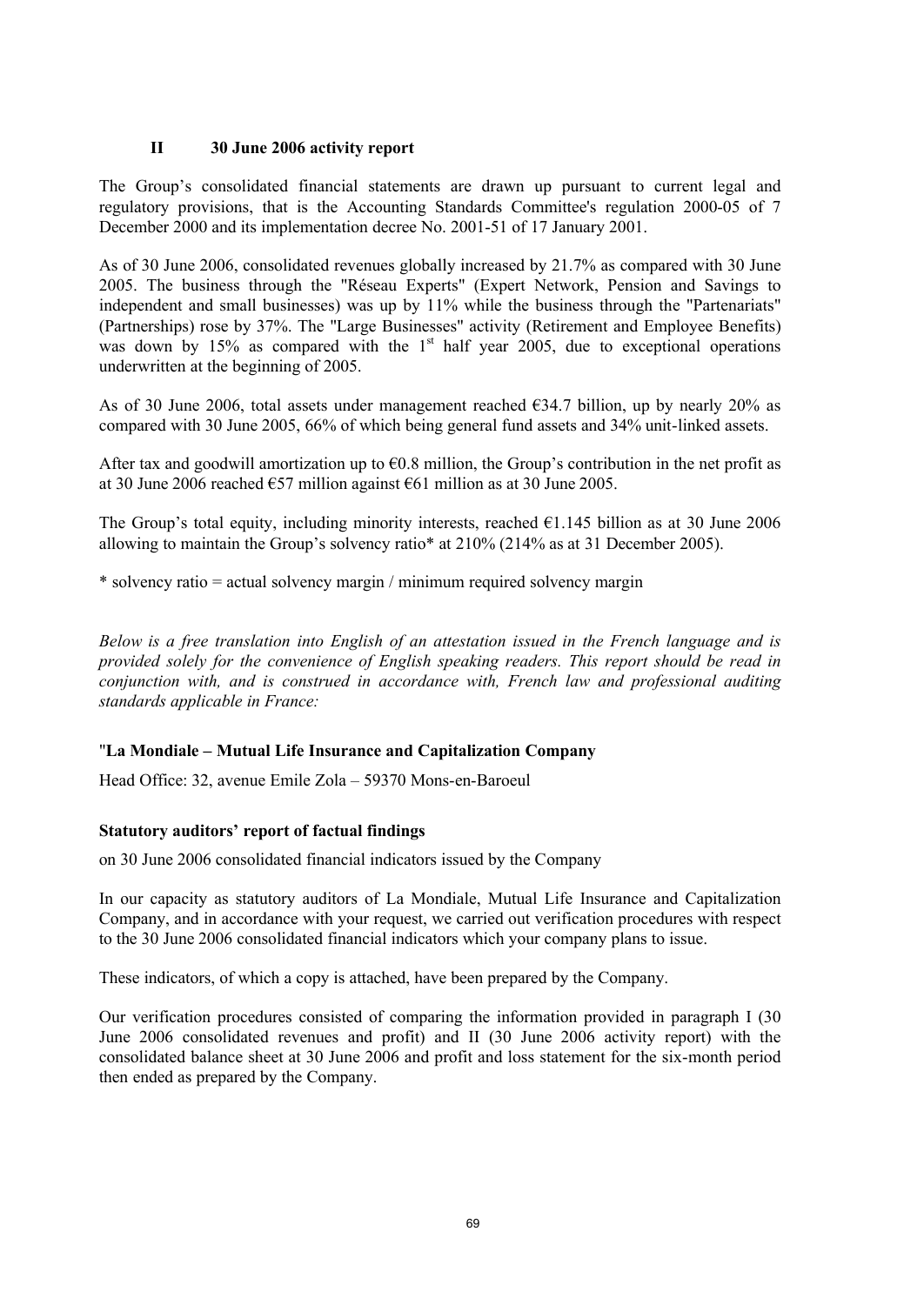This verification has been conducted on the basis of consolidated balance sheet as at 30 June 2006 and the profit and loss statement for the six-month period then ended as prepared by the Company and for which we carried out a limited review in accordance with French professional standards.

Paris La Défense and Neuilly-sur-Seine, 23 October 2006

KPMG Audit *KPMG S.A. department* Deloitte & Associés

*Partner Partner*"

Régis Tribout José-Luis Garcia<br>
Partner Partner Partner Partner (1999)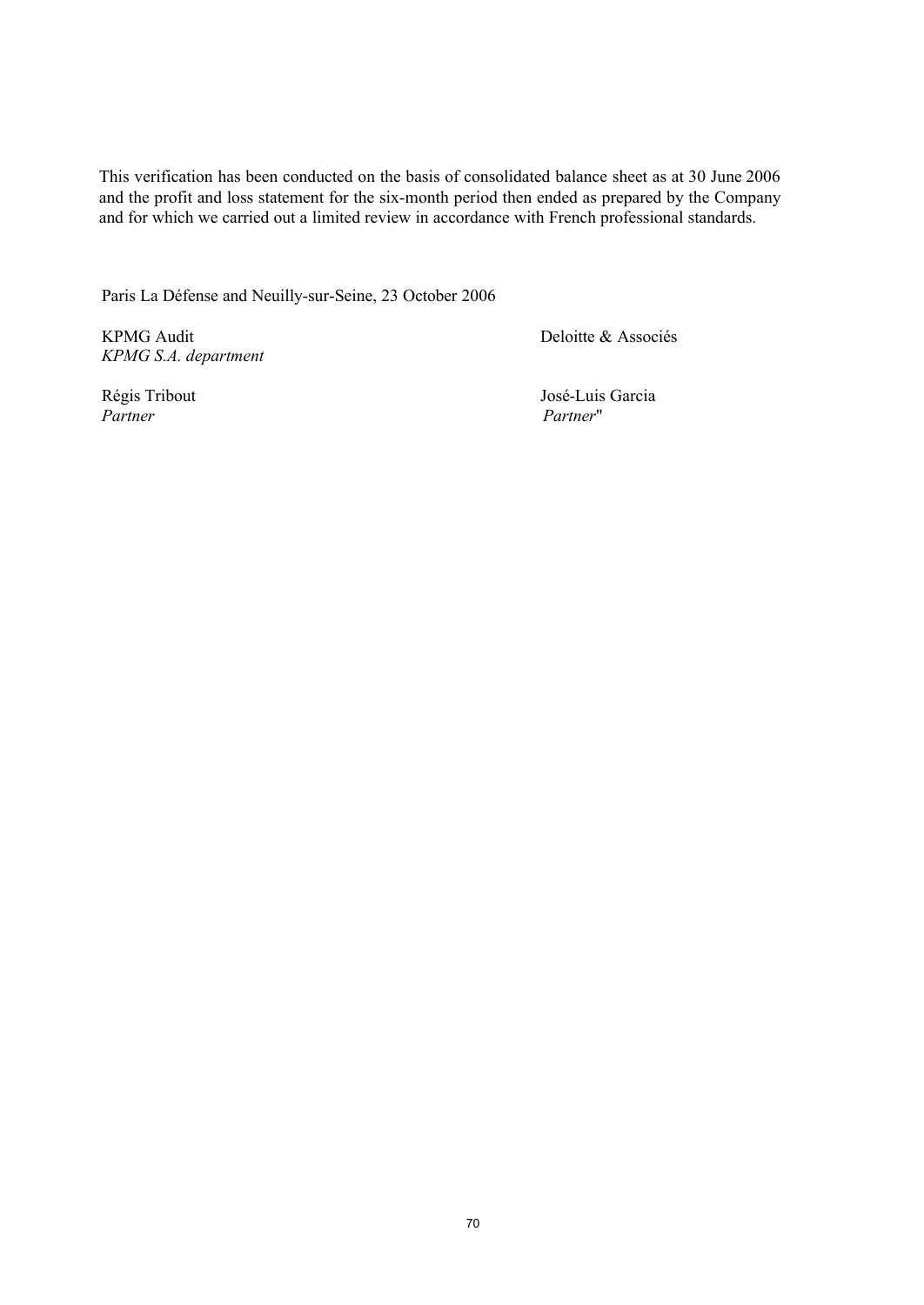### **CONSOLIDATED FINANCIAL STATEMENTS OF THE ISSUER FOR THE YEAR ENDED 31 DECEMBER 2005 AND FOR THE YEAR ENDED 31 DECEMBER 2004 FOR INFORMATION PURPOSES ONLY**

*IMPORTANT: set out below is an English translation of the Issuer's consolidated financial statements for the year ended 31 December 2005. This translation was prepared by the Issuer and is set out below for information purposes only. Please refer to Section "Documents Incorporated by Reference" on pages 15 and 16 for the information incorporated by reference including the French language binding version of the consolidated financial statements.*

### **2005 Consolidated Financial Statements**

**Consolidated profit and loss account:**

| (In thousands of euros)                                            | <b>Notes</b> | Life<br>segment | Non-<br>Life<br>segment | <b>Total</b><br>2005 | 31/12/2004       |
|--------------------------------------------------------------------|--------------|-----------------|-------------------------|----------------------|------------------|
| • Earned premiums                                                  | $5 - 1$      | 4,745,291       | 62,649                  | 4,807,940            | 4,164,575        |
| • Other operating income                                           | $5 - 2$      | 22,859          |                         | 22,859               | 23,907           |
| • Net financial income                                             | $5 - 3$      | 1,061,299       | 1,517                   | 1,062,816            | 903,407          |
| • Unit-linked asset adjustment<br>(ACAV)                           | $5 - 3$      | 1,318,715       |                         | 1,318,715            | 413,671          |
| <b>Operating income</b>                                            |              | 7,148,164       | 64,166                  | 7,212,330            | 5,505,560        |
| · Insurance benefits and claims                                    | $5 - 4$      | 6,705,794       | 50,615                  | 6,756,409            | 5,083,017        |
| • Reinsurance cessions expense<br>(income)                         | $5 - 5$      | (15,718)        | (3,536)                 | (19,254)             | 1,548            |
| • Management expenses                                              | $5-6; 5-7$   | 336,694         | 3,644                   | 340,338              | 309,249          |
| <b>Operating costs</b>                                             |              | 7,026,770       | 50,723                  | 7,077,493            | 5,393,814        |
| <b>Total operating income</b>                                      |              | 121,394         | 13,443                  | 134,837              | 111,746          |
| • Other net income                                                 | $5 - 8$      |                 |                         | (45)                 | 177              |
| • Extraordinary items                                              | $5-9$        |                 |                         | 305                  | 28,190           |
| • Income tax                                                       | $5-10$       |                 |                         | (45, 562)            | (22, 824)        |
| <b>Consolidated net profit</b>                                     |              |                 |                         | 89,535               | 117,289          |
| · Share in associate profit (losses)                               | $5 - 11$     |                 |                         |                      | $\boldsymbol{0}$ |
| · Goodwill amortisation                                            |              |                 |                         | (2,005)              | (997)            |
| <b>TOTAL</b><br><b>CONSOLIDATED</b><br><b>NET</b><br><b>PROFIT</b> |              |                 |                         | 87,530               | 116,292          |
| • Minority interests                                               |              |                 |                         | 5,926                | 4,061            |
| <b>NET PROFIT (Group contribution)</b>                             |              |                 |                         | 81,604               | 112,231          |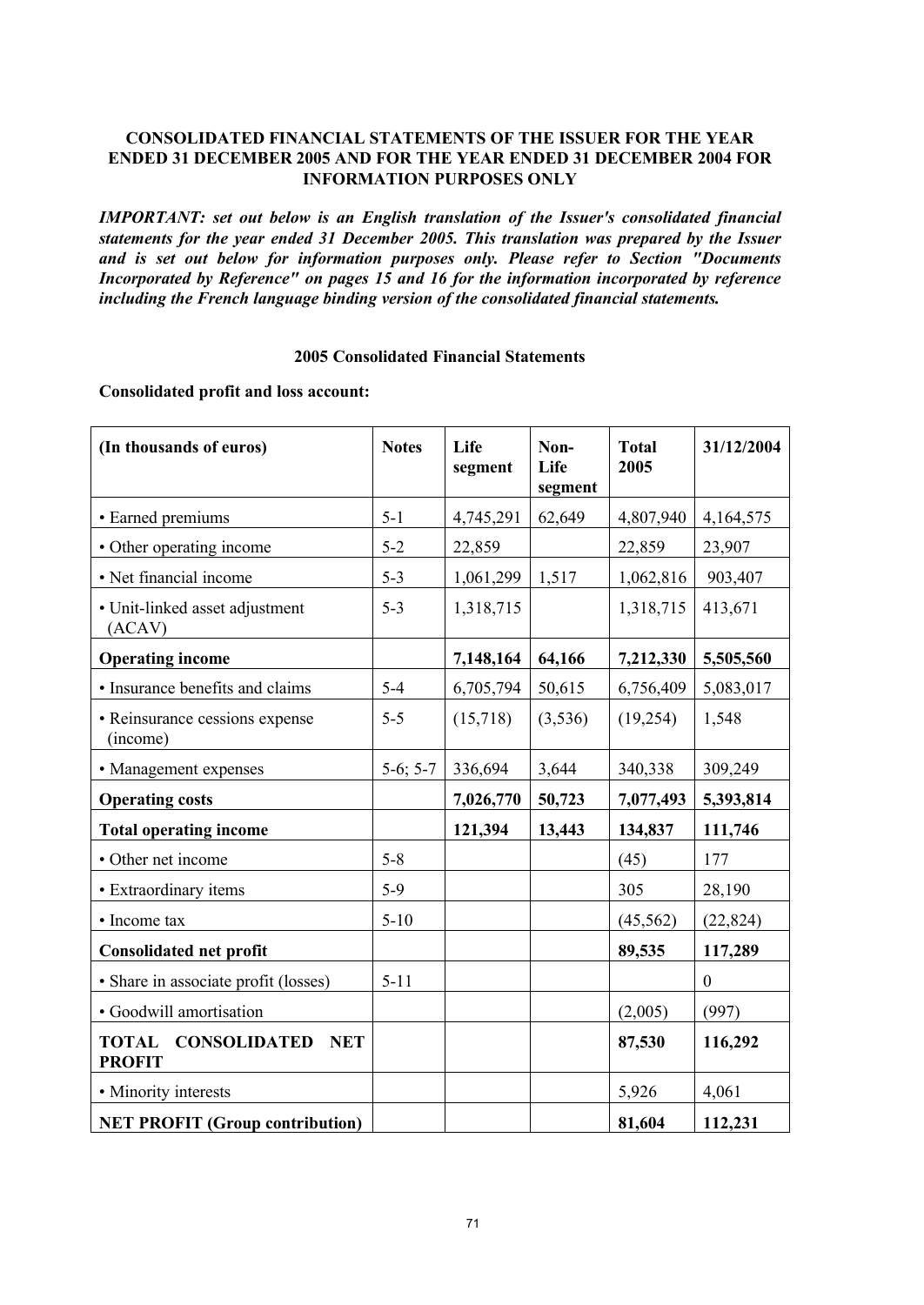# **Consolidated balance sheet:**

*Assets:*

| (In thousands of euros)                                                        | <b>Notes</b> | 2005             | 2004       |
|--------------------------------------------------------------------------------|--------------|------------------|------------|
| Goodwill                                                                       | $3-1$        | 20,366           | 7,962      |
| <b>Intangible assets</b>                                                       |              | 2,415            | 2,520      |
| <b>Investments (General Fund)</b>                                              | $3-2$        | 22,273,381       | 19,756,265 |
| • Land and buildings                                                           |              | 1,599,048        | 1,408,410  |
| • Investments in associates and participating interests                        | $3 - 3$      | 6,973            | 8,919      |
| • Other investments                                                            |              | 20,666,733       | 18,338,232 |
| • Cash deposits with ceding companies                                          |              | 627              | 704        |
| <b>Unit-linked assets</b>                                                      | $3-4$        | 9,622,058        | 7,653,119  |
| Securities accounted for under the equity method                               | $3 - 5$      | $\boldsymbol{0}$ | $\bf{0}$   |
| <b>TOTAL INVESTMENTS</b>                                                       |              | 31,895,439       | 27,409,384 |
| and retrocessionnaires' share of technical<br>Reinsurers'<br>reserves          | $3 - 6$      | 180,714          | 115,931    |
| Accounts receivable arising from direct insurance or<br>reinsurance operations | $3 - 7$      | 369,142          | 344,696    |
| <b>Accounts receivable from banking institutions</b>                           | $3 - 8$      | 64,337           | 80,215     |
| <b>Other receivables</b>                                                       | $3-9; 3-10$  | 50,274           | 51,015     |
| <b>Other assets</b>                                                            | $3 - 11$     | 42,973           | 41,908     |
| <b>Accruals and deferrals</b>                                                  | $3 - 12$     | 1,074,892        | 1,005,982  |
| • Interests and rents accrued but not due                                      |              | 451,409          | 414,417    |
| • Deferred acquisition costs                                                   |              | 607,446          | 571,423    |
| • Other accruals and deferrals                                                 |              | 16,037           | 20,142     |
| Foreign exchange differences                                                   | $3 - 23$     | $\boldsymbol{0}$ | 4,302      |
| <b>TOTAL ASSETS</b>                                                            |              | 33,700,552       | 29,063,915 |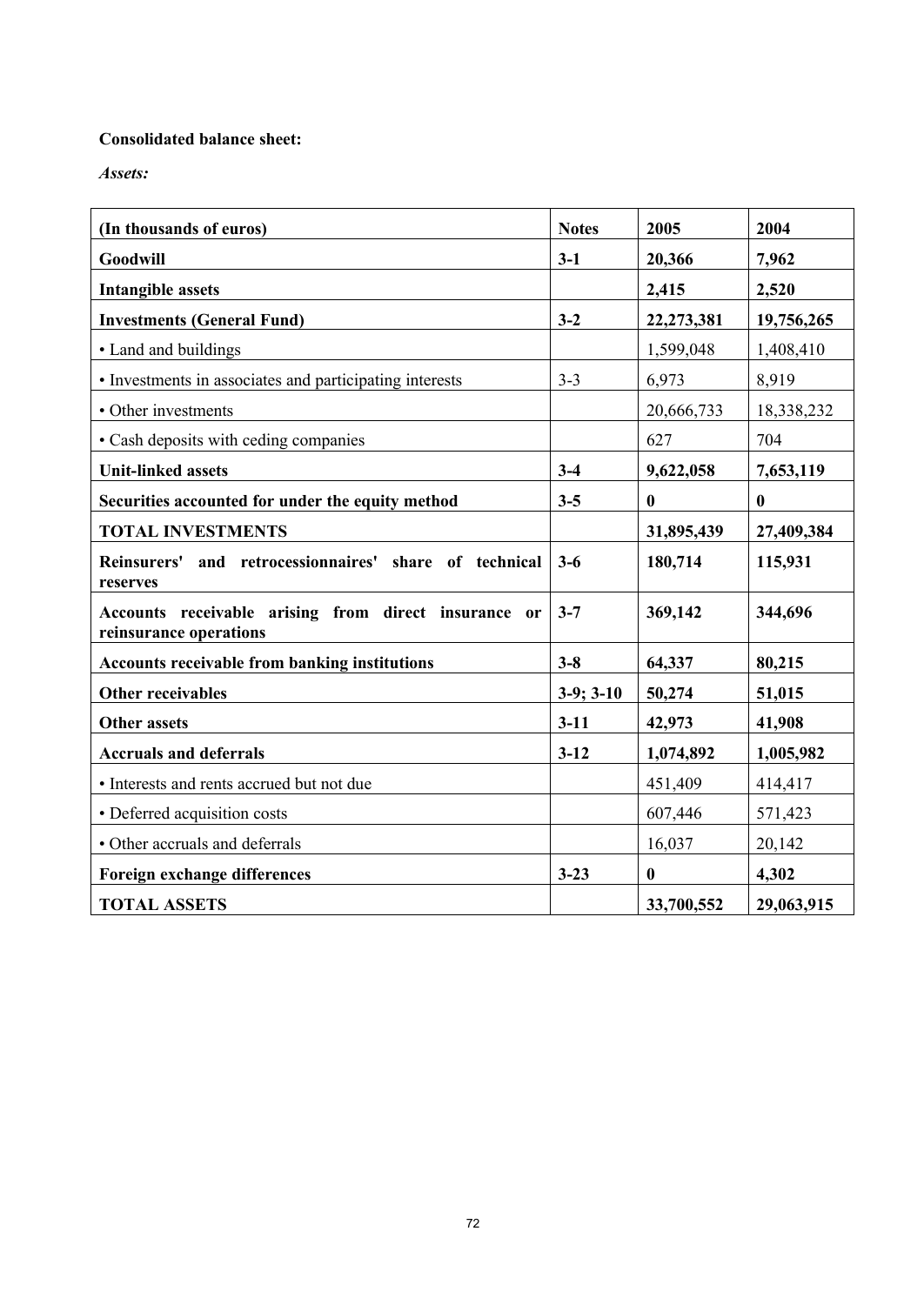## *Liabilities:*

| (In thousands of euros)                                                                              | <b>Notes</b> | 2005       | 2004       |
|------------------------------------------------------------------------------------------------------|--------------|------------|------------|
| <b>Equity</b>                                                                                        | $3 - 13$     |            |            |
| • Statutory capital*                                                                                 |              | 62,448     | 26,434     |
| • Other reserves                                                                                     |              | 762,626    | 693,540    |
| • Net profit                                                                                         |              | 81,604     | 112,231    |
| <b>EQUITY</b> (group share)                                                                          |              | 906,678    | 832,205    |
| <b>Minority interests</b>                                                                            | $3 - 14$     | 178,190    | 170,474    |
| <b>Subordinated debts</b>                                                                            | $3 - 15$     | 491,000    | 466,000    |
| <b>TOTAL INVESTED CAPITAL</b>                                                                        |              | 1,575,869  | 1,468,679  |
| <b>Gross technical reserves</b>                                                                      | $3-16; 3-17$ | 21,869,778 | 19,361,579 |
| <b>Technical reserves for unit-linked contracts</b>                                                  |              | 9,636,885  | 7,663,699  |
| <b>Other provisions</b>                                                                              | $3 - 18$     | 44,675     | 46,067     |
| direct<br>arising<br>from<br>payable<br>insurance<br><b>Accounts</b><br><sub>or</sub><br>reinsurance | $3-19$       | 192,530    | 183,651    |
| Payables to banking institutions                                                                     | $3 - 20$     | 14,476     | 17,317     |
| <b>Other debts</b>                                                                                   | $3 - 21$     | 360,942    | 312,702    |
| <b>Accruals and deferrals (liabilities)</b>                                                          | $3 - 22$     | 3,687      | 10,037     |
| Foreign exchange differences                                                                         | $3 - 23$     | 1,711      | 184        |
| <b>TOTAL LIABILITIES</b>                                                                             |              | 33,700,552 | 29,063,915 |

\* The statutory capital corresponds to the "*Fonds d'établissement*".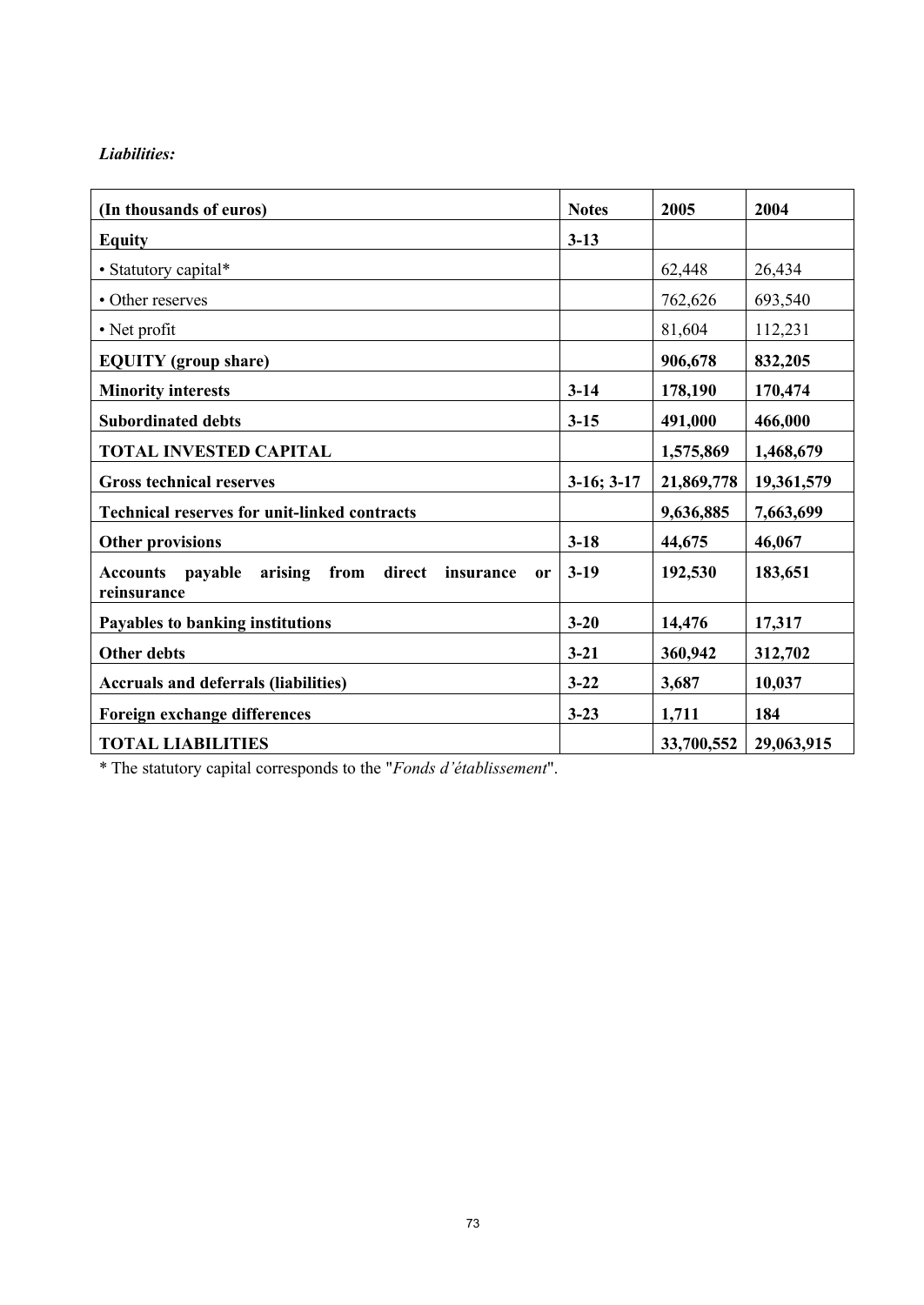# **Explanatory notes to the consolidated financial statements:**

## **1. Scope of consolidation**

# **1.1 Scope of consolidation as of 31 December 2005**

|                             | 2005      |                                        |                                | 2004      |            |                     |
|-----------------------------|-----------|----------------------------------------|--------------------------------|-----------|------------|---------------------|
| Consolidated                | % control | $%$ interest                           | <b>Method</b><br><sub>of</sub> | % control | % interest | <b>Method</b><br>of |
| company                     |           |                                        | consolidation                  |           |            | consolidation       |
| <b>Insurance activities</b> |           |                                        |                                |           |            |                     |
| • La Mondiale               | 100.00    | 100.00                                 | FC                             | 100.00    | 100.00     | FC                  |
| • Arial assurance           | 50.00     | 32.50                                  | PC                             | 50.00     | 32.50      | PC                  |
| • La Mondiale               | 99.99     | 99.99                                  | FC                             | 99.99     | 99.99      | FC                  |
| Accidents                   |           |                                        |                                |           |            |                     |
| • La Mondiale               | 100.00    | 100.00                                 | FC                             | N/A       | N/A        | N/A                 |
| Diversification             |           |                                        |                                |           |            |                     |
| • La Mondiale               | 100.00    | 65.00                                  | FC                             | 100.00    | 65.00      | FC                  |
| Europartner -               |           |                                        |                                |           |            |                     |
| Luxembourg                  |           |                                        |                                |           |            |                     |
| • La Mondiale               | 99.99     | 65.00                                  | FC                             | 99.99     | 65.00      | FC                  |
| Partenaire                  |           |                                        |                                |           |            |                     |
| • Pasiphae                  | 100.00    | 0.00                                   | FC                             | 100.00    | 0.00       | FC                  |
| · Pelayo Mondiale           | 50.00     | 50.00                                  | PC                             | 50.00     | 50.00      | PC                  |
| Vida - Spain                |           |                                        |                                |           |            |                     |
| <b>Financial activities</b> |           |                                        |                                |           |            |                     |
| · GIE La Mondiale           | 62.00     | 56.85                                  | FC                             | 64.00     | 59.55      | FC                  |
| Cash                        |           |                                        |                                |           |            |                     |
| • La Mondiale               | 100.00    | 99.99                                  | FC                             | 100.00    | 99.99      | FC                  |
| Gestion d'Actifs            |           |                                        |                                |           |            |                     |
| <b>Investment property</b>  |           |                                        |                                |           |            |                     |
| activities                  |           |                                        |                                |           |            |                     |
| Commercial                  |           |                                        |                                |           |            |                     |
| companies                   |           |                                        |                                |           |            |                     |
| • La Mondiale               | N/A       | N/A                                    | N/A                            | 100.00    | 100.00     | FC                  |
| Foncière                    |           |                                        |                                |           |            |                     |
| • Cours Albert 1er          | 100.00    | 100.00                                 | FC                             | N/A       | N/A        | N/A                 |
| Investment companies        |           |                                        |                                |           |            |                     |
| • La Mondiale               | 100.00    | 100.00                                 | FC                             | N/A       | N/A        | N/A                 |
| Patrimoine                  |           |                                        |                                |           |            |                     |
| • Mondiale Pierre           | 100.00    | 100.00                                 | FC                             | 100.00    | $100.00\,$ | FC                  |
| <b>Other activities</b>     |           |                                        |                                |           |            |                     |
| • La Mondiale               | 65.00     | 65.00                                  | FC                             | 65.00     | 65.00      | ${\rm FC}$          |
| Participations              |           |                                        |                                |           |            |                     |
| • LMD Solutions             | 100.00    | 65.00                                  | FC                             | N/A       | N/A        | N/A                 |
| · GIE La Mondiale           | 100.00    | 100.00                                 | FC                             | 100.00    | 100.00     | FC                  |
| Groupe                      |           |                                        |                                |           |            |                     |
| · GIE La Mondiale IT        | N/A       | N/A                                    | N/A                            | 100.00    | 100.00     | FC                  |
| Method of                   |           | FC: Full consolidation method          |                                |           |            |                     |
| consolidation               |           |                                        |                                |           |            |                     |
|                             |           | PC: Proportionate consolidation method |                                |           |            |                     |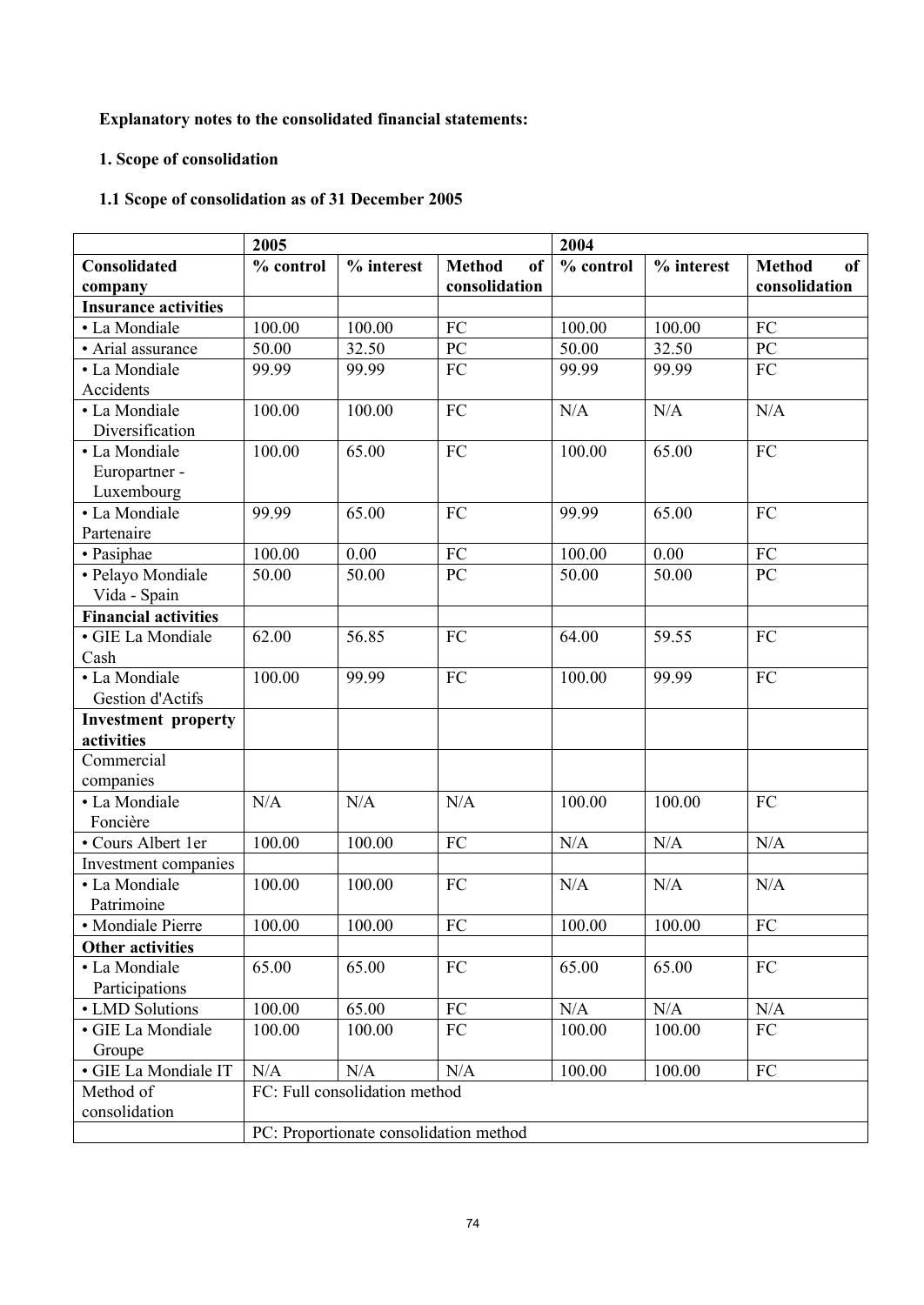#### **1.2 Rules adopted to determine the scope of consolidation**

#### • **The following may be consolidated:**

Investments in which La Mondiale holds, directly or indirectly, at least 20% of the voting rights and for which a representative of the Group sits on the board of directors or supervisory board. In addition, companies must fit into one of Group's following two thresholds as defining a material interest: either 0.10% of total consolidated assets or 0.10% of total Group revenues.

#### • **The applicable methods are the following:**

Full consolidation, if the subsidiary is held at more than 40% and no other single shareholder holds more than 40%.

Proportional consolidation, if there is a community of interests.

Equity method consolidation, if the interest is equal to at least 20% and the other methods are not applicable.

#### • **By exemption:**

Pasiphae, a *tontine* (a system of annuities in which the benefits pass to the surviving subscribers until only one is left), is fully consolidated pursuant to Article R. 345-1-1 of the French *Code des assurances*.

#### **1.3 Application to the financial year**

Changes in the scope of consolidation are as follows:

### • **Included:**

SAS Cours Albert 1<sup>er</sup>: a real estate company, acquired on 28 April 2005.

SA LM Diversification: this insurance company (formerly REM VIE) was acquired by the Group on 12 May 2005.

SAS LMD Solutions: this structure is included in the scope of consolidation for the first time in 2005; it is an insurance and reinsurance broker held by the holding company La Mondiale Participations.

SCI La Mondiale Patrimoine: this structure was created in the Group in late 2004; it is included in the scope of consolidation because it now includes two of the Group's significant investment properties.

Pro-forma accounts were not created considering the insignificant impact of the inclusion of these companies in the scope of consolidation.

#### • **Mergers:**

The companies La Mondiale and La Mondiale Foncière merged effective 1 January 2005, through a take-over merger of La Mondiale Foncière by La Mondiale.

Also on 1 January 2005, the GIE La Mondiale Groupe absorbed the GIE La Mondiale IT through a take-over merger.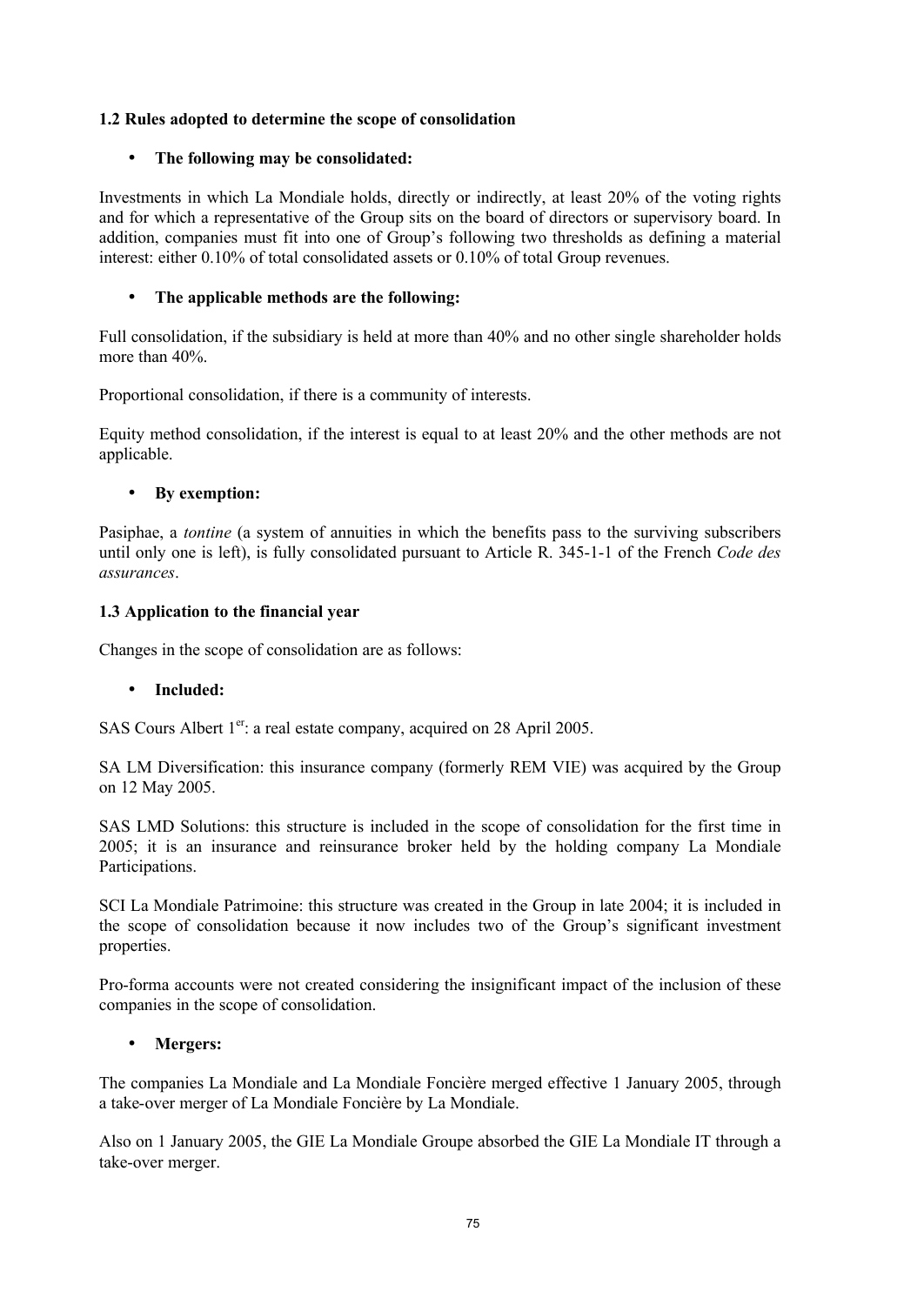## • **Removed:**

Other than the merged companies, no structure was removed from the scope of consolidation in 2005.

## **2. Accounting principles and valuation methods**

# **2.1 Principles and methods of consolidation**

The consolidated financial statements of La Mondiale Group were drawn up as of 31 December 2005 pursuant to current legal and regulatory provisions and the Accounting Standards Committee's regulation 2000-05 of 7 December 2000 and its implementation decree No. 2001-51 of 17 January 2001.

All companies are consolidated on the basis of their financial statements closed at 31 December.

## **2.2 Significant events**

The significant events are essentially the take-over merger of La Mondiale Foncière by La Mondiale and the aforementioned new inclusions in the scope of consolidation.

These have been carried out, in accordance with regulation 2000-05, according to the fair value method of accounting for assets and liabilities. The effect of this for SAS Cours Albert 1er has been to revalue the investment property and record both a goodwill entry and a deferred tax liability.

Moreover, financial year 2005 was marked by the application of Regulation CRC 2002-10 relating to real estate assets in the financial statements of the Group's subsidiaries. This was the basis for establishing the component approach as well as new depreciation periods for the Group's real estate investments.

A tax audit took place during the course of 2005, pertaining to all of the duties and taxes for financial years 2002 and 2003 for the companies La Mondiale, Arial assurance, and La Mondiale Accidents. The adjustment proposals were sent at year-end, and a provision for the anticipated risk was included in the accounts as of 31 December 2005.

# **2.3 Accounting principles and valuation methods**

### • **Summary statements:**

Real estate activities managed by subsidiaries are included under the life segment in the profit and loss account. These subsidiaries are held essentially by the life insurance companies and should be assimilated with the management of assets covering insurance liabilities.

# • **Harmonisation of individual financial statements:**

The financial statements of the various consolidated insurance companies were prepared in conformity with the rules of the French *Code des assurances* and local legal and statutory rules for foreign subsidiaries, notably with regard to the valuation of mathematical reserves, premium and claim liabilities, the recognition of regulated reserves, the valuation of investments and the calculation of amortisation and impairment.

The income and expenses of consolidated subsidiaries were reclassified based on their function, according to the activity exercised within the Group.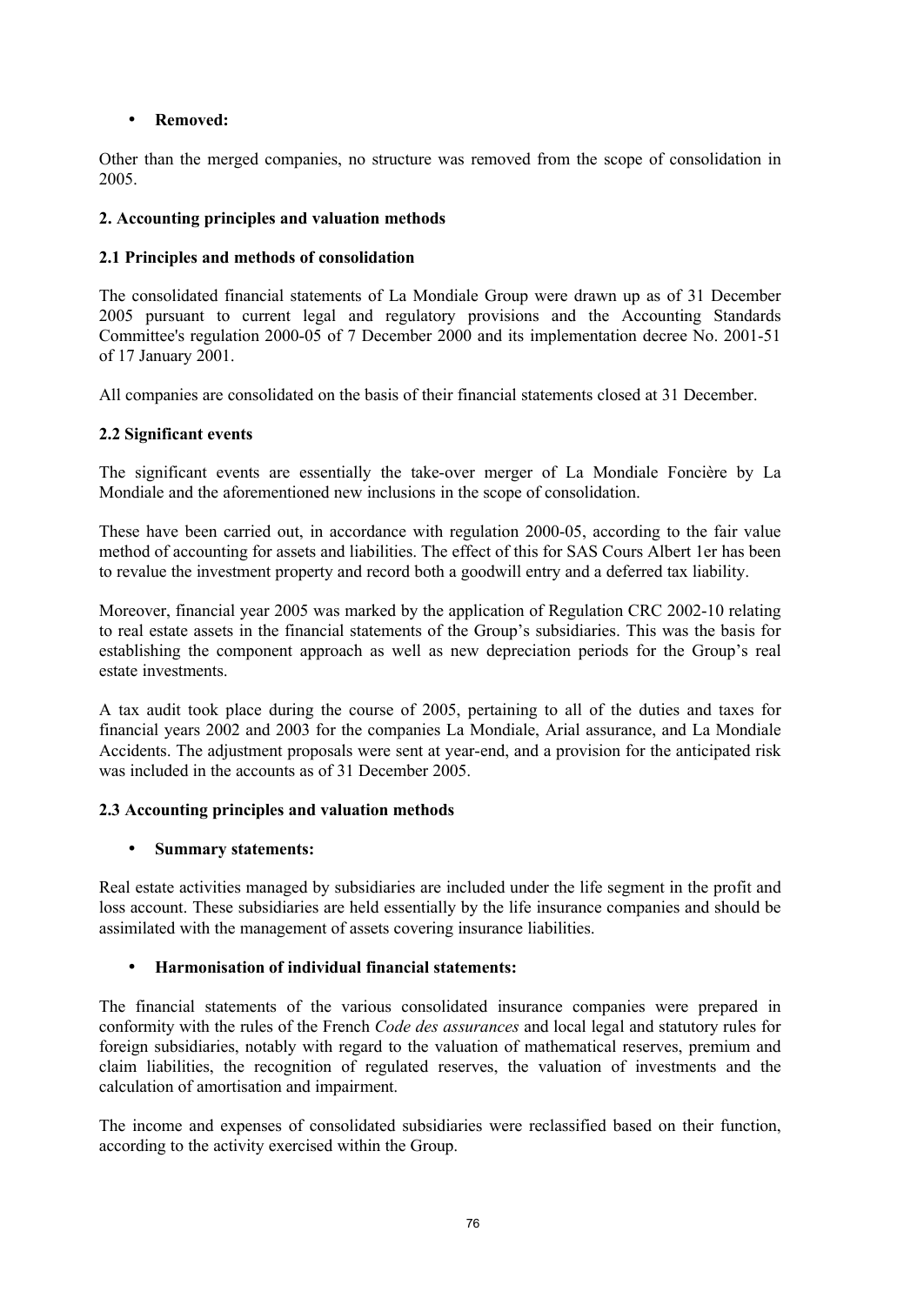#### • **Foreign currency translation:**

All the balance sheets and profit and loss accounts of the subsidiaries were drawn up in euros.

### • **Transactions between consolidated companies:**

Inter-company accounts of assets and liabilities, income and expenses and commitments between fully consolidated companies were eliminated, as were dividends.

### • **Valuation of investments:**

Assets for which fluctuations in value have the effect of creating or directly influencing the policyholders' rights are marked to their market value. This concerns unit-linked contracts and *tontine* systems.

Other investments are measured at cost.

Investment securities held by French insurance companies or their successors are valued according to the rules of the French *Code des assurances*. Securities held by other companies are valued according to applicable local regulations.

Land, real estate and equity interests in non-listed real estate entities are recorded at their acquisition value and increased for construction work and improvements. Revaluations reported in individual company balance sheets have not been maintained.

Bonds and similar instruments are recorded at their purchase price excluding accrued interest. Differences between acquisition and reimbursement values (i.e. discounts or premiums) are written off over the remaining life of the securities; the balancing item is reported in the corresponding investment account.

Equities and similar instruments are recorded in the balance sheet at their purchase price.

Investments covering technical reserves for unit-linked contracts are valued at their market value at the end of the financial period, as determined under the terms of their respective contracts; resulting variations are posted in the profit and loss account and do not impact the technical result or the net profit for the financial year.

Security lendings and repurchase agreements are posted in the balance sheet by reducing the "Other investments" item.

### • **Reserves for impairment of investments:**

#### *Fixed-income securities:*

Pursuant to the provisions of Article R. 332-19 of the French *Code des assurances*, inasmuch as the company has the intention and ability to hold fixed-income securities until their maturity date, any capital losses resulting from the comparison of their net book value, decreased or increased by the amortisation of their premium or discount, with their market value do not require a reserve for impairment.

However, a reserve for impairment is established when it is considered that the debtor will not be in a position to respect its commitments, either for interest payments or for the repayment of principal.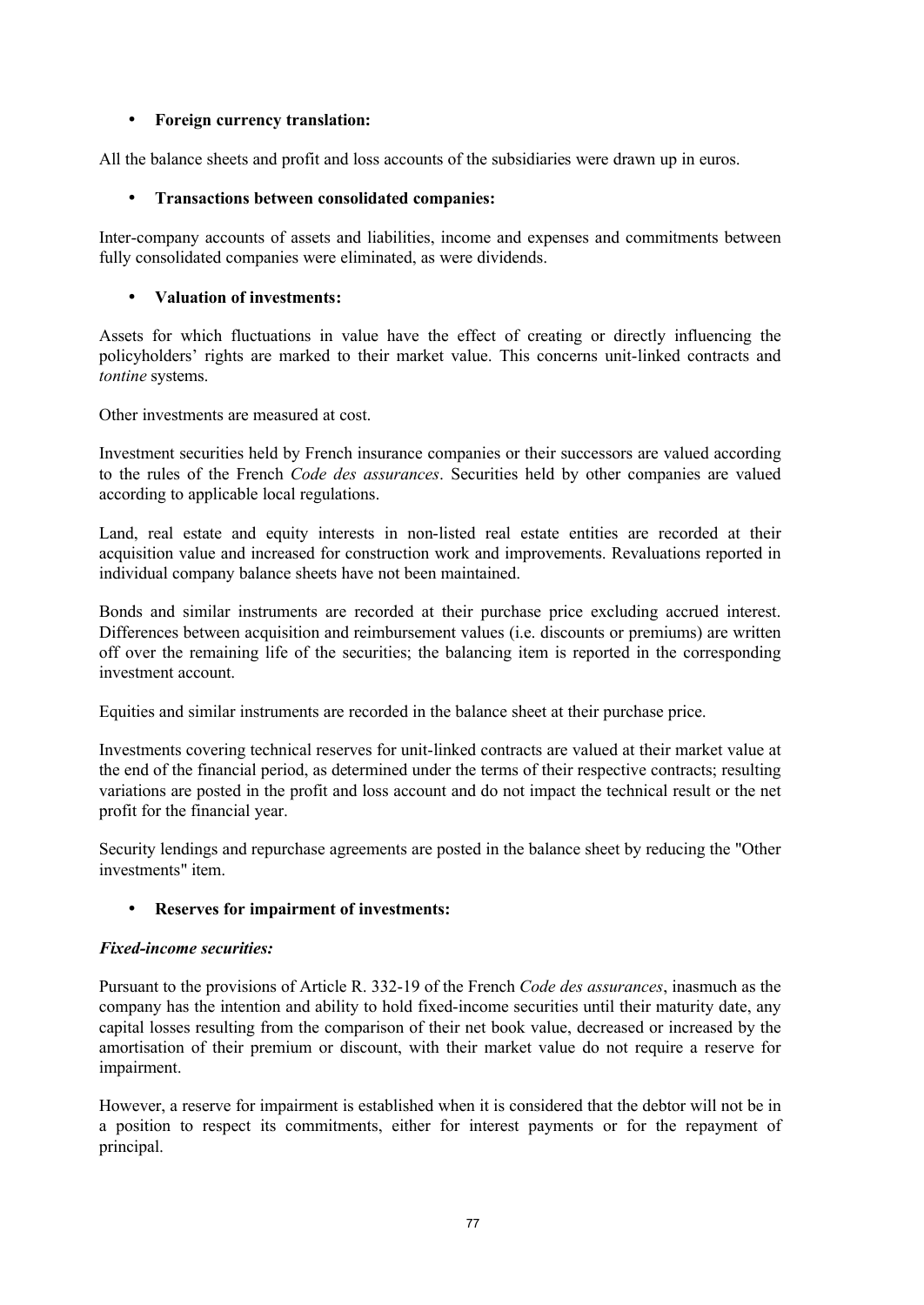#### *Investment properties, shares and other similar securities, except for those covering technical reserves related to unit-linked contracts:*

Pursuant to the accounting provisions defined in Articles R. 331-3 and R. 332-20 of the French *Code des assurances*, a reserve for impairment determined line-by-line must be established for these same assets when the recoverable value (value in use or capitalized income value) shows a significant and prolonged discount.

#### *Determination of the recoverable value:*

The recoverable value is determined on the basis of a valuation that depends on the nature of the assets and of the holding strategy.

The latter, which concerns investment objectives, holding periods and arbitrage policy, is established by the Group with a view to creating continuity without, however, precluding the option of taking advantage of market opportunities.

#### *Real estate assets are classified into two categories:*

Owner-occupied real estate, intended to be held by the Group for the long term and for which the recoverable value used for valuation purposes is the value in use.

Rental property (or investment property), also intended to be held by the Group and for which the recoverable value reflects the capitalized income value based on future cash flows.

In exceptional circumstances, if the real estate is intended to be sold in the short term, the value taken into account instead and in place of the value in use and capitalized income values is the probable market value, i.e. the negotiation value or, failing that, the appraised value appearing in the itemized investment report.

#### *Equities are classified into two categories:*

Participating interests, whose recoverable value is the utility value, which depends on the utility that the interest holds for the company.

For those participating interests that are to be disposed of in the near future, it is the market value appearing in the itemized investment report or the last value known during the establishment of the financial statements that is selected as the recoverable value.

Investment securities, which are valued at their probable negotiation value.

### *Determination of the reserve for prolonged impairment:*

A reserve for impairment is established line-by-line if the recoverable values are less than the acquisition values, insofar as the impairment is significant and prolonged.

Since 2002, a reserve has been established for equities that show significant impairment of more than 20% over a period of six consecutive months up to the amount of the unrealized loss recognized. However, when the company holding the securities commits itself to hold them for the long term, the reserve is measured on the basis of the future value of the market prices based on a yield rate specific to each security and a holding horizon of six years.

Provisions are established for the entire unrealized portion of capital losses determined by applying this method.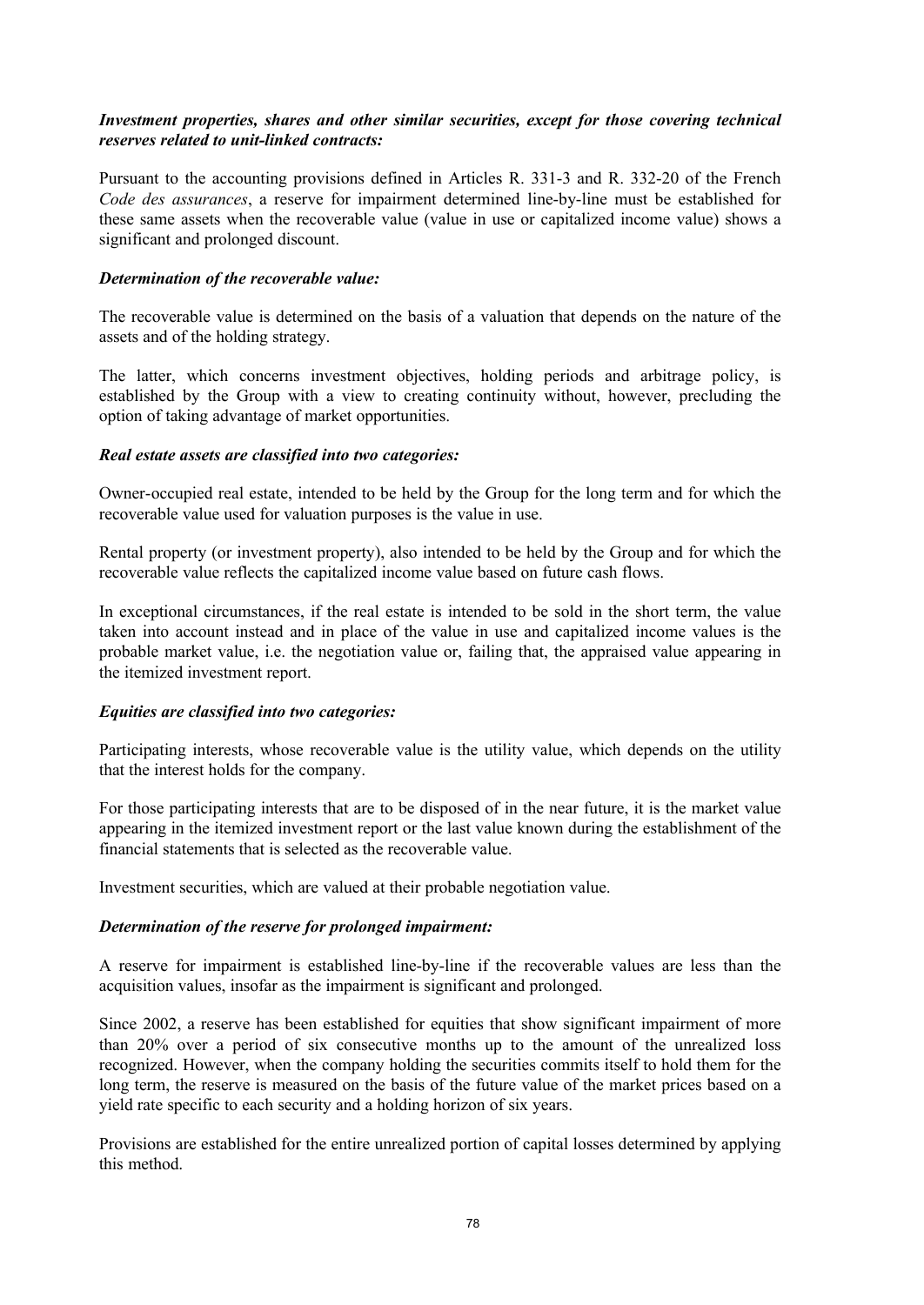## • **Goodwill:**

Positive and negative goodwill is generally amortized over a 15-year period, and now over 20 years when the goodwill concerns real estate or similar assets.

For goodwill concerning real estate, the depreciation period was rolled back from 40 to 20 years pursuant to regulation 05-10 of 20 October 2005 of the Accounting Standards Committee (CNC).

However, it is fully amortized during the acquisition year when the amount is not significant.

# • **Derivatives:**

The Group uses these financial instruments as hedges, essentially to manage the rate of return on the general fund. The following types of operation are used:

## *Hedges against falling or rising rates:*

These hedges are composed of negotiated over-the-counter (OTC) instruments.

The notional amount is booked as an off-balance sheet commitment.

Premiums paid are recorded in an equalisation account and amortized over the duration of the hedging strategy, the option period plus the hedging period of the swap.

## *Interest rate swaps:*

These hedges are composed of negotiated OTC instruments: both long-term and short-term swaps.

For long-term swaps, the net income generated by the swap operation is recorded in a specific account on the profit and loss account beginning with financial year 2005, while it was previously included in the revenues of the underlying bonds; a swap concluded outside of the regulated market gives rise to an adjustment in an equalisation account and is amortized over the duration of the swap.

For short-term swaps, adjustments are recorded in losses or profits, depending on the interest rate variations.

No changes or stops in hedging strategies were experienced by the Group during the financial year.

# • **Deferred acquisition costs:**

Costs attributable to the acquisition of contracts are capitalized as assets in the consolidated accounts. These costs basically consist of commissions and policy underwriting and issuance costs.

Acquisition costs are not limited to the Zillmer adjustment but are deferred up to the amount of the future net margins (including the financial margin) of eligible contracts; the financial margin takes into account a conservative forecast of expected rates of return for the assets.

Only acquisition costs covered by future income are deferred and capitalized. Acquisition costs covered by existing income or in excess of future income are not deferred.

The amortisation method is applied at the level of homogeneous contract groups. Costs are amortized over the estimated life of the contracts in line with the realisation of future margins, which are revalued at the end of each financial year.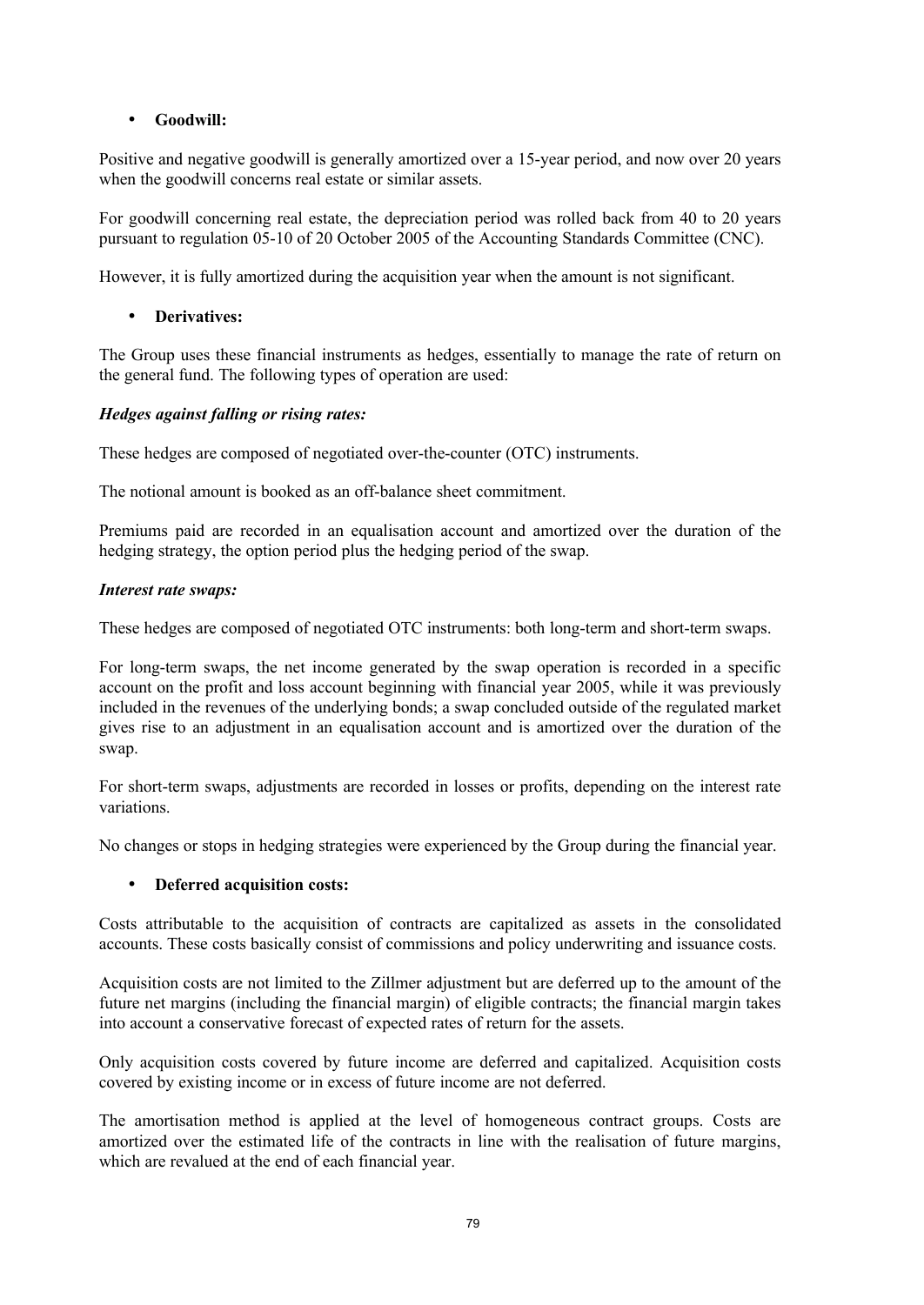As a result of the capitalisation of acquisition costs, the mathematical reserves appearing in the balance sheet are not Zillmerized.

## • **Technical reserves:**

Life insurance reserves include mathematical reserves, which represent the difference between the present values of commitments made by the insurer and those made by the policyholders.

Pursuant to the preferred methodologies, stipulated by Regulation CRC 2000-05, computations for technical reserves are based on the discount rate at most equal to the forecast rate of return on assets.

In France, calculations are made using regulatory approved tables based on data published by INSEE (French national statistics institute); the effect of these prospective tables on reserves for deferred annuities during the savings phase has been evenly spread out over a 15-year interval since the 1993 fiscal period. During the annuity phase, annuity reserves are provisioned on the basis of prospective tables.

The impact of estimate changes is no longer spread out over time when drawing up the consolidated financial statements.

Provisions for claims include matured endowments and claims incurred but not yet settled as of 31 December.

Reserves for profit-sharing correspond to policyholders' share of the technical and financial profits realized by the companies. They are intended to be paid out to policyholders and to increase their guarantees after incorporation into the mathematical reserves.

The technical reserves for unit-linked contracts include the technical reserves of contracts denominated in units; the technical reserves for contracts covered by the general fund or guaranteed rate contracts are reclassified under the "Life insurance reserves" item.

### • **Application of preferential methods:**

La Mondiale Group applies all of the preferential accounting methods recommended by Regulation 2000-05 except the method concerning the recognition through profit and loss of positive and negative foreign exchange translation adjustments. The application of the latter method would have an impact on the 2005 net profit of  $+ \epsilon$ 1.1 million.

### • **Classification of expenses based on their function:**

The decree of 20 June 1994 concerning the new insurance chart of accounts requires a classification of expenses based on their function.

The objective of this approach is to break down operating expenses, previously recorded based on their nature, between the various main functions of the companies.

The approach adopted by La Mondiale Group for the transition from nature-based initial recognition of expenses to function-based classification is the successive allocation in stages of total costs for each department.

At the end of this allocation process, the costs of departments are allocated between the main functions of the company: acquisition and administration of contracts, payment of benefits, investment management and other technical departments.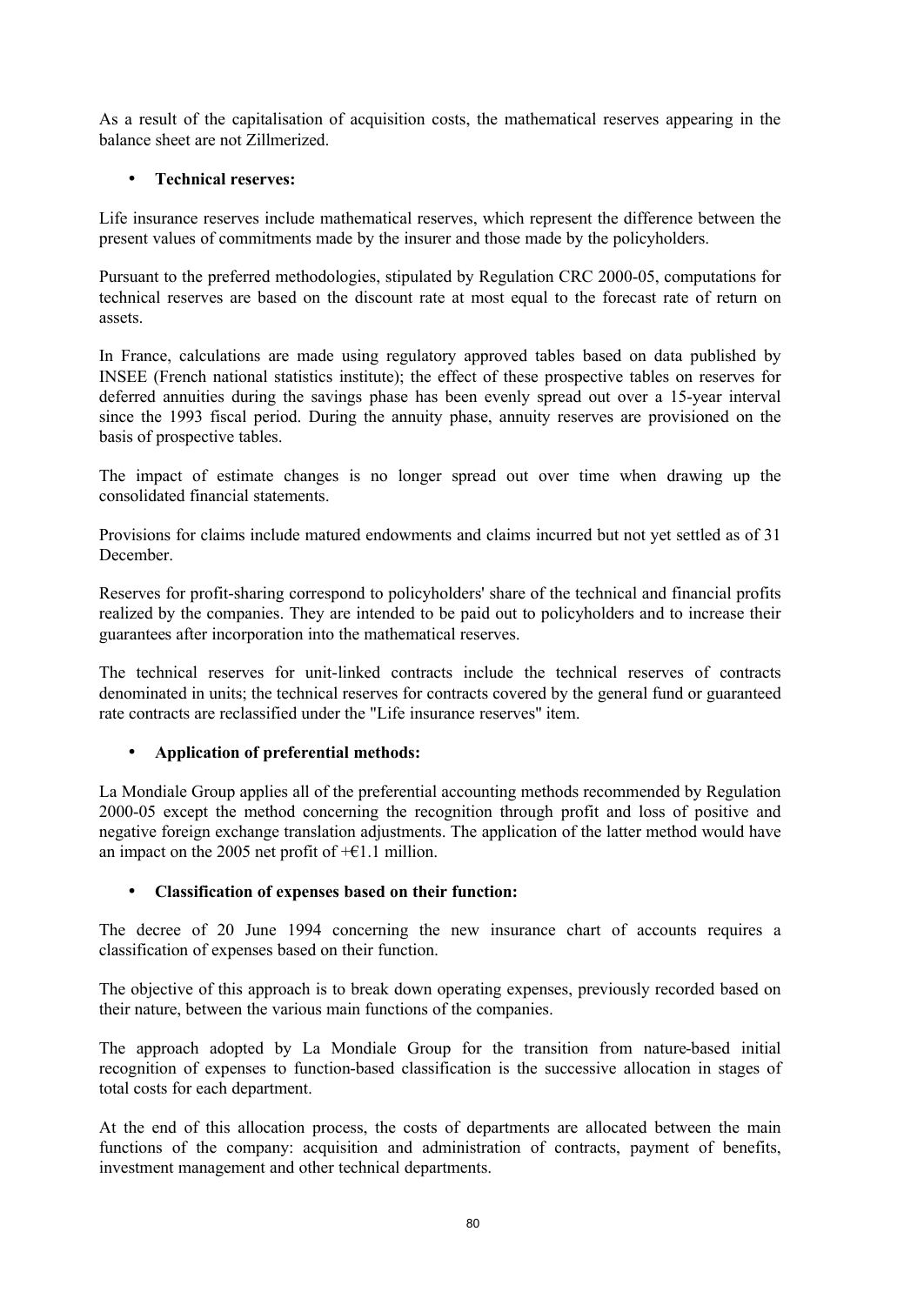## • **Capital gains and losses on intra-Group disposals:**

Capital gains and losses generated by the Group's insurance companies on intra-Group disposals are eliminated.

Moreover, the profit (or loss) generated by intra-Group disposals on investments in consolidated companies is restated.

## • **Deferred profit-sharing:**

Deferred profit-sharing can be unconditional (i.e. linked to restatements for consolidation) or conditional (i.e. dependent on a management-decision or an event).

Deferred profit-sharing is only recognized on financial items, such as intra-Group capital gains. No deferred profit-sharing has been recognized on restatements of intra-Group transactions related to equity holdings.

### • **Deferred tax:**

Deferred taxes are recorded using the variable deferral method and applying a full balance sheet approach.

Deferred taxes have not been recognized on restatements of intra-Group transactions related to equity holdings.

Regarding deferred tax assets and liabilities:

Deferred tax liabilities are systematically recognized (except in the case mentioned above).

Deferred tax assets are only recognized as balance sheet assets when their recovery is probable.

### **2.4. Restatements for consolidation**

### • **Harmonisation of individual financial statements:**

The accounts of fully consolidated subsidiaries that do not apply the insurance chart of accounts are transposed. Function-based reporting of income and expenses is implemented on the basis of the activity of the subsidiary in the Group considered as a life insurance group; non-life activity is exercised by non-life companies.

### • **Valuation of real estate:**

The revaluation of the SCI Mondiale Pierre real estate portfolio at the end of 1997 was eliminated in the consolidated financial statements.

### • **Reserves for prolonged impairment:**

Any reserves established by La Mondiale for its consolidated entities were neutralized.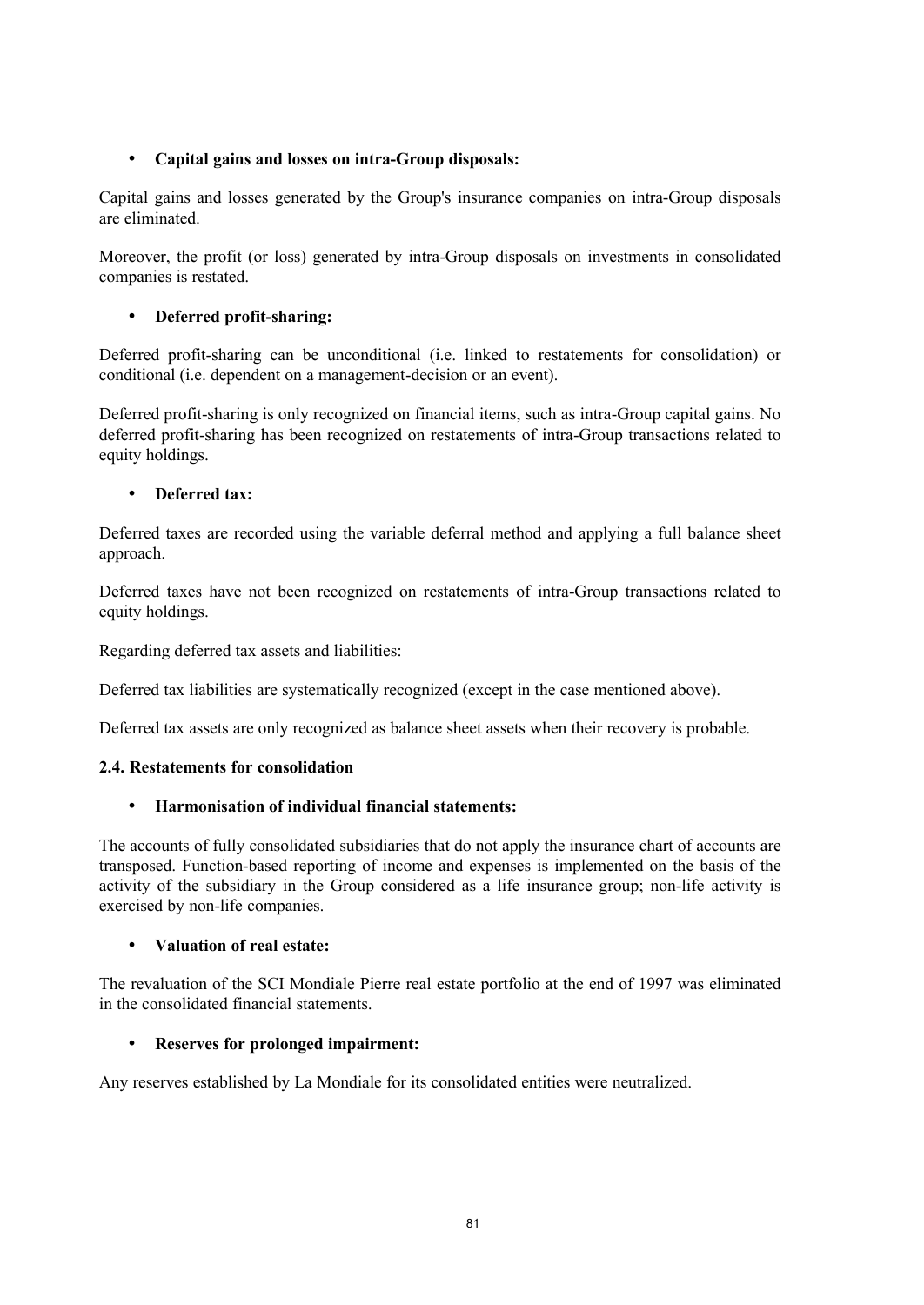## • *Provisions pour risques d'exigibilité* **("Reserves for liquidity risk of technical commitments"):**

Any reserves for liquidity risk established by a consolidated company, when the total value of shares, real estate and securities recorded on the balance sheet is greater than the market value of these assets, are maintained. Reserves for liquidity risk established by French insurance companies are therefore brought forward as-is to the consolidated financial statements; for foreign companies, a calculation is performed in the same way for harmonisation purposes.

As of 31 December 2005, no company in La Mondiale Group had established such a reserve.

### • **Equalisation reserves:**

Equalisation reserves are eliminated in consolidation, pursuant to current regulations. For information, they are defined in accordance with Articles R. 331-3 and R. 331-6 of the French *Code des assurances* and are intended to protect against fluctuations in claims for Group insurance operations against the mortality and disability risks; they are thus applicable only to Group insurance contracts.

#### • **Minority interests:**

The total result of the *tontine*, Pasiphae, is reported in this item.

### • *Réserve de capitalisation* **("Capitalisation reserve"):**

Pursuant to regulation CRC 2000-05, the capitalisation reserve as of 31 December 1999 is maintained in equity; entries made during the financial year to this reserve in the individual accounts are cancelled and recognized in profit or loss.

This restatement does not give rise to the recognition of deferred profit-sharing or deferred tax unless there is a high probability that securities will be disposed of in the near future, which would result in a reversal of this reserve.

The capitalisation reserve and the associated restatement only concern the financial statements subject to French regulation.

#### • **Deferred tax:**

As from year-end 1997, new deferred tax items are no longer recorded in the individual financial statements; they are recorded in the consolidated financial statements in accordance with the principles of consolidation.

Deferred taxes are accounted for at the tax rate applicable when tax will be payable. If such a rate is known in advance, it is used; otherwise, the applicable rate is the rate for the financial year during which the taxes were recorded. Tax rates known to date are 34.93% for 2005 and 34.43% for 2006.

For purposes of simplification, La Mondiale Group does not establish a precise schedule and applies the rate of 34.43% for all deferred taxes (i.e. the common law short-term rate).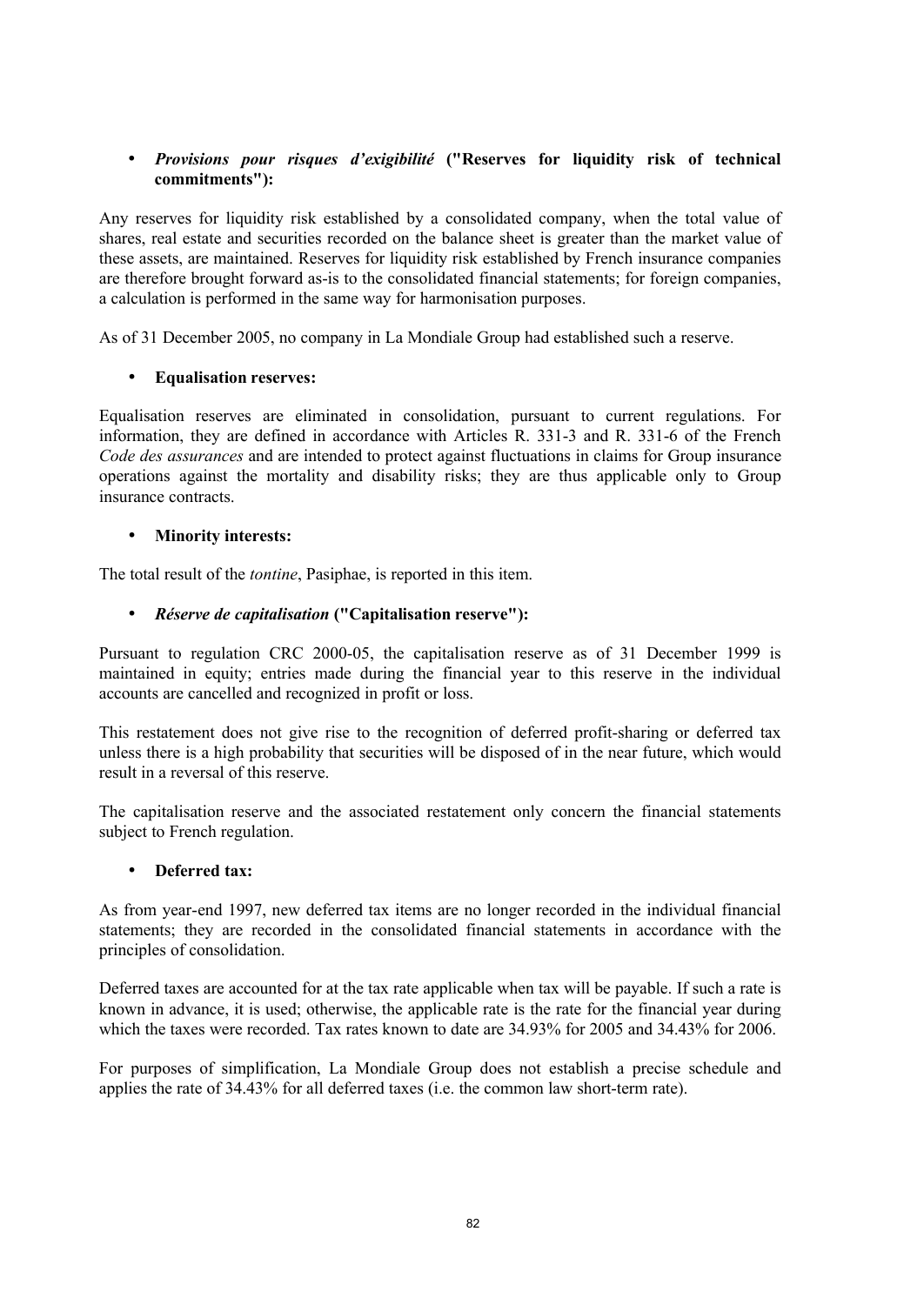## • **Retirement benefits liabilities:**

The retirement benefits liabilities of the La Mondiale Group are estimated on the basis of actuarial data: the benefits of employees are calculated on the basis of the collective labour agreement, and the average retirement age is established by category of personnel, a mortality table (TV 88/90), and using a discount rate of 4.19%.

Up until 31 December 2003, retirement benefits liabilities were included in off-balance sheet commitments in the individual financial statements and reserves were recorded in the consolidated financial statements.

Since 1 January 2004, according to Accounting Standards Committee (CNC) recommendation 03- R-01, reserves have been established in the individual accounts, including the obligations related to long-service awards.

### • **Intra-Group reinsurance:**

Cash flows arising from intra-Group reinsurance treaties are eliminated; the accounts established by the ceding company are recorded without time gaps in the accepting company's accounts.

### **2.5. Presentation of financial statements**

The balance sheet, profit and loss account, and explanatory notes have been presented in accordance with regulatory provisions currently in effect.

### • **Presentation of segment information:**

Profit and loss accounts segmented according to life and non-life activities are presented in Section 4; most tables are presented with such a life/non-life breakdown.

The "Other activities" segment is not significant within the Group; it has consequently been reported under the "Other net income" item.

The elimination of inter-segment operations is included within each item of the profit and loss account.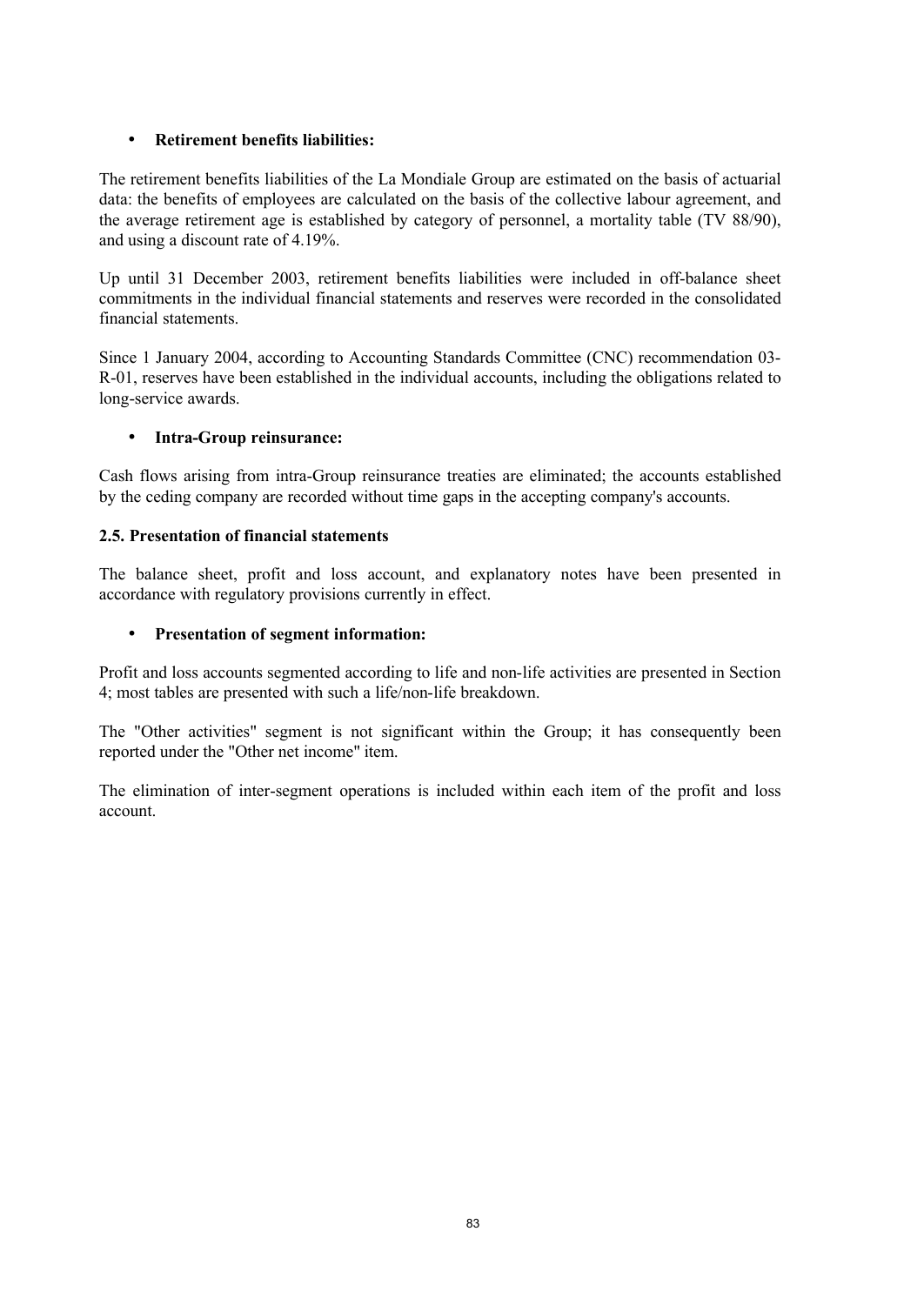# **3. Information on balance sheet items**

All of the figures in this section are presented in thousands of euros.

# **3.1. Goodwill**

| (In thousands of euros)                                 | Gross    | Amortisation<br>at $01/01/2005$ | Amortisation<br>expense<br>or<br>reversal<br>for<br>financial year | <b>Net</b> |
|---------------------------------------------------------|----------|---------------------------------|--------------------------------------------------------------------|------------|
| <b>Goodwill assets</b>                                  |          |                                 |                                                                    |            |
| • Goodwill at 1 January 2005                            | 14,507   | 6,545                           | 838                                                                | 7,124      |
| • Goodwill arising from acquisitions during the<br>year | 14,574   |                                 | 1,332                                                              | 13,242     |
| • Goodwill arising from disposals during the year       | $\theta$ |                                 |                                                                    | $\theta$   |
| TOTAL GOODWILL AT 31 DECEMBER<br><b>2005 (ASSETS)</b>   | 29,081   | 6,545                           | 2,170                                                              | 20,366     |

Breakdown as follows:

| (In thousands of euros)  | 31/12/2005 | 31/12/2004 |
|--------------------------|------------|------------|
| • La Mondiale Partenaire | 7.124      | 7,962      |
| • SAS Cours Albert 1er   | 13,242     |            |
|                          | 20,366     | 7,962      |

No negative goodwill reported.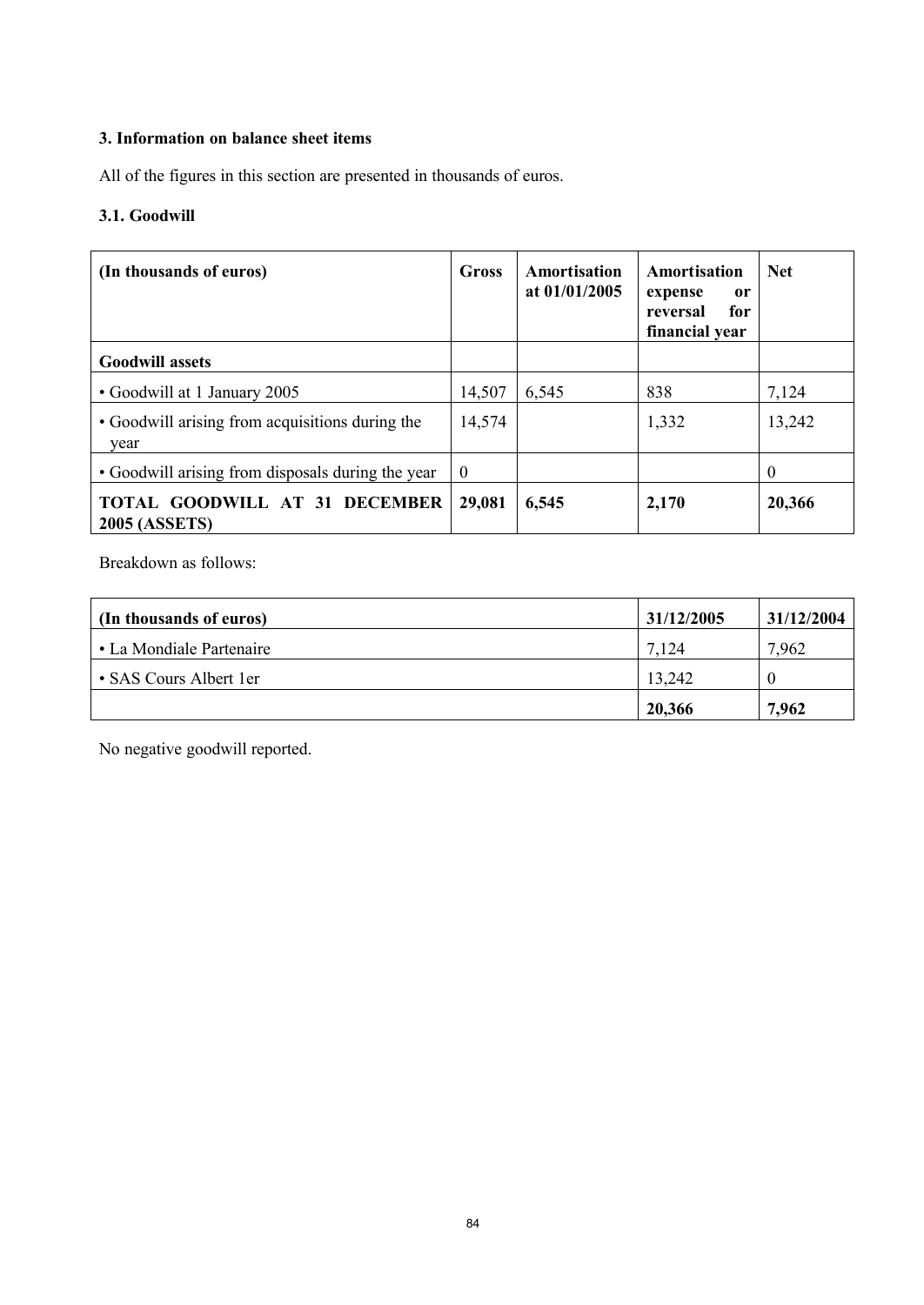#### **3.2. Investments held by insurance companies**

| (In thousands of euros)                                                                                     | Value at 31 December<br>2005 |            | <b>Market</b><br>value at |                  | <b>Unrealized capital gains</b><br>(losses) at |  |
|-------------------------------------------------------------------------------------------------------------|------------------------------|------------|---------------------------|------------------|------------------------------------------------|--|
|                                                                                                             | <b>Gross</b><br>value        | Net value  | 31/12/2005                | 31/12/2005       | 31/12/2004                                     |  |
| • Real estate investments                                                                                   | 1,827,835                    | 1,599,048  | 2,187,105                 | 588,057          | 468,649                                        |  |
| • Shares and variable<br>income securities                                                                  | 2,600,077                    | 2,509,753  | 2,851,123                 | 341,370          | (115,977)                                      |  |
| • Non-consolidated equity<br>interests                                                                      | 7,063                        | 6,973      | 13,118                    | 6,145            | 6,070                                          |  |
| • Shares in equity unit<br>trusts                                                                           | 479,501                      | 477,570    | 553,607                   | 76,037           | 22,406                                         |  |
| • Bonds and other fixed-<br>income securities                                                               | 17,794,377                   | 17,920,106 | 19,441,680                | 1,521,574        | 1,280,111                                      |  |
| · Shares in bond unit trusts                                                                                | 182,532                      | 182,532    | 188,373                   | 5,841            | 1,417                                          |  |
| • Other investments                                                                                         | 209,541                      | 209,508    | 209,508                   | $\boldsymbol{0}$ | $\boldsymbol{0}$                               |  |
| • To be deducted: securities<br>lendings and repurchase<br>agreements; other<br>repositioning of securities | (632, 109)                   | (632, 109) | (632, 109)                | $\boldsymbol{0}$ | $\mathbf{0}$                                   |  |
| <b>TOTAL INVESTMENTS</b>                                                                                    | 22,468,817                   | 22,273,381 | 24,812,405                | 2,539,024        | 1,662,676                                      |  |
| • Total listed investments                                                                                  | 19,156,606                   | 19,201,937 | 20,970,075                |                  |                                                |  |
| · Total non-listed<br>investments                                                                           | 3,312,121                    | 3,071,444  | 3,842,330                 |                  |                                                |  |
| · Investments held by non-<br>life insurance companies                                                      | 25,071                       | 25,193     | 27,197                    |                  |                                                |  |
| • Investments held by life<br>insurance companies                                                           | 22,443,656                   | 22,248,188 | 24,785,208                |                  |                                                |  |

Pursuant to the Law of 31 December 1989, the insurance companies undertook appraisals of their real estate holdings as follows: a five-year appraisal with annual updates by the company Foncier Expertise for La Mondiale, SCI Mondiale Pierre, SCI Mondiale Patrimoine, as well as SAS Cours Albert 1er.

The realisation of unrealized capital gains would give rise to rights in favour of policyholders and minority shareholders, as well as to taxation.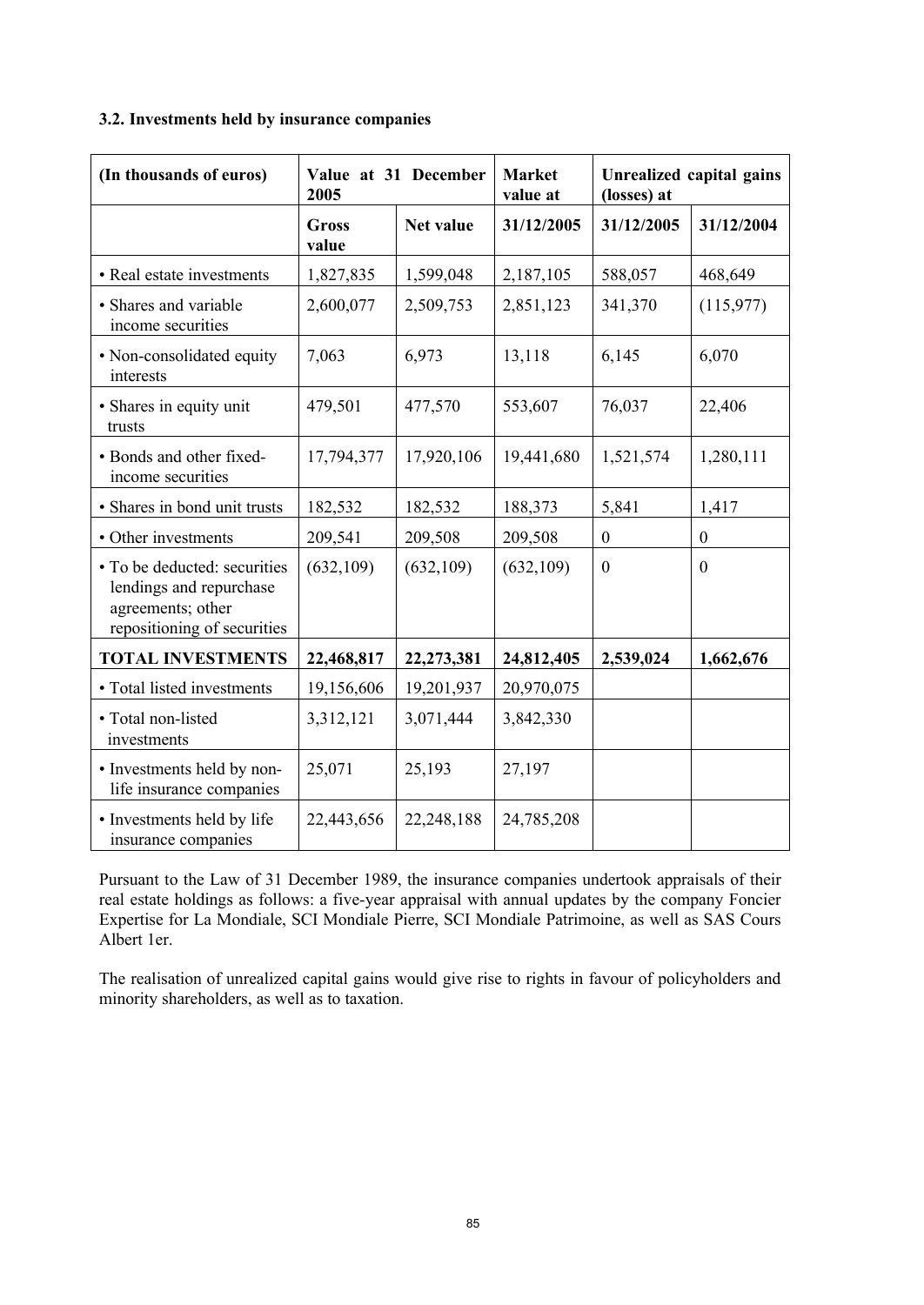### **3.3. Non-consolidated equity interests**

| <b>Name</b>                                                                              | <b>Equity</b><br>capital<br>before<br>allocation | $%$ control | Last year profit<br>$(\text{loss})$ | Net book value<br>at 31/12/2005 | <b>Market</b><br>value |
|------------------------------------------------------------------------------------------|--------------------------------------------------|-------------|-------------------------------------|---------------------------------|------------------------|
| (In thousands of euros)                                                                  |                                                  |             |                                     |                                 |                        |
| $\bullet$ Acofi                                                                          | N/A                                              | 10.00       | N/A                                 | 991                             | 1,613                  |
| • Grands Crus<br>Investissements                                                         | N/A                                              | 12.52       | N/A                                 | 3,049                           | 4,600                  |
| • LM Opportunités                                                                        | $\overline{4}$                                   | 99.98       | 8                                   | 398                             | 395                    |
| • Tradial                                                                                | 2,201                                            | 100.00      | (372)                               | 2,287                           | 3,928                  |
| • Other equity<br>interests                                                              |                                                  |             |                                     | 248                             |                        |
| <b>BOOK VALUE</b><br>OF NON-<br><b>CONSOLIDATED</b><br><b>EQUITY</b><br><b>INTERESTS</b> |                                                  |             |                                     | 6,973                           |                        |

### **3.4. Investments covering unit-linked contracts**

| (In thousands of euros)                                                                             | 31/12/2005 | 31/12/2004 |
|-----------------------------------------------------------------------------------------------------|------------|------------|
| • Real estate investments                                                                           | 53,149     | 49,585     |
| • Variable income securities and similar instruments                                                | 623,445    | 633,369    |
| • Shares in equity unit trusts                                                                      | 8,202,478  | 6,210,505  |
| • Redeemable securities and similar instruments                                                     | 232,403    | 302,318    |
| • Shares in bond unit trusts                                                                        | 510,583    | 457,342    |
| <b>REPRESENTING</b><br><b>INVESTMENTS</b><br><b>UNIT-LINKED</b><br><b>TOTAL</b><br><b>CONTRACTS</b> | 9,622,058  | 7,653,119  |

Investments covering unit-linked contracts do not include the pro-rata share of investments relative to contracts backed by the general fund or guaranteed rate contracts, which are included under their respective investment items (Table 3.2).

## **3.5. Securities accounted for under the equity method**

There are no longer any security accounted for under the equity method.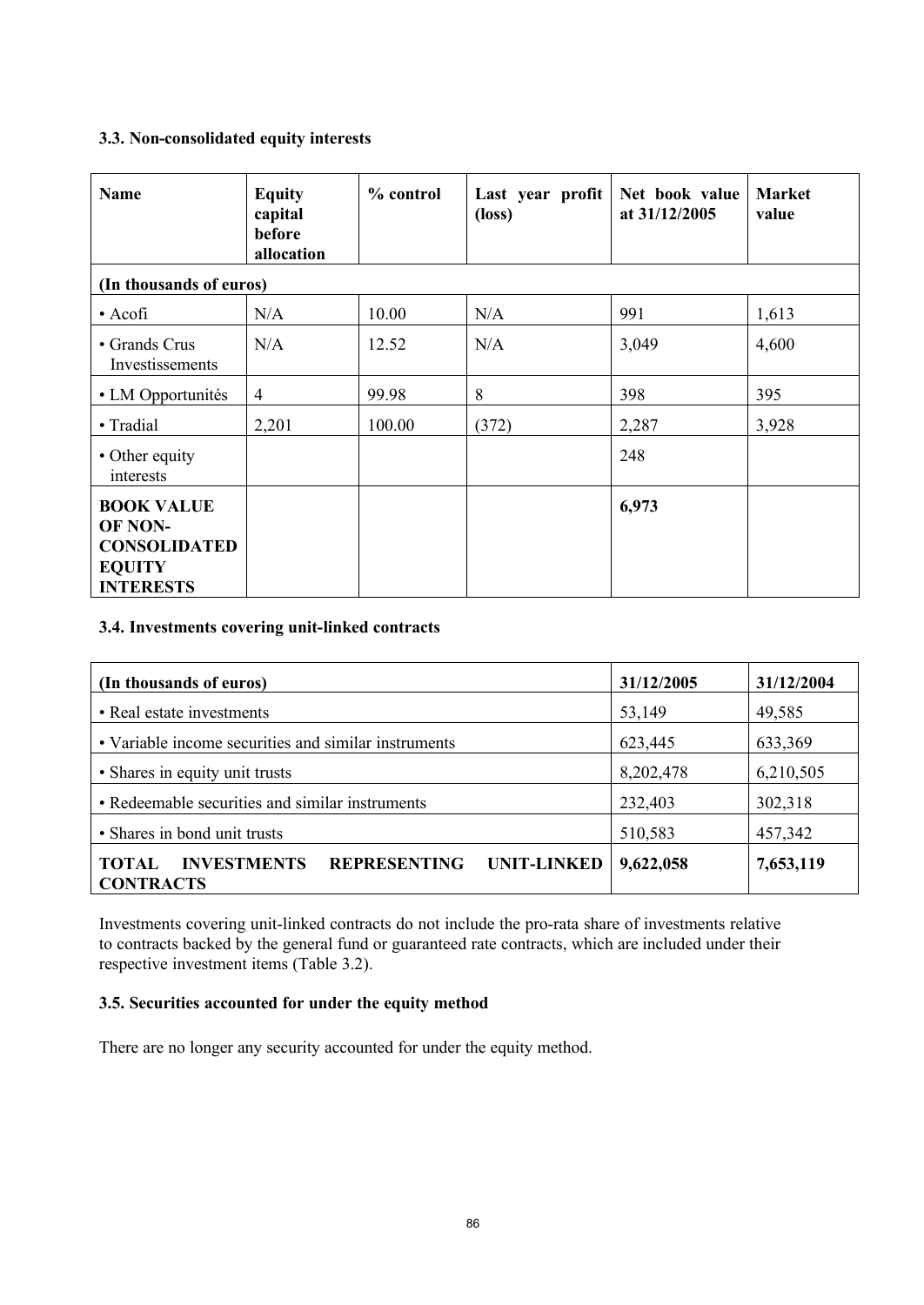#### **3.6. Reinsurer's and retrocessionnaires' share of technical reserves**

| (In thousands of euros)                   | 31/12/2005 | 31/12/2004       |
|-------------------------------------------|------------|------------------|
| <b>LIFE RESERVES</b>                      | 113,315    | 108,882          |
| • Premiums                                | 86,031     | 89,346           |
| • Claims                                  | 26,077     | 18,242           |
| • Profit-sharing                          | $\theta$   | $\boldsymbol{0}$ |
| • Other technical reserves                | 1,207      | 1,294            |
| <b>RESERVES FOR UNIT-LINKED CONTRACTS</b> | 39,706     | 132              |
| <b>NON-LIFE RESERVES</b>                  | 27,693     | 6,917            |
| • Unearned premiums                       | $\theta$   | $\theta$         |
| • Claims                                  | 27,693     | 6,917            |
| • Other technical reserves                | $\Omega$   | $\boldsymbol{0}$ |
| <b>TOTAL</b>                              | 180,714    | 115,931          |

# **3.7. Accounts receivable arising from direct insurance or reinsurance operations**

| (In thousands of euros)                                   | 31/12/2005 | 31/12/2004 |
|-----------------------------------------------------------|------------|------------|
| • Life premiums earned, not yet issued                    | 99,977     | 111,274    |
| • Non-life premiums earned, not yet issued                |            | $\theta$   |
| • Other receivables from direct insurance operations      | 20,131     | 19,123     |
| • Receivables from reinsurance operations                 | 37,081     | 25,704     |
| • Negative deferred profit-sharing recognized as an asset | 211,953    | 188,595    |
| <b>TOTAL</b>                                              | 369,142    | 344,696    |

### **3.8. Accounts receivable from banking institutions**

These are short-term cash and cash equivalents. Receivables in foreign currency other than euros are detailed in Note 3-23.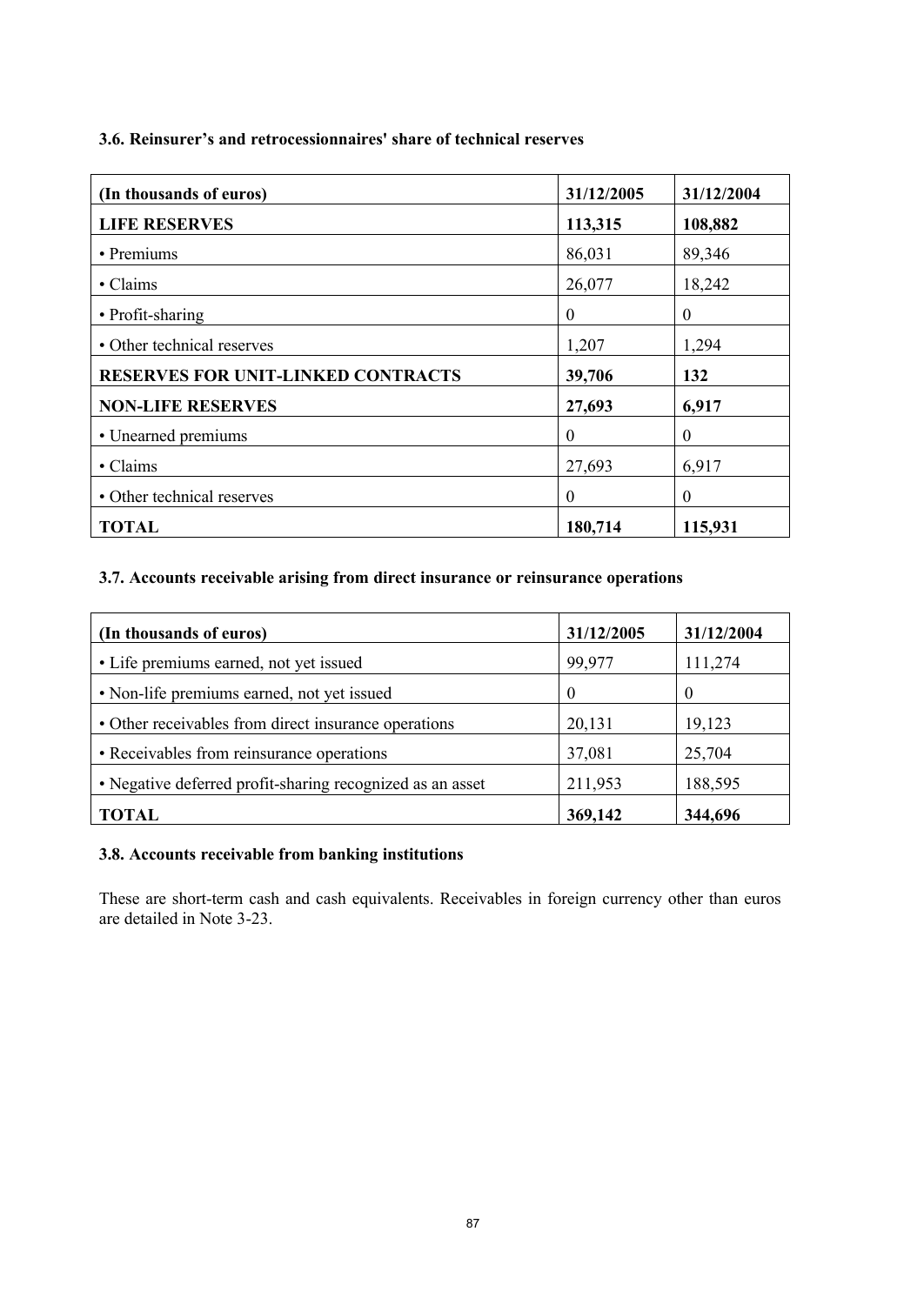### **3.9. Other receivables**

| (In thousands of euros)                                      | 31/12/2005 | 31/12/2004 |
|--------------------------------------------------------------|------------|------------|
| • Government, social security organisations, official bodies | 18,784     | 13,085     |
| • Employees                                                  | 2,162      | 1,777      |
| • Other receivables                                          | 31,654     | 38,984     |
| • Provisions for impairment                                  | (2,325)    | (2,831)    |
| <b>TOTAL</b>                                                 | 50,275     | 51,015     |

These are essentially receivables with maturities of less than one year.

### **3.10. Deferred tax**

Impact on the "Balance sheet" item as follows:

| (In thousands of euros)      | 31/12/2005 | 31/12/2004 |
|------------------------------|------------|------------|
| • Deferred tax assets        | 187,988    | 219,430    |
| • Deferred tax liabilities   | 280,561    | 267,535    |
| <b>NET IMPACT</b>            | (92, 573)  | (48, 105)  |
| • Reported under assets      | 2,424      | 1,589      |
| • Reported under liabilities | 94,997     | 49,693     |

All deferred taxes have been accounted for. They principally relate to the La Mondiale tax-group arrangement; in the balance sheet, tax assets are offset by deferred tax liabilities of the same entity.

Deferred taxes recognized on consolidation adjustments amounted to €144 million for assets and  $€183$  million for liabilities.

## **3.11. Other assets**

| (In thousands of euros) | 31/12/2005 | 31/12/2004 |
|-------------------------|------------|------------|
| • Gross value           | 123,370    | 111,181    |
| • Amortisation          | (80,399)   | (69,273)   |
| <b>NET VALUE</b>        | 42,971     | 41,908     |

This item includes operating equipment and software.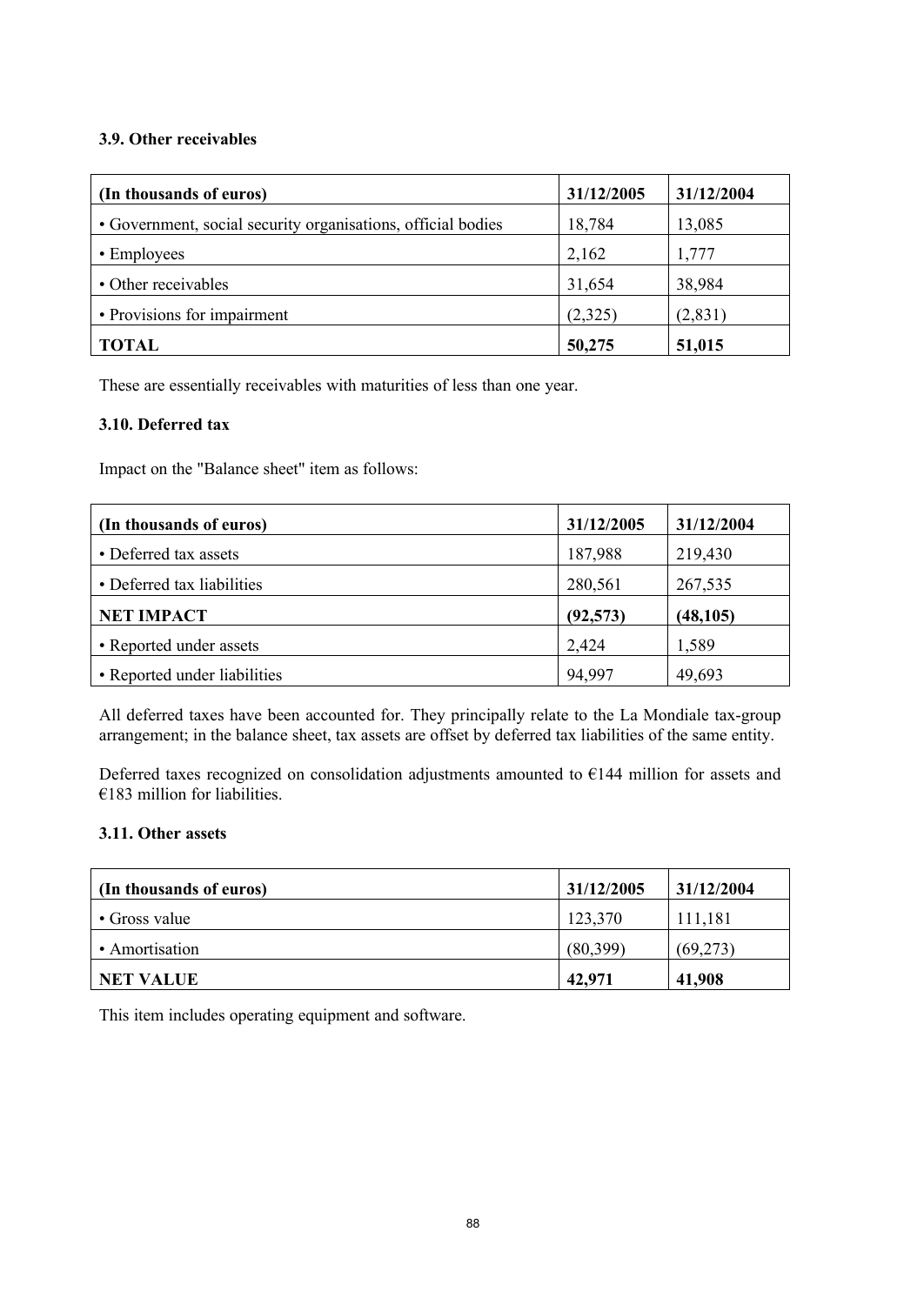### **3.12. Accruals and deferrals (assets)**

| (In thousands of euros)                                                       | 31/12/2005 | 31/12/2004 |
|-------------------------------------------------------------------------------|------------|------------|
| • Deferred acquisition costs for life products                                | 607,446    | 571,423    |
| • Other accruals and deferrals:                                               | 467,450    | 434,559    |
| - Interest and rent accrued but not due                                       | 451,409    | 414,417    |
| - Acquisition costs for real estate to be spread over several financial years | (21)       | 1,631      |
| - Differences on redemption prices collectable                                | $\Omega$   | $\theta$   |
| - Other accruals and deferrals                                                | 16,062     | 18,511     |
| <b>TOTAL ACCRUALS AND DEFERRALS (ASSETS)</b>                                  | 1,074,896  | 1,005,982  |

**Deferred acquisition costs for life products:** in accordance with the principles stated in Paragraph 2-3, these are not limited to the Zillmer adjustment.

The main assumptions have been made in accordance with the general rules of prudence and assume a contractual life limited to 15 years for fees incurred up to 2004, a period of 22 years beginning in 2005, and a discount rate of 2.25%, or about 60% of the TME (*taux mensuel des emprunts d'etat*, or average yield to maturity).

**Premium/discount reclassification:** differences on redemption prices collectable are realigned to the corresponding investments.

#### **3.13. Change in the Group's equity capital**

| (In thousands of euros)                                             | <b>Statutory</b><br>capital | <b>Other reserves</b> | Group share of<br>result | <b>Equity</b><br>(group share) |  |
|---------------------------------------------------------------------|-----------------------------|-----------------------|--------------------------|--------------------------------|--|
| At 31 December 2003                                                 | 21,526                      | 590,903               | 101,484                  | 713,913                        |  |
| • Appropriation of 2003 result                                      |                             | 101,484               | (101, 484)               |                                |  |
| • Subscription fees                                                 | 4,908                       |                       |                          |                                |  |
| • Change in scope of consolidation<br>and other movements           |                             | 1,153                 |                          |                                |  |
| $\cdot$ 2004 result                                                 |                             |                       | 112,231                  |                                |  |
| At 31 December 2004                                                 | 26,434                      | 693,540               | 112,231                  | 832,205                        |  |
| • Appropriation of 2004 result                                      |                             | 112,231               | (112, 231)               |                                |  |
| • Subscription fees and repayment<br>on debt for statutory capital* | 36,014                      | (31,000)              |                          |                                |  |
| • Change in scope of consolidation<br>and other movements           |                             | (12, 145)             |                          |                                |  |
| $\cdot$ 2005 result                                                 |                             |                       | 81,604                   |                                |  |
| At 31 December 2005                                                 | 62,448                      | 762,626               | 81,604                   | 906,678                        |  |

\* The statutory capital corresponds to the "*Fonds d'établissement*".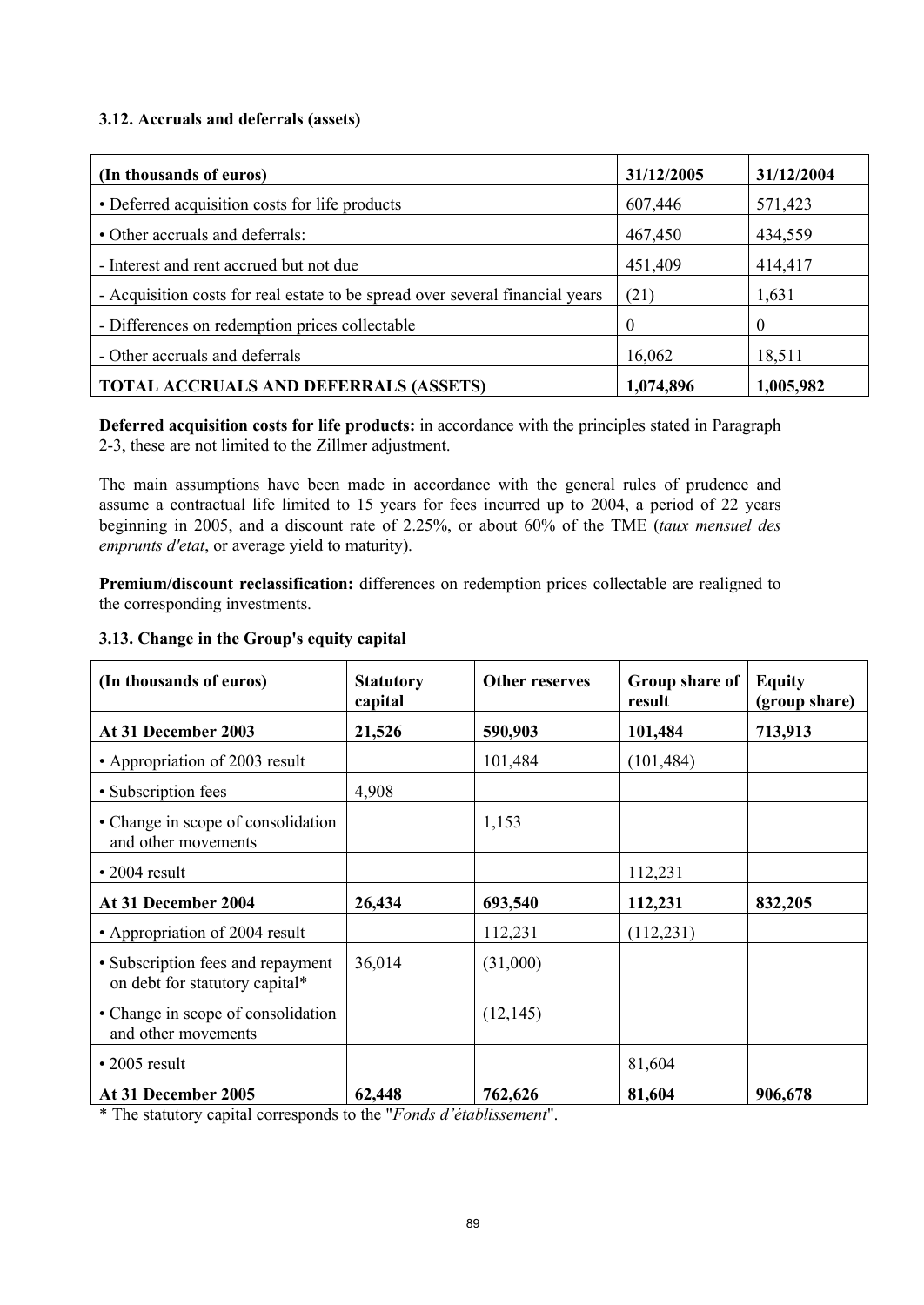Within equity, the capitalisation reserve represents  $\epsilon$ 391.9 million.

The bulk of the  $E12.1$  million loss in equity is explained by the impact of CRC 2002-10 relating to real estate assets and, in particular, by the component approach for a net amount of deferred tax of €13.7 million.

### **3.14. Minority interests**

| (In thousands of euros) | 31/12/2005 | 31/12/2004 |
|-------------------------|------------|------------|
| • Consolidated reserves | 172,264    | 166,413    |
| • Result                | 5,926      | 4,061      |
| TOTAL                   | 178,190    | 170,474    |

### **3.15. Subordinated debts**

| (In thousands of euros)                                        | <b>Maturity</b>                        | 31/12/2005 | 31/12/2004       |
|----------------------------------------------------------------|----------------------------------------|------------|------------------|
| • La Mondiale perpetual subordinated<br>securities             | Of indefinite duration<br>(since 2003) | 200,000    | 200,000          |
|                                                                | Of indefinite duration<br>(since 2004) | 200,000    | 200,000          |
| • La Mondiale subordinated debt                                | Maturities: 2009<br>and<br>2019        | $\theta$   | 66,000           |
| • Super-subordinated perpetual loan                            | Of indefinite duration<br>(since 2005) | 91,000     | $\boldsymbol{0}$ |
| • La Mondiale Partenaire perpetual<br>subordinated securities  |                                        | $\theta$   | $\theta$         |
| • Arial assurance perpetual subordinated<br>securities         |                                        | $\theta$   | $\theta$         |
| • La Mondiale Europartner perpetual<br>subordinated securities |                                        | $\Omega$   | $\theta$         |
| <b>TOTAL SUBORDINATED DEBTS</b>                                |                                        | 491,000    | 466,000          |

La Mondiale Partenaire, Arial assurance, and La Mondiale Europartner perpetual subordinated securities are held by La Mondiale and have been eliminated. The same applies for the investment in Pasiphae, fully held by La Mondiale Partenaire.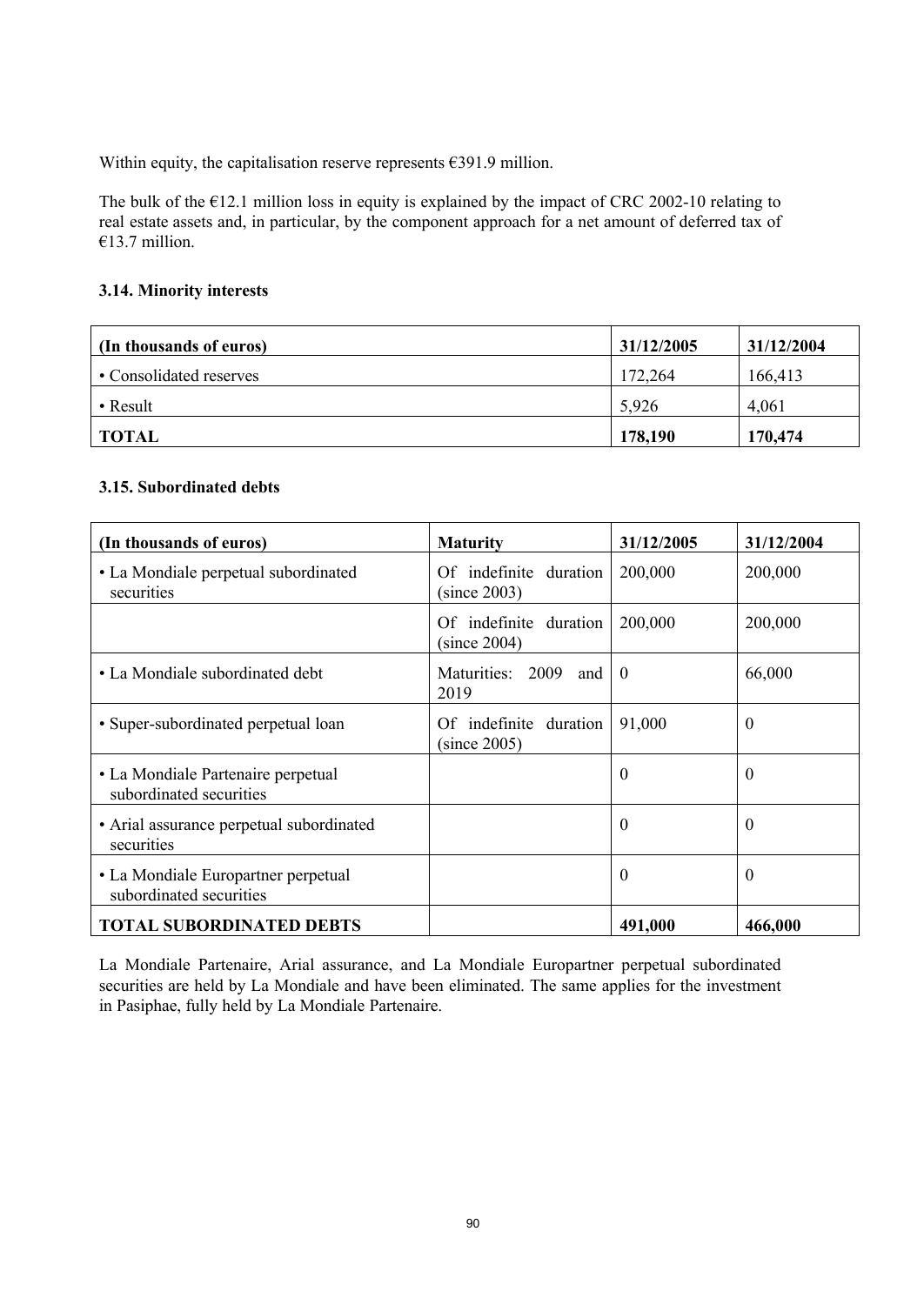### **3.16. Gross technical reserves**

| (In thousands of euros)    | 31/12/2005 | 31/12/2004 |  |
|----------------------------|------------|------------|--|
| <b>LIFE RESERVES</b>       | 21,831,337 | 19,325,844 |  |
| • Premiums                 | 21,380,029 | 18,918,694 |  |
| • Claims                   | 233,064    | 217,280    |  |
| • Profit-sharing           | 210,670    | 177,698    |  |
| • Other technical reserves | 7,574      | 12,172     |  |
| <b>NON-LIFE RESERVES</b>   | 38,441     | 35,735     |  |
| • Claims                   | 21,415     | 18,185     |  |
| • Other technical reserves | 17,026     | 17,550     |  |
| <b>TOTAL</b>               | 21,869,778 | 19,361,579 |  |

The impact of changes in mortality tables due to longer life expectancy is spread out in the individual financial statements.

This spreading is offset in consolidation in order to account for all of the risks on the basis of prospective tables.

A deferred tax is applicable to the restated figure.

## **3.17. Provisions for policyholders' profit-sharing**

| (In thousands of euros)            | 31/12/2005 | 31/12/2004 |
|------------------------------------|------------|------------|
| • Provision for amounts due        | 210,670    | 177,698    |
| • Conditional deferred provision   | $\theta$   |            |
| • Unconditional deferred provision |            |            |
| <b>TOTAL</b>                       | 210,670    | 177,698    |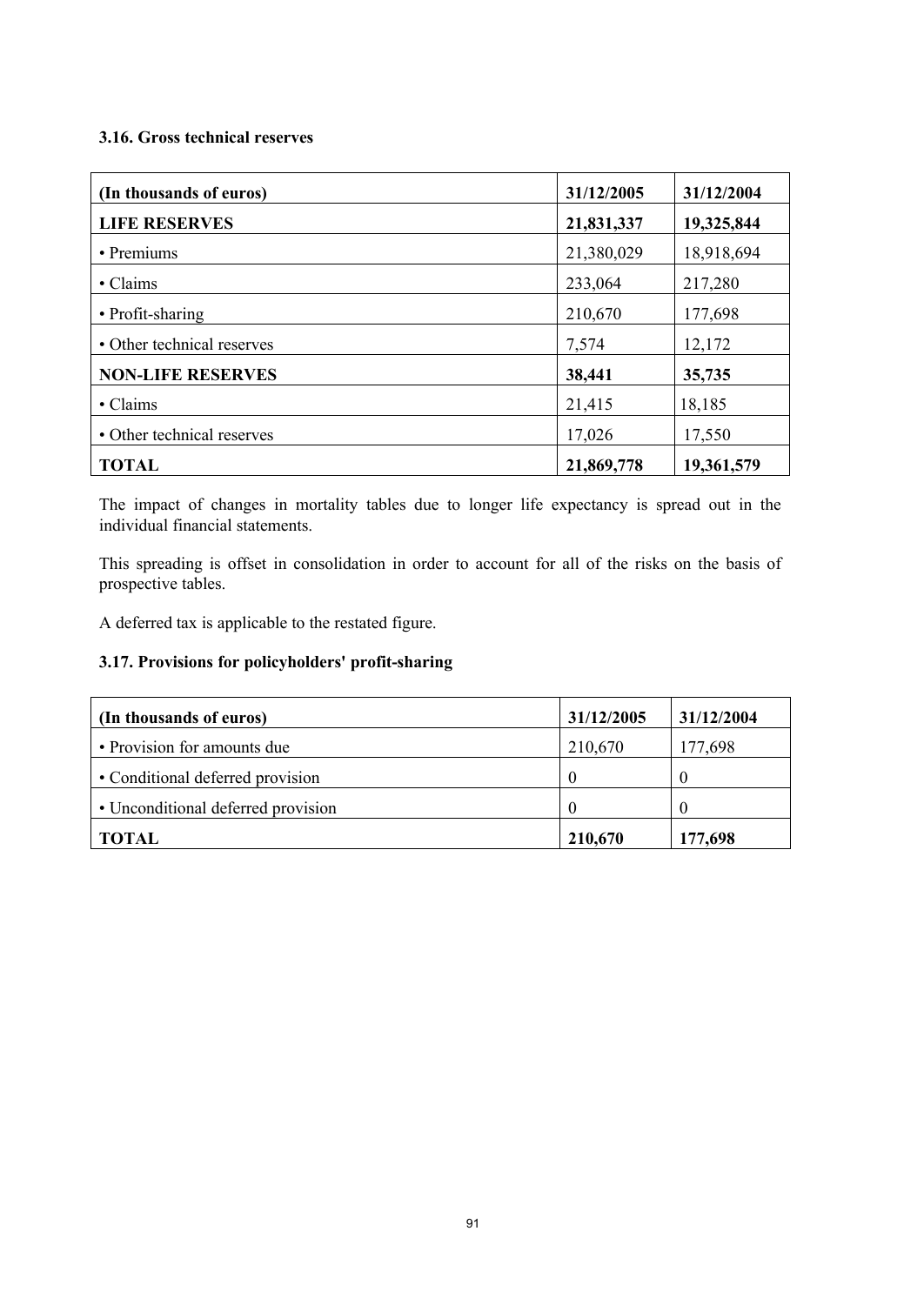### **3.18. Other Provisions**

| (In thousands of euros)                                                                          | 01/01/2005 | Amortisation | Reversal | <b>Other</b><br>movements | 31/12/2005 |
|--------------------------------------------------------------------------------------------------|------------|--------------|----------|---------------------------|------------|
| • Regulated provisions                                                                           | $\theta$   |              |          |                           | $\theta$   |
| • Provisions for risks                                                                           | 28,687     | 9,369        | (8,570)  | 1,771                     | 31,257     |
| • Provisions for foreign<br>exchange losses                                                      | 4,302      | 310          | (4,612)  |                           | $\theta$   |
| • Provisions for pension and<br>provident commitments                                            | 13,014     | 1,922        | (1,518)  |                           | 13,418     |
| • Other provisions for<br>expenses                                                               | 64         |              |          | (64)                      | $\Omega$   |
| <b>TOTAL</b><br><b>PROVISIONS</b><br><b>RISKS</b><br><b>AND</b><br><b>FOR</b><br><b>EXPENSES</b> | 46,067     | 11,601       | (14,700) | 1,707                     | 44,675     |

Provisions for retirement benefits liabilities are now recorded in the individual financial statements and take into account obligations related to long-service awards.

The "Other movements" column primarily involves the tax provision established through equity with SAS Cours Albert 1er for €1.8 million. This provision relates to the five-year spread of the financial impact of CRC 2002-10 on real estate assets at 1 January 2005.

A judgment of the *Cour de Cassation* dated 7 March 2006 confirmed the judgment of the Paris Court of Appeal dated 18 January 2005 concerning precontractual information in life insurance. According to the accounting principle of prudence, provisions were made for the financial consequences of known claims and litigation at the close of 2005.

#### **3.19. Accounts payable arising from direct insurance and reinsurance**

| (In thousands of euros)                       | 31/12/2005 | 31/12/2004 |
|-----------------------------------------------|------------|------------|
| • Debts from direct life insurance operations | 168,131    | 173,005    |
| • Debts from non-life insurance operations    | 242        | 313        |
| • Debts from reinsurance operations           | 24,157     | 10,333     |
| <b>TOTAL</b>                                  | 192,530    | 183,651    |

These are generally debts of less than one year.

#### **3.20. Payables to banking institutions**

These are short-term credit accounts.

Non-euro-denominated borrowings are detailed in Note 3-23.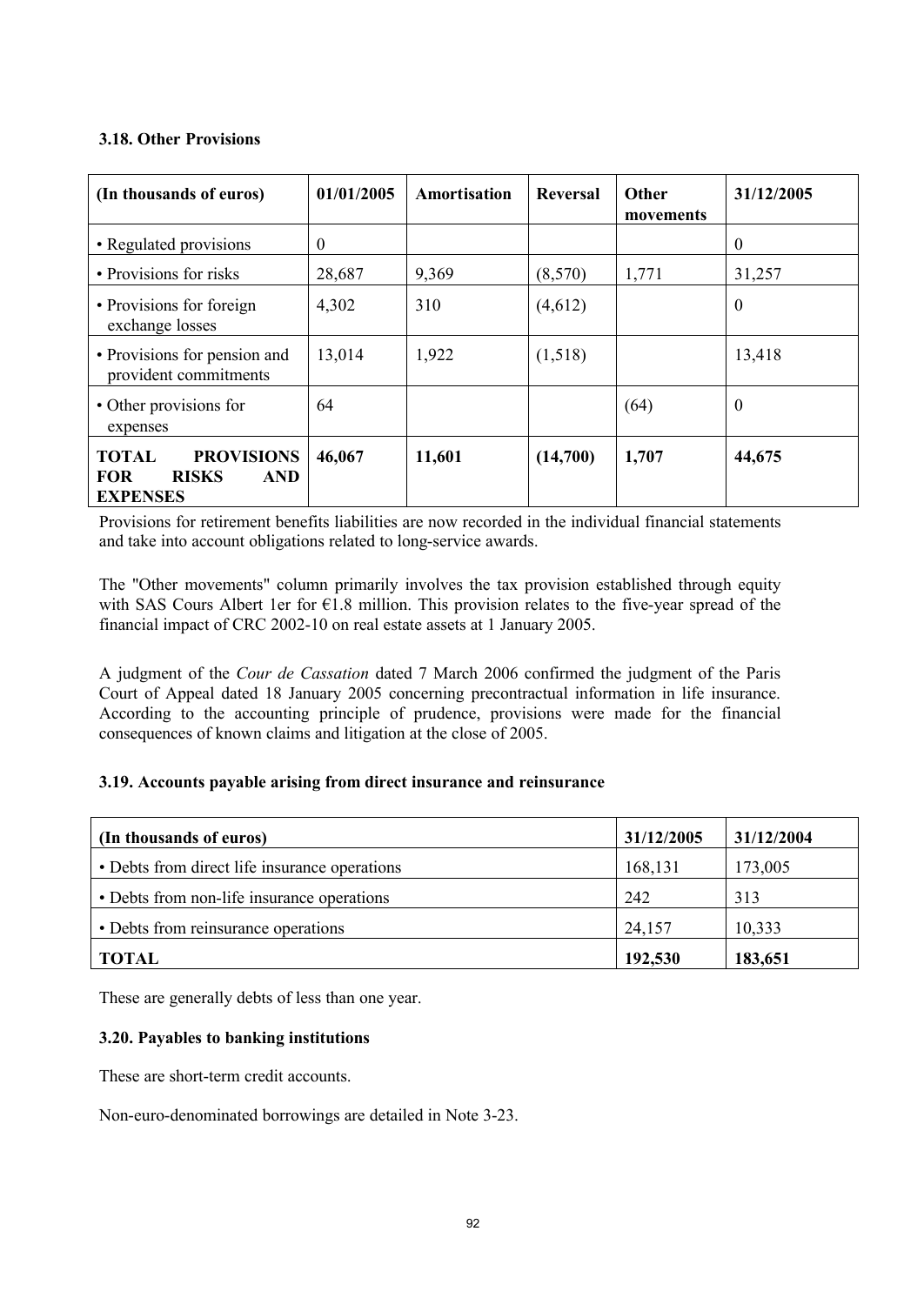### **3.21. Other debts**

| (In thousands of euros)                                      | 31/12/2005 | 31/12/2004 |
|--------------------------------------------------------------|------------|------------|
| • Deposits and guarantees received                           | 13,534     | 12,268     |
| • Debts for cash deposits received from reinsurers           | 127,917    | 98,847     |
| • Government, social security organisations, official bodies | 142,014    | 93,512     |
| $\bullet$ Staff                                              | 23,994     | 23,419     |
| • Other debts                                                | 53,483     | 84,656     |
| <b>TOTAL</b>                                                 | 360,942    | 312,702    |

With the exception of deposits received from tenants, these debts are essentially under one year in duration.

### **3.22. Accruals and deferrals (liabilities)**

| (In thousands of euros)                                        | 31/12/2005 | 31/12/2004 |
|----------------------------------------------------------------|------------|------------|
| • Income to be spread over several financial years             |            | 1,350      |
| • Amortisation of differences on redemption prices collectable |            |            |
| • Other accruals and deferrals                                 | 3,688      | 8,687      |
| <b>TOTAL ACCRUALS AND DEFERRALS (LIABILITIES)</b>              | 3,688      | 10,037     |

**Premium/discount reclassification**: as was done for assets, the amortisation of differences on redemption prices collectable is realigned to the corresponding investments.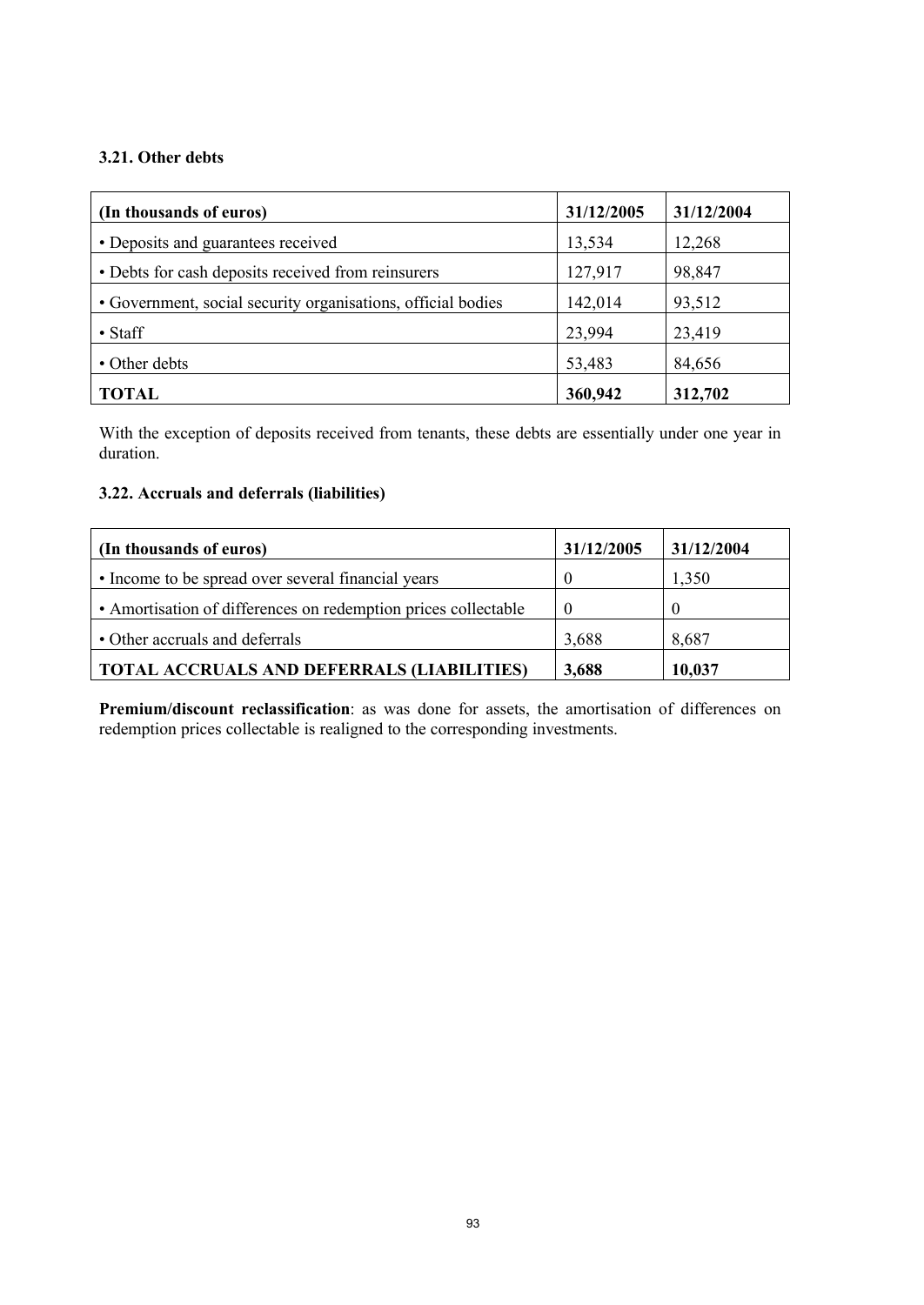# **3.23. Assets and liabilities in foreign currencies**

| <b>Assets held</b>                                                                      |                     |               |                    |       | <b>Liabilities</b> |                    |
|-----------------------------------------------------------------------------------------|---------------------|---------------|--------------------|-------|--------------------|--------------------|
| Euro exchange value of                                                                  | <b>General fund</b> |               | <b>Unit-linked</b> | Other | <b>Total</b>       |                    |
| assets and liabilities in<br>foreign currencies held<br>consolidated<br>by<br>companies | <b>Bonds</b>        | <b>Shares</b> | assets             |       |                    |                    |
| (In thousands of euros)                                                                 |                     |               |                    |       |                    |                    |
| • Dollars                                                                               | 20,140              | 470,730       | 77,928             | 52    | 568,850            | 57,038             |
| • Swiss francs                                                                          | 290                 | 243,601       | 5,777              |       | 249,668            | 2,591              |
| • Pounds sterling                                                                       | 612                 | 315,217       | 11,788             |       | 327,617            | 3,541              |
| $\cdot$ Yen                                                                             |                     | 42,834        | 7,028              |       | 49,862             | 2,632              |
| • Swedish krona                                                                         |                     | 22,874        | 2,911              | 36    | 25,821             | 2,262              |
| • Others                                                                                | 8,884               |               | 1,264              |       | 10,148             | 86                 |
|                                                                                         | 29,926              | 1,095,256     | 106,696            | 88    | 1,231,966          | 68,150             |
| <b>Translation differences</b>                                                          |                     |               |                    |       | <b>Assets</b>      | <b>Liabilities</b> |

| <b>Translation differences</b> |  |  | <b>Assets</b> | <b>Liabilities</b> |
|--------------------------------|--|--|---------------|--------------------|
| by currency                    |  |  |               |                    |
| • Dollars                      |  |  |               | 788                |
| • Icelandic krona              |  |  |               | 923                |
| $\cdot$ Yen                    |  |  |               |                    |
|                                |  |  |               | 1,711              |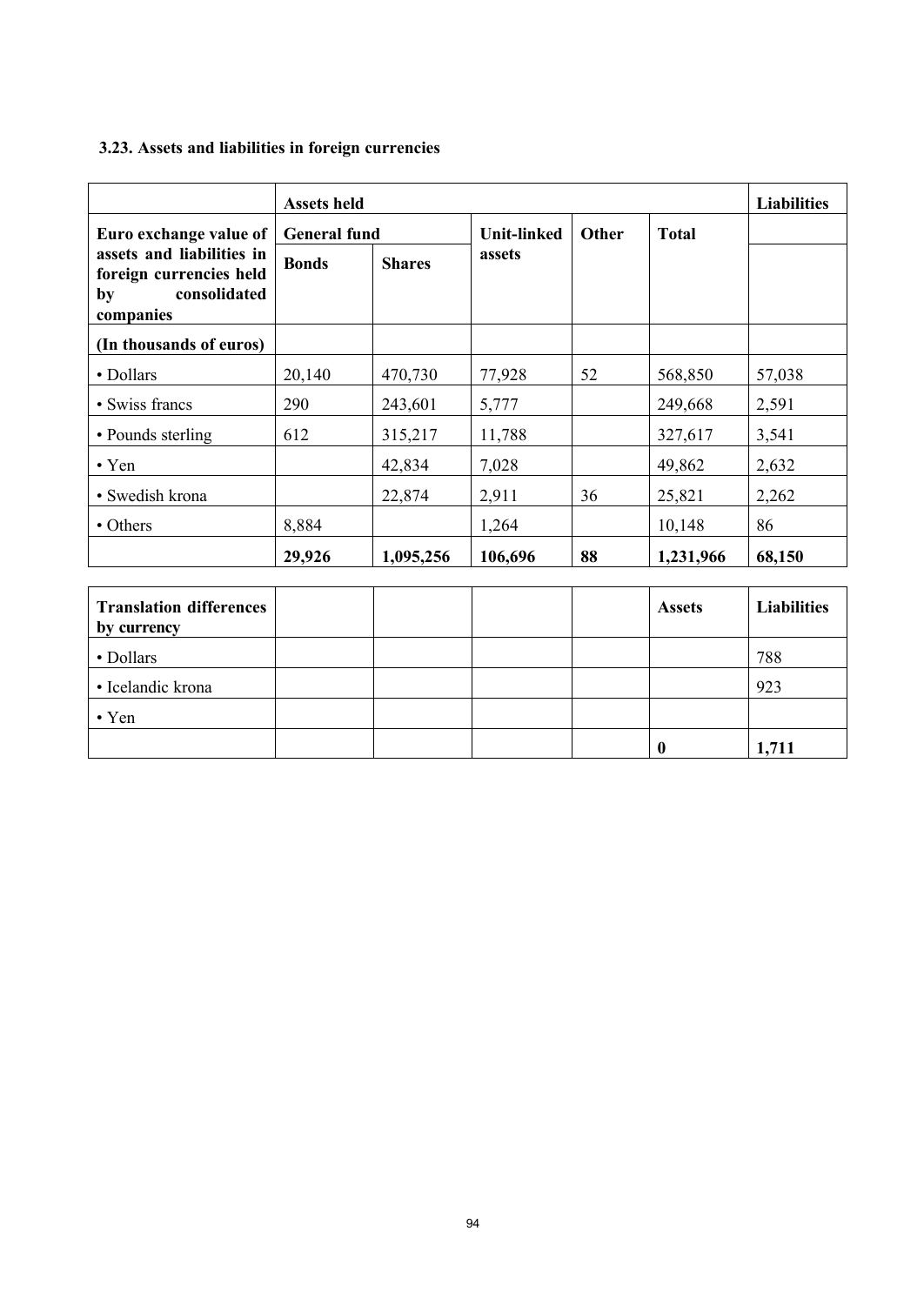## **3.24. Off-balance-sheet commitments**

|                                                                                                  | 31/12/2005       |                                                                         |                          |        | 31/12/2004       |
|--------------------------------------------------------------------------------------------------|------------------|-------------------------------------------------------------------------|--------------------------|--------|------------------|
| (In thousands of euros)                                                                          | <b>Total</b>     | Subsidia<br>ries and<br>non-<br>consolid<br>ated<br>equity<br>interests | Financial<br>instruments | Other  |                  |
| <b>Commitments received</b>                                                                      | 2,988,406        |                                                                         | 2,955,974                | 32,432 | 3,069,051        |
| <b>Commitments given</b>                                                                         | 814,667          |                                                                         | 780,048                  | 34,619 | 518,720          |
| • Endorsements, sureties and credit guarantees                                                   | 33,057           |                                                                         |                          | 33,057 | 12,901           |
| • Securities and assets with resale commitment                                                   |                  |                                                                         |                          |        |                  |
| • Other commitments on securities, assets or<br><i>n</i> come                                    | 781,610          |                                                                         | 780,048                  | 1,562  | 505,819          |
| • Other commitments given                                                                        |                  |                                                                         |                          |        |                  |
| <b>Securities</b><br>received<br>collateral<br>from<br>as<br>reinsurers and retrocessionnaires   | 31,352           |                                                                         |                          | 31,352 | 22,272           |
| Securities deposited by reinsured entities<br>with a joint surety or a substitution<br>agreement | $\boldsymbol{0}$ |                                                                         |                          |        | $\boldsymbol{0}$ |
| Securities owned by provident institutions                                                       | $\bf{0}$         |                                                                         |                          |        | $\bf{0}$         |
| Other securities held on behalf of third<br>parties                                              | $\boldsymbol{0}$ |                                                                         |                          |        | $\bf{0}$         |

The "Commitments received" item breaks down as follows:

| • Short-term swaps              | 740,629   |                    |
|---------------------------------|-----------|--------------------|
| • Long-term swaps               | 353,100   |                    |
| • Interest rate hedging options | 1,557,347 |                    |
| $\cdot$ Caps                    | 304,898   |                    |
| • Foreign currency hedges       |           |                    |
| • Real estate commitments       |           |                    |
| • Guarantees received           | 32,432    |                    |
|                                 | 2,988,406 | thousands of euros |

Guarantees between fully consolidated companies within the Group are eliminated.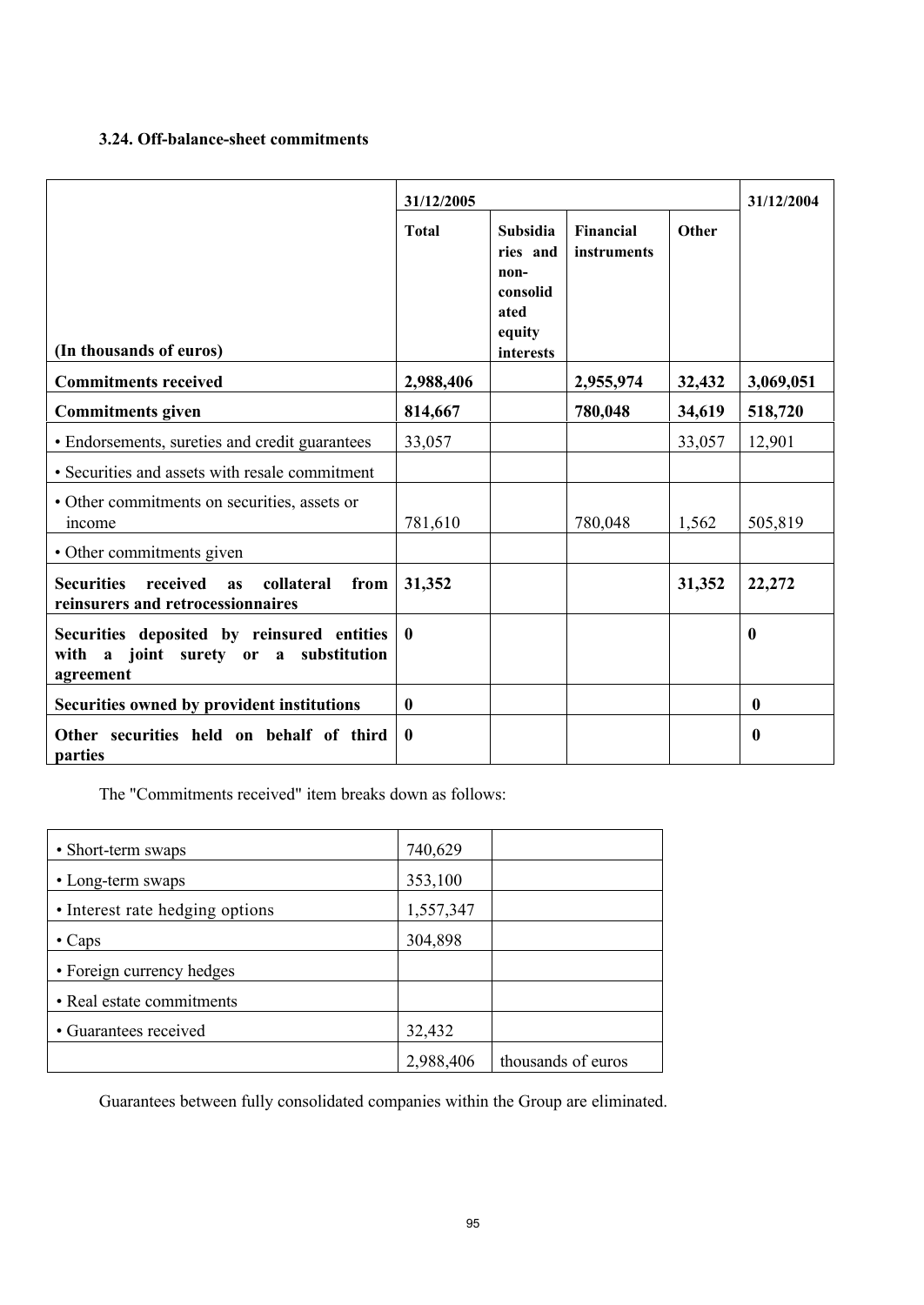The "Other commitments on securities, assets or income" item breaks down as follows:

| $\cdot$ Swaps                   | 780,048 |                    |
|---------------------------------|---------|--------------------|
| • Foreign currency for delivery |         |                    |
| • Options                       |         |                    |
| • Other                         | 1,562   |                    |
|                                 | 781,610 | thousands of euros |

### **4. Profit and loss accounts per business segment**

# *Life insurance technical account:*

|                                                                  |                          | 31 December 2005                     |                        |                               |  |
|------------------------------------------------------------------|--------------------------|--------------------------------------|------------------------|-------------------------------|--|
| (In thousands of euros)                                          | <b>Gross</b><br>business | <b>Cessions</b> and<br>retrocessions | <b>Net</b><br>business | <b>Net</b><br><b>business</b> |  |
| <b>Premiums</b>                                                  | 4,745,291                | (116, 156)                           | 4,629,135              | 4,031,712                     |  |
| of the net<br><b>Share</b><br>investment                         | 1,033,730                | (4,804)                              | 1,028,926              | 850,691                       |  |
| allocated<br>technical<br>income<br>to                           |                          |                                      |                        |                               |  |
| account                                                          |                          |                                      |                        |                               |  |
| adjustment<br><b>Unit-linked</b><br>asset                        | 1,409,164                | $\bf{0}$                             | 1,409,164              | 532,044                       |  |
| (ACAV) [capital gains]                                           |                          |                                      |                        |                               |  |
| Other technical income                                           | 22,859                   | $\bf{0}$                             | 22,859                 | 23,906                        |  |
| <b>Claims</b> expenses                                           |                          |                                      |                        |                               |  |
| · Benefits and expenses paid                                     | (2,200,706)              | 52,446                               | (2,148,260)            | (1,783,724)                   |  |
| • Change in the provision for claims                             | (15, 939)                | 8,084                                | (7, 855)               | 576                           |  |
| outstanding                                                      |                          |                                      |                        |                               |  |
| Expense for life technical reserves and other technical reserves |                          |                                      |                        |                               |  |
| • Life insurance provisions                                      | (1,614,137)              | 187                                  | (1,613,950)            | (1,414,561)                   |  |
| • Reserves for unit-linked contracts                             | (1,973,182)              | 34,343                               | (1,938,839)            | (1,054,556)                   |  |
| • Other technical reserves                                       | 3,715                    | $\boldsymbol{0}$                     | 3,715                  | 1,649                         |  |
| <b>Profit-sharing</b>                                            | (905, 545)               | $\bf{0}$                             | (905, 545)             | (729, 829)                    |  |
| <b>Acquisition and administrative costs</b>                      |                          |                                      |                        |                               |  |
| • Acquisition costs                                              | (143, 594)               | $\mathbf{0}$                         | (143, 594)             | (148, 813)                    |  |
| • Administrative costs                                           | (135, 818)               | $\mathbf{0}$                         | (135, 818)             | (109, 833)                    |  |
| • Commissions received from                                      | $\theta$                 | 41,618                               | 41,618                 | 18,246                        |  |
| reinsurers                                                       |                          |                                      |                        |                               |  |
| <b>Unit-linked</b><br>adjustment<br>asset                        | (90, 449)                | $\bf{0}$                             | (90, 449)              | (118, 373)                    |  |
| (ACAV) [capital losses]                                          |                          |                                      |                        |                               |  |
| <b>Other technical costs</b>                                     | (57, 278)                | $\mathbf{0}$                         | (57, 278)              | (44, 798)                     |  |
| LIFE TECHNICAL RESULT                                            | 78,110                   | 15,718                               | 93,828                 | 54,337                        |  |
| • Net investment income excluding                                | 27,566                   | $\Omega$                             | 27,566                 | 51,393                        |  |
| share allocated to technical                                     |                          |                                      |                        |                               |  |
| account                                                          |                          |                                      |                        |                               |  |
| <b>TOTAL OPERATING INCOME</b>                                    | 105,676                  | 15,718                               | 121,394                | 105,730                       |  |

The elimination of operations between business segments is recorded in each item of the profit and loss account.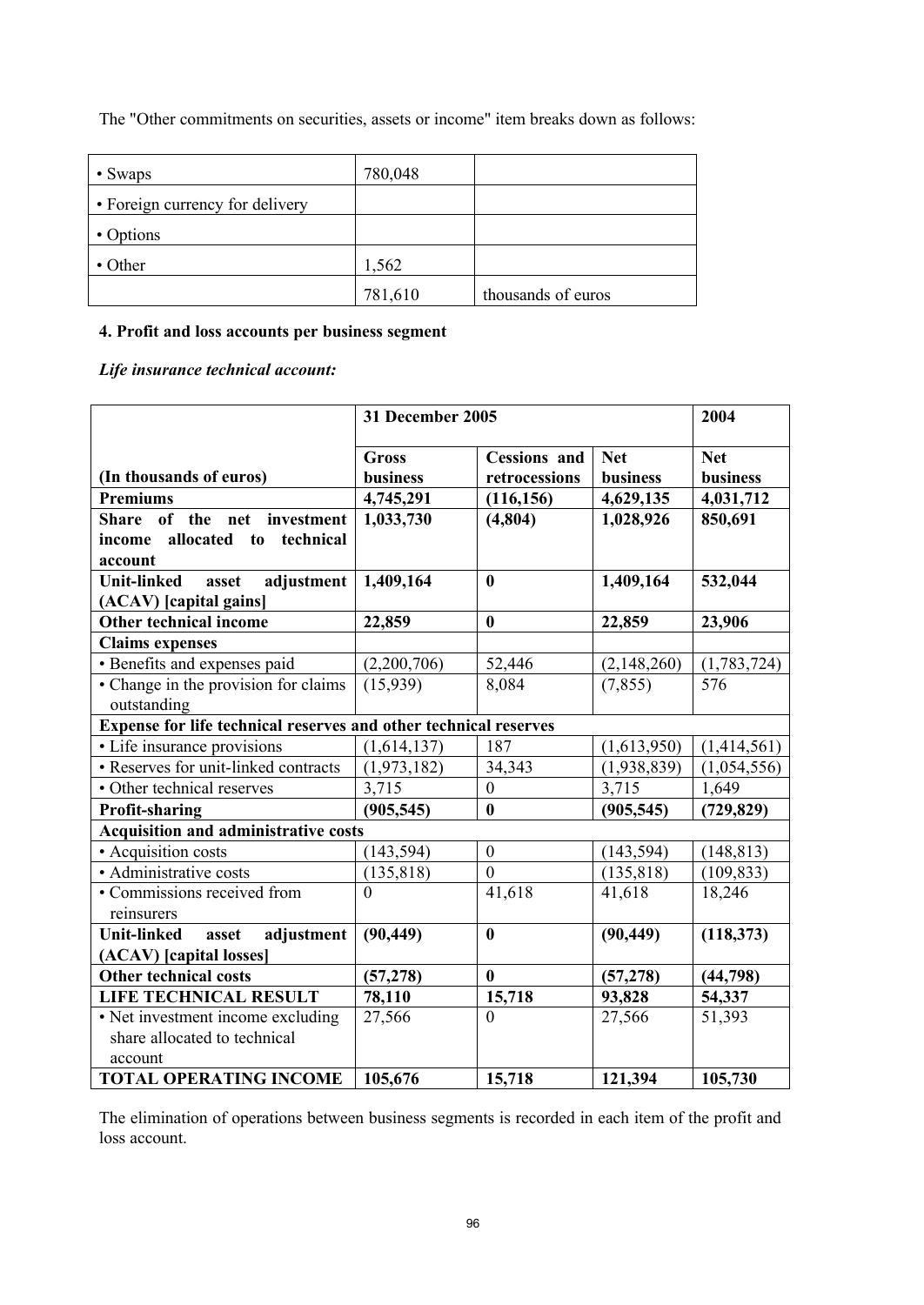# *Non-life technical account:*

|                                                                              |                          | <b>31 December 2005</b>              |                        |                        |  |
|------------------------------------------------------------------------------|--------------------------|--------------------------------------|------------------------|------------------------|--|
| (In thousands of euros)                                                      | <b>Gross</b><br>business | <b>Cessions and</b><br>retrocessions | <b>Net</b><br>business | <b>Net</b><br>business |  |
| <b>Earned premiums</b>                                                       |                          |                                      |                        |                        |  |
| • Premiums                                                                   | 61,661                   | (36,910)                             | 24,750                 | 39,065                 |  |
| • Change in unearned premiums                                                | 988                      | $\boldsymbol{0}$                     | 988                    | 1,673                  |  |
| of<br><b>Share</b><br>investment<br>income<br>allocated to technical account | 870                      | $\bf{0}$                             | 870                    | 1,095                  |  |
| <b>Other technical income</b>                                                | $\bf{0}$                 | $\bf{0}$                             | $\bf{0}$               | $\mathbf{1}$           |  |
| <b>Claims expenses</b>                                                       |                          |                                      |                        |                        |  |
| • Benefits and expenses paid                                                 | (46,976)                 | 17,070                               | (29,906)               | (31, 118)              |  |
| • Change in the provision for claims<br>outstanding                          | (3, 426)                 | 10,395                               | 6,969                  | (732)                  |  |
| for<br>other<br>technical<br><b>Expense</b><br>reserves                      | (213)                    | 8,020                                | 7,807                  | $\mathbf{0}$           |  |
| <b>Profit-sharing</b>                                                        | $\bf{0}$                 | $\bf{0}$                             | $\bf{0}$               | $\bf{0}$               |  |
| <b>Acquisition and administrative costs</b>                                  |                          |                                      |                        |                        |  |
| • Acquisition costs                                                          | (1,508)                  | $\boldsymbol{0}$                     | (1,508)                | (1,264)                |  |
| • Administrative costs                                                       | (642)                    | $\boldsymbol{0}$                     | (642)                  | (309)                  |  |
| • Commissions received from<br>reinsurers                                    | $\overline{0}$           | 4,961                                | 4,961                  | 1,609                  |  |
| Other technical costs                                                        | (1, 494)                 | $\boldsymbol{0}$                     | (1, 494)               | (4,232)                |  |
| <b>Change in equalisation reserves</b>                                       | $\bf{0}$                 | $\bf{0}$                             | $\bf{0}$               | $\bf{0}$               |  |
| <b>NON-LIFE</b><br><b>TECHNICAL</b><br><b>RESULT</b>                         | 9,260                    | 3,536                                | 12,796                 | 5,788                  |  |
| • Net investment income excluding<br>share allocated to technical account    | 647                      | $\boldsymbol{0}$                     | 647                    | 228                    |  |
| <b>TOTAL OPERATING INCOME</b>                                                | 9,907                    | 3,536                                | 13,443                 | 6,016                  |  |

The elimination of operations between business segments is recorded in each item of the profit and loss account.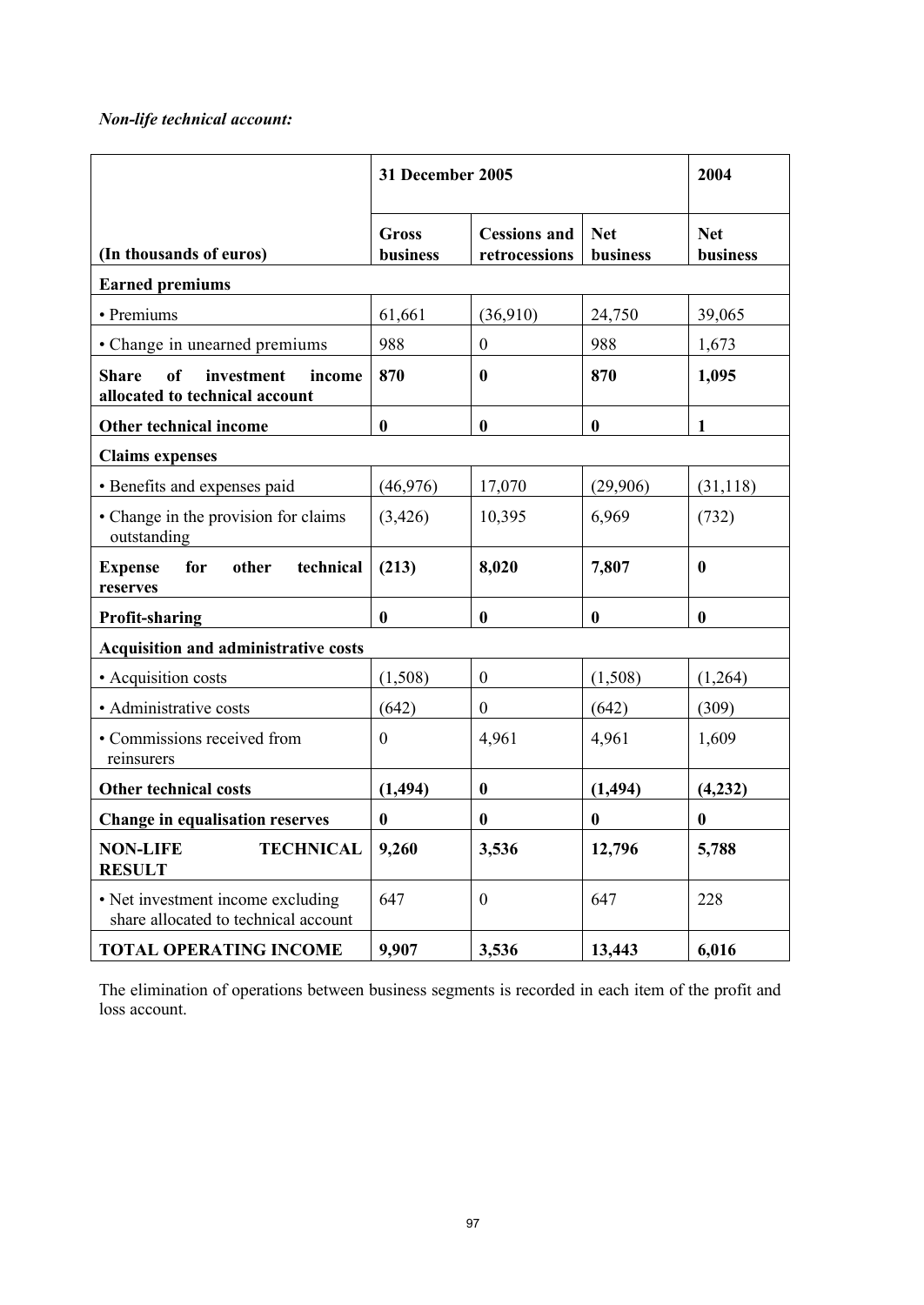# **5. Information on the profit and loss account**

# **5.1. Gross premiums**

|                                                    | 2005      |         |              | 2004      |
|----------------------------------------------------|-----------|---------|--------------|-----------|
| (In thousands of euros)                            | France    | EU      | <b>Total</b> |           |
| LIFE INSURANCE                                     |           |         |              |           |
| • Gross written premiums                           | 4,325,769 | 419,522 | 4,745,291    | 4,114,423 |
| NON-LIFE INSURANCE                                 |           |         |              |           |
| • Written premiums                                 | 61,661    |         | 61,661       | 48,479    |
| • Change in the provision for unearned<br>premiums | 988       |         | 988          | 1,673     |
| <b>TOTAL GROSS PREMIUMS</b>                        | 4,388,418 | 419,522 | 4,807,940    | 4,164,575 |

# **5.2. Other operating income**

|                                         | 2005   |                 |              | 2004   |
|-----------------------------------------|--------|-----------------|--------------|--------|
| (In thousands of euros)                 | Life   | <b>Non-life</b> | <b>Total</b> |        |
| • Grant for legal increase in annuities | 17,272 |                 | 17,272       | 15,782 |
| • Other income                          | 5,587  |                 | 5,587        | 8,125  |
| <b>TOTAL OTHER OPERATING INCOME</b>     | 22,859 |                 | 22,859       | 23,907 |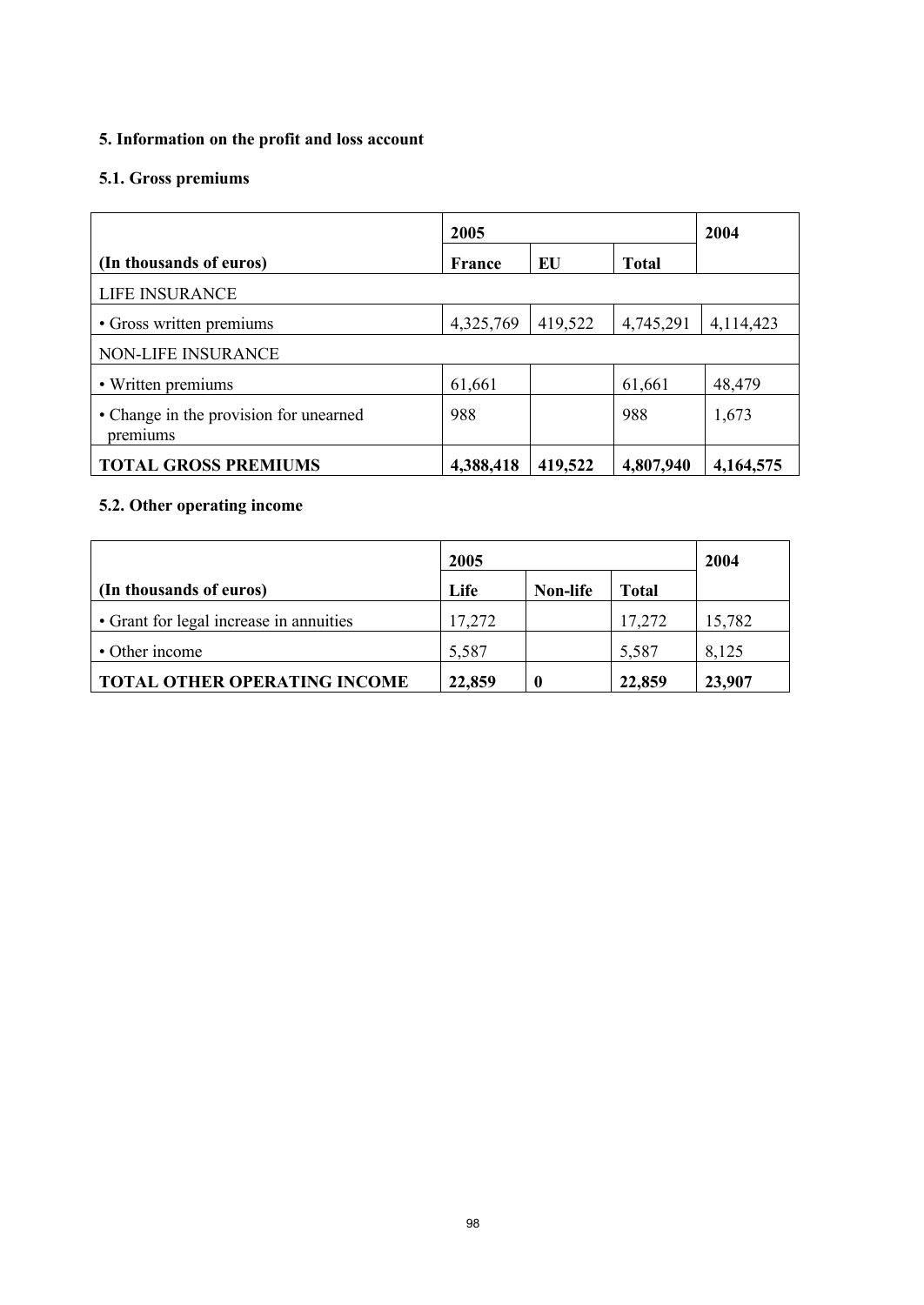### **5.3. Net financial income**

|                                                                                          | 2005      |                  | 2004             |                  |
|------------------------------------------------------------------------------------------|-----------|------------------|------------------|------------------|
| (In thousands of euros)                                                                  | Life      | Non-life         | <b>Total</b>     |                  |
| Net income from real estate investments                                                  | 82,321    | 34               | 82,355           | 72,346           |
| • Revenues from real estate                                                              | 118,876   | 40               | 118,916          | 109,745          |
| • Net capital gains from disposal of real estate                                         | 7,675     |                  | 7,675            | 4,423            |
| • Management costs for real estate investments                                           | (21, 170) |                  | (21, 170)        | (17,908)         |
| • Net amortisation and impairment expense                                                | (23,060)  | (6)              | (23,066)         | (23, 914)        |
| Net income from investment securities and<br>loans                                       | 1,000,507 | 1,483            | 1,001,990        | 852,704          |
| • Investment income                                                                      | 887,401   | 1,470            | 888,871          | 791,949          |
| • Interest and other financial income                                                    | 11,327    | (61)             | 11,266           | 15,623           |
| • Net capital gains from disposal of investment<br>securities and net impairment expense | 110,991   | 50               | 111,041          | 64,849           |
| • Investment management costs                                                            | (31, 323) | (19)             | (31, 342)        | (35,755)         |
| • Amortisation of redemption premiums                                                    | 22,111    | 43               | 22,154           | 16,038           |
| <b>Interest on loans</b>                                                                 | (21, 530) | $\boldsymbol{0}$ | (21, 530)        | (21, 643)        |
| • Elimination of intra-Group financial result                                            |           |                  | $\boldsymbol{0}$ | $\boldsymbol{0}$ |
| Net financial income                                                                     | 1,061,298 | 1,517            | 1,062,815        | 903,407          |
| • Unit-linked asset adjustment (ACAV) [capital]<br>gains]                                | 1,409,164 |                  | 1,409,164        | 532,043          |
| • Unit-linked asset adjustment (ACAV) [capital<br>losses]                                | (90, 449) |                  | (90, 449)        | (118,372)        |
| <b>Net Financial Income</b>                                                              | 2,380,013 | 1,517            | 2,381,530        | 1,317,078        |
| <b>Breakdown as follows:</b>                                                             | 2005      |                  |                  | 2004             |
| (In thousands of euros)                                                                  | Life      | Non-life         | <b>Total</b>     |                  |
| • Share of investment income allocated to<br>technical account                           | 1,033,730 | 870              | 1,034,600        | 851,786          |
| • Net income excluding share allocated to<br>technical account                           | 27,568    | 647              | 28,215           | 51,621           |
| • Net unit-linked asset adjustment (ACAV)                                                | 1,318,715 |                  | 1,318,715        | 413,671          |

Capital gains and losses on intra-Group disposals (including real estate) are restated with an impact on deferred profit-sharing and deferred tax.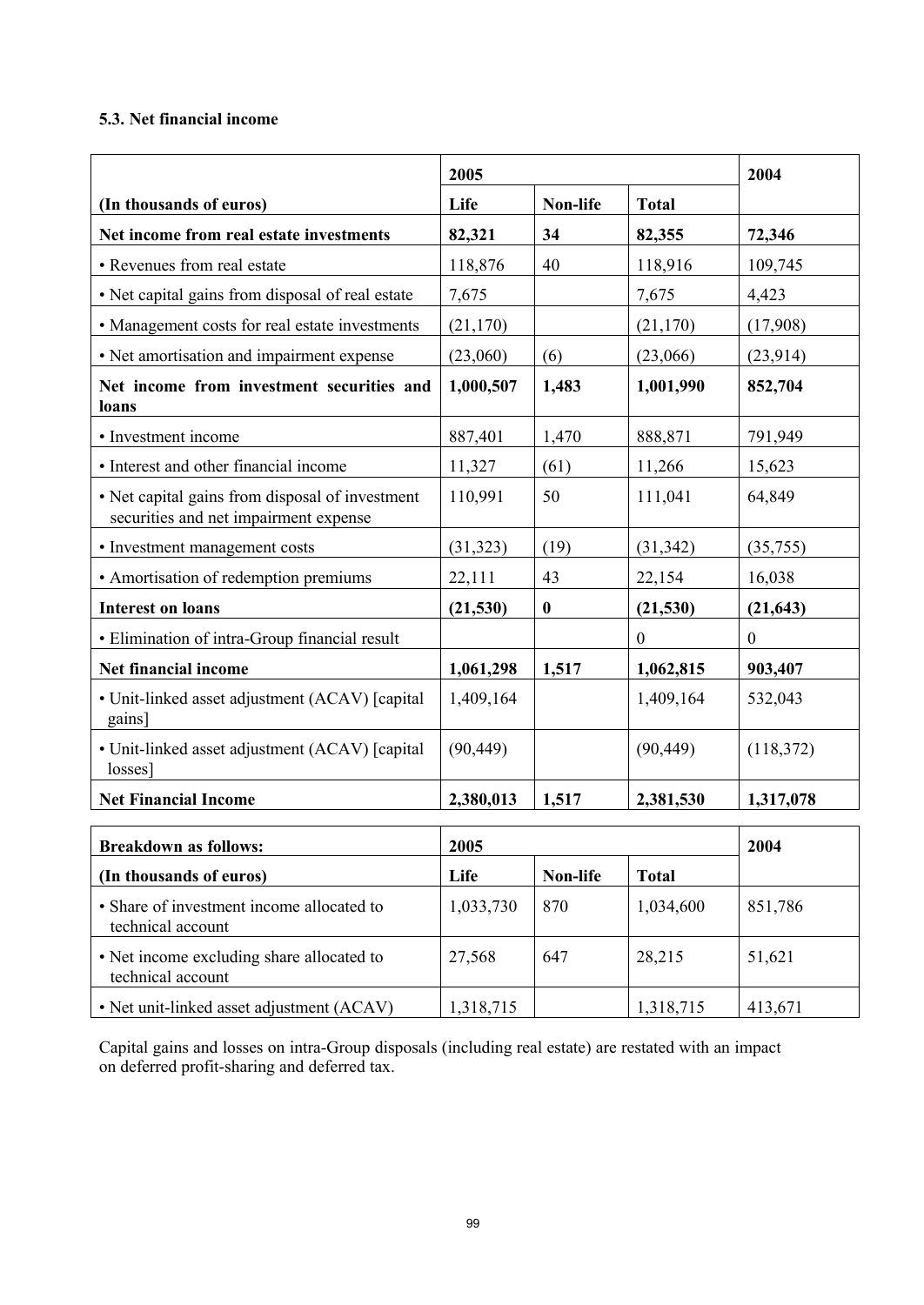## **5.4. Insurance benefits and claims**

|                                                                             | 2005      |                  |              | 2004      |
|-----------------------------------------------------------------------------|-----------|------------------|--------------|-----------|
| (In thousands of euros)                                                     | Life      | Non-life         | <b>Total</b> |           |
| • Claims                                                                    | 2,216,645 | 50,615           | 2,267,260    | 1,842,298 |
| • Changes in the insurance reserves                                         | 3,583,604 | $\boldsymbol{0}$ | 3,583,604    | 2,510,890 |
| • Policyholder profit-sharing                                               | 905,545   | $\theta$         | 905,545      | 729,829   |
| <b>BENEFITS</b><br>AND<br><b>INSURANCE</b><br><b>TOTAL</b><br><b>CLAIMS</b> | 6,705,794 | 50,615           | 6,756,409    | 5,083,017 |

# **5.5. Reinsurance income (expense)**

|                                    | 2005       |          |              |           |
|------------------------------------|------------|----------|--------------|-----------|
| (In thousands of euros)            | Life       | Non-life | <b>Total</b> |           |
| • Premiums ceded                   | (116, 156) | (36,910) | (153,066)    | (92, 124) |
| • Claims ceded                     | 60,530     | 35,485   | 96,015       | 27,301    |
| • Technical reserves ceded         | 34,530     | $\theta$ | 34,530       | 43,422    |
| · Reinsurance commissions received | 41,618     | 4,961    | 46,580       | 19,853    |
| • Financial costs                  | (4,804)    |          | (4,804)      | $\theta$  |
| REINSURANCE TECHNICAL RESULT       | 15,718     | 3,536    | 19,255       | (1,548)   |

# **5.6. Management expenses**

|                                  | 2005     | 2004     |              |          |
|----------------------------------|----------|----------|--------------|----------|
| (In thousands of euros)          | Life     | Non-life | <b>Total</b> |          |
| • Acquisition costs              | 143,594  | 1,508    | 145,102      | 150,077  |
| • Administrative costs           | 135,818  | 642      | 136,460      | 110,212  |
| • Other technical costs          | 57,279   | 1,494    | 58,773       | 48,960   |
| • Employee profit-sharing        | $\Omega$ | $\theta$ | $\theta$     | $\theta$ |
| <b>TOTAL MANAGEMENT EXPENSES</b> | 336,691  | 3,644    | 340,335      | 309,249  |

Employee profit-sharing is included in other technical costs.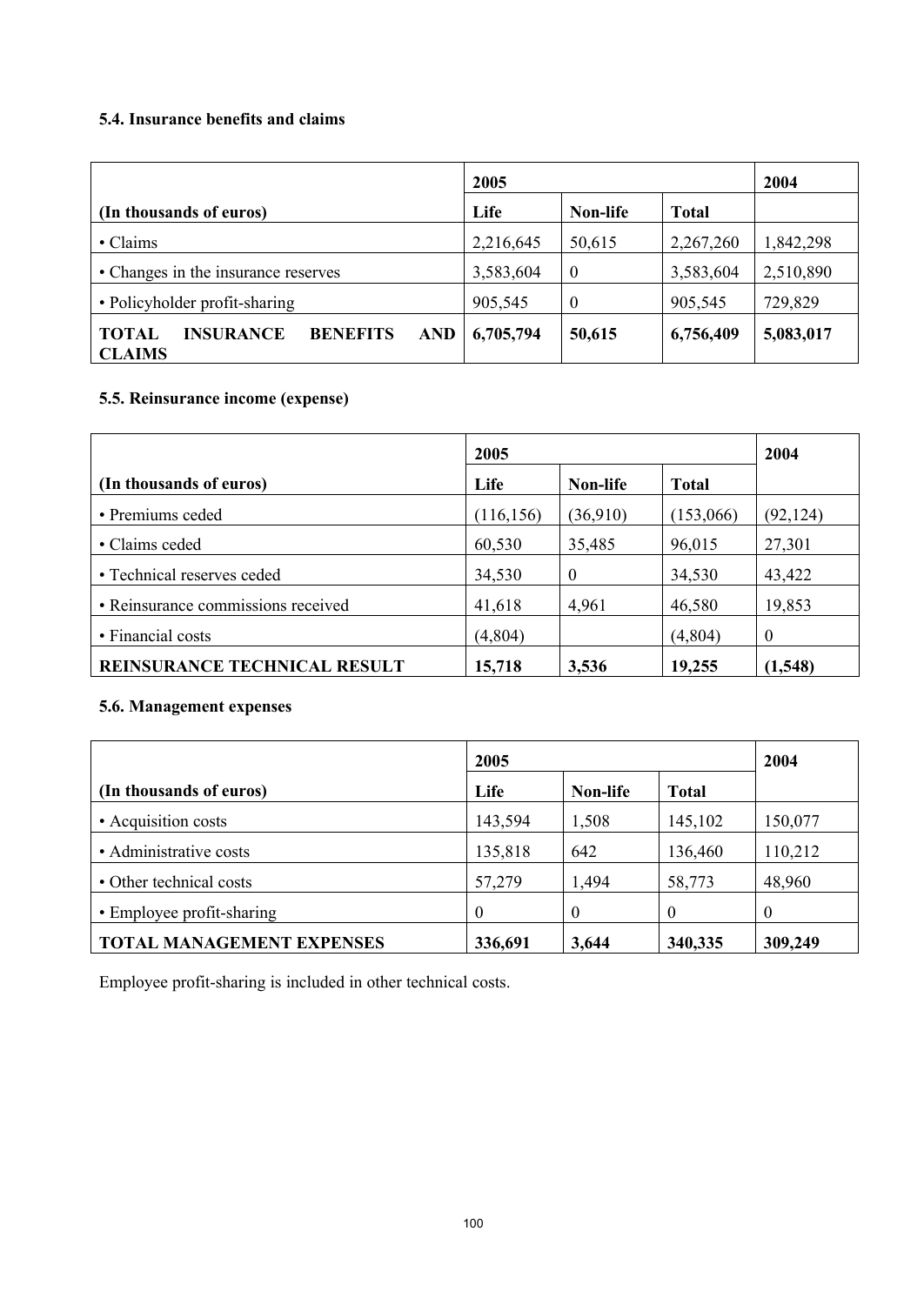#### **5.7. Classification of expense based on their nature**

| (In thousands of euros)                                     | 2005    | 2004    |
|-------------------------------------------------------------|---------|---------|
| BREAKDOWN OF EMPLOYEE EXPENSES                              |         |         |
| • Wages                                                     | 107,177 | 104,737 |
| • Social security contributions and other employee expenses | 45,091  | 44,525  |
| • Profit-sharing                                            | 6,593   | 5,998   |
| <b>TOTAL PERSONNEL EXPENSES</b>                             | 158,861 | 155,260 |
| • Commissions related to direct insurance booked during the |         |         |
| year                                                        | 124,553 | 122,850 |
| • Other management expenses                                 | 56,924  | 31,139  |

Commissions related to direct insurance are commissions paid to non-employees and to intermediaries.

#### **5.8 Other net income**

| (In thousands of euros)        | 2005  | 2004 |
|--------------------------------|-------|------|
| Other net income:              |       |      |
| • Other non-technical income   | 109   | 238  |
| • Other non-technical expenses | (154) | 61   |
| <b>TOTAL OTHER NET INCOME</b>  | (45)  | 177  |

#### **5.9. Extraordinary items**

| (In thousands of euros)                                    | 2005 | 2004      |
|------------------------------------------------------------|------|-----------|
| • Extraordinary income                                     | 354  | 40,091    |
| • Use and reversal of provisions for extraordinary expense |      |           |
| • Extraordinary expense                                    | (49, | (11, 924) |
| • Allocation to reserve for extraordinary expense          |      | 23        |
| <b>EXTRAORDINARY INCOME (EXPENSE)</b>                      | 305  | 28,190    |

In 2004, extraordinary income reflected the result from the acquisition of an additional equity interest of 15% in the holding company La Mondiale Participations by Aegon. Extraordinary expenses included the 2.5% tax on special reserves for long-term capital gains, in the amount of  $\overline{64.5}$  million.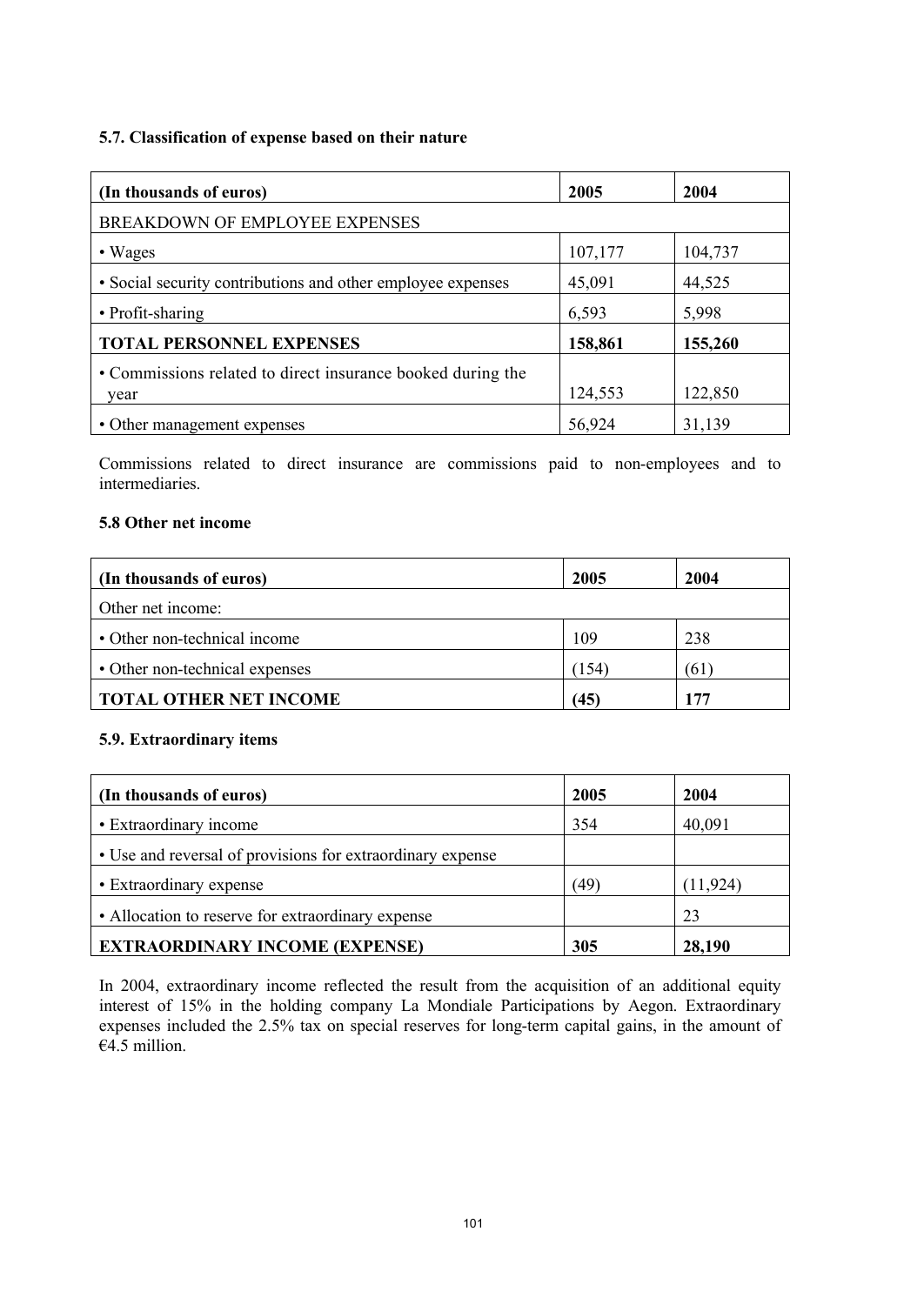#### **5.10. Income tax**

| (In thousands of euros)                                 | 2005   | 2004   |
|---------------------------------------------------------|--------|--------|
| • Tax expense of La Mondiale and consolidated companies | 10,177 | 5,341  |
| • Deferred tax provision                                | 35,385 | 17,483 |
| <b>TAX EXPENSE</b>                                      | 45,562 | 22,824 |

There is a tax-group arrangement between La Mondiale and its main subsidiaries (held at more than 95%). The tax consolidation agreement enables the parent company to keep the benefit of any tax savings.

#### **5.11. Share in associate profit (loss)**

| (In thousands of euros) | 2005 | 2004 |
|-------------------------|------|------|
|                         |      |      |
| <b>PROFIT (LOSS)</b>    |      |      |

There are no longer any associates.

#### **5.12. Employees**

The permanent staff of the consolidated companies of La Mondiale Group as of 31 December 2005 included 2,367 members.

The Group's overall obligations for consolidated companies relating to pensions and retirement benefits liabilities are recorded in the Other provisions; they amounted to  $\epsilon$ 13.4 million at year-end 2005.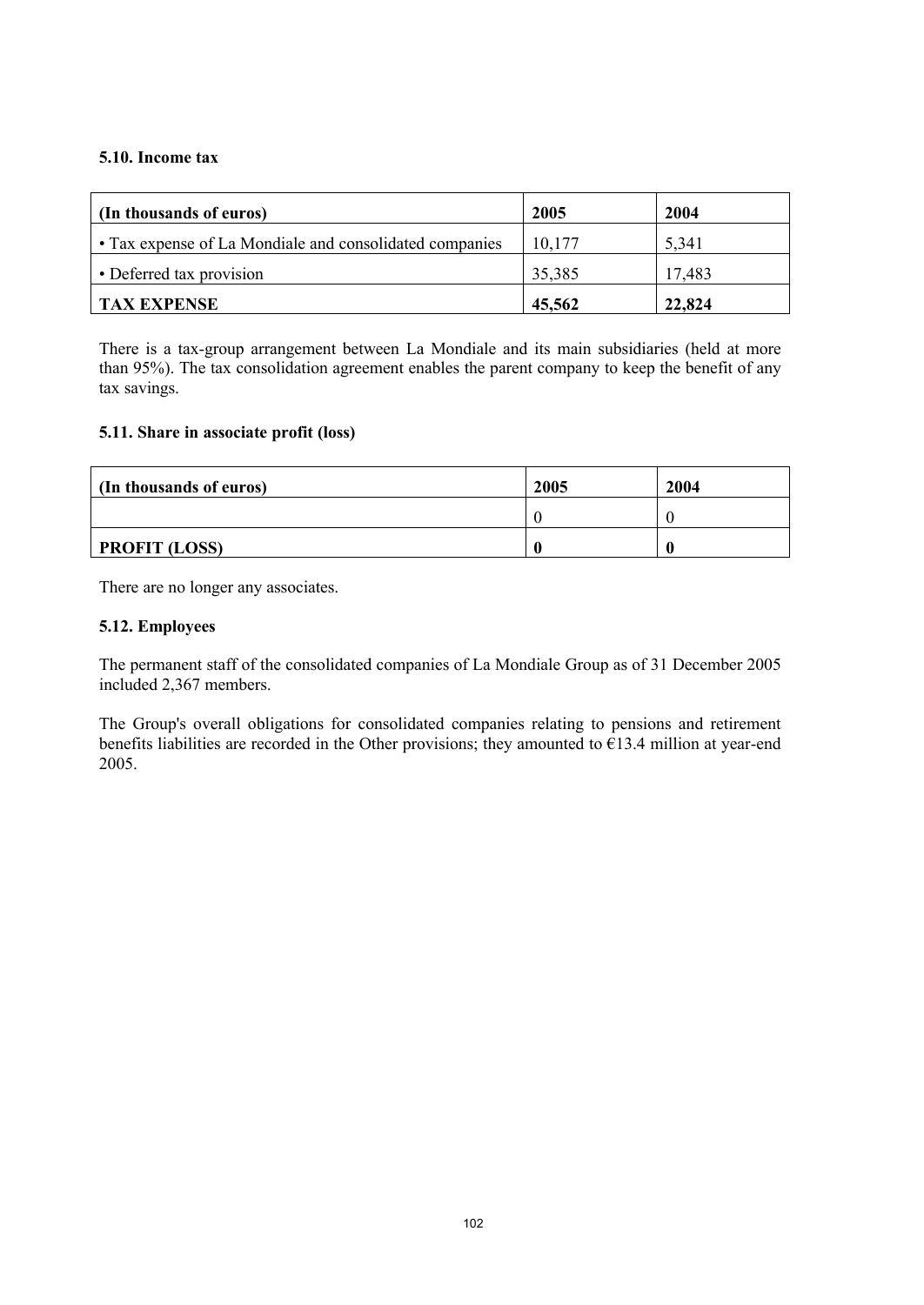# **Data on subsidiaries and affiliates: (Articles L. 233-1 and L. 233-2 of the French** *Code de commerce***)**

|     | (In thousands of<br>euros)              | <b>Address</b>                   |                               | <b>Share</b><br>capital | <b>Reserves</b><br>and<br>retained income<br>before<br>profit<br>distribution | Percentage<br>of<br>capital<br>held by the<br>Group (%) | Net value of<br>securities<br>held by the<br>Group | Outstanding<br>loans<br>and advances made<br>by the Group and not<br>reimbursed | <b>Guarantees</b><br>and sureties<br>given | <b>Revenues</b><br>net of tax | Profit or loss<br>for<br>last<br>closed<br>financial<br>year | Dividends collected<br>the<br>by<br>parent<br>during<br>company<br>the financial year | Remarks |  |
|-----|-----------------------------------------|----------------------------------|-------------------------------|-------------------------|-------------------------------------------------------------------------------|---------------------------------------------------------|----------------------------------------------------|---------------------------------------------------------------------------------|--------------------------------------------|-------------------------------|--------------------------------------------------------------|---------------------------------------------------------------------------------------|---------|--|
|     | Subsidiaries                            |                                  |                               |                         |                                                                               |                                                         |                                                    |                                                                                 |                                            |                               |                                                              |                                                                                       |         |  |
|     | Insurance Activities                    |                                  |                               |                         |                                                                               |                                                         |                                                    |                                                                                 |                                            |                               |                                                              |                                                                                       |         |  |
|     | Arial assurance                         | 32, avenue Émile Zola            | 59370 Mons-en-<br>Baroeul     | 24,000                  | 65,064                                                                        | 50.00                                                   | 2,100                                              |                                                                                 |                                            | 894,260                       | 6,498                                                        |                                                                                       |         |  |
|     | La Mondiale<br>Accidents                | 32, avenue Émile Zola            | 59370 Mons-en-<br>Baroeul     | 1,200                   | 12,759                                                                        | 99.99                                                   | 2,647                                              |                                                                                 |                                            | 35,170                        | 3,450                                                        |                                                                                       |         |  |
|     | La Mondiale<br>Diversification          | 32, avenue Émile Zola            | 59370 Mons-en-<br>Baroeul     | 21,945                  | (10,683)                                                                      | 100.00                                                  | 11,743                                             |                                                                                 |                                            | 19                            | 555                                                          |                                                                                       |         |  |
| 103 | La Mondiale<br>Europartner              | 22, rue Goethe                   | 1637 Luxembourg<br>(G. Duchy) | 14,362                  | 1,210                                                                         | 100.00                                                  | 13,384                                             |                                                                                 |                                            | 404,381                       | 469                                                          |                                                                                       |         |  |
|     | La Mondiale<br>Partenaire               | 14, rue Roquépine                | 75008 Paris                   | 60,064                  | 154,262                                                                       | 99.99                                                   | 128,983                                            |                                                                                 |                                            | 2,454,595                     | 10,859                                                       |                                                                                       |         |  |
|     | Pasiphae                                | 14, rue Roquépine                | 75008 Paris                   | $\mathbf{0}$            | 161                                                                           | $0.00\,$                                                | $\mathbf{0}$                                       |                                                                                 |                                            | 754                           | (2)                                                          |                                                                                       |         |  |
|     | Pelayo<br>Mondiale Vida                 | Calle Rodriguez San<br>Pedro, 10 | 28015 MADRID<br>(Spain)       | 13,530                  | 898                                                                           | 50.00                                                   | 7,908                                              | $\overline{7}$                                                                  |                                            | 29,896                        | (408)                                                        |                                                                                       |         |  |
|     | Real Estate Activities                  |                                  |                               |                         |                                                                               |                                                         |                                                    |                                                                                 |                                            |                               |                                                              |                                                                                       |         |  |
|     | SAS du 12<br>Cours Albert<br>1er        | 32, avenue Émile Zola            | 59370 Mons-en-<br>Baroeul     | 35,917                  | 5,700                                                                         | 100.00                                                  | 78,063                                             |                                                                                 |                                            | 5,178                         | 2,234                                                        |                                                                                       |         |  |
|     | SCI La<br>Mondiale<br>Investissement    | 32, avenue Émile Zola            | 59370 Mons-en-<br>Baroeul     | $\mathbf{1}$            | $\overline{0}$                                                                | 100.00                                                  | $\mathbf{1}$                                       |                                                                                 |                                            | $\mathbf{0}$                  | (1)                                                          |                                                                                       |         |  |
|     | <b>SCI</b> La<br>Mondiale<br>Patrimoine | 32, avenue Émile Zola            | 59370 Mons-en-<br>Baroeul     | 100,001                 | 82,000                                                                        | 100.00                                                  | 182,001                                            |                                                                                 |                                            | $\overline{0}$                | (76)                                                         |                                                                                       |         |  |
|     | <b>SCI</b> Mondiale<br>Pierre           | 32, avenue Émile Zola            | 59370 Mons-en-<br>Baroeul     | 243,329                 | 190,925                                                                       | 100.00                                                  | 436,616                                            |                                                                                 |                                            | 33,473                        | 11,620                                                       | 8,106                                                                                 |         |  |
|     | SCEA du<br>Château                      | Larmande                         | 33330<br>Saint-<br>Émilion    | 18,900                  | 222                                                                           | 100.00                                                  | 23,190                                             |                                                                                 |                                            | 742                           | (317)                                                        |                                                                                       |         |  |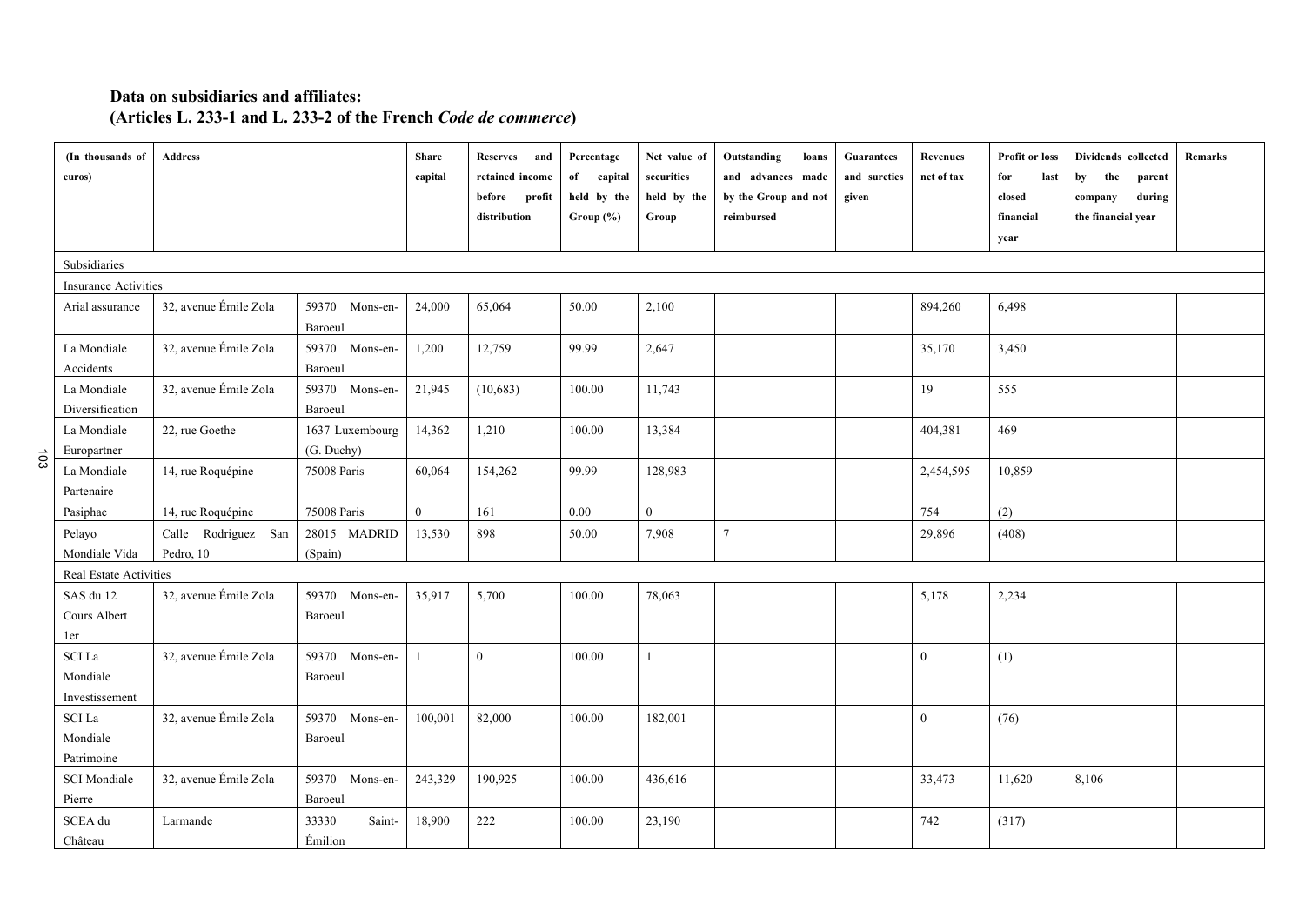| Larmande                                        |                          |                 |        |                  |        |                |         |  |              |              |       |  |
|-------------------------------------------------|--------------------------|-----------------|--------|------------------|--------|----------------|---------|--|--------------|--------------|-------|--|
| <b>SCEA Domaine</b>                             | Larmande                 | 33330<br>Saint- | 2,115  | $\boldsymbol{0}$ | 100.00 | 8              |         |  | 156          | 26           |       |  |
| du Grand Faurie                                 |                          | Émilion         |        |                  |        |                |         |  |              |              |       |  |
| Activities other than Insurance and Real Estate |                          |                 |        |                  |        |                |         |  |              |              |       |  |
|                                                 | 32, avenue Émile Zola    |                 |        |                  |        |                |         |  |              |              |       |  |
| GIE La                                          |                          | 59370 Mons-en-  | 38     | $\boldsymbol{0}$ | 62.00  | 26             | 638,058 |  | 17,509       | $\mathbf{0}$ |       |  |
| Mondiale Cash                                   |                          | Baroeul         |        |                  |        |                |         |  |              |              |       |  |
| ${\rm GIE}$ La                                  | 32, avenue Émile Zola    | 59370 Mons-en-  |        |                  | 0.00   | $\overline{0}$ |         |  |              |              |       |  |
| Mondiale                                        |                          | Baroeul         |        |                  |        |                |         |  |              |              |       |  |
| Exécutive                                       |                          |                 |        |                  |        |                |         |  |              |              |       |  |
| GIE La                                          | 32, avenue Émile Zola    | 59370 Mons-en-  |        |                  | 0.00   | $\overline{0}$ |         |  |              |              |       |  |
| Mondiale                                        |                          | Baroeul         |        |                  |        |                |         |  |              |              |       |  |
| Groupe                                          |                          |                 |        |                  |        |                |         |  |              |              |       |  |
| La Mondiale                                     | 32, avenue Émile Zola    | 59370 Mons-en-  | 37     | N/A              | 100.00 | 37             |         |  | N/A          | N/A          |       |  |
| Entreprendre                                    |                          | Baroeul         |        |                  |        |                |         |  |              |              |       |  |
| La Mondiale                                     | 32, avenue Émile Zola    | 59370 Mons-en-  | 900    | 793              | 100.00 | 900            |         |  | 12,207       | 5,419        | 3,834 |  |
| Gestion d'Actifs                                |                          | Baroeul         |        |                  |        |                |         |  |              |              |       |  |
| SA                                              |                          |                 |        |                  |        |                |         |  |              |              |       |  |
| La Mondiale                                     | 32, avenue Émile Zola    | 59370 Mons-en-  | 13,388 | 346,247          | 65.00  | 122,225        |         |  | 11,585       | 8,559        | 3,916 |  |
| Participations                                  |                          | Baroeul         |        |                  |        |                |         |  |              |              |       |  |
| LM                                              | 22, boulevard            | 75008 Paris     | 389    | $\overline{4}$   | 99.98  | 398            |         |  | $\mathbf{0}$ | $\,8\,$      |       |  |
| Opportunités                                    | Malesherbes              |                 |        |                  |        |                |         |  |              |              |       |  |
| <b>LMD</b> Solutions                            | 32, avenue Émile Zola    | 59370 Mons-en-  | 2,000  | (886)            | 100.00 | 1,989          |         |  | 63           | (662)        |       |  |
|                                                 |                          | Baroeul         |        |                  |        |                |         |  |              |              |       |  |
|                                                 | 32, avenue Émile Zola    | 59370 Mons-en-  | 40     | 93               | 99.84  | 38             |         |  | $\mathbf{0}$ |              |       |  |
| Malesherbes                                     |                          |                 |        |                  |        |                |         |  |              | (7)          |       |  |
| Synergies                                       |                          | Baroeul         |        |                  |        |                |         |  |              |              |       |  |
| Roquepine                                       | 32, avenue Émile Zola    | 59370 Mons-en-  | $40\,$ | (19)             | 100.00 | 41             |         |  | $\mathbf{0}$ | (8)          |       |  |
| Courtage                                        |                          | Baroeul         |        |                  |        |                |         |  |              |              |       |  |
| Tradial                                         | 32, avenue Émile Zola    | 59370 Mons-en-  | 2,100  | 2,201            | 100.00 | 2,287          |         |  | 644          | (372)        |       |  |
|                                                 |                          | Baroeul         |        |                  |        |                |         |  |              |              |       |  |
| Ventadour                                       | 22, boulevard            | 75008 Paris     | 40     | 1,218            | 99.84  | 51             |         |  | 5,014        | 1,040        | 798   |  |
| Stratégie                                       | Malesherbes              |                 |        |                  |        |                |         |  |              |              |       |  |
| Participating Interests                         |                          |                 |        |                  |        |                |         |  |              |              |       |  |
| Acofi                                           | 9, rue Vignon            | 75008 Paris     | N/A    | N/A              | 10.00  | 991            |         |  | N/A          | N/A          | 78    |  |
| Grands Crus                                     | 91-93, boulevard Pasteur | 75015 Paris     | N/A    | $\rm N/A$        | 12.52  | 3,049          |         |  | N/A          | N/A          |       |  |
| Investissements                                 |                          |                 |        |                  |        |                |         |  |              |              |       |  |

104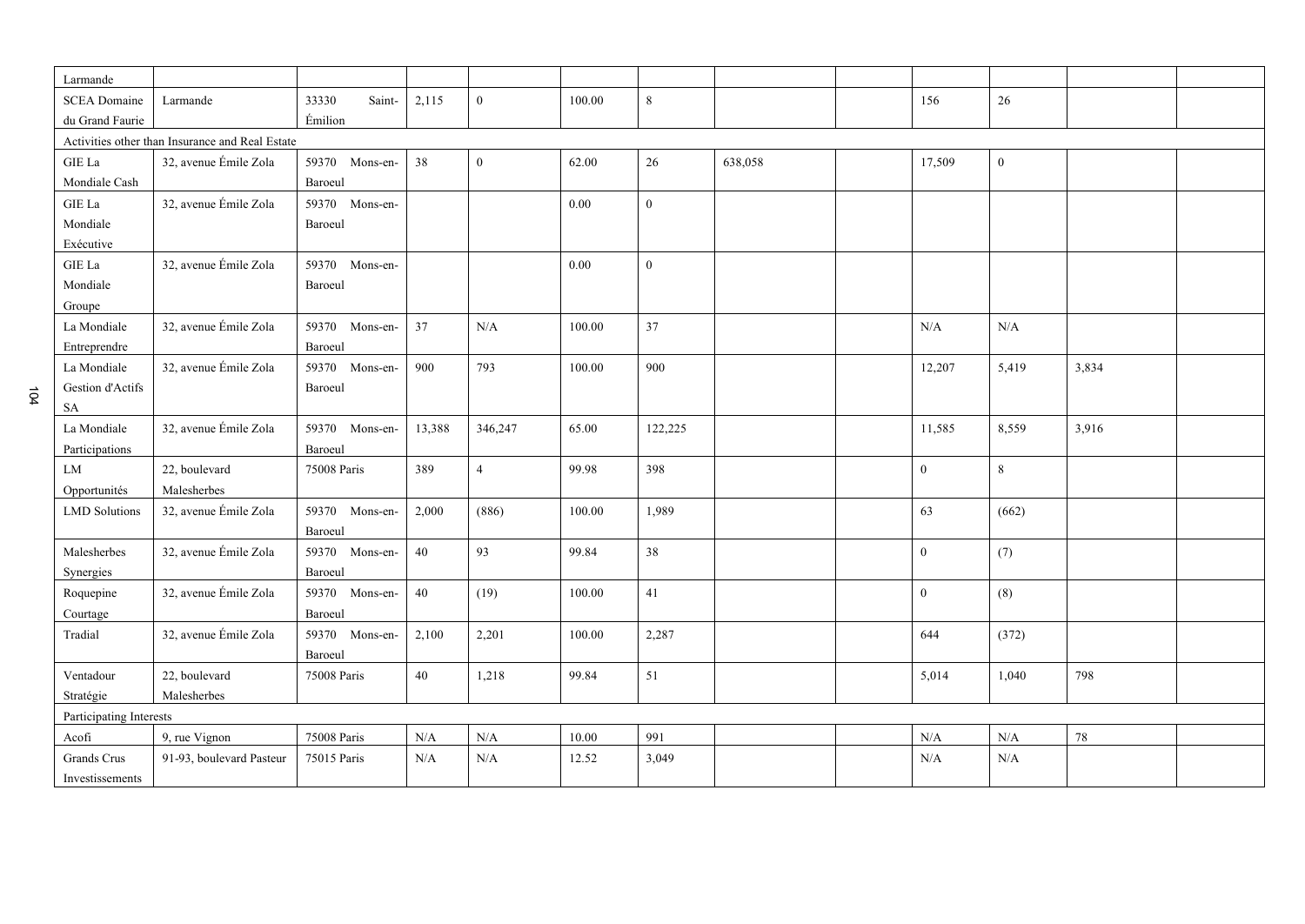*IMPORTANT: set out below is an English translation of the Issuer's consolidated financial statements for the year ended 31 December 2004. This translation was prepared by the Issuer and is set out below for information purposes only. Please refer to Section "Documents Incorporated by Reference" on pages 15 and 16 for the information incorporated by reference including the French language binding version of the consolidated financial statements.*

#### **2004 Consolidated Financial Statements**

#### **Consolidated profit and loss account:**

| (In thousands of euros)                                            | <b>Notes</b> | Life<br>segment | <b>Non-Life</b><br>segment | <b>Total</b><br>31.12.2004 | 31.12.2003<br>(1) |
|--------------------------------------------------------------------|--------------|-----------------|----------------------------|----------------------------|-------------------|
| • Earned premium                                                   | $5 - 1$      | 4,114,423       | 50,152                     | 4,164,575                  | 3,836,257         |
| • Other operating income                                           | $5 - 2$      | 23,906          | $\mathbf{1}$               | 23,907                     | 26,857            |
| • Net financial income                                             | $5 - 3$      | 902,084         | 1,323                      | 903,407                    | 772,675           |
| • Unit-linked asset adjustment (ACAV)                              | $5 - 3$      | 413,671         |                            | 413,671                    | 577,906           |
| <b>Operating incomes</b>                                           |              | 5,454,084       | 51,476                     | 5,505,560                  | 5,213,695         |
| · Insurance benefits and claims                                    | $5 - 4$      | 5,043,533       | 39,484                     | 5,083,017                  | 4,823,734         |
| • Reinsurance cessions expense (income)                            | $5 - 5$      | 1,377           | 171                        | 1,548                      | 5,796             |
| • Management expenses                                              | $5-6; 5-7$   | 303,444         | 5,805                      | 309,249                    | 281,811           |
| <b>Operating costs</b>                                             |              | 5,348,354       | 45,460                     | 5,393,814                  | 5,111,341         |
| <b>Total operating income</b>                                      |              | 105,730         | 6,016                      | 111,746                    | 102,354           |
| • Other net income                                                 | $5 - 8$      |                 |                            | 177                        | 235               |
| • Extraordinary items                                              | $5-9$        |                 |                            | 28,190                     | 46,532            |
| • Income tax                                                       | $5 - 10$     |                 |                            | (22, 824)                  | (34, 103)         |
| <b>Consolidated net profit</b>                                     |              |                 |                            | 117,289                    | 115,018           |
| • Share in associate profit (losses)                               | $5 - 11$     |                 |                            | $\mathbf{0}$               | $\boldsymbol{0}$  |
| · Goodwill amortisation                                            |              |                 |                            | (997)                      | (884)             |
| <b>TOTAL</b><br><b>CONSOLIDATED</b><br><b>NET</b><br><b>PROFIT</b> |              |                 |                            | 116,292                    | 114,134           |
| • Minority interests                                               |              |                 |                            | 4,061                      | 12,650            |
| <b>NET PROFIT (Group contribution)</b>                             |              |                 |                            | 112,231                    | 101,484           |

\*See comments in section 2.5 of Notes.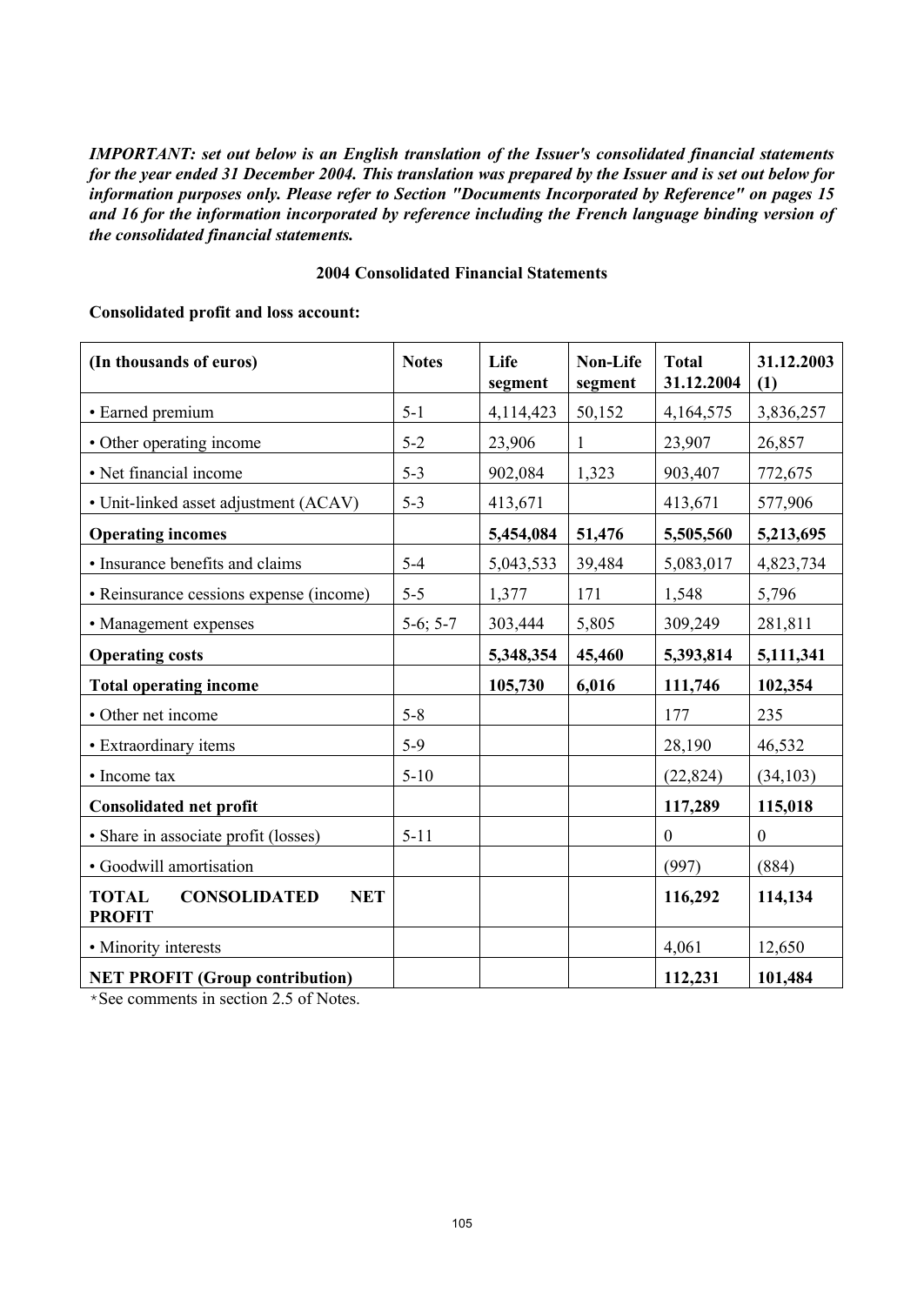# **Consolidated balance sheet:**

*Assets:*

| (In thousands of euros)                                                                                      | <b>Notes</b> | 2004       | 2003       |
|--------------------------------------------------------------------------------------------------------------|--------------|------------|------------|
| Goodwill                                                                                                     | $3-1$        | 7,962      | 8,959      |
| <b>Intangible assets</b>                                                                                     |              | 2,520      | 3,260      |
| <b>Investments (General Fund)</b>                                                                            | $3 - 2$      | 19,756,265 | 17,217,570 |
| • Lands and buildings                                                                                        |              | 1,408,410  | 1,332,934  |
| • Investments in associates and participating interest                                                       | $3 - 3$      | 8,919      | 7,698      |
| • Other investments                                                                                          |              | 18,338,232 | 15,876,252 |
| • Cash deposits with ceding companies                                                                        |              | 704        | 686        |
| <b>Unit-linked assets</b>                                                                                    | $3 - 4$      | 7,653,119  | 6,855,402  |
| Securities accounted for under the equity method                                                             | $3 - 5$      | $\bf{0}$   | $\bf{0}$   |
| <b>TOTAL INVESTMENTS</b>                                                                                     |              | 27,409,384 | 24,072,972 |
| Reinsurers' and retrocessionnaires' share of technical reserves                                              | $3 - 6$      | 115,931    | 63,080     |
| arising from direct<br>receivable<br><b>Accounts</b><br>insurance<br><sub>or</sub><br>reinsurance operations | $3 - 7$      | 344,696    | 242,545    |
| <b>Accounts receivable from banking institutions</b>                                                         | $3 - 8$      | 80,215     | 61,352     |
| <b>Other receivables</b>                                                                                     | $3-9; 3-10$  | 51,015     | 101,694    |
| <b>Other assets</b>                                                                                          | $3-11$       | 41,908     | 42,078     |
| <b>Accruals and deferrals</b>                                                                                | $3 - 12$     | 1,005,982  | 931,982    |
| • Interests and rents accrued but not due                                                                    |              | 414,417    | 380,258    |
| • Deferred acquisition costs                                                                                 |              | 571,423    | 524,705    |
| • Other accruals and deferrals                                                                               |              | 20,142     | 27,019     |
| <b>Foreign exchange differences</b>                                                                          | $3 - 23$     | 4,302      | 4,829      |
| <b>TOTAL ASSETS</b>                                                                                          |              | 29,063,915 | 25,532,751 |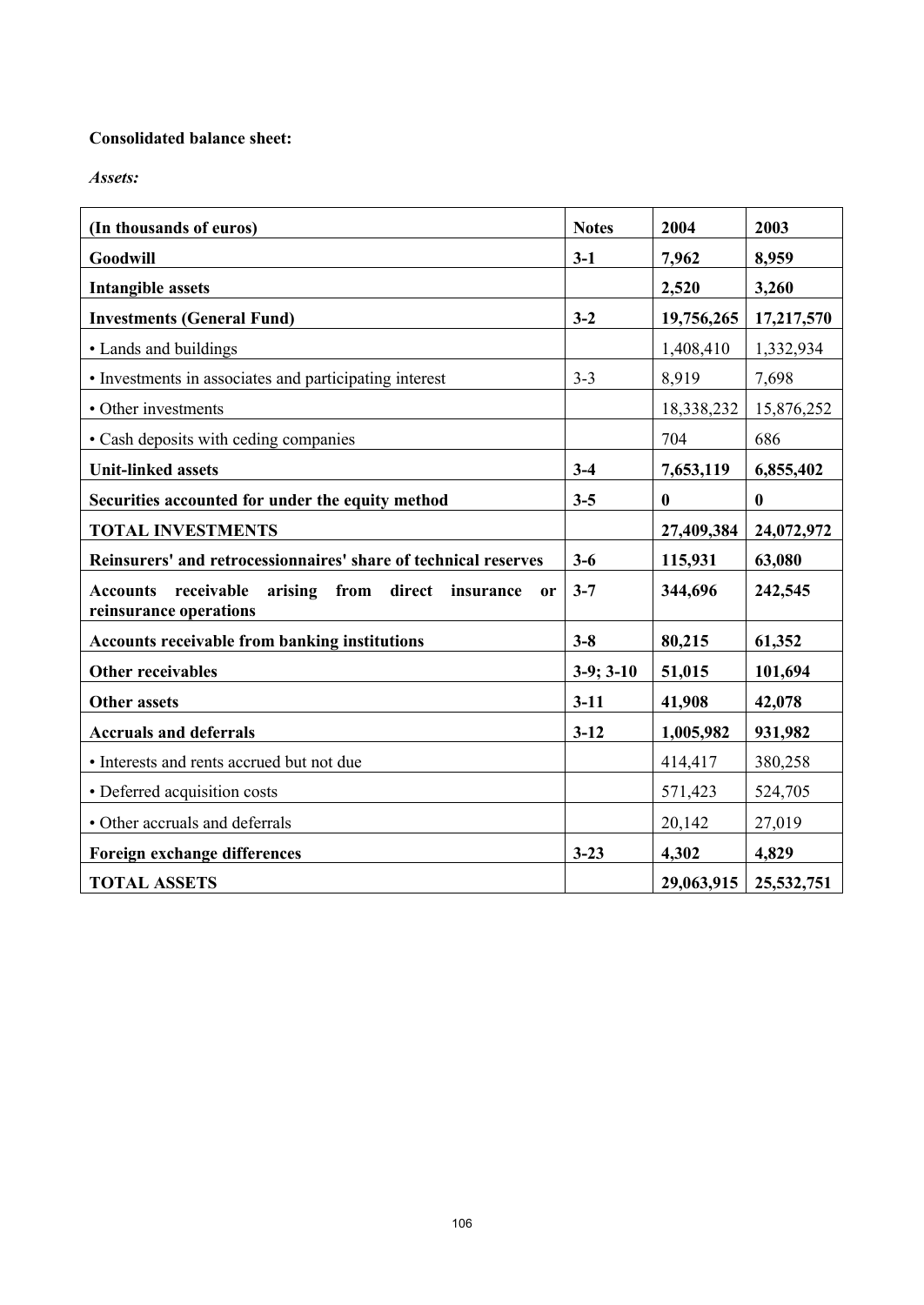# *Liabilities:*

| (In thousands of euros)                                                           | <b>Notes</b>    | 2004       | 2003             |
|-----------------------------------------------------------------------------------|-----------------|------------|------------------|
| <b>Equity</b>                                                                     | $3 - 13$        |            |                  |
| • Statutory capital *                                                             |                 | 26,434     | 21,526           |
| • Other reserves                                                                  |                 | 709,965    | 604,033          |
| • Accounting principles change impact                                             |                 | (16, 425)  | (13, 130)        |
| • Net profit                                                                      |                 | 112,231    | 101,484          |
| <b>EQUITY</b> (group share)                                                       |                 | 832,205    | 713,913          |
| <b>Minority interests</b>                                                         | $3 - 14$        | 170,474    | 67,987           |
| <b>Subordinated debts</b>                                                         | $3 - 15$        | 466,000    | 473,867          |
| <b>TOTAL INVESTED CAPITAL</b>                                                     |                 | 1,468,679  | 1,255,767        |
| <b>Gross technical reserves</b>                                                   | $3-16$ ; $3-17$ | 19,361,579 | 16,913,317       |
| <b>Technical reserves for unit-linked contracts</b>                               |                 | 7,663,699  | 6,864,541        |
| <b>Other provisions</b>                                                           | $3 - 18$        | 46,067     | 34,018           |
| payable<br>arising from direct insurance<br><b>Accounts</b><br>and<br>reinsurance | $3-19$          | 183,651    | 179,915          |
| Payables to banking institutions                                                  | $3 - 20$        | 17,317     | 2,751            |
| <b>Other debts</b>                                                                | $3-21$          | 312,702    | 260,744          |
| <b>Accruals and deferrals (liabilities)</b>                                       | $3 - 22$        | 10,037     | 21,698           |
| <b>Foreign exchange differences</b>                                               | $3 - 23$        | 184        | $\boldsymbol{0}$ |
| <b>TOTAL LIABILITIES</b>                                                          |                 | 29,063,915 | 25,532,751       |

\*The statutory capital corresponds to the "*Fonds d'établissement*".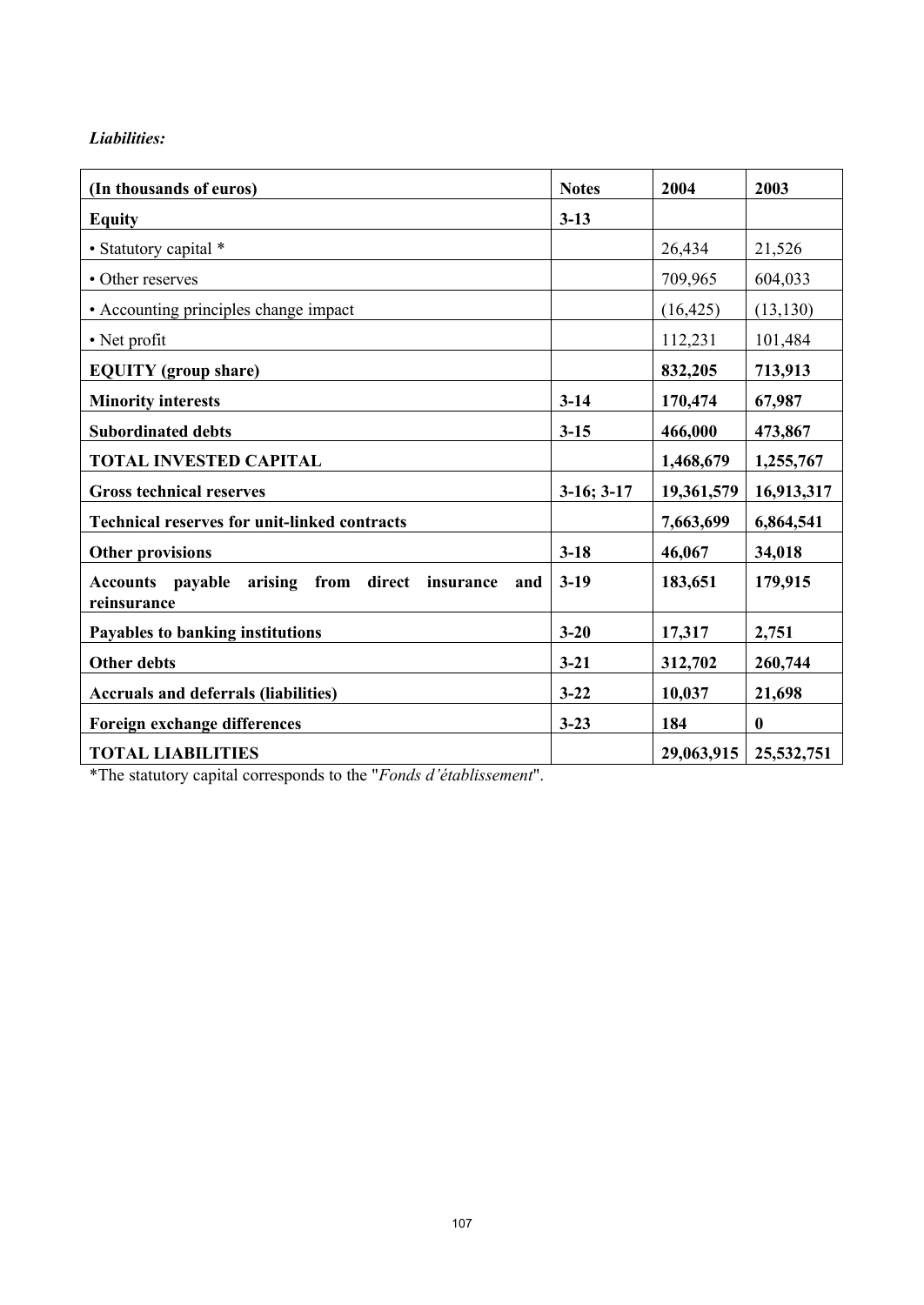# **Explanatory notes to the consolidated financial statements:**

# **1. Scope of consolidation**

# **1.1 Scope of consolidation as of 31 December 2004**

|                                           | 2004                     |                           |                                                 | 2003                     |                           |                                             |  |
|-------------------------------------------|--------------------------|---------------------------|-------------------------------------------------|--------------------------|---------------------------|---------------------------------------------|--|
| <b>Consolidated company</b>               | $\frac{0}{0}$<br>control | $\frac{0}{0}$<br>interest | <b>Method</b><br><sub>of</sub><br>consolidation | $\frac{0}{0}$<br>control | $\frac{0}{0}$<br>interest | <b>Method</b><br><b>of</b><br>consolidation |  |
| <b>Insurance activities</b>               |                          |                           |                                                 |                          |                           |                                             |  |
| La Mondiale                               | 100.00                   | 100.00                    | FC                                              | 100.00                   | 100.00                    | FC                                          |  |
| La Mondiale Accidents                     | 99.99                    | 99.99                     | FC                                              | 99.99                    | 99.99                     | FC                                          |  |
| Arial assurance                           | 50.00                    | 32.50                     | PC                                              | 50.00                    | 40.00                     | PC                                          |  |
| La Mondiale Europartner<br>Luxembourg     | 100.00                   | 65.00                     | FC                                              | 100.00                   | 80.00                     | FC                                          |  |
| La Mondiale Partenaire                    | 100.00                   | 65.00                     | FC                                              | 100.00                   | 79.99                     | FC                                          |  |
| Pelayo Mondiale Vida Spain                | 50.00                    | 50.00                     | PC                                              | 50.00                    | 50.00                     | PC                                          |  |
| Pasiphae                                  | 100.00                   | 0.00                      | FC                                              | 100.00                   | 0.00                      | FC                                          |  |
| <b>Financial activities</b>               |                          |                           |                                                 |                          |                           |                                             |  |
| GIE La Mondiale Cash                      | 64.00                    | 59.55                     | FC                                              | 64.00                    | 60.60                     | FC                                          |  |
| <b>SA La Mondiale Gestion</b><br>d'Actifs | 100.00                   | 99.99                     | FC                                              | 100.00                   | 99.99                     | FC                                          |  |
| <b>Investment property activities</b>     |                          |                           |                                                 |                          |                           |                                             |  |
| Commercial companies                      |                          |                           |                                                 |                          |                           |                                             |  |
| SA La Mondiale Foncière                   | 100.00                   | 100.00                    | FC                                              | 100.00                   | 100.00                    | FC                                          |  |
| Investment companies                      |                          |                           |                                                 |                          |                           |                                             |  |
| Mondiale Pierre                           | 100.00                   | 100.00                    | FC                                              | 100.00                   | 100.00                    | FC                                          |  |
| <b>Other activities</b>                   |                          |                           |                                                 |                          |                           |                                             |  |
| La Mondiale Participations                | 65.00                    | 65.00                     | FC                                              | 80.00                    | 80.00                     | FC                                          |  |
| GIE La Mondiale Groupe                    | 100.00                   | 100.00                    | FC                                              |                          |                           |                                             |  |
| GIE la Mondiale IT                        | 100.00                   | 100.00                    | FC                                              | 100.00                   | 100.00                    | FC                                          |  |
| Solutions<br>Vie<br>Assurances<br>(SAV)   |                          |                           |                                                 | 100.00                   | 100.00                    | FC                                          |  |
|                                           |                          |                           |                                                 |                          | (up to $28.04.2003$ )     |                                             |  |

Method of consolidation FC: Full consolidation method<br>PC: Proportionate consolidation Proportionate consolidation method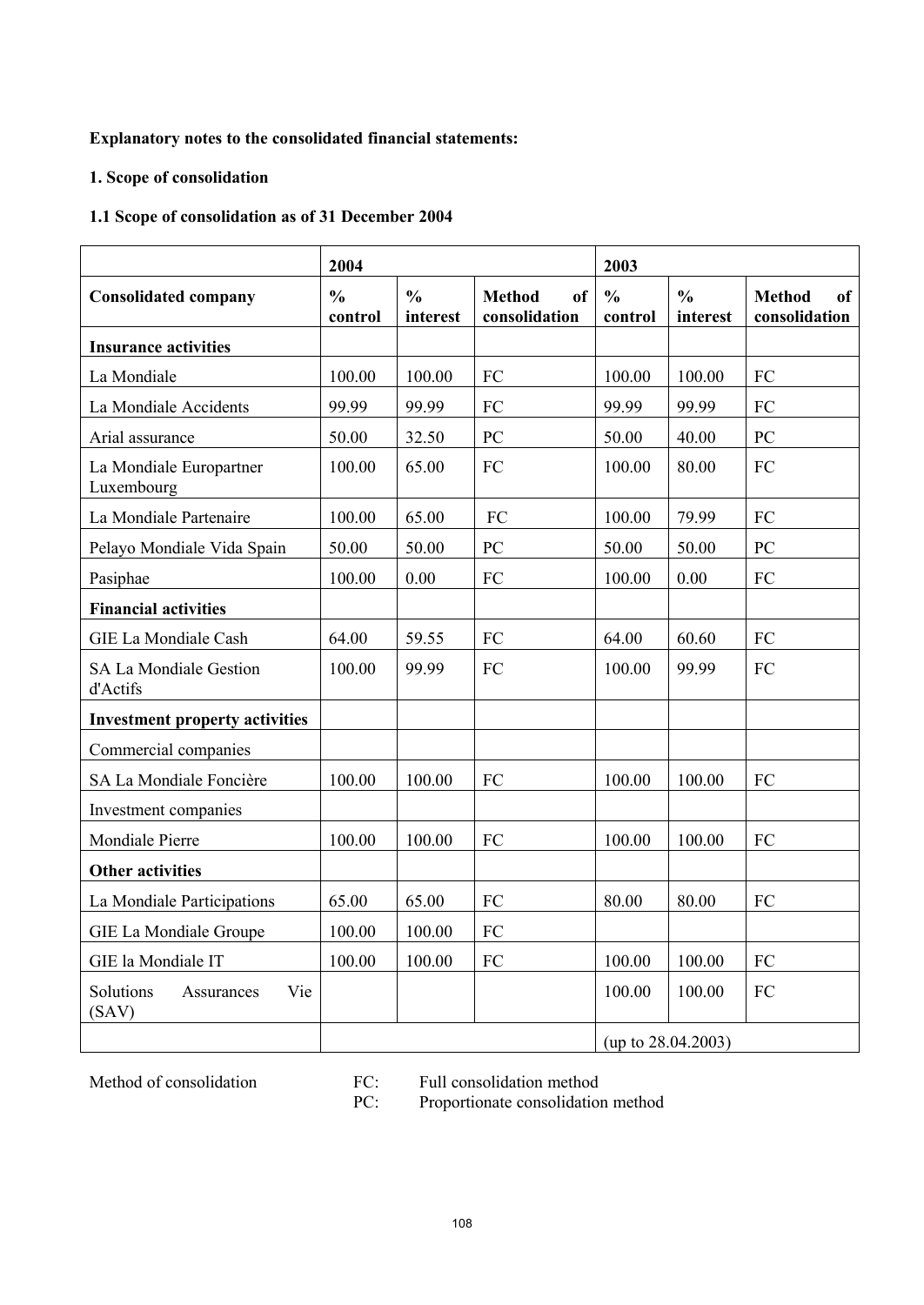## **1.2 Rules adopted to determine the scope of consolidation**

## • **The following may be consolidated:**

Investments in which La Mondiale holds, directly or indirectly, at least 20% of the voting rights and for which a representative of the Group sits on the board of directors or supervisory board. In addition, companies must fit in the following two Group's thresholds as defining a material interest: either 0.10% of total consolidated assets or 0.10% of total Group revenues.

## • **The applicable methods are the following:**

Full consolidation, if the subsidiary is held at more than 40%, and no other single shareholder holds more than 40%.

Proportional consolidation, if there is a community of interests.

Equity method consolidation, if the interest is equal to at least 20% and the other methods are not applicable.

## • **By exemption:**

Pasiphaé, a *tontine* (a system of annuities in which the benefits pass to the surviving subscribers until only one is left), is fully consolidated pursuant to Article R. 345-1-1 of the French *Code des assurances*.

## **1.3 Application to the financial year**

Changes in the scope of consolidation are as follows:

## • **Included:**

GIE La Mondiale Groupe: this GIE ("*Groupement d'Intérêt Economique*" i.e. association for developing economic interests) includes the pooling of Group's main human and material resources.

• **Removed:**

No entity was removed from the scope of consolidation in 2004.

## **2. Accounting principles and valuation methods**

## **2.1 Principles and methods of consolidation**

The consolidated financial statements of La Mondiale Group were drawn up as of 31 December 2004 pursuant to current legal and regulatory provisions, and the Accounting Standards Committee's regulation 2000-05 of 7 December 2000 and its implementation decree No. 2001-51 of 17 January 2001. All companies are consolidated on the basis of their financial statements closed on 31 December.

## **2.2 Significant events**

The major event during the financial year was the increase in Aegon's equity interest in the capital of La Mondiale Participations, a subsidiary of La Mondiale Mutuelle. On 23 December 2004, this interest increased from 20 to 35% as the result of a capital increase. For complete understanding, the holding company, La Mondiale Participations, holds the following companies: La Mondiale Partenaire, Arial Assurance (50%) and La Mondiale Europartner.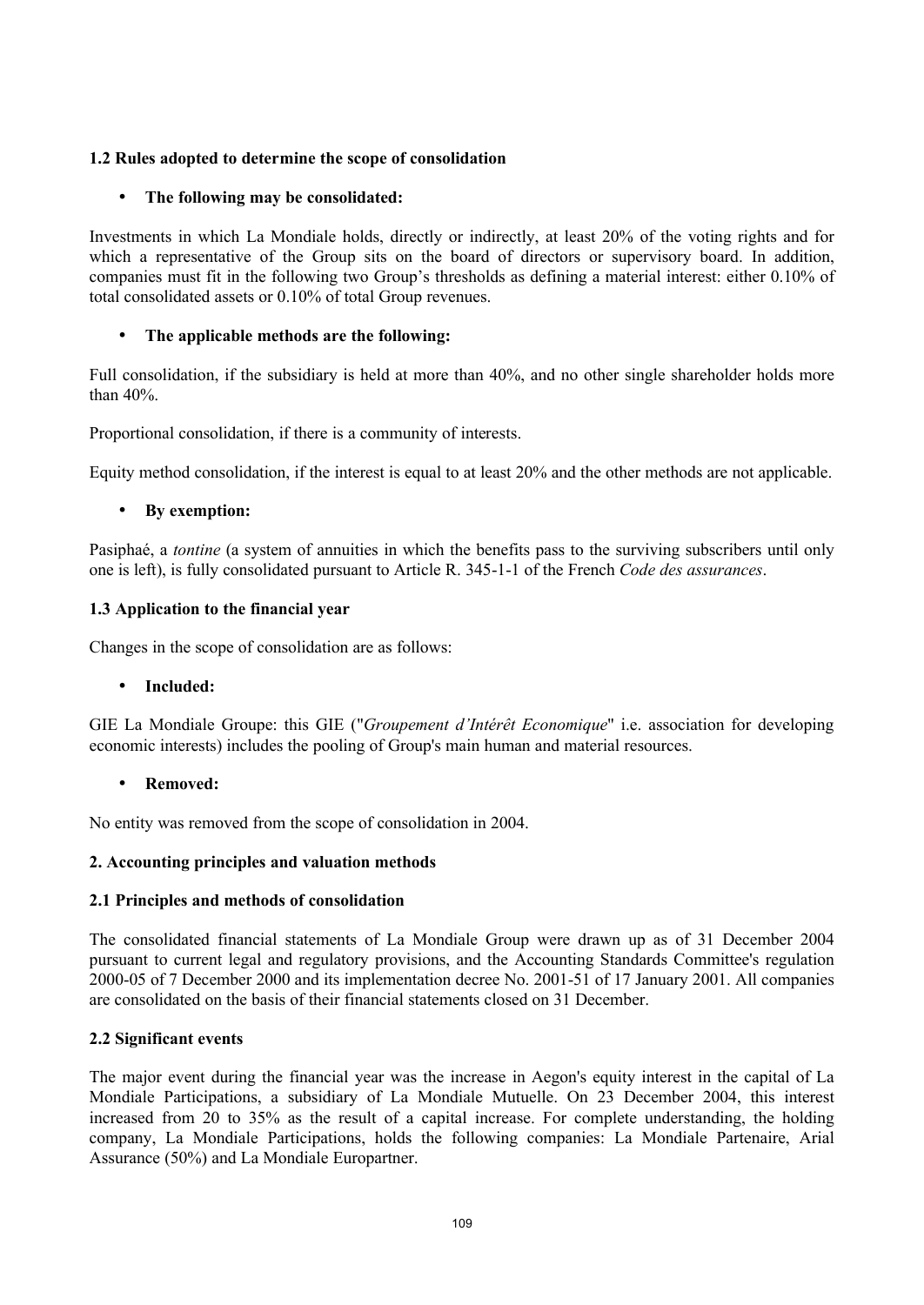## **2.3 Accounting principles and valuation methods**

## • **Summary statement:**

Investment property activities managed by subsidiaries are included under the Life segment in the profit and loss account. These subsidiaries are held essentially by the life insurance companies and should be assimilated with the management of assets covering insurance liabilities.

#### • **Harmonisation of individual financial statements:**

Financial statements of the various consolidated insurance companies were prepared in conformity with the rules of the French *Code des assurances* and local legal and statutory rules for foreign subsidiaries, notably with regard to the valuation of mathematical reserves, premium and claim liabilities, the recognition of regulated reserves, the valuation of investments and the calculation of amortisation and impairment. The income and expenses of consolidated subsidiaries were reclassified based on their function, according to the activity exercised within the Group.

#### • **Foreign currency translation:**

All balance sheets and profit and loss accounts of subsidiaries were drawn up in euros.

#### • **Transactions between consolidated companies:**

Inter company accounts of assets and liabilities, income and expenses and commitments between fully consolidated companies were eliminated, as were dividends.

#### • **Valuation of investments:**

Assets for which fluctuations in value have the effect of creating or directly influencing the policyholders' rights are marked to their market value. This concerns unit-linked contracts and *tontine* systems. Other investments are measured at cost.

Investment securities held by French insurance companies or their successors are valued according to the rules of the French *Code des assurances*. Securities held by other companies are valued according to applicable local regulations. Land, real estate and equity interests in non-listed real estate entities are recorded at their acquisition value, excluding purchase expenses and taxes and increased for construction work and improvements. Revaluations reported in individual company balance sheets have not been maintained.

Bonds and similar instruments are recorded at their purchase price excluding accrued interest. Differences between acquisition and reimbursement values (i.e. discounts or premiums) are written off over the remaining life of the securities; the balancing item is reported in the corresponding investment account. Equities and similar instruments are recorded in the balance sheet at their purchase price.

Investments covering technical reserves for unit-linked contracts are valued at their market value at the end of the financial period, as determined under the terms of their respective contracts; resulting variations are posted in the profit and loss account and do not impact the technical result or the net profit for the financial year.

Security lending and repurchase agreements are posted in the balance sheet by reducing the "Other investments" item.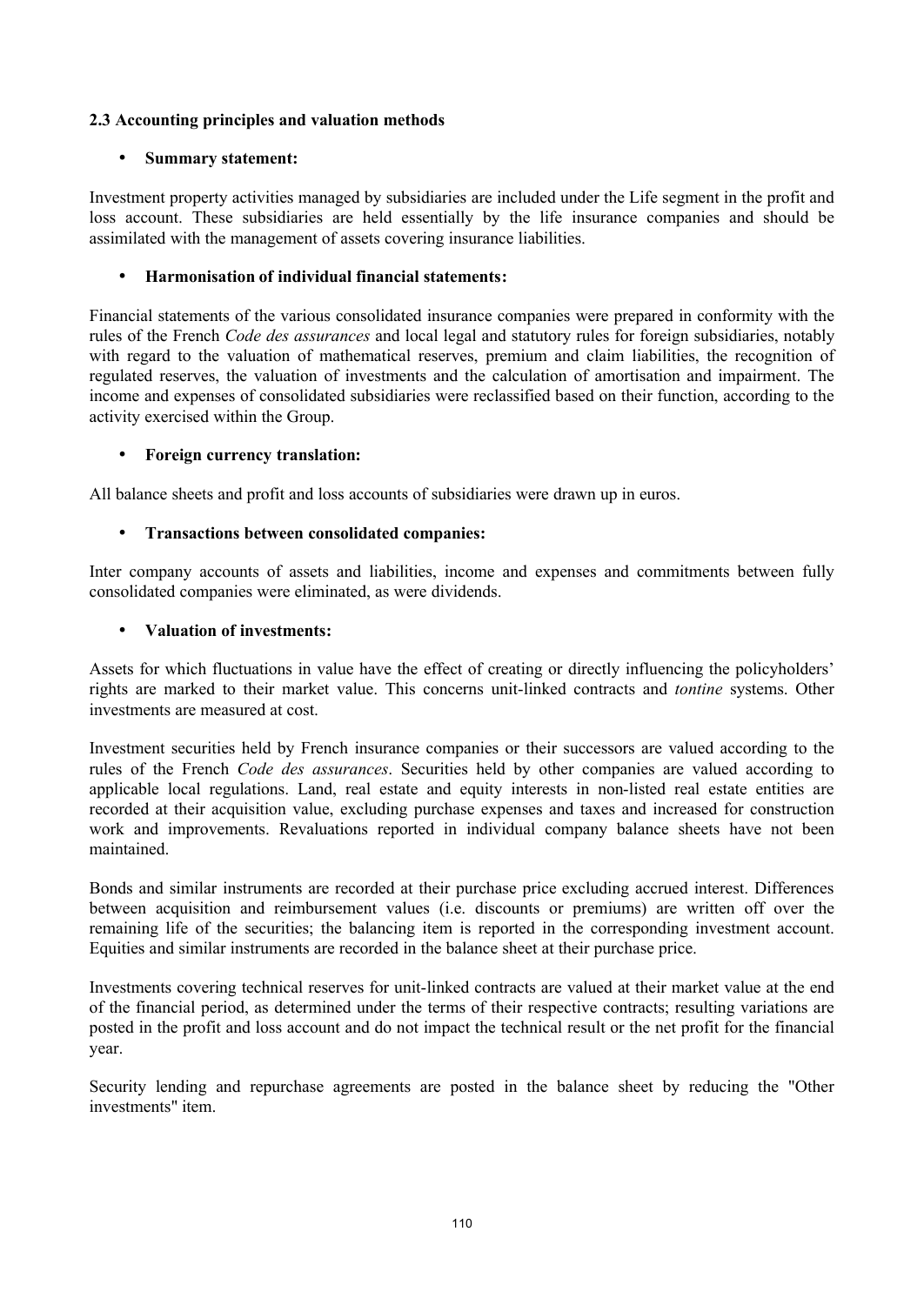#### • **Reserves for impairment of investments:**

#### *Fixed-income securities***:**

Pursuant to the provisions of Article R. 332-19 of the French *Code des assurances*, inasmuch as the company has the intention and ability to hold fixed-income securities until their maturity date, any capital losses resulting from the comparison of their net book value, decreased or increased by the amortisation of their premium or discount, with their market value do not require a reserve for impairment. However, a reserve for impairment is established when it is considered that the debtor will not be in a position to respect its commitments, either for interest payments or for the repayment of principal.

#### *Investment properties, shares and other similar securities, except for those covering technical reserves related to unit-linked contracts:*

Pursuant to the accounting provisions defined in Articles R. 331-3 and R. 332-20 of the French *Code des assurances*, a reserve for impairment determined line-by-line must be established for these same assets when the recoverable value (value in use or capitalized income value) shows a significant and prolonged discount.

#### *Determination of the recoverable value:*

The recoverable value is determined on the basis of a valuation that depends on the nature of the assets and of the holding strategy. The latter, which concerns investment objectives, holding periods and arbitrage policy, is established by the Group with a view to creating continuity without, however, precluding the option of taking advantage of market opportunities.

#### *Real estate assets are classified into two categories:*

Owner-occupied real estate, intended to be held by the Group for the long-term and for which the recoverable value used for valuation purposes is the value in use.

Rental property (or investment property), also intended to be held by the Group and for which the recoverable value reflects the capitalized income value based on future cash flows.

In exceptional circumstances, if the real estate is intended to be sold in the short-term, the value taken into account instead and in place of the value in use and capitalized income values is the probable market value, i.e. the negotiation value or, failing that, the appraised value appearing in the itemized investment report.

#### *Equities are classified into two categories:*

Participating interests, whose recoverable value is the utility value, which depends on the utility that the interest holds for the company. For those participating interests that are to be disposed of in the near future, it is the market value appearing in the itemized investment report or the last value known during the establishment of the financial statements that is selected as the recoverable value.

Investment securities, which are valued at their probable negotiation value.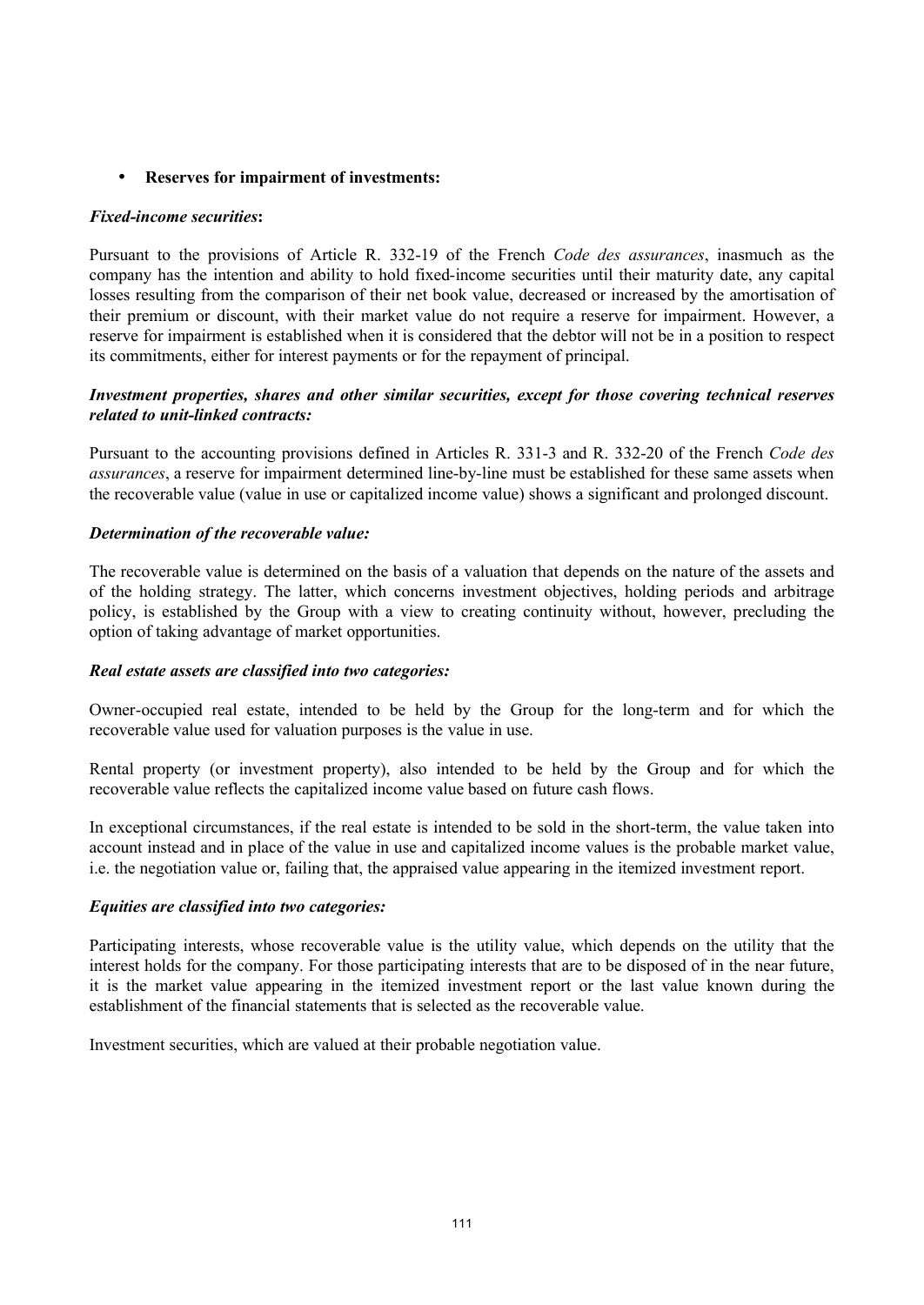#### *Determination of the reserve for prolonged impairment:*

A reserve for impairment is established line-by-line if the recoverable values are less than the acquisition values, insofar as the impairment is significant and prolonged. Since 2002, equities that show significant impairment and which the Group undertakes to hold for the long term are valued on the basis of the present value of expected dividends. A reserve is established in the amount of the difference existing between this estimated value and the book value when depreciation exceeds 50%. It is limited to two-thirds of the difference when depreciation is between 30% and 50%.

#### • **Goodwill:**

Positive and negative goodwill is generally amortized over a 15-year period, and over 40 years when the goodwill concerns real estate or similar assets. However, it is fully amortized during the acquisition year when the amount is not significant.

#### • **Derivatives:**

The Group uses these financial instruments as hedges, essentially to manage the rate of return on general assets. The following types of operation are used:

#### *Hedges against falling or rising rates:*

These hedges are composed of negotiated over-the-counter (OTC) instruments. The notional amount is booked as an off-balance-sheet commitment. Premiums paid are recorded in an equalisation account and amortized over the duration of the hedging strategy the option period plus the hedging period of the swap.

#### *Interest rate swaps:*

This hedge is composed of negotiated OTC instruments, including both long-term and short-term swaps. For long-term swaps, the net income generated by the swap operation is included in the revenues of the underlying bonds; a swap concluded outside of the regulated market gives rise to an adjustment in an equalisation account and is amortized over the duration of the swap. For short-term swaps, adjustments are recorded in losses or profits, depending on the interest rate variations.

#### *Maintenance of interest rates:*

In this regard, La Mondiale Group has sold the Bund futures contracts it held (contracts for the future acquisition of government bonds). The disposal of these contracts during the 2004 financial year generated income of €1.1 million, allocated as value adjustments for the bonds. Amounts pending as of 31 December 2003 in the equalisation account were closed out.

No changes or stops in hedging strategies were experienced by the Group during the financial year.

#### • **Deferred acquisition costs:**

Costs attributable to the acquisition of contracts are capitalized as assets in the consolidated accounts. These costs basically consist of commissions and policy underwriting and issuance costs.

Acquisition costs are not limited to the Zillmer adjustment but are deferred up to the amount of the future net margins (including the financial margin) of eligible contracts; the financial margin takes into account a conservative forecast of expected rates of return for the assets.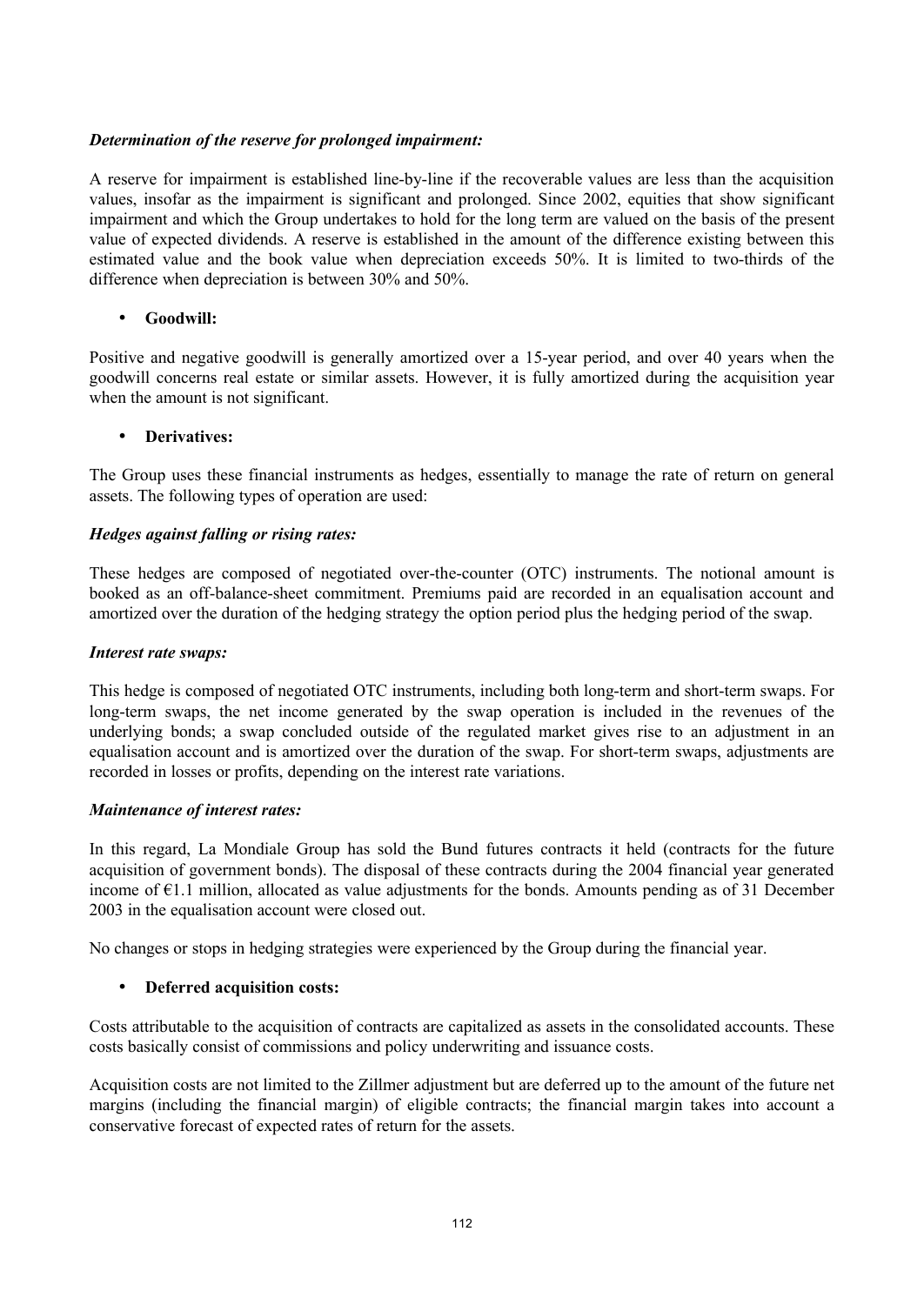Only acquisition costs covered by future income are deferred and capitalized. Acquisition costs covered by existing income or in excess of future income are not deferred.

The amortisation method is applied at the level of homogeneous contract groups. Costs are amortized over the estimated life of the contracts in line with the realisation of future margins, which are revalued at the end of each financial year.

As a result of the capitalisation of acquisition costs, the mathematical reserves appearing in the balance sheet are not Zillmerized.

## • **Underwriting reserves:**

Life insurance reserves include mathematical reserves, which represent the difference between the present values of commitments made by the insurer and those made by the policyholders.

Pursuant to the preferred methodologies, stipulated by Regulation CRC 2000-05, computations for technical reserves are based on the discount rate at most equal to the forecast rate of return on assets. In France, calculations are made using regulatory approved tables based on data published by INSEE (French national statistics institute); the effect of these prospective tables on reserves for deferred annuities during the savings phase has been evenly spread out over a 15-year interval since the 1993 fiscal period. During the annuity phase, annuity reserves are provisioned on the basis of prospective tables. The impact of estimate changes is no longer spread out over time when drawing up the consolidated financial statements.

Provisions for claims include matured endowments and claims incurred but not yet settled as of 31 December.

Reserves for profit-sharing correspond to policyholders' share of the technical and financial profits realized by the companies. They are intended to be paid out to policyholders and to increase their guarantees after incorporation into the mathematical reserves.

The technical reserves for unit-linked contracts include the technical reserves of contracts denominated in units; the technical reserves for contracts covered by general fund or guaranteed rate contracts are reclassified under the "Life insurance reserves" item.

## • **Application of accounting preferential methods:**

La Mondiale Group applies all of the accounting preferential methods recommended by Regulation 2000-05 except the method concerning the recognition through profit and loss of positive and negative foreign exchange translation adjustments. The application of the latter method would have an impact on the 2004 net profit of  $+$   $\epsilon$ 0.2 million.

## • **Classification of expenses based on their function:**

The decree of 20 June 1994 concerning the new insurance chart of accounts requires a classification of expenses based on their function. The objective of this approach is to break down operating expenses, previously recorded based on their nature, between the various main functions of the companies.

The approach adopted by La Mondiale Group for the transition from nature-based initial recognition of expenses to function-based classification is the successive allocation in stages of total costs for each department. At the end of this allocation process, the costs of departments are allocated between the main functions of the company (i.e. contract acquisition and administration, payment of benefits, investment management and other technical departments).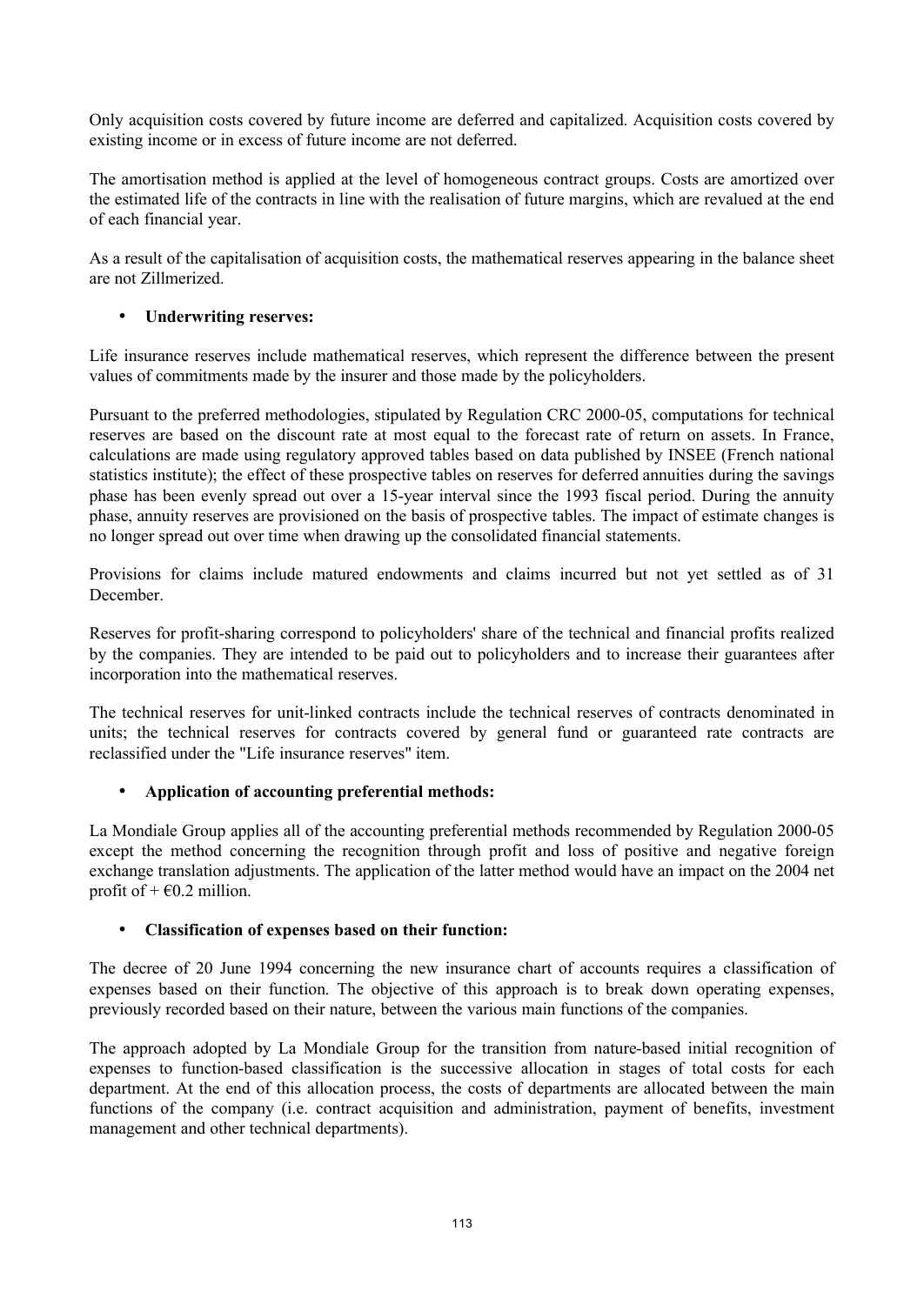## • **Capital gains and losses on intra-Group disposals:**

Capital gains and losses generated by the Group's insurance companies on intra-Group disposals are eliminated. Moreover, the profit (or loss) generated by intra-Group disposals on investments in consolidated companies is restated.

## • **Deferred profit-sharing:**

Deferred profit-sharing can be unconditional, i.e. linked to consolidation adjustments, or conditional, i.e. dependent on a management-decision or an event. Deferred profit-sharing is only recognized on financial items, such as intra-Group capital gains; No deferred profit-sharing has been recognized on restatements of intra-Group transactions related to equity holdings).

## • **Deferred tax:**

Deferred taxes are recorded using the variable deferral method and applying a full balance sheet approach.

Deferred taxes have not been recognized on restatements of intra-Group transactions related to equity holdings.

Regarding deferred tax assets and liabilities:

Deferred tax liabilities are systematically recognized (except in the case mentioned above).

Deferred tax assets are only recognized as balance sheet assets when their recovery is probable.

#### **2.4 Restatements for consolidation**

## • **Harmonisation of individual financial statements:**

The accounts of fully consolidated subsidiaries that do not apply the insurance chart of accounts are transposed. Function-based reporting of income and expenses is implemented on the basis of the activity of the subsidiary in the Group considered as a life insurance group; non-life activity is exercised by non-life companies.

#### • **Valuation of real estate:**

The revaluation of the SCI Mondiale Pierre real estate portfolio at the end of 1997 was eliminated in the consolidated financial statements.

## • **Reserves for prolonged impairment:**

Any reserves established by La Mondiale for its consolidated entities were neutralized.

## • *Provisions pour risques d'exigibilité* **("Reserves for liquidity risk of technical commitments"):**

Any reserves for liquidity risk established by a consolidated company, when the total value of shares, real estate and securities recorded on the balance sheet is greater than the market value of these assets, are maintained. Reserves for liquidity risk established by French insurance companies are therefore brought forward as-is to the consolidated financial statements; for foreign companies, a calculation is performed in the same way for harmonisation purposes. As of 31 December 2004, no company in La Mondiale Group had established such a reserve.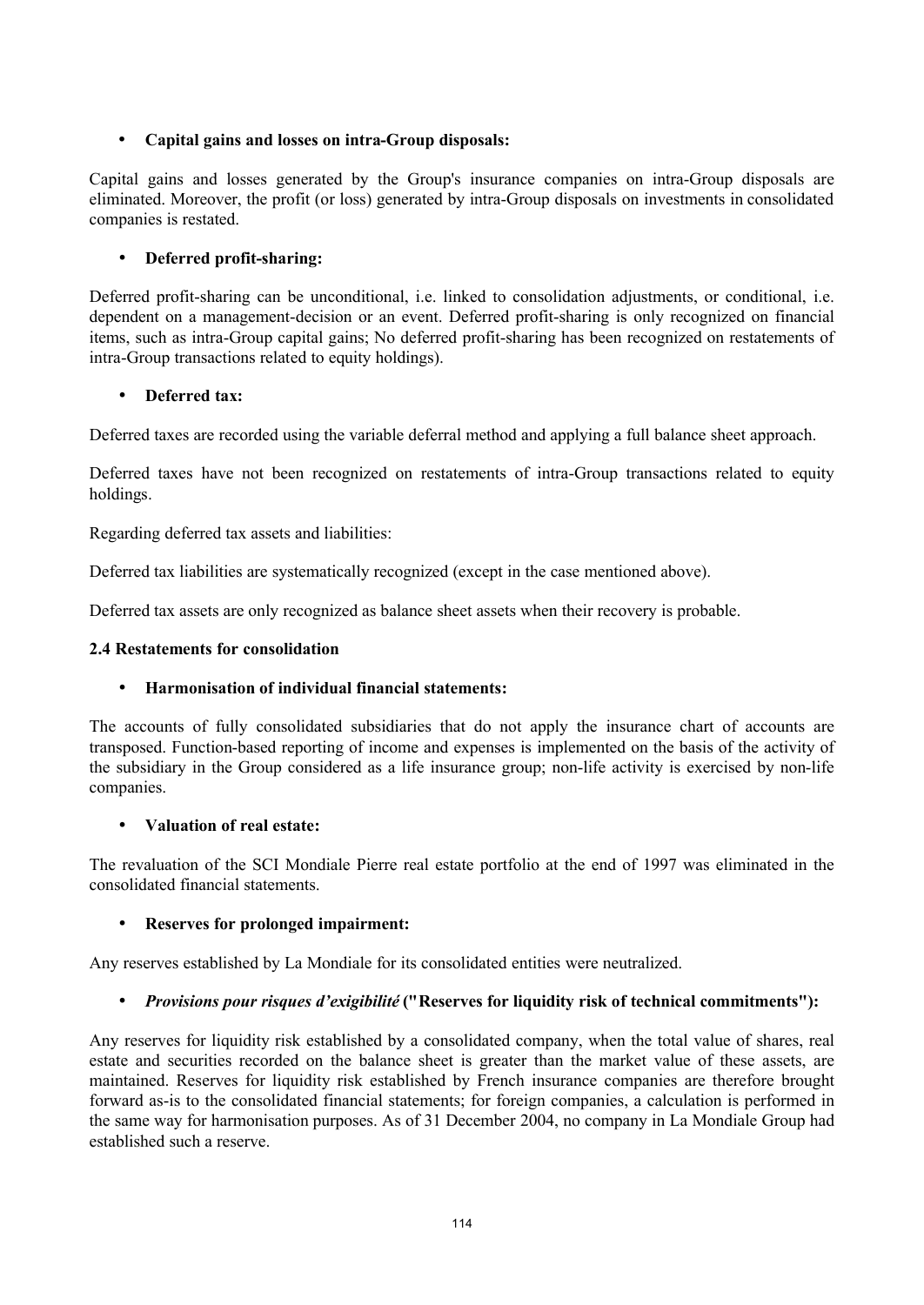## • **Equalisation reserves:**

Equalisation reserves are eliminated in consolidation pursuant to current regulations. For information, they are defined in accordance with Articles R. 331-3 and 331-6 of the French *Code des assurances* and are intended to protect against fluctuations in claims for Group insurance operations against the mortality and disability risks; they are thus applicable only to Group insurance contracts.

## • **Minority interests:**

The total result of the *tontine*, Pasiphaé, is reported in this item.

## • *Reserve de capitalisation* **("Capitalisation reserve")**

Pursuant to regulation CRC 2000-05, the capitalisation reserve as of 31 December 1999 is maintained in equity; entries made during the financial year to this reserve in the individual accounts are cancelled and recognized in profit or loss. This restatement does not give rise to the recognition of deferred profit-sharing or deferred tax unless there is a high probability that securities will be disposed of in the near future, which would result in a reversal of this reserve.

Foreign regulatory principles are not grounds for restatement.

## • **Deferred tax:**

As from year-end 1997, new deferred tax items are no longer recorded in the individual financial statements; they are recorded in the consolidated financial statements in accordance with the principles of consolidation.

Deferred taxes are accounted for at the tax rate applicable when tax will be payable. If such a rate is known in advance, it is used; otherwise, the applicable rate is the rate for the financial year during which the taxes were recorded. Tax rates known to date are 35.43% for 2004, 34.93% for 2005 and 34.43% for 2006 and beyond.

For purposes of simplification, La Mondiale Group does not establish a precise schedule and applies the rate of 34.93% for all deferred taxes (i.e. the common law short-term rate).

## • **Retirement benefit liabilities:**

The retirement benefit liabilities of La Mondiale Group are estimated on the basis of actuarial data: the benefits of employees are calculated on the basis of the collective labour agreement and the average retirement age is established by category of personnel, a mortality table (TV 88/90), and using a discount rate of 4.5%.

Up until 31 December 2003, retirement benefit liabilities were included in off-balance sheet commitments in the individual financial statements and reserves were recorded in the consolidated accounts. Since 1 January 2004, according to Accounting Standards Committee (CNC) recommendation 03-R-01, reserves are established in the individual accounts and are now also established for liabilities related to long-service medals.

## • **Intra-Group reinsurance:**

Cash flows arising from intra-Group reinsurance treaties are eliminated; the accounts established by the ceding company are recorded without time gaps in the accepting company's accounts.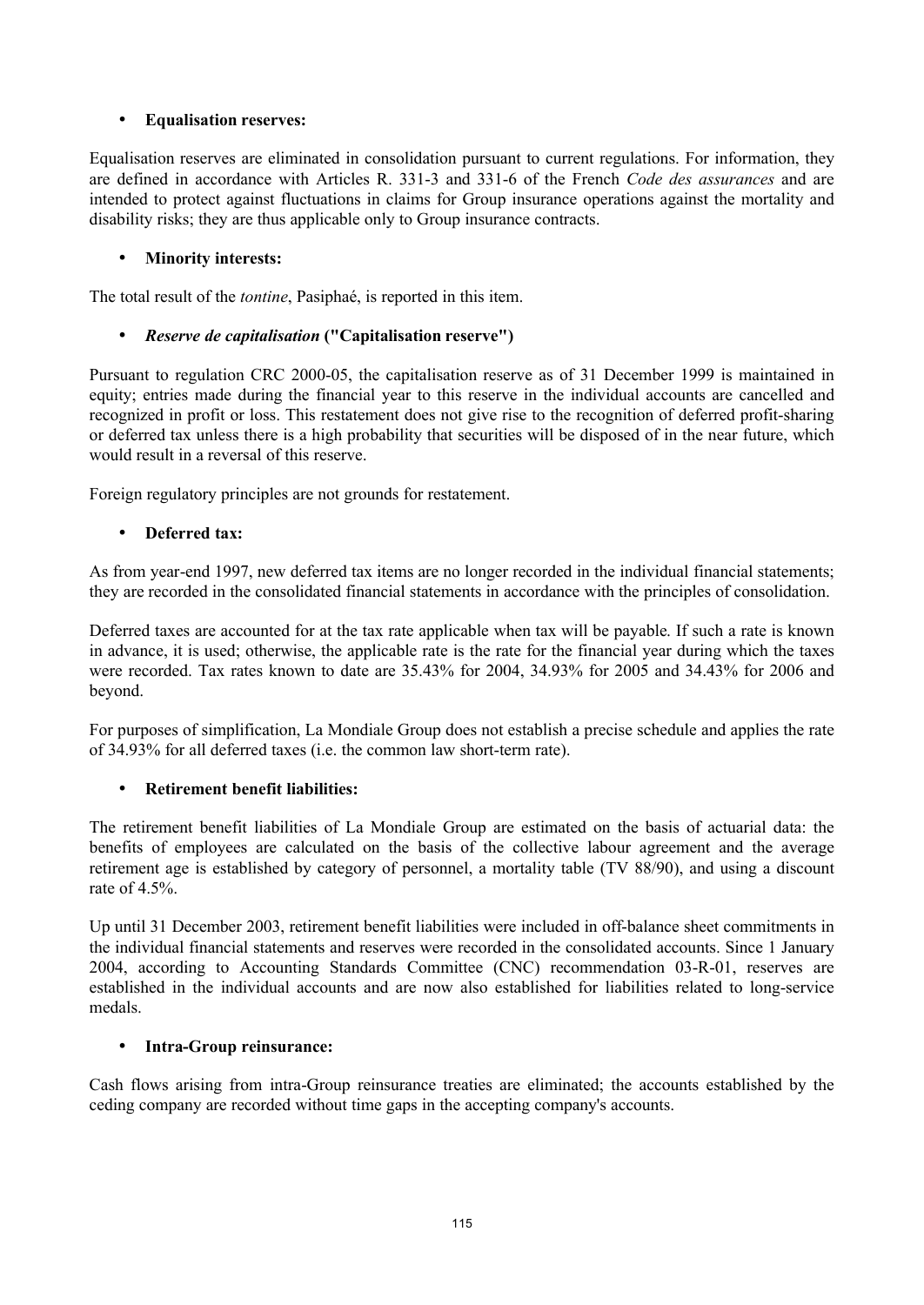#### **2.5 Presentation of financial statements**

The balance sheet, profit and loss account, and explanatory notes have been presented in accordance with regulatory provisions currently in effect. The following items concerning the profit and loss account were reclassified in 2003 column of 2004 consolidated financial statements in order to ensure that the 2003 accounts are comparable with the 2004 accounts:

A reclassification of €25.4 million from "Net financial income" to "Unit-linked asset adjustments (ACAV)", relating to revenues from unit-linked products.

A reclassification between "Other operating income", "Management expenses" and "Extraordinary profit (loss)", for Group-wide harmonisation purposes, regarding the classification of net accruals of provisions for risks and expenses and the amortisation of information technology-related expenses. The "Other operating income" item was reduced by  $\epsilon$ 3.5 million while "Management costs" were increased by  $\epsilon$ 3 million and "Extraordinary profit (loss)" was increased by  $\epsilon$ 0.5 million. The profit and loss accounts per business segment and the tables in the explanatory notes have been updated to reflect these reclassifications.

#### • **Presentation of segment information:**

Profit and loss accounts segmented according to life and non-life activities are presented in Section 4; most tables are presented with such a life/non-life breakdown. The "Other activities" segment is not significant within the Group; it has consequently been reported under the "Other net income" item. The elimination of inter-segment operations is included within each item of the profit and loss account.

#### **3. Information on balance sheet items**

All of the figures in this section are presented in thousands of euros.

## **3.1 Goodwill**

| (In thousands of euros)                                      | Gross          | Amortisation<br>at 01.01.2004 | Amortisation<br>expense<br>or<br>for<br>reversal<br>financial<br>year | <b>Net</b> |
|--------------------------------------------------------------|----------------|-------------------------------|-----------------------------------------------------------------------|------------|
| <b>Goodwill assets</b>                                       |                |                               |                                                                       |            |
| • Goodwill at 1 January 2004                                 | 14,507         | 5,548                         | 997                                                                   | 7,962      |
| • Goodwill arising from acquisitions during the<br>year      | $\overline{0}$ |                               |                                                                       | $\theta$   |
| • Goodwill relating to disposals during the year             | $\overline{0}$ | $\theta$                      | 0                                                                     | $\theta$   |
| <b>TOTAL GOODWILL AT 31 DECEMBER</b><br><b>2004 (ASSETS)</b> | 14,507         | 5,548                         | 997                                                                   | 7,962      |

No negative goodwill reported.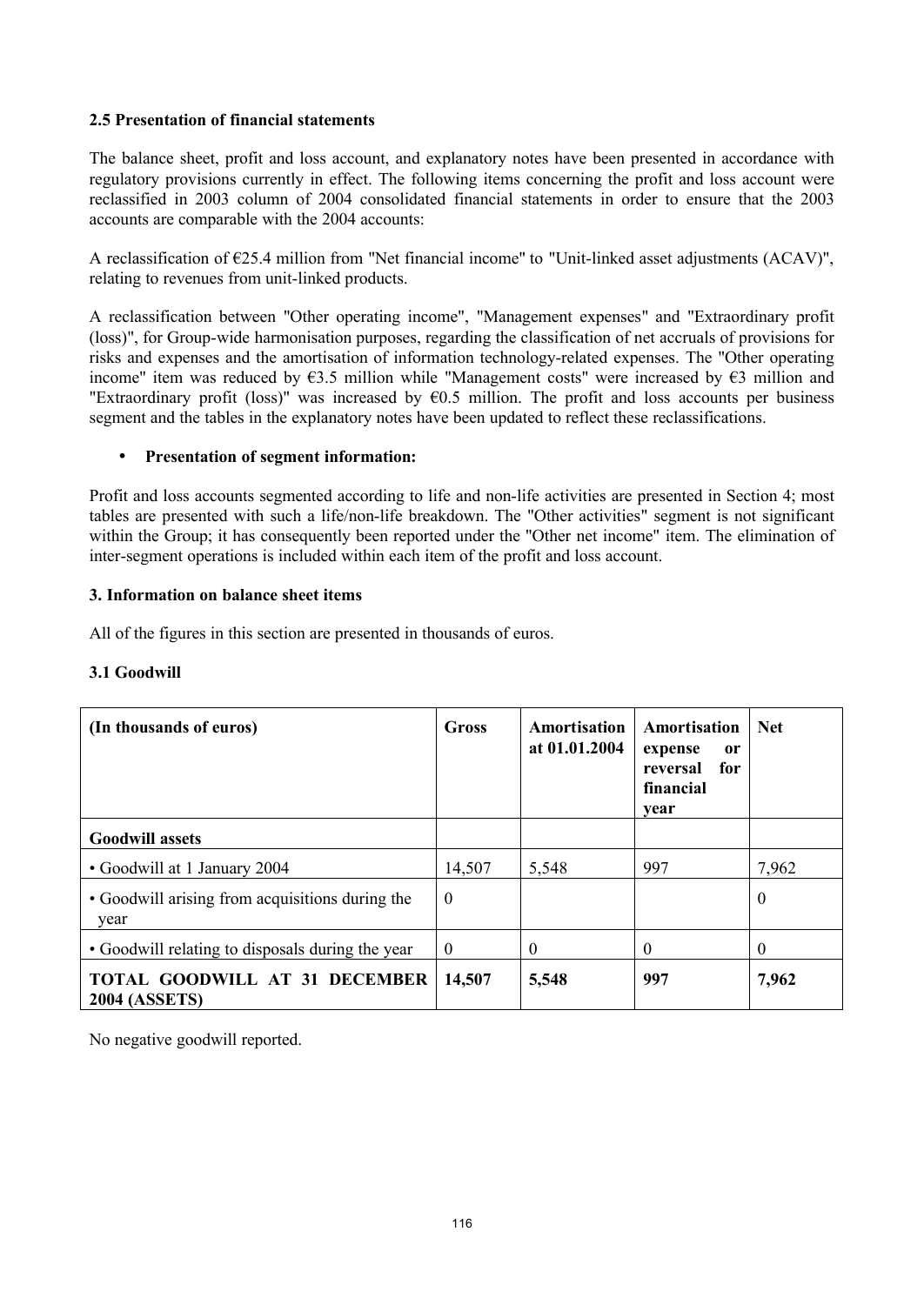Breakdown as follows:

| (In thousands of euros)  | 31.12.2004 | 31.12.2003 |
|--------------------------|------------|------------|
| • La Mondiale Partenaire | 7.962      | 8,800      |
| • Pelayo Mondiale Vida   |            | 159        |
|                          | 7,962      | 8,959      |

## **3.2 Investments held by insurance companies**

| (In thousands of euros)                                                    | December<br>Value<br>at 31<br>2004 |                  | <b>Market</b><br>value<br>at | <b>Unrealized</b><br>capital gains<br>(losses) at |              |
|----------------------------------------------------------------------------|------------------------------------|------------------|------------------------------|---------------------------------------------------|--------------|
|                                                                            | <b>Gross value</b>                 | <b>Net value</b> | 31.12.2004                   | 31.12.2004                                        | 31.12.2003   |
| Market-booked value differences on assets                                  |                                    |                  |                              |                                                   |              |
| • Real estate investments                                                  | 1,616,968                          | 1,408,410        | 1,877,059                    | 468,649                                           | 423,984      |
| • Shares and variable income<br>securities                                 | 2,204,537                          | 2,100,013        | 1,984,036                    | (115,977)                                         | (109, 843)   |
| • Non-consolidated equity<br>interests                                     | 9,011                              | 8,920            | 14,990                       | 6,070                                             | 4,506        |
| • Shares in equity unit trusts                                             | 470,973                            | 467,660          | 490,066                      | 22,406                                            | 13,263       |
| • Bonds and other fixed-income<br>securities                               | 15,894,726                         | 15,980,407       | 17,260,518                   | 1,280,111                                         | 743,025      |
| · Shares in bond unit trusts                                               | 107,597                            | 107,597          | 109,014                      | 1,417                                             | 2,492        |
| • Other investments                                                        | 211,445                            | 211,355          | 211,355                      | $\overline{0}$                                    | $\mathbf{0}$ |
| • To be deducted: securities                                               |                                    |                  |                              |                                                   |              |
| lending and repurchase<br>agreements; other<br>repositioning of securities | (528,097)                          | (528,097)        | (528,097)                    | $\mathbf{0}$                                      | $\mathbf{0}$ |
| <b>Total Investments</b>                                                   | 19,987,160                         | 19,756,265       | 21,418,941                   | 1,662,676                                         | 1,077,427    |
| <b>Total listed investments</b>                                            | 17,041,430                         | 17,029,909       | 18,192,900                   |                                                   |              |
| <b>Total non-listed investments</b>                                        | 2,945,730                          | 2,726,356        | 3,226,041                    |                                                   |              |
| • Investments held by non-life<br>insurance companies                      | 24,759                             | 24,658           | 26,515                       |                                                   |              |
| • Investments held by life<br>insurance companies                          | 19,962,401                         | 19,731,607       | 21,392,426                   |                                                   |              |

Pursuant to the Law of 31 December 1989, the insurance companies undertook appraisals of their real estate holdings as follows: a five-year appraisal with annual updates by the company Foncier Expertise for La Mondiale, La Mondiale Foncière and SCI Mondiale Pierre.

The realisation of unrealized capital gains would give rise to rights in favour of policyholders and minority shareholders, as well as to taxation.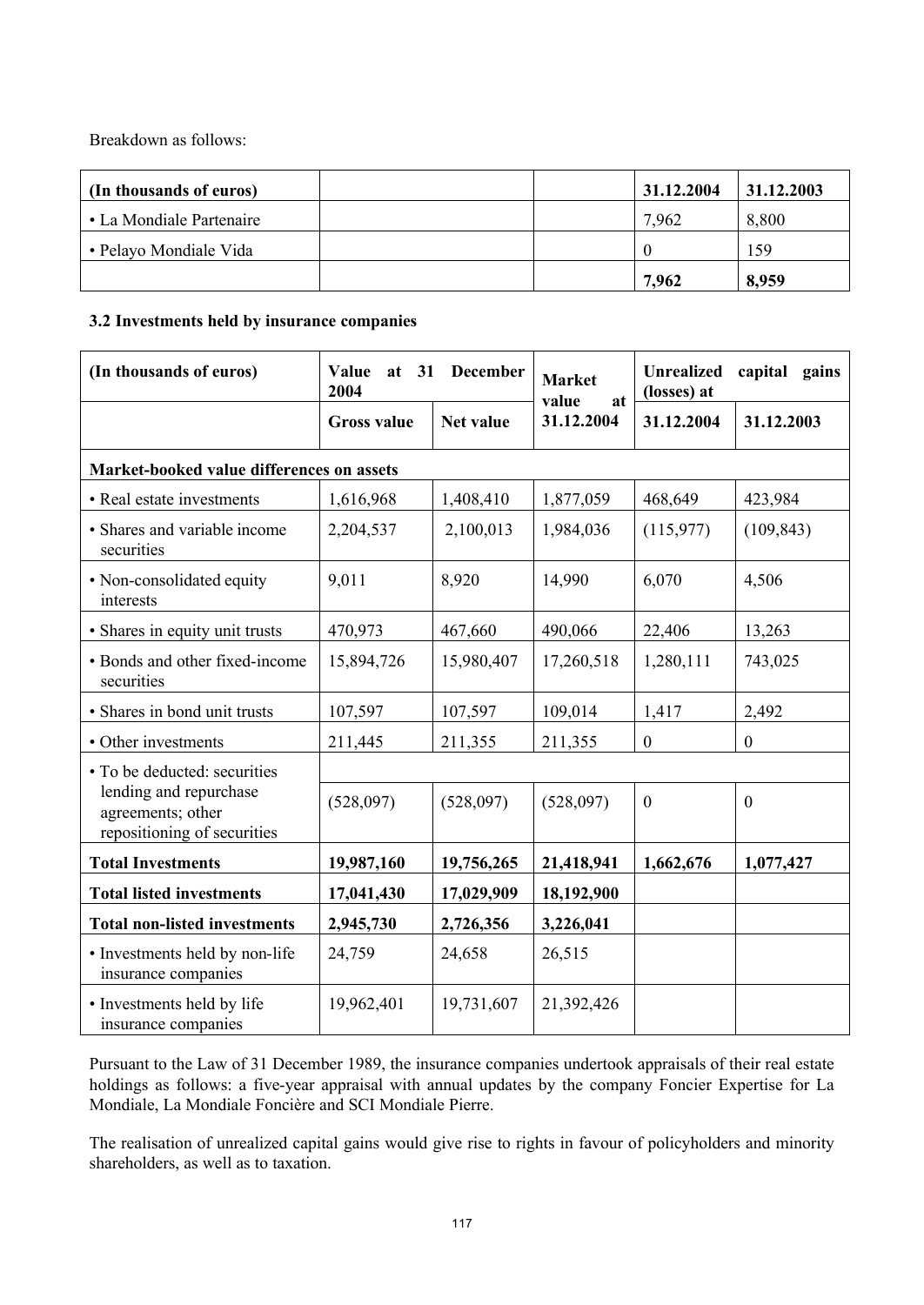## **3.3 Non-consolidated equity interests**

| <b>Name</b>                                       | Equity capital before<br>allocation |       | $\frac{6}{6}$<br>control | Last year<br>profit (or<br>loss) | Net book<br>value<br>at<br>31.12.2004 | <b>Market</b><br>value |
|---------------------------------------------------|-------------------------------------|-------|--------------------------|----------------------------------|---------------------------------------|------------------------|
| (In thousands of euros)                           |                                     |       |                          |                                  |                                       |                        |
| $\bullet$ Acofi                                   | Paris                               | N/A   | 10.00                    |                                  | 991                                   | 1,402                  |
| • Grands Crus<br>Investissements                  | Paris                               | N/A   | 12.52                    |                                  | 3,049                                 | 4,600                  |
| • LMD Solutions                                   | Mons-en-<br>Baroeul                 | 1,998 | 100.00                   | (875)                            | 1,989                                 | 1,989                  |
| • LM Opportunités                                 | Paris                               | 389   | 99.98                    | N/A                              | 398                                   | 395                    |
| • Tradial                                         | Mons-en-<br>Baroeul                 | 4,181 | 100.00                   | 119                              | 2,287                                 | 4,300                  |
| • Other equity interests                          |                                     |       |                          |                                  | 205                                   |                        |
| • Book value of non-consolidated equity interests |                                     |       |                          |                                  | 8,919                                 |                        |

## **3.4 Investments covering unit-linked contracts**

| (In thousands of euros)                                         | 31.12.2004 | 31.12.2003 |
|-----------------------------------------------------------------|------------|------------|
| • Real estate investments                                       | 49,585     | 36,745     |
| • Variable income securities and similar instruments            | 633,369    | 678,793    |
| • Shares in equity unit trusts                                  | 6,210,505  | 5,396,091  |
| • Redeemable securities and similar instruments                 | 302,318    | 326,926    |
| • Shares in bond unit trusts                                    | 457,342    | 416,847    |
| TOTAL INVESTMENTS REPRESENTING UNIT-<br><b>LINKED CONTRACTS</b> | 7,653,119  | 6,855,402  |

Investments covering unit-linked contracts do not include the pro-rata share of investments relative to contracts backed by general assets or guaranteed rate contracts, which are included under their respective investment items (Table 3.2).

## **3.5 Securities accounted for under the equity method**

There is no longer any security accounted for under the equity method.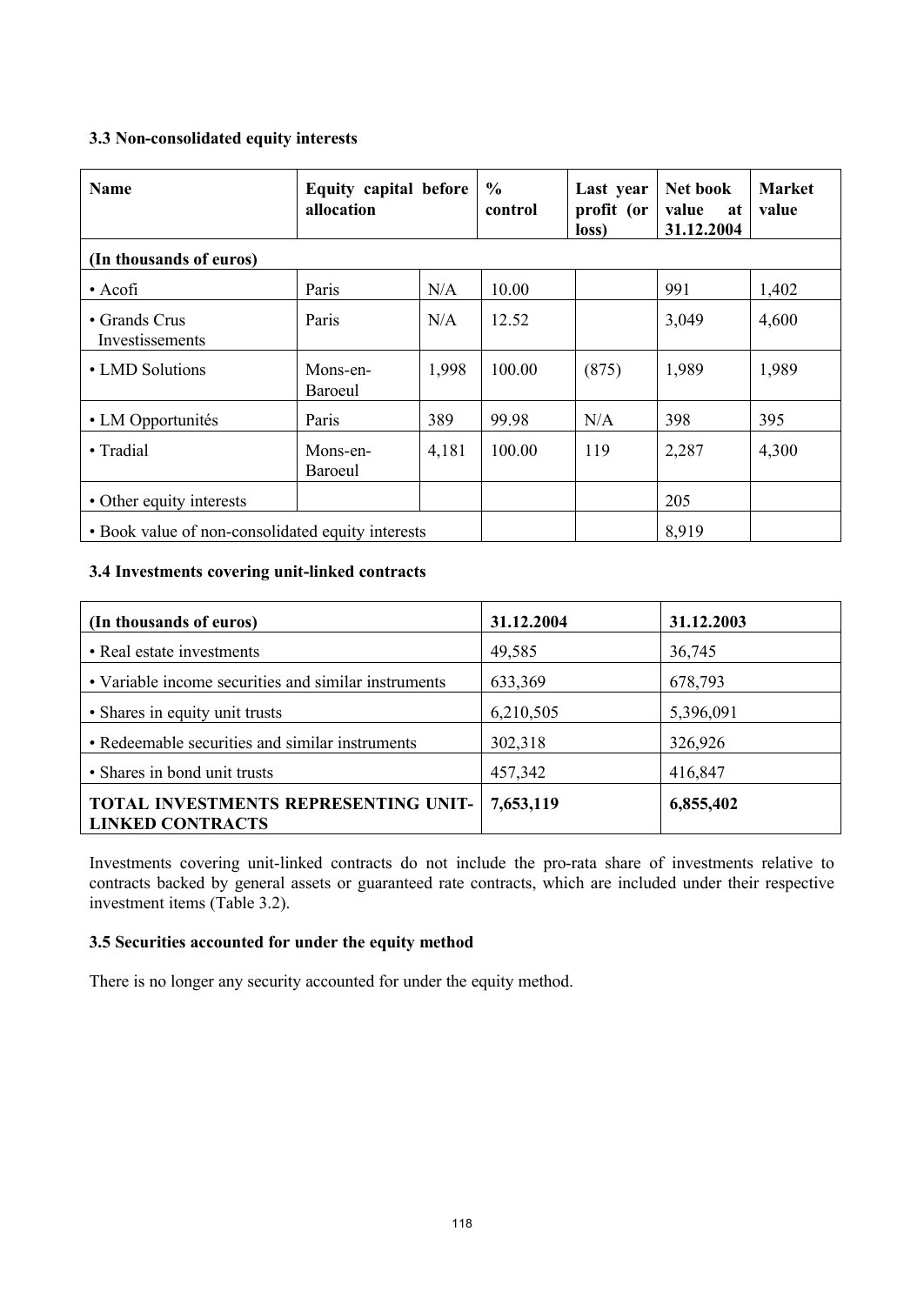## **3.6 Reinsurer's and retrocessionnaires' share of technical reserves**

| (In thousands of euros)                   | 31.12.2004 | 31.12.2003   |
|-------------------------------------------|------------|--------------|
| <b>LIFE RESERVES</b>                      | 108,882    | 54,677       |
| • Premiums                                | 89,346     | 41,061       |
| • Claims                                  | 18,242     | 12,917       |
| • Profit-sharing                          | $\theta$   | $\mathbf{0}$ |
| • Other technical provisions              | 1,294      | 699          |
| <b>RESERVES FOR UNIT-LINKED CONTRACTS</b> | 132        | 4,884        |
| <b>NON-LIFE RESERVES</b>                  | 6,917      | 3,519        |
| • Unearned premiums                       | $\theta$   | $\theta$     |
| • Claims                                  | 6,917      | 3,519        |
| • Other technical provisions              | $\theta$   | $\mathbf{0}$ |
| <b>TOTAL</b>                              | 115,931    | 63,080       |

## **3.7 Accounts receivable arising from direct insurance or reinsurance operations**

| (In thousands of euros)                                   | 31.12.2004 | 31.12.2003 |
|-----------------------------------------------------------|------------|------------|
| • Life premiums earned, not yet issued                    | 111,274    | 96,520     |
| • Non-life premiums earned, not yet issued                |            |            |
| • Other receivables from direct insurance operations      | 19,123     | 14,554     |
| • Receivables from reinsurance operations                 | 25,704     | 7,161      |
| • Negative deferred profit-sharing recognized as an asset | 188,595    | 124,310    |
| TOTAL                                                     | 344,696    | 242,545    |

With the exception of deferred profit-sharing, these are basically receivables with maturities of less than one year. Active deferred profit-sharing is the result of the restatement of capital gains on intra-Group transfers of buildings, and is therefore conditional in nature.

#### **3.8 Accounts receivables from banking institutions**

These are short-term cash and cash equivalents. Receivables in foreign currency other than euros are detailed in Note 3-23.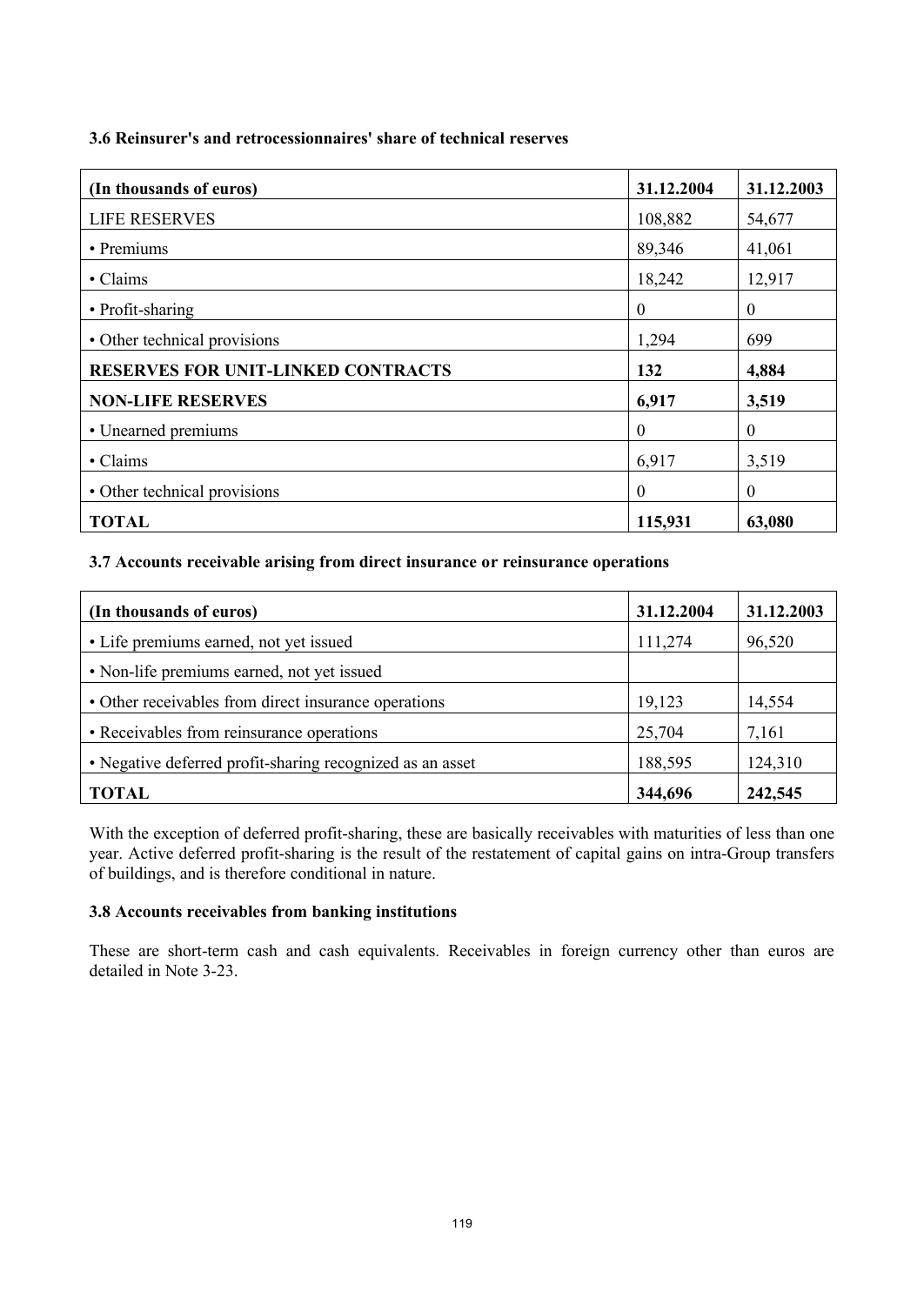#### **3.9 Other receivables**

| (In thousands of euros)                                      | 31.12.2004 | 31.12.2003 |
|--------------------------------------------------------------|------------|------------|
| • Government, social security organisations, official bodies | 13,085     | 24,060     |
| • Employees                                                  | 1,777      | 3,065      |
| • Other receivables                                          | 38,984     | 78,501     |
| • Provisions for impairment                                  | (2,831)    | (3,932)    |
| <b>TOTAL</b>                                                 | 51,015     | 101,694    |

These are essentially receivables with maturities of less than one year.

## **3.10 Deferred tax**

Impact on the "Balance sheet" item as follows:

| (In thousands of euros)      | 31.12.2004 | 31.12.2003 |
|------------------------------|------------|------------|
| • Deferred tax assets        | 219,430    | 193,435    |
| • Deferred tax liabilities   | 267,535    | 228,752    |
| <b>NET IMPACT</b>            | (48, 105)  | (35,317)   |
| • Reported under assets      | 1,589      | 14,391     |
| • Reported under liabilities | 49,693     | 49,708     |

All deferred taxes have been accounted for. They principally relate to the La Mondiale tax-group arrangement; in the balance sheet, deferred tax assets are offset by deferred tax liabilities of the same entity. Deferred taxes recognized on consolidation adjustments amounted to €148,762 thousand for assets and  $€155,653$  thousand for liabilities.

#### **3.11 Other assets**

| (In thousands of euros) | 31.12.2004 | 31.12.2003 |
|-------------------------|------------|------------|
| • Gross value           | 111,181    | 97,727     |
| • Amortisation          | 69,273     | 55,649     |
| <b>NET VALUE</b>        | 41,908     | 42,078     |

This item includes operating equipment and software.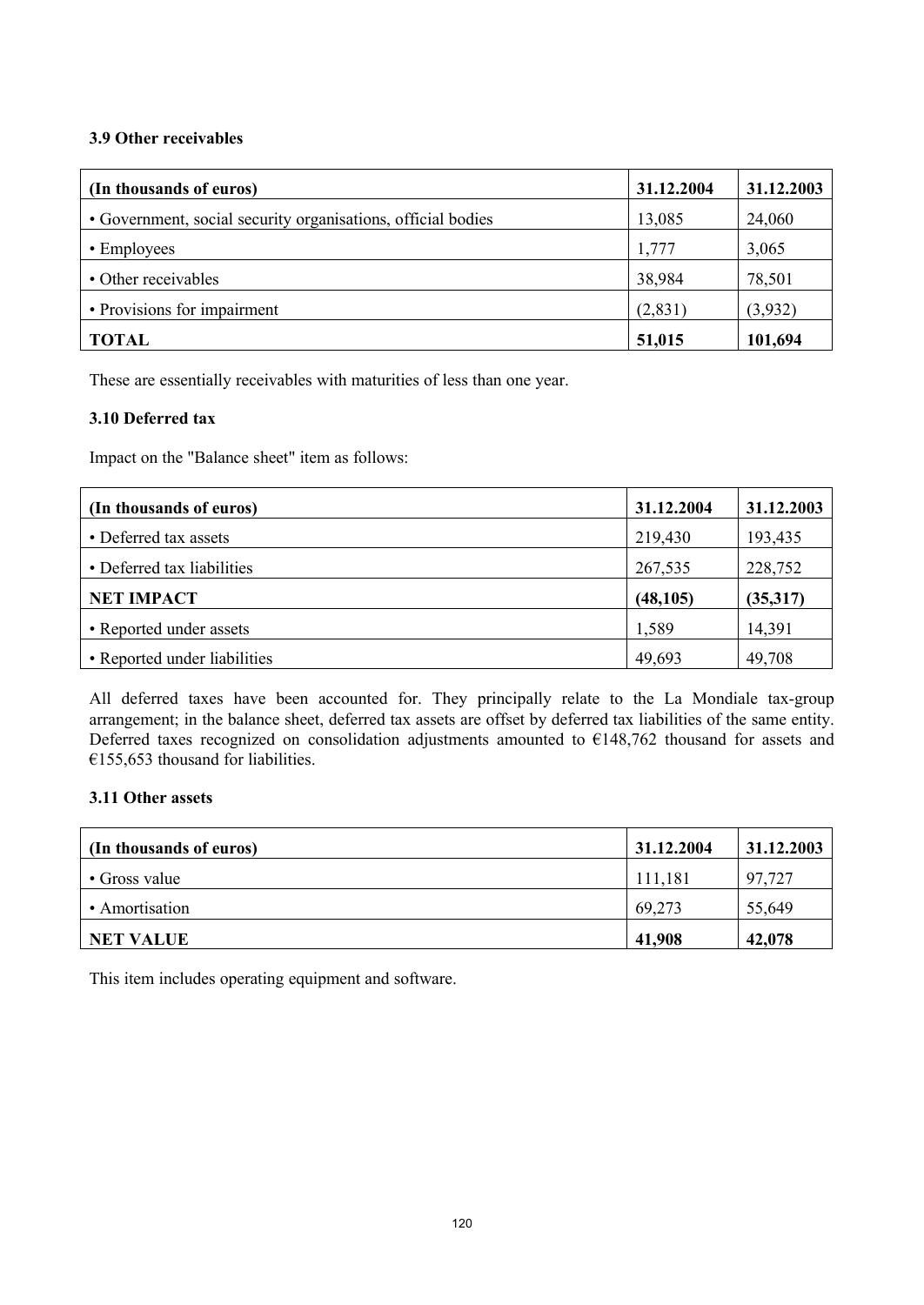## **3.12 Accruals and deferrals (assets)**

| (In thousands of euros)                                                       | 31.12.2004 | 31.12.2003 |
|-------------------------------------------------------------------------------|------------|------------|
| • Deferred acquisition costs for life products                                | 571,423    | 524,705    |
| • Other accruals and deferrals:                                               | 434,559    | 407,277    |
| - Interest and rent accrued but not due                                       | 414,417    | 380,258    |
| - Acquisition costs for real estate to be spread over several financial years | 1,631      | 2,225      |
| - Differences on redemption prices collectable                                |            | $\theta$   |
| - Other accruals and deferrals                                                | 18,511     | 24,794     |
| <b>TOTAL ACCRUALS AND DEFERRALS (ASSETS)</b>                                  | 1,005,982  | 931,982    |

**Deferred acquisition costs for life products**: in accordance with the principles stated in Paragraph 2-3, these are not limited to the Zillmer adjustment. The main assumptions have been made in accordance with the general rules of prudence, and assume a duration of contracts limited to 15 years and a discount rate of 2.50% i.e. about 60% of the TME (*taux mensuel des emprunts d'état,* or average yield to maturity).

**Premium/discount reclassification**: differences on redemption prices collectable are realigned to the corresponding investments.

#### **3.13 Change in the Group's equity**

| (In thousands of euros)                                      | <b>Statutory</b><br>capital* | <b>Other</b><br>reserves | Change<br>in<br>accounting<br>principles<br>impact | Group<br><sub>of</sub><br>share<br>result | <b>Equity</b><br>(group<br>share) |
|--------------------------------------------------------------|------------------------------|--------------------------|----------------------------------------------------|-------------------------------------------|-----------------------------------|
| At 31 December 2002                                          | 16,447                       | 513,726                  | (13,930)                                           | 92,452                                    | 608,695                           |
| • Appropriation of 2002 result                               |                              | 92,452                   |                                                    | (92, 452)                                 |                                   |
| • Subscription fees                                          | 5,079                        |                          |                                                    |                                           |                                   |
| • Change in scope of<br>consolidation and other<br>movements |                              | (2,145)                  | 800                                                |                                           |                                   |
| $\cdot$ 2003 result                                          |                              |                          |                                                    | 101,484                                   |                                   |
| At 31 December 2003                                          | 21,526                       | 604,033                  | (13, 130)                                          | 101,484                                   | 713,913                           |
| • Appropriation of 2003 result                               |                              | 101,484                  |                                                    | (101, 484)                                |                                   |
| • Subscription fees                                          | 4,908                        |                          |                                                    |                                           |                                   |
| • Change in scope of<br>consolidation and other<br>movements |                              | 4,448                    | (3,295)                                            |                                           |                                   |
| $\cdot$ 2004 result                                          |                              |                          |                                                    | 112,231                                   |                                   |
| At 31 December 2004                                          | 26,434                       | 709,965                  | (16, 425)                                          | 112,231                                   | 832,205                           |

\* The statutory capital corresponds to the "*Fonds d'établissement*".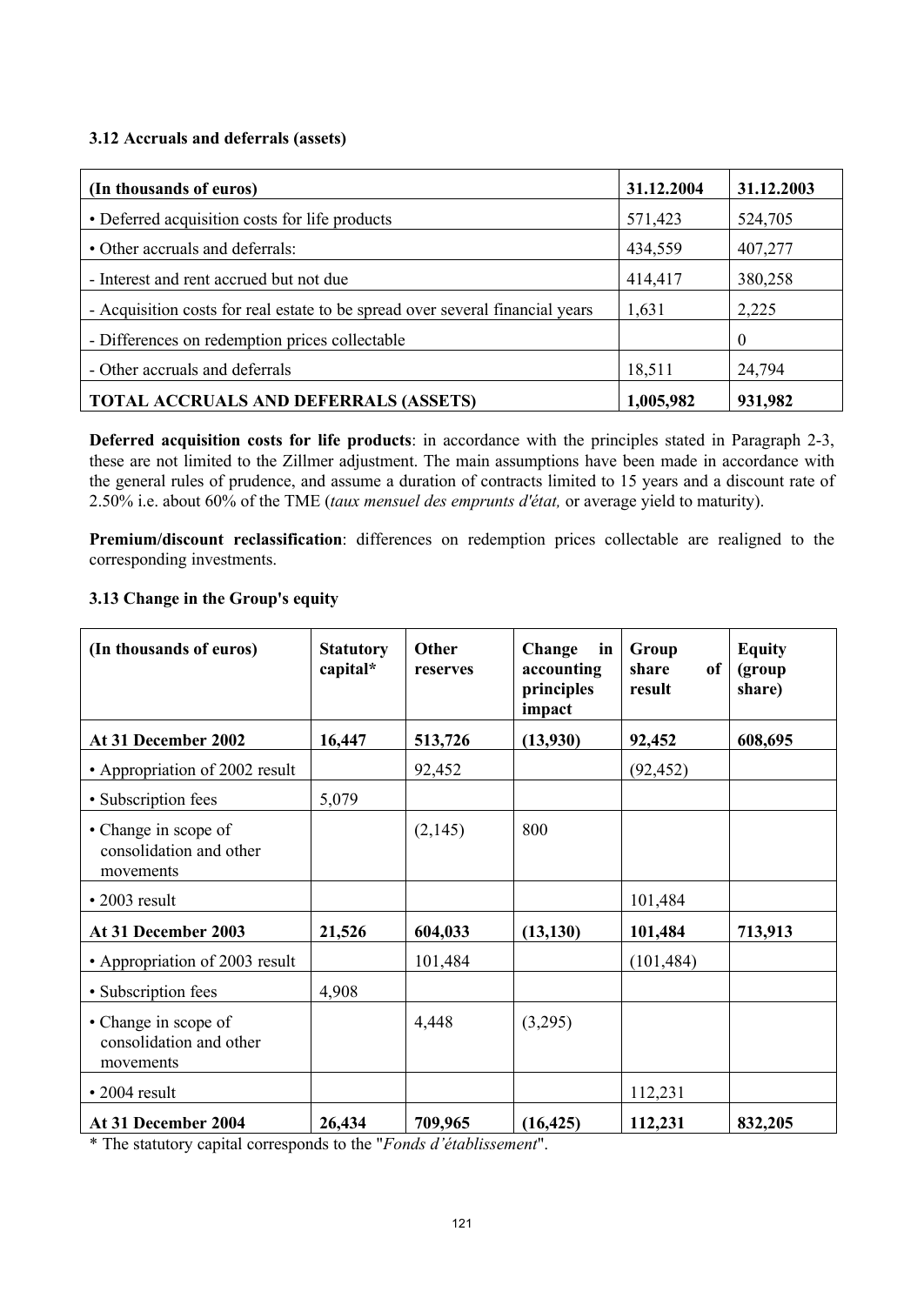Within equity, the capitalisation reserve represents €389 million. The change in reserves is essentially due to the tax of 2.50% on special reserves for long-term capital gains. The  $\epsilon$ 3.3 million change in differentials resulting from changes in accounting methods are explained by the additional provisions for retirement benefit liabilities and long-service medals.

#### **3.14 Minority interests**

| (In thousands of euros) | $31.12.2004$   $31.12.2003$ |        |
|-------------------------|-----------------------------|--------|
| • Consolidated reserves | 166,413                     | 55,337 |
| • Result                | 4,061                       | 12,650 |
| <b>TOTAL</b>            | 170,474                     | 67,987 |

## **3.15 Subordinated debts**

| (In thousands of euros)                                       |                                    | 31.12.2004 | 31.12.2003 |
|---------------------------------------------------------------|------------------------------------|------------|------------|
| • La Mondiale perpetual subordinated securities               | Of indefinite duration             | 200,000    | 200,000    |
|                                                               | Of indefinite duration             | 200,000    |            |
| • La Mondiale redeemable subordinated securities              | 2007 with 2003 or 2005<br>option   | 7,622      |            |
|                                                               | 2,008                              |            | 15,245     |
| • La Mondiale subordinated debt                               | Maturities:<br>2009<br>and<br>2019 | 66,000     | 66,000     |
|                                                               | 2,010                              |            | 69,848     |
|                                                               | 2,010                              |            | 15,152     |
|                                                               | Swapped 2022                       |            | 100,000    |
| • La Mondiale Partenaire perpetual subordinated<br>securities |                                    |            | $\Omega$   |
| • Arial Assurance perpetual subordinated securities           |                                    | $\theta$   |            |
| <b>TOTAL SUBORDINATED DEBTS</b>                               |                                    | 466,000    | 473,867    |

La Mondiale Partenaire and Arial assurance perpetual subordinated securities are held by La Mondiale and have been eliminated. The same applies for the investment in Pasiphaé, fully held by La Mondiale Partenaire.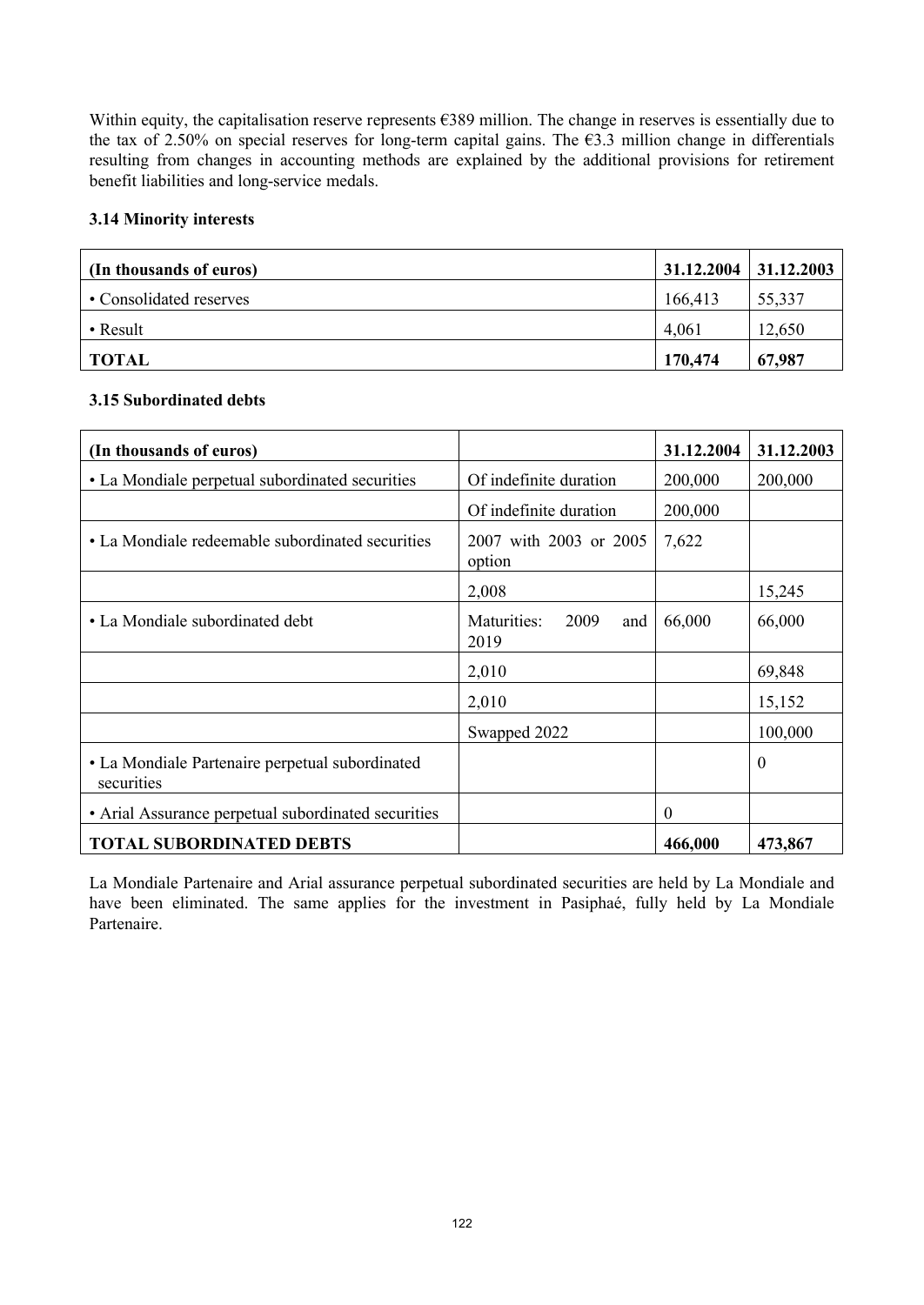#### **3.16 Gross technical reserves**

| (In thousands of euros)        | 31.12.2004 | 31.12.2003 |
|--------------------------------|------------|------------|
| <b>LIFE INSURANCE RESERVES</b> | 19,325,844 | 16,890,823 |
| • Premiums                     | 18,918,694 | 16,512,139 |
| • Claims                       | 217,280    | 223,311    |
| • Profit-sharing               | 177,698    | 141,657    |
| • Other technical reserves     | 12,172     | 13,716     |
| <b>NON-LIFE RESERVES</b>       | 35,735     | 22,494     |
| • Unearned premiums            |            | $\theta$   |
| • Claims                       | 18,185     | 13,854     |
| • Other technical reserves     | 17,550     | 8,640      |
| <b>TOTAL</b>                   | 19,361,579 | 16,913,317 |

The impact of changes in mortality tables due to longer life expectancy, spread out in the individual financial statements is eliminated in consolidated accounts.

A deferred tax is applicable to the restated figure.

# **3.17 Provisions for policyholders' profit-sharing**

| (In thousands of euros)            | 31.12.2004 | 31.12.2003 |
|------------------------------------|------------|------------|
| • Provision for amounts due        | 177,698    | 141,657    |
| • Conditional deferred provision   |            |            |
| • Unconditional deferred provision |            |            |
| TOTAL                              | 177,698    | 141,657    |

# **3.18 Other provisions**

| (In thousands of euros)                                  | At<br>01.01.2004 | Amortisation | Reversal | Other<br>movements | At<br>31.12.2004 |
|----------------------------------------------------------|------------------|--------------|----------|--------------------|------------------|
| • Regulated provisions                                   | $\theta$         |              |          |                    | $\theta$         |
| • Provisions for risks                                   | 22,599           | 8,183        | 2,095    |                    | 28,687           |
| • Provisions for foreign<br>exchange losses              | 4,829            | 1,802        | 2,329    |                    | 4,302            |
| • Provisions for pension and<br>provident commitments    | 6,590            | 925          |          | 5,499              | 13,014           |
| • Other provisions for expenses                          | $\theta$         | 64           |          |                    | 64               |
| <b>TOTAL PROVISIONS FOR</b><br><b>RISKS AND EXPENSES</b> | 34,018           | 10,974       | 4,424    | 5,499              | 46,067           |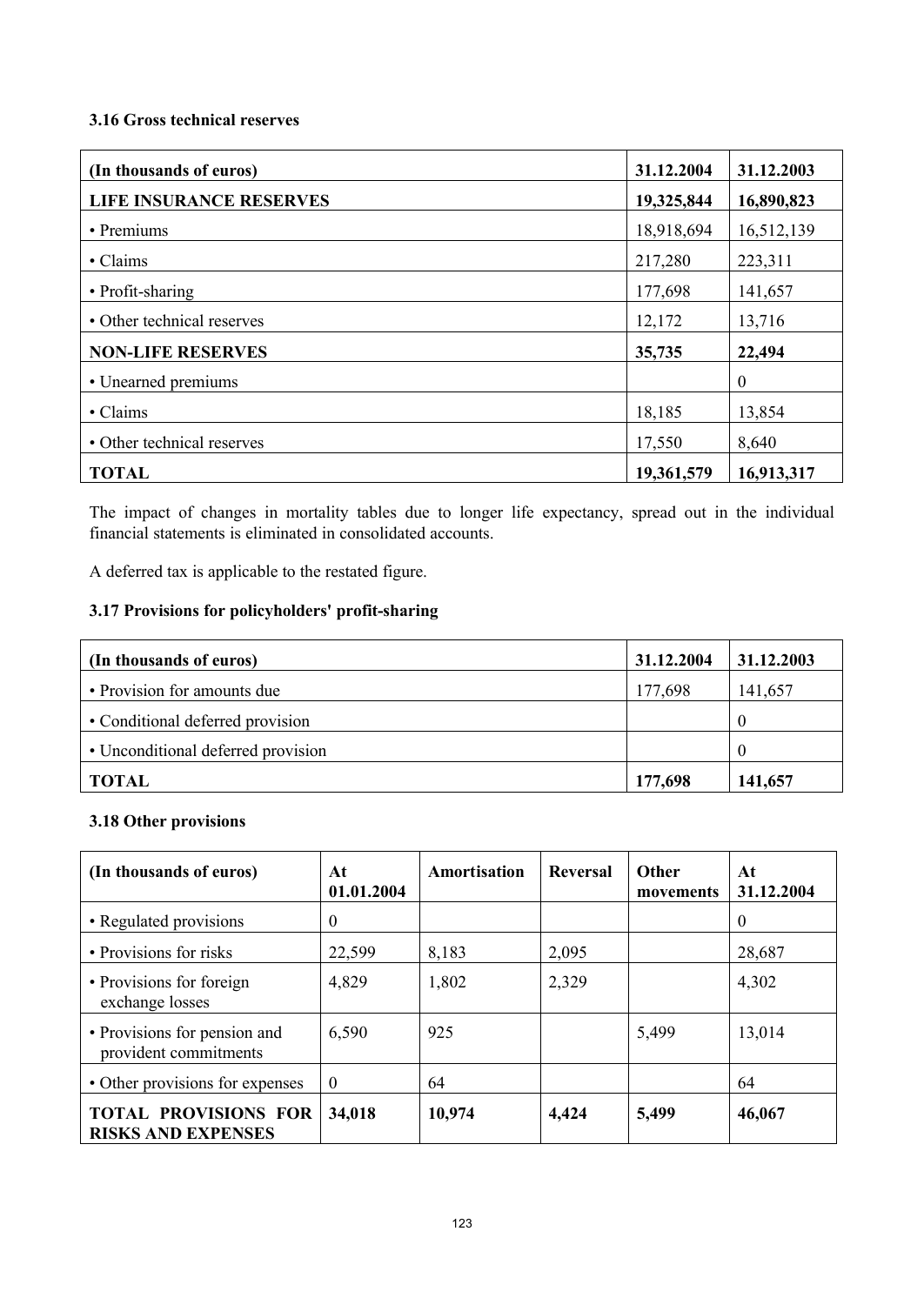The provision for deferred tax on intra-Group capital gains recorded in the accounts of La Mondiale in the provision account was reclassified in the consolidated accounts under the "Deferred tax" item. Provisions for retirement benefit obligation are now recorded in the individual financial statements and take into account liabilities related to long-service medals, partly via provisions increase and partly via equity capital.

## **3.19 Accounts payable arising from direct insurance and reinsurance**

| (In thousands of euros)                       | 31.12.2004 | 31.12.2003 |
|-----------------------------------------------|------------|------------|
| • Debts from direct life insurance operations | 173,005    | 139,334    |
| • Debts from non-life insurance operations    | 313        | 246        |
| • Debts from reinsurance operations           | 10,333     | 40,335     |
| <b>TOTAL</b>                                  | 183,651    | 179,915    |

These are generally debts of less than one year.

## **3.20 Payables to banking institutions**

These are short-term credit accounts. Non-euro-denominated borrowings are detailed in Note 3-23.

#### **3.21 Other debts**

| (In thousands of euros)                                      | 31.12.2004 | 31.12.2003 |
|--------------------------------------------------------------|------------|------------|
| • Deposits and guarantees received                           | 12,268     | 8,551      |
| • Debts for cash deposits received from reinsurers           | 98,847     | 59,477     |
| • Government, social security organisations, official bodies | 93,512     | 83,450     |
| • Employees                                                  | 23,419     | 26,423     |
| • Other debts                                                | 84,656     | 82,843     |
| <b>TOTAL</b>                                                 | 312,702    | 260,744    |

With the exception of deposits received from tenants, these debts are essentially under one year in duration.

## **3.22 Accruals and deferrals (liabilities)**

| (In thousands of euros)                                        | 31.12.2004 | $\mid$ 31.12.2003 |
|----------------------------------------------------------------|------------|-------------------|
| • Income to be spread over several financial years             | 1,350      |                   |
| • Amortisation of differences on redemption prices collectable |            | -0                |
| • Other accruals and deferrals                                 | 8,687      | 21,698            |
| <b>TOTAL ACCRUALS AND DEFERRALS (LIABILITIES)</b>              | 10,037     | 21,698            |

**Premium/discount reclassification**: as was done for assets, the amortisation of differences on redemption prices is realigned to the corresponding investments.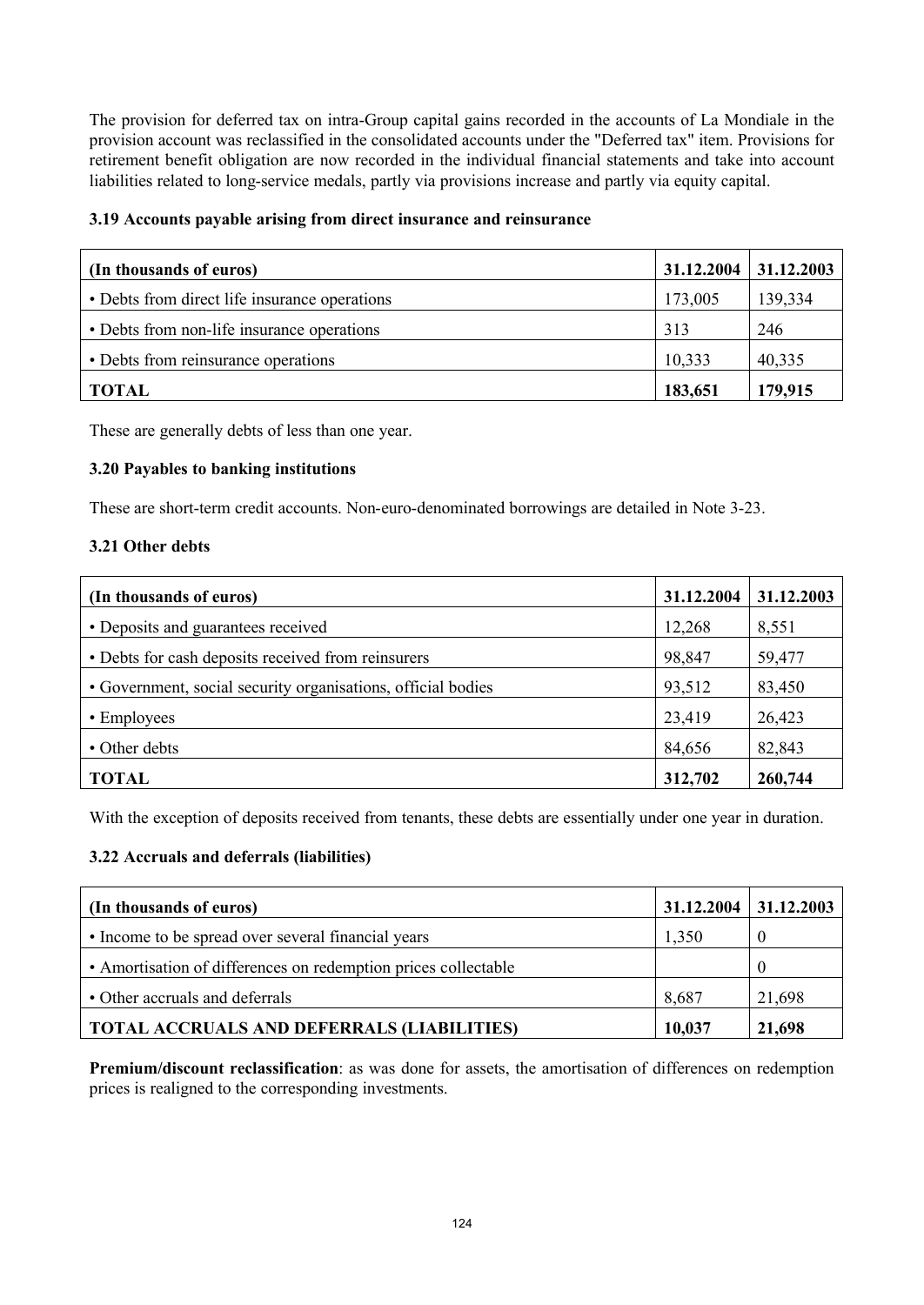# **3.23 Assets and liabilities in foreign currencies**

| exchange value<br>Euro<br>of                                            | Assets held  |                            |                  |       |              | <b>Liabilities</b> |
|-------------------------------------------------------------------------|--------------|----------------------------|------------------|-------|--------------|--------------------|
| <b>liabilities</b><br>and<br>assets<br>in<br>foreign currencies held by |              | <b>General fund assets</b> | Unit-            | Other | <b>Total</b> |                    |
| consolidated companies                                                  | <b>Bonds</b> | <b>Equities</b>            | linked<br>assets |       |              |                    |
| • Dollars                                                               | 11,937       | 463,724                    | 90,847           | 442   | 566,950      | 36,777             |
| • Swiss francs                                                          | 167          | 182,225                    | 5,239            |       | 187,631      | 2,450              |
| • Pounds sterling                                                       | 584          | 251,451                    | 10,376           |       | 262,411      | 2,298              |
| $\cdot$ Yen                                                             |              | 59,176                     | 8,676            |       | 67,852       | 2,248              |
| • Swedish krona                                                         |              | 22,874                     | 2,693            |       | 25,567       | 1,331              |
| • Others                                                                | 7,345        |                            | 2,792            |       | 10,137       |                    |
|                                                                         | 20,033       | 979,450                    | 120,623          | 442   | 1,120,548    | 45,104             |
| • Translation differences by<br>currency                                |              |                            |                  |       | Assets       | Liabilities        |
| • Dollars                                                               |              |                            |                  |       | 2,521        |                    |
| • Icelandic krona                                                       |              |                            |                  |       |              | 184                |
| $\cdot$ Yen                                                             |              |                            |                  |       | 1,781        |                    |
|                                                                         |              |                            |                  |       | 4,302        | 184                |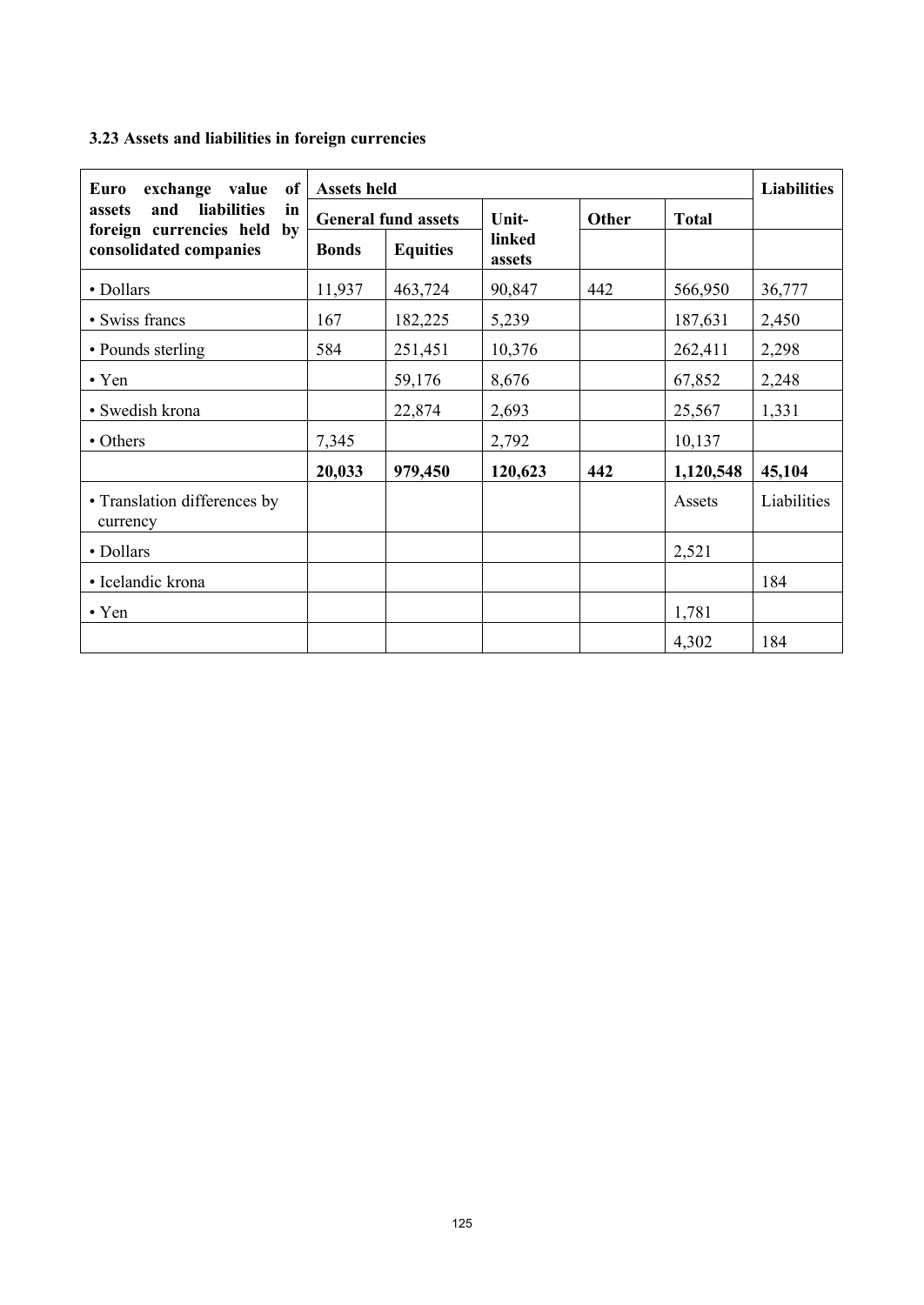## **3.24 Off-balance-sheet commitments**

| (In thousands of euros)                                                                          | At 31.12.2004    |                                                                           |                          | At 31.12.2003 |                  |
|--------------------------------------------------------------------------------------------------|------------------|---------------------------------------------------------------------------|--------------------------|---------------|------------------|
|                                                                                                  | <b>Total</b>     | <b>Subsidiaries</b><br>and<br>non-<br>consolidated<br>equity<br>interests | Financial<br>instruments | Other         |                  |
| <b>Commitments received</b>                                                                      | 3,069,251        |                                                                           | 3,055,627                | 13,624        | 2,931,187        |
| <b>Commitments given</b>                                                                         | 517,187          | $\bf{0}$                                                                  | 504,286                  | 12,901        | 490,677          |
| • Endorsements, sureties and credit<br>guarantees                                                | 12,901           |                                                                           |                          | 12,901        | 19,539           |
| • Securities and assets with resale<br>commitment                                                | $\theta$         |                                                                           |                          |               | $\theta$         |
| • Other commitments on securities,<br>assets or income                                           | 504,286          |                                                                           | 504,286                  |               | 471,138          |
| • Other commitments given                                                                        | $\theta$         |                                                                           |                          |               | $\boldsymbol{0}$ |
| Securities received as collateral<br>from<br>reinsurers<br>and<br>retrocessionaires              | 23,805           |                                                                           |                          | 23,805        | 12,539           |
| Securities deposited by reinsured<br>entities with a joint surety or a<br>substitution agreement | $\mathbf{0}$     |                                                                           |                          | $\mathbf{0}$  | $\mathbf{0}$     |
| Securities owned by provident<br>institutions                                                    | $\boldsymbol{0}$ |                                                                           |                          | $\mathbf{0}$  | $\mathbf{0}$     |
| Other securities held on behalf of<br>third parties                                              | $\mathbf{0}$     |                                                                           |                          | $\mathbf{0}$  | $\mathbf{0}$     |

The "commitments received" item breaks down as follows:

| • Short-term swaps              | 711,709                      |
|---------------------------------|------------------------------|
| • Long-term swaps               | 353,673                      |
| • Interest rate hedging options | 1,685,347                    |
| $\cdot$ Caps                    | 304,898                      |
| • Foreign currency hedges       | 0                            |
| • Real estate commitments       | 0                            |
| • Guarantees received           | 13,624                       |
|                                 | 3,069,251 thousands of euros |

Guarantees between fully consolidated companies within the Group are eliminated.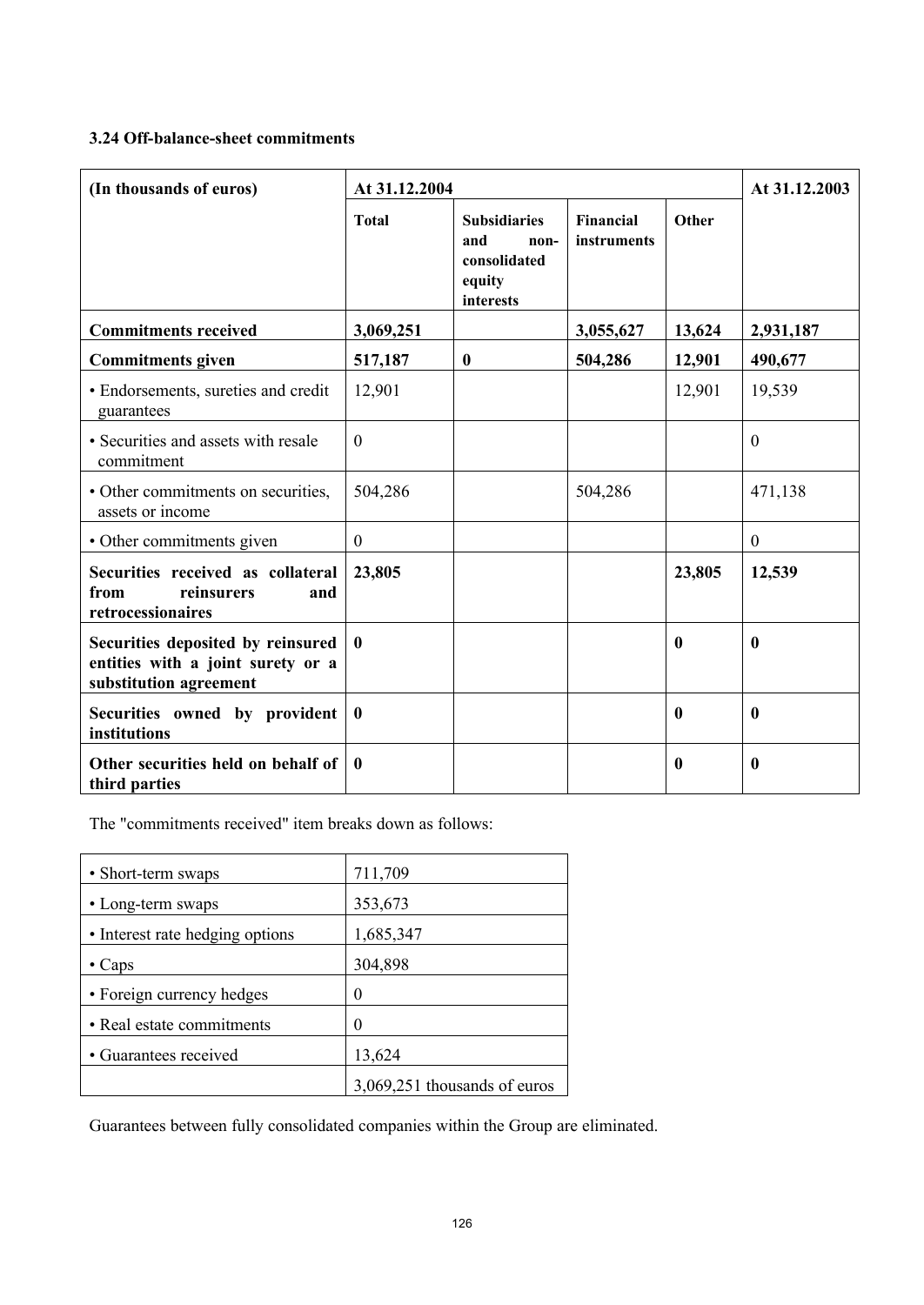The "Other commitments on securities, assets or income" item breaks down as follows:

| • Swaps                            | 504,286                    |
|------------------------------------|----------------------------|
| • Foreign currency for<br>delivery |                            |
| • Options                          |                            |
|                                    | 504,286 thousands of euros |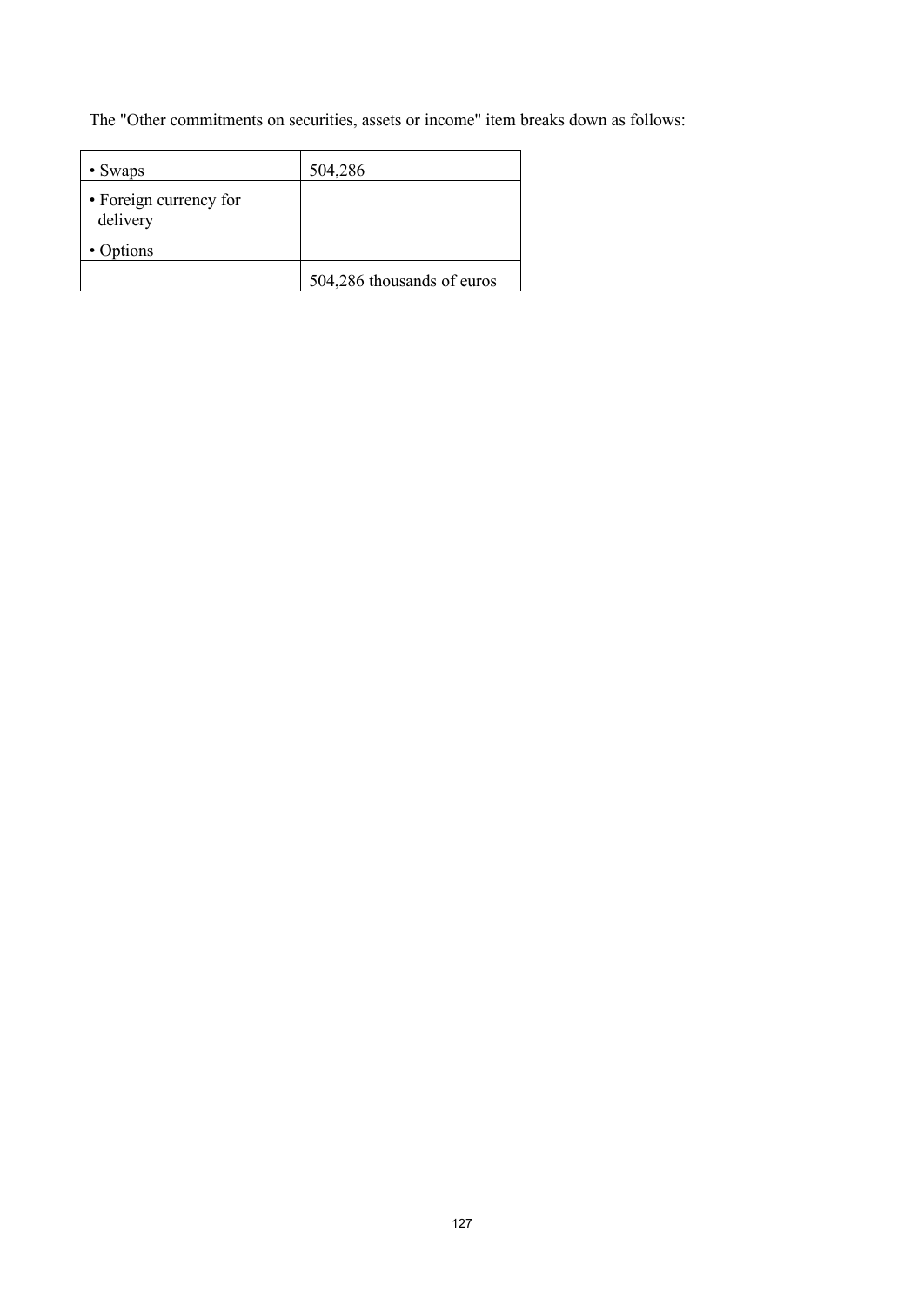# **4. Profit and loss accounts per business segment**

*Life insurance technical account:*

| (In thousands of euros)                                                   | 31 December 2004  |                                      |                        | 2003                   |
|---------------------------------------------------------------------------|-------------------|--------------------------------------|------------------------|------------------------|
|                                                                           | Gross<br>business | <b>Cessions and</b><br>retrocessions | <b>Net</b><br>business | <b>Net</b><br>business |
| <b>Premiums</b>                                                           | 4,114,423         | 82,711                               | 4,031,712              | 3,727,497              |
| Share of the net investment income allocated<br>to technical account      | 850,691           |                                      | 850,691                | 723,090                |
| Unit-linked asset adjustment (ACAV) [capital<br>gains]                    | 532,044           |                                      | 532,044                | 780,052                |
| Other technical income                                                    | 23,906            |                                      | 23,906                 | 26,857                 |
| <b>Claims expenses</b>                                                    |                   |                                      |                        |                        |
| • Benefits and expenses paid                                              | (1,798,066)       | (14, 342)                            | (1,783,724)            | (1,512,186)            |
| • Change in the provision for claims outstanding                          | (4,748)           | (5, 324)                             | 576                    | 4,398                  |
| Expense for life technical reserves and other<br>technical provisions     |                   |                                      |                        |                        |
| • Life insurance provisions                                               | (1,457,379)       | (42, 818)                            | (1,414,561)            | (1, 567, 078)          |
| • Reserves for unit-linked contracts                                      | (1,055,160)       | (604)                                | (1,054,556)            | (1,079,729)            |
| • Other technical provisions                                              | 1,649             |                                      | 1,649                  | 4,968                  |
| <b>Profit-sharing</b>                                                     | (729, 829)        |                                      | (729, 829)             | (594, 884)             |
| Acquisition and administrative expenses                                   |                   |                                      |                        |                        |
| • Acquisition expense                                                     | (148, 813)        |                                      | (148, 813)             | (142,901)              |
| • Administrative costs                                                    | (109, 833)        |                                      | (109, 833)             | (102, 155)             |
| • Commissions received from reinsurers                                    |                   | (18,246)                             | 18,246                 | 15,708                 |
| Unit-linked asset adjustment (ACAV) [capital]<br>losses]                  | (118, 373)        |                                      | (118, 373)             | (202, 146)             |
| Other technical costs                                                     | (44, 798)         |                                      | (44, 798)              | (27, 123)              |
| LIFE TECHNICAL RESULT                                                     | 55,714            | 1,377                                | 54,337                 | 54,368                 |
| • Employee profit-sharing                                                 |                   |                                      | $\boldsymbol{0}$       | (4,355)                |
| • Net investment income excluding share<br>allocated to technical account |                   |                                      | 51,393                 | 45,839                 |
| <b>TOTAL OPERATING INCOME</b>                                             |                   |                                      | 105,730                | 95,852                 |

The elimination of operations between business segments is recorded in each item of the profit and loss account.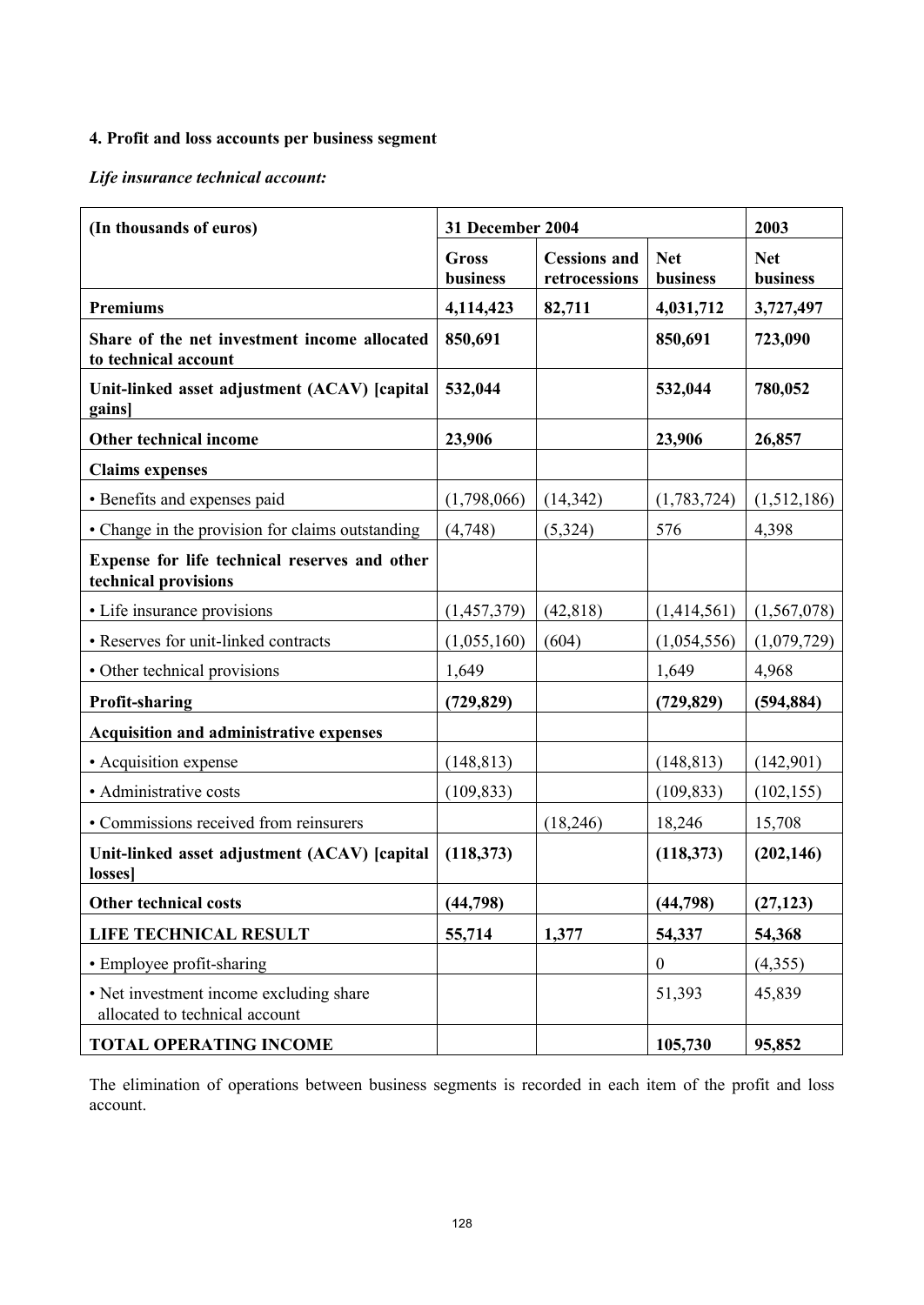# *Non-life technical account:*

| (In thousands of euros)                                                   | 31 December 2004      | 2003                                 |                     |                        |
|---------------------------------------------------------------------------|-----------------------|--------------------------------------|---------------------|------------------------|
|                                                                           | <b>Gross business</b> | <b>Cessions and</b><br>retrocessions | <b>Net business</b> | <b>Net</b><br>business |
| <b>Earned premium</b>                                                     |                       |                                      |                     |                        |
| • Premiums                                                                | 48,479                | 9,414                                | 39,065              | 35,128                 |
| • Change in unearned premiums                                             | 1,673                 |                                      | 1,673               | 2,322                  |
| Share of investment income allocated<br>to technical account              | 1,095                 |                                      | 1,095               | 2,506                  |
| Other technical income                                                    | $\mathbf{1}$          |                                      | $\mathbf{1}$        | $\bf{0}$               |
| <b>Claims expenses</b>                                                    |                       |                                      |                     |                        |
| • Benefits and expenses paid                                              | (35, 357)             | (4,239)                              | (31, 118)           | (28, 143)              |
| • Change in the provision for claims<br>outstanding                       | (4,128)               | (3,396)                              | (732)               | (1, 837)               |
| <b>Expense for other technical provisions</b>                             |                       |                                      | $\boldsymbol{0}$    | $\bf{0}$               |
| <b>Profit-sharing</b>                                                     |                       |                                      | $\boldsymbol{0}$    | $\bf{0}$               |
| <b>Acquisition</b><br>administrative<br>and<br>expenses                   |                       |                                      |                     |                        |
| • Acquisition expense                                                     | (1,264)               |                                      | (1,264)             | (571)                  |
| • Administrative expense                                                  | (309)                 |                                      | (309)               | (34)                   |
| • Commissions received from reinsurers                                    |                       | (1,609)                              | 1,609               | 564                    |
| Other technical expense                                                   | (4,232)               |                                      | (4,232)             | (4,673)                |
| Change in equalisation reserve                                            |                       |                                      | $\boldsymbol{0}$    |                        |
| <b>NON-LIFE TECHNICAL RESULT</b>                                          | 5,958                 | 170                                  | 5,788               | 5,262                  |
| • Employee profit-sharing                                                 |                       |                                      |                     | $\boldsymbol{0}$       |
| • Net investment income excluding share<br>allocated to technical account |                       |                                      | 228                 | 1,240                  |
| <b>TOTAL OPERATING INCOME</b>                                             |                       |                                      | 6,016               | 6,502                  |

The elimination of operations between business segments is recorded in each item of the profit and loss account.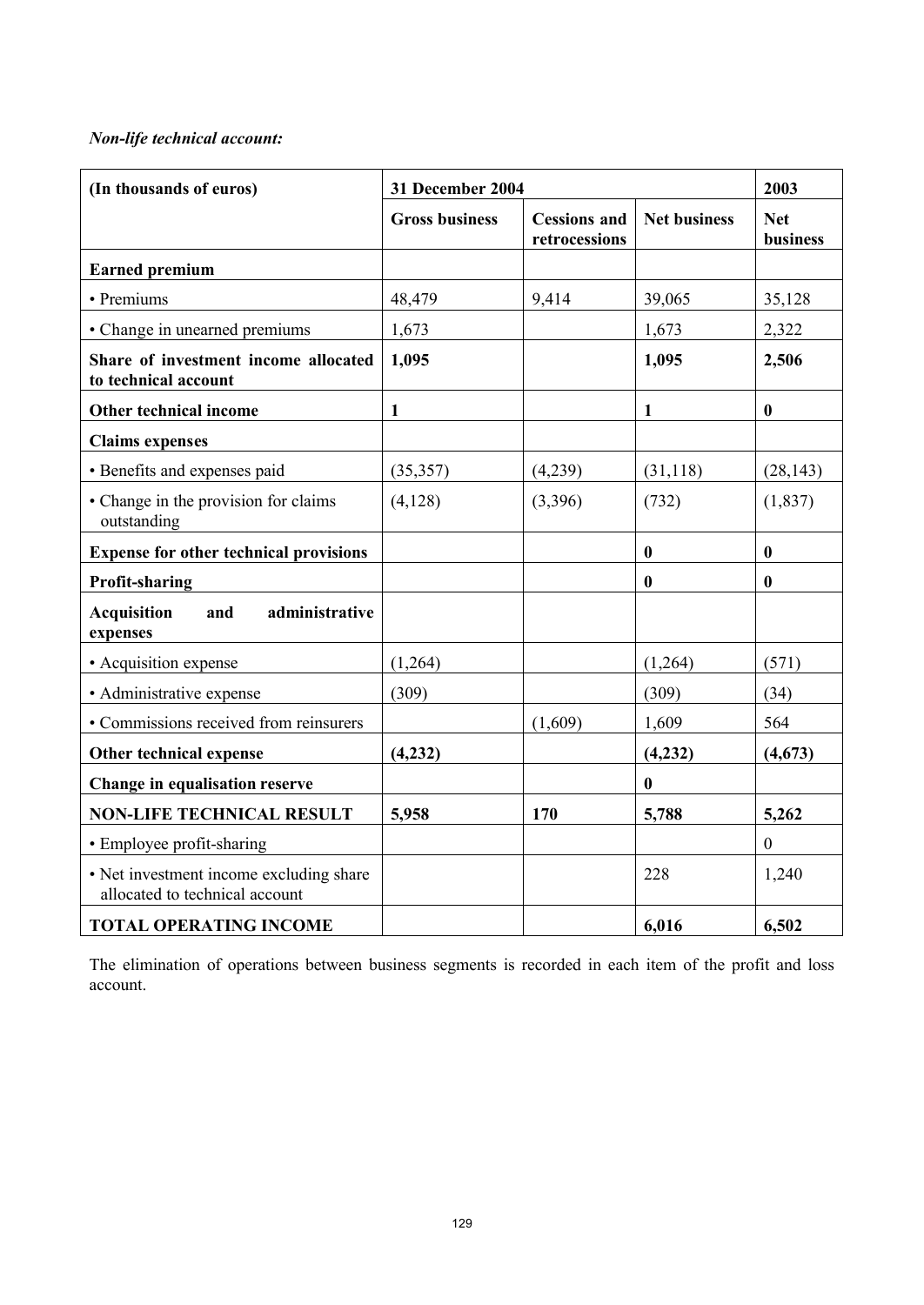# **5. Information on the profit and loss account**

# **5.1 Gross premiums**

| (In thousands of euros)                            | 2004        | 2003    |              |           |
|----------------------------------------------------|-------------|---------|--------------|-----------|
|                                                    | France      | EU      | <b>Total</b> |           |
|                                                    | (ex France) |         |              |           |
| LIFE INSURANCE                                     |             |         |              |           |
| • Gross written premiums                           | 3,971,487   | 142,936 | 4,114,423    | 3,796,615 |
| NON-LIFE INSURANCE                                 |             |         |              |           |
| • Written premiums                                 | 48,479      |         | 48,479       | 37,320    |
| • Change in the provision for unearned<br>premiums | 1,673       |         | 1,673        | 2,322     |
| <b>TOTAL GROSS PREMIUMS</b>                        | 4,021,639   | 142,936 | 4,164,575    | 3,836,257 |

# **5.2 Other operating income**

| (In thousands of euros)                 | 2004   |          |              | 2003   |
|-----------------------------------------|--------|----------|--------------|--------|
|                                         | Life   | Non-life | <b>Total</b> |        |
| • Grant for legal increase in annuities | 15,782 |          | 15,782       | 15,628 |
| • Other income                          | 8,124  |          | 8,125        | 11,229 |
| <b>TOTAL OTHER OPERATING INCOME</b>     | 23,906 |          | 23,907       | 26,857 |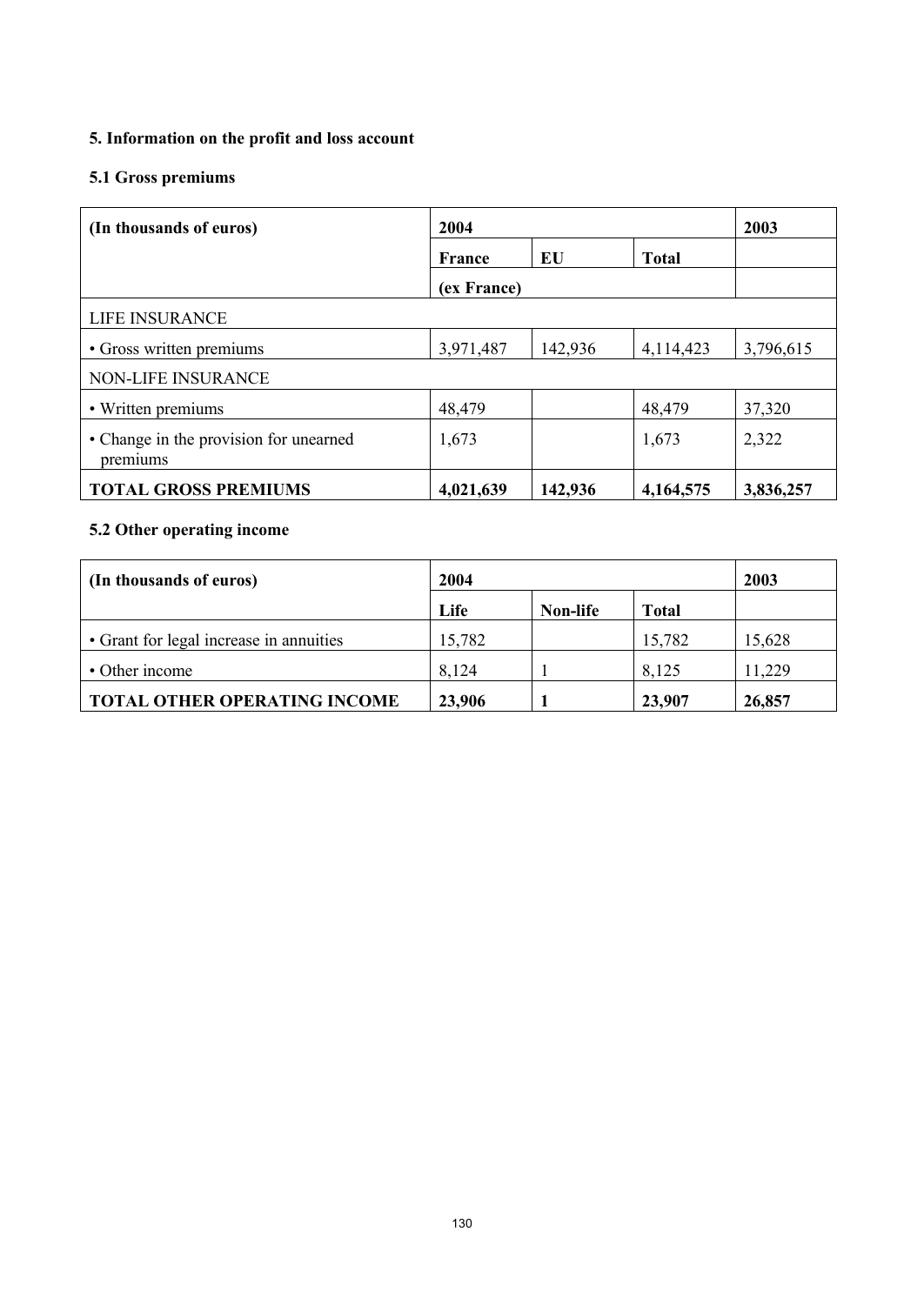# **5.3 Net financial income**

| (In thousands of euros)                                                                  | 2004      | 2003             |                  |                  |
|------------------------------------------------------------------------------------------|-----------|------------------|------------------|------------------|
|                                                                                          | Life      | Non-life         | <b>Total</b>     |                  |
| Net income from real estate investments                                                  | 72,313    | 33               | 72,346           | 75,753           |
| • Revenues from real estate                                                              | 109,704   | 41               | 109,745          | 100,778          |
| • Net capital gains from disposal of real estate                                         | 4,423     |                  | 4,423            | 14,190           |
| • Management expenses for real estate<br>investments                                     | (17,908)  |                  | (17,908)         | (15,501)         |
| • Net amortisation and impairment expense                                                | (23,906)  | (8)              | (23, 914)        | (23, 714)        |
| Net income from investment securities and<br>loans                                       | 851,449   | 1,255            | 852,704          | 711,232          |
| • Investment income                                                                      | 790,640   | 1,309            | 791,949          | 695,293          |
| • Interest and other financial income                                                    | 15,681    | (58)             | 15,623           | 14,294           |
| • Net capital gains from disposal of investment<br>securities and net impairment expense | 64,820    | 29               | 64,849           | 20,090           |
| • Investment management costs                                                            | (35, 733) | (22)             | (35,755)         | (33, 443)        |
| • Net reversal of the capitalisation reserve                                             |           |                  |                  | $\boldsymbol{0}$ |
| • Amortisation of redemption premiums                                                    | 16,041    | (3)              | 16,038           | 14,998           |
| <b>Interest on loans</b>                                                                 | (21, 643) | $\boldsymbol{0}$ | (21, 643)        | (14, 945)        |
| • Elimination of intra-Group financial result                                            | (35)      | 35               | $\boldsymbol{0}$ | 635              |
| Net financial income                                                                     | 902,084   | 1,323            | 903,407          | 772,675          |
| • Unit-linked asset adjustment (ACAV) [capital<br>gain]                                  | 532,043   |                  | 532,043          | 780,051          |
| • Unit-linked asset adjustment (ACAV) [capital<br>loss                                   | (118,372) |                  | (118,372)        | (202, 146)       |
| Net financial income                                                                     | 1,315,755 | 1,323            | 1,317,078        | 1,350,580        |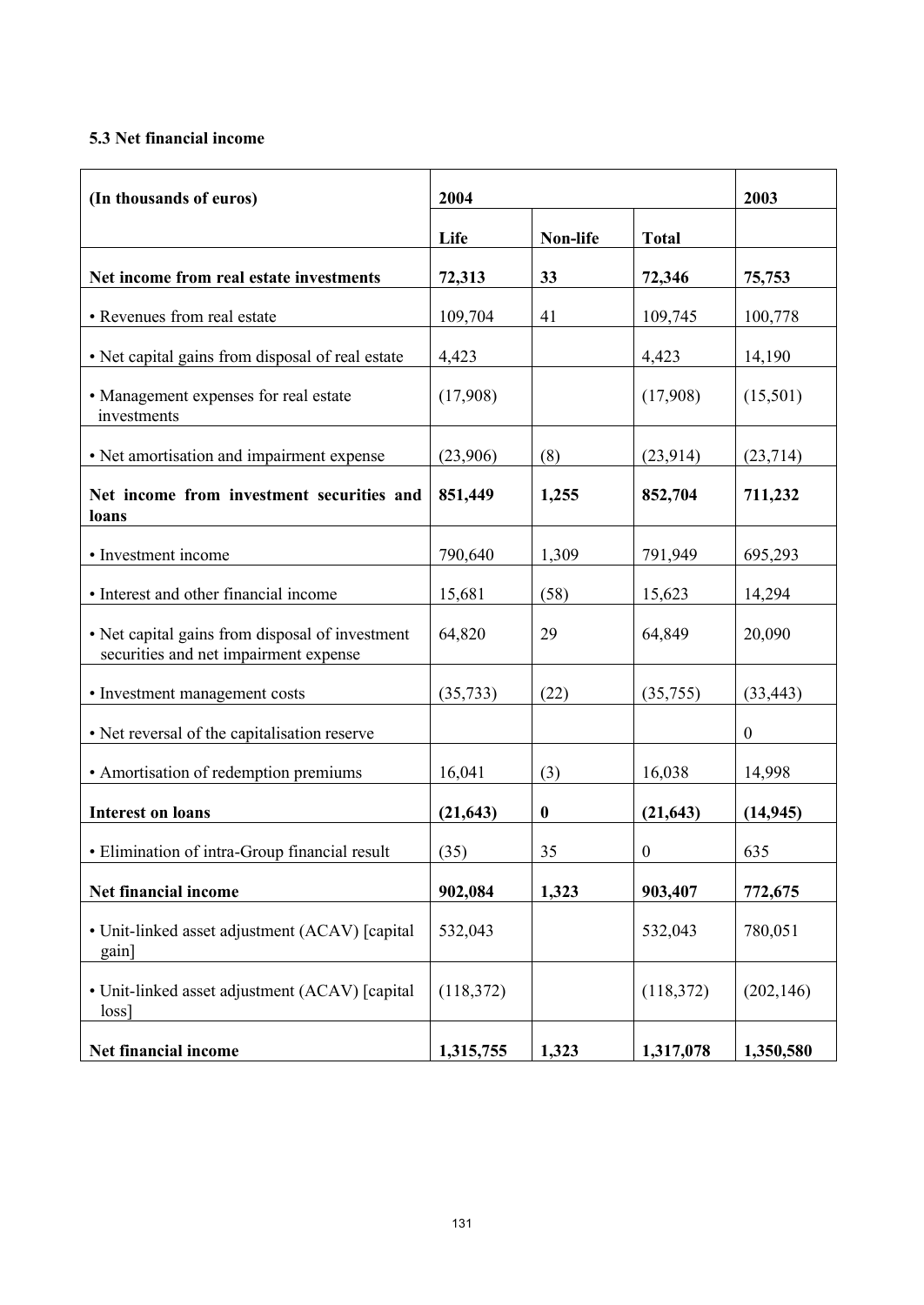| (In thousands of euros)                                        | 2004    |          |              | 2003    |
|----------------------------------------------------------------|---------|----------|--------------|---------|
| <b>Breakdown as follows:</b>                                   | Life    | Non-life | <b>Total</b> |         |
| • Share of investment income allocated to technical<br>account | 850,691 | 1,095    | 851,786      | 755,875 |
| • Net income excluding share allocated to technical<br>account | 51,393  | 228      | 51,621       | 47,079  |
| • Net unit-linked asset adjustment (ACAV)                      | 413,671 |          | 413,671      | 547,626 |

Capital gains and losses on intra-Group disposals (including real estate) are now restated with an impact on deferred profit-sharing and deferred tax.

## **5.4 Insurance benefits and claims**

| (In thousands of euros)                    | 2004        |           |              | 2003      |
|--------------------------------------------|-------------|-----------|--------------|-----------|
|                                            | Life        | Non-life  | <b>Total</b> |           |
| • Claims                                   | (1,802,814) | (39, 484) | (1,842,298)  | 1,576,873 |
| • Changes in the insurance reserves        | (2,510,890) |           | (2,510,890)  | 2,651,977 |
| • Policyholder profit-sharing              | (729, 829)  |           | (729, 829)   | 594,884   |
| <b>TOTAL INSURANCE BENEFITS AND CLAIMS</b> | (5,043,533) | (39, 484) | (5,083,017)  | 4,823,734 |

# **5.5 Reinsurance income (expense)**

| (In thousands of euros)            | 2004     |          |              | 2003     |
|------------------------------------|----------|----------|--------------|----------|
|                                    | Life     | Non-life | <b>Total</b> |          |
| • Premiums ceded                   | (82,711) | (9,414)  | (92, 125)    | (71,310) |
| • Claims ceded                     | 19,666   | 7,634    | 27,300       | 39,104   |
| • Technical reserves ceded         | 43,422   |          | 43,422       | 10,139   |
| • Reinsurance commissions received | 18,246   | 1,609    | 19,855       | 16,271   |
| • Reinsurance technical result     | (1, 377) | (171)    | (1, 548)     | (5,796)  |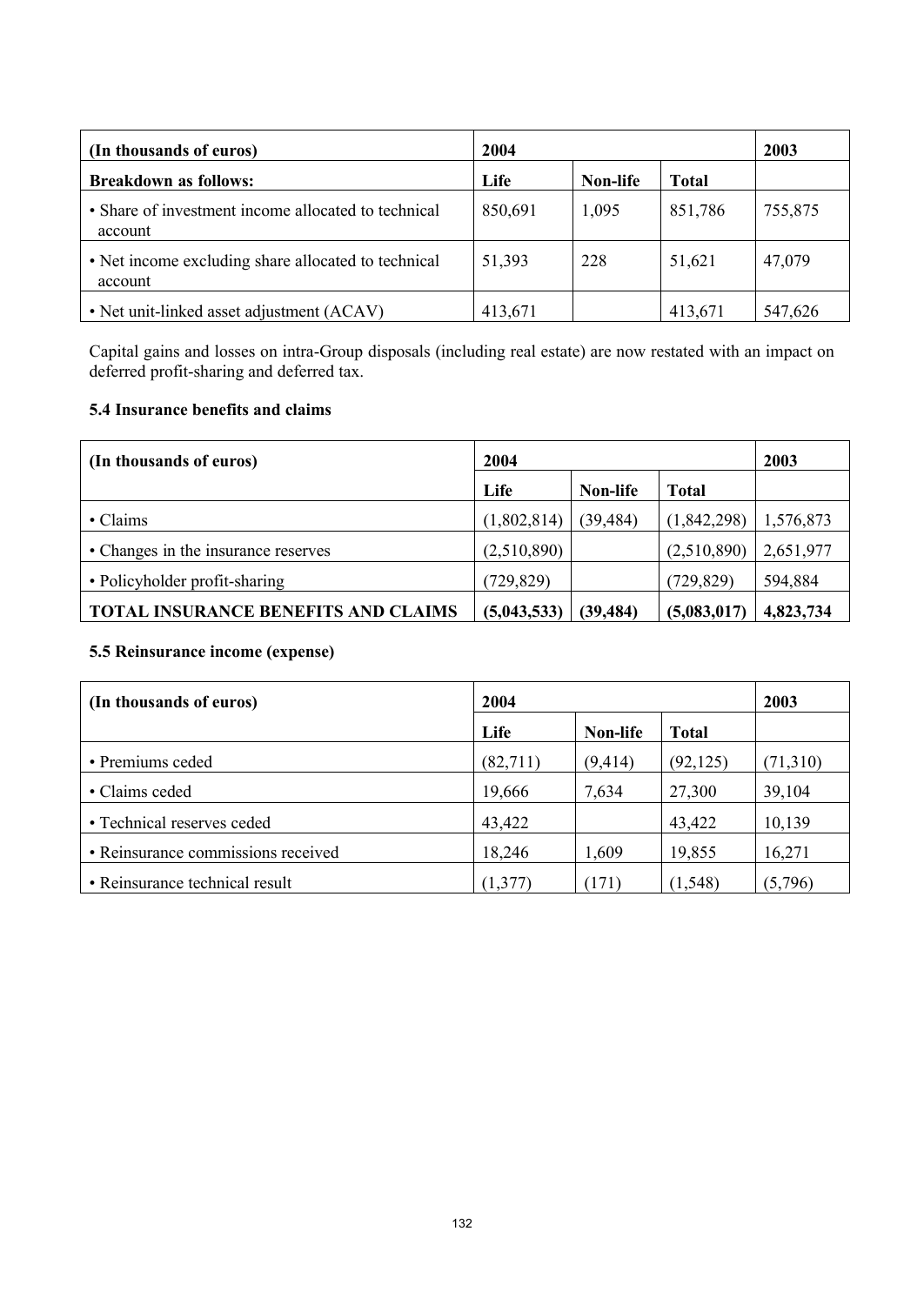## **5.6 Management expenses**

| (In thousands of euros)       | 2004    |          |              | 2003    |
|-------------------------------|---------|----------|--------------|---------|
|                               | Life    | Non-life | <b>Total</b> |         |
| • Acquisition costs           | 148,813 | 1,264    | 150,077      | 143,472 |
| • Administrative costs        | 109,903 | 309      | 110,212      | 102,188 |
| • Other technical costs       | 44,728  | 4,232    | 48,960       | 31,796  |
| • Employee profit-sharing     |         |          | $\theta$     | 4,355   |
| <b>TOTAL MANAGEMENT COSTS</b> | 303,444 | 5,805    | 309,249      | 281,811 |

Employee profit-sharing is now included in other technical costs.

## **5.7 Classification of expense based on their nature**

| (In thousands of euros)                                     | 2004    | 2003    |
|-------------------------------------------------------------|---------|---------|
| BREAKDOWN OF EMPLOYEE EXPENSES                              |         |         |
| • Wages                                                     | 104,737 | 101,642 |
| • Social security contributions and other employee expenses | 44,525  | 43,449  |
| • Profit-sharing                                            | 5,998   | 4,355   |
| <b>TOTAL EMPLOYEES EXPENSES</b>                             | 155,260 | 149,446 |
| • Commissions related to direct insurance booked            |         |         |
| • During the year                                           | 122,850 | 109,545 |
| • Other management costs                                    | 31,139  | 22,820  |

Commissions related to direct insurance are commissions paid to non-employees and to intermediaries.

## **5.8 Other net income**

| (In thousands of euros)                            | 2004     | 2003    |
|----------------------------------------------------|----------|---------|
| • Revenues from non-insurance activities           | $\theta$ | 2,901   |
| • Operating expenses from non-insurance activities | 0        | (2,947) |
| • Net income from non-insurance activities         | $\Omega$ | (46)    |
| • Other net income:                                |          |         |
| - Other non-technical income                       | 238      | 335     |
| - Other non-technical expense                      | (61)     | (54)    |
| <b>TOTAL OTHER NET INCOME</b>                      | 177      | 235     |

Non-insurance activities in 2003 consisted of the activities of the Solutions Assurance Vie subsidiary. Inasmuch as they are not significant, they are included in "Other net income".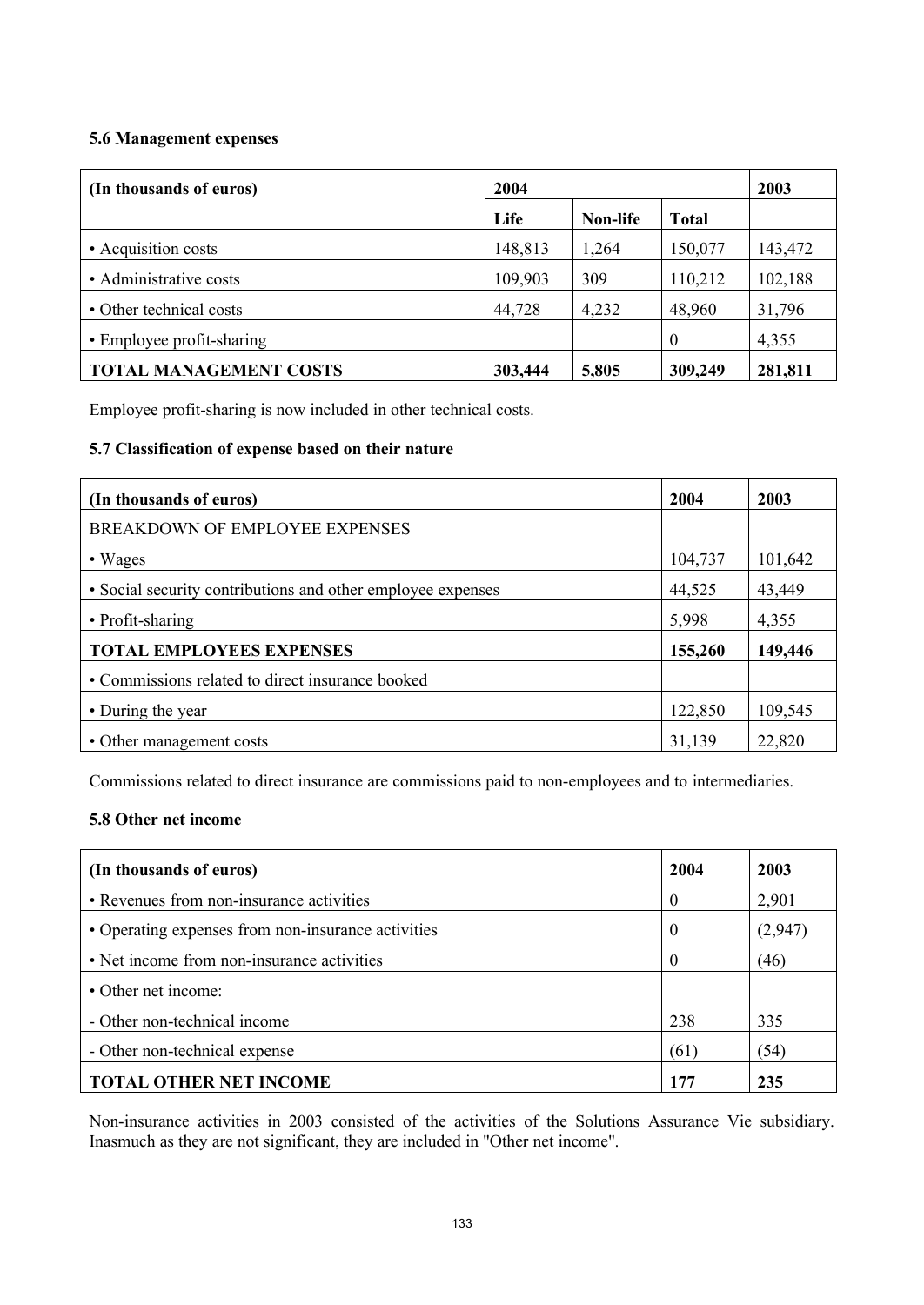#### **5.9 Extraordinary items**

| (In thousands of euros)                                    | 2004      | 2003     |
|------------------------------------------------------------|-----------|----------|
| • Extraordinary income                                     | 40,090    | 56,513   |
| • Use and reversal of provisions for extraordinary expense |           |          |
| • Extraordinary expense                                    | (11, 924) | (9,982)  |
| • Allocation to reserve for extraordinary expense          | 24        | $\theta$ |
| <b>EXTRAORDINARY INCOME (EXPENSE)</b>                      | 28,190    | 46,532   |

Extraordinary income includes the result of  $\epsilon$ 40 million related to the acquisition, completed on 23 December 2004, of an additional equity interest of 15% in the holding company La Mondiale Participations by Aegon.

Extraordinary expense includes the 2.50% tax on special reserves for long-term capital gains, in the amount of €4.5 million.

#### **5.10 Income tax**

| (In thousands of euros)                                 | 2004   | 2003   |
|---------------------------------------------------------|--------|--------|
| • Tax expense of La Mondiale and consolidated companies | 5,341  | 3.395  |
| • Deferred tax provision                                | 17,483 | 30,708 |
| <b>TAX EXPENSE</b>                                      | 22,824 | 34,103 |

There is a tax-group arrangement between La Mondiale and its main subsidiaries (held at more than 95%). The tax consolidation agreement enables the parent company to keep the benefit of any tax savings.

#### **5.11 Group share of result of associated companies (accounted for under the equity method)**

| (In thousands of euros) | 2004 | 2003 |
|-------------------------|------|------|
|                         |      |      |
| <b>PROFIT (LOSS)</b>    |      |      |

There are no longer any associates.

#### **5.12 Employees**

The permanent staff of the consolidated companies of La Mondiale Group as of 31 December 2004 includes 2,459 members.

The Group's overall obligations for consolidated companies relating to pensions and retirement benefit obligations are recorded in the Other provisions; they amounted to  $\epsilon$ 13,014 thousand at year-end 2004.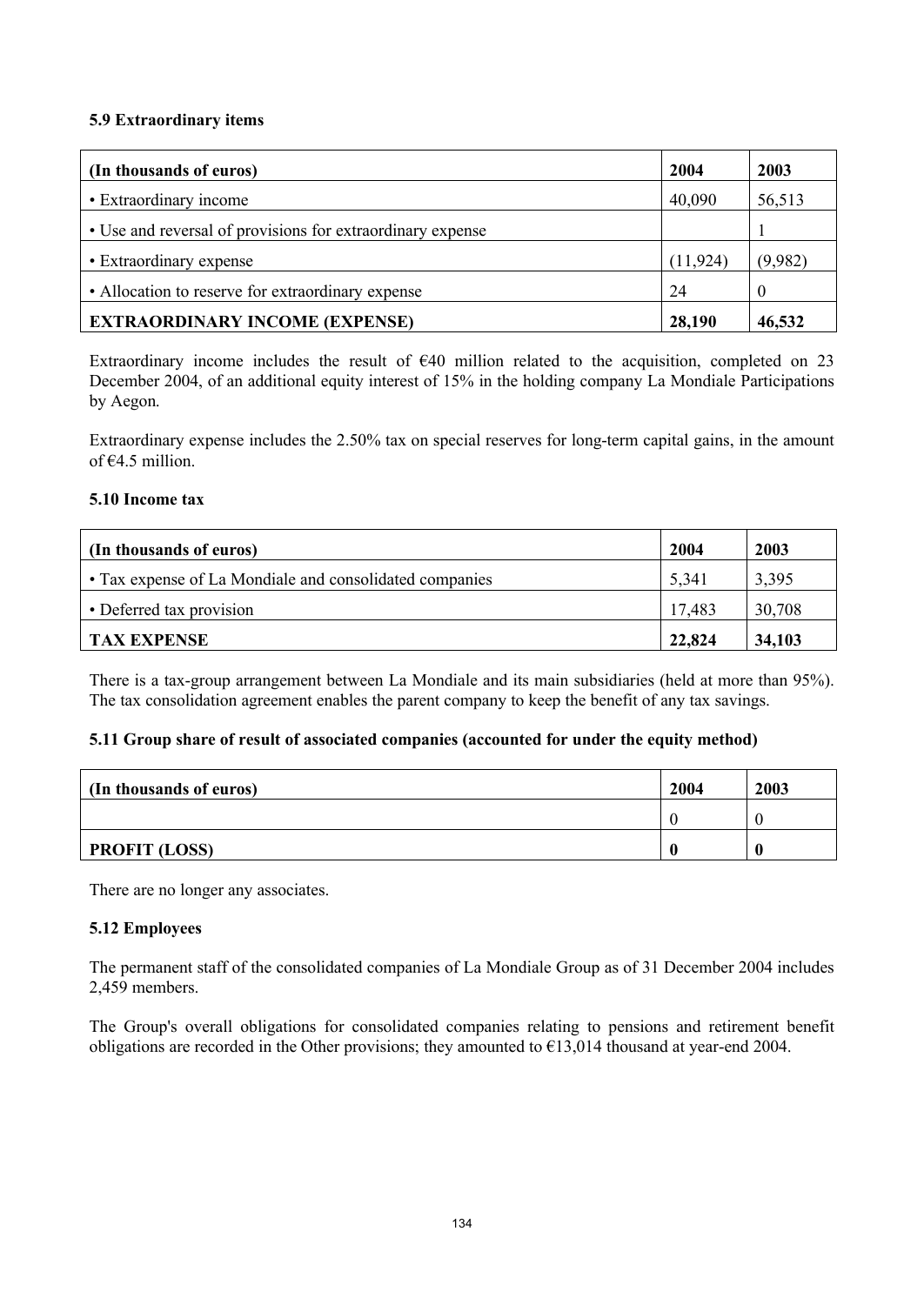# **Data on subsidiaries and affiliates (Articles L233-1 and L233-2 of the Commercial Code):**

|                                      | <b>Address</b>                                                             |                               | <b>Share</b><br>capital | <b>Reserves and</b><br>retained<br>income<br>before profit<br>distribution | Percentage<br>of capital<br>held by the<br>Group $(\% )$ | Net value<br>of<br>securities<br>held by the<br>Group | Outstanding<br>loans<br>and<br>advances not<br>reimbursed | <b>Guarantees</b><br>and sureties<br>given | <b>Revenues</b><br>net of tax | Profit or<br>for<br><b>loss</b><br>last<br>fiscal<br>year | <b>Dividends</b><br>collected<br>by<br>the<br>company<br>during the<br>financial<br>year | <b>Remarks</b> |
|--------------------------------------|----------------------------------------------------------------------------|-------------------------------|-------------------------|----------------------------------------------------------------------------|----------------------------------------------------------|-------------------------------------------------------|-----------------------------------------------------------|--------------------------------------------|-------------------------------|-----------------------------------------------------------|------------------------------------------------------------------------------------------|----------------|
| (In thousands of euros)              |                                                                            |                               |                         |                                                                            |                                                          |                                                       |                                                           |                                            |                               |                                                           |                                                                                          |                |
| Shareholding in affiliated companies |                                                                            |                               |                         |                                                                            |                                                          |                                                       |                                                           |                                            |                               |                                                           |                                                                                          |                |
| Insurance activities                 |                                                                            |                               |                         |                                                                            |                                                          |                                                       |                                                           |                                            |                               |                                                           |                                                                                          |                |
| Arial assurance                      | 32, avenue Emile Zola                                                      | 59370 Mons-en-Baroeul         | 24,000                  | 64,434                                                                     | 50.00                                                    | 2,100                                                 |                                                           | 2,156,567                                  | 739,144                       | 5,069                                                     |                                                                                          |                |
| La Mondiale<br>Accidents             | 32, avenue Emile Zola                                                      | 59370 Mons-en-Baroeul         | 1,200                   | 8,672                                                                      | 99.99                                                    | 2,647                                                 |                                                           |                                            | 39,345                        | 3,913                                                     |                                                                                          |                |
| La Mondiale<br>Europartner           | 22 rue Goethe                                                              | 1637 Luxembourg (G.<br>Duchy) | 14,362                  | 1,782                                                                      | 100.00                                                   | 13,384                                                |                                                           |                                            | 123,335                       | (454)                                                     |                                                                                          |                |
| La Mondiale<br>Partenaire            | 14, rue Roquépine                                                          | 75008 Paris                   | 60.064                  | 148,696                                                                    | 99.99                                                    | 128,983                                               |                                                           | 3,951,125                                  | 2,285,444                     | 9.430                                                     |                                                                                          |                |
| Pasiphaé                             | 14, rue Roquépine                                                          | 75008 Paris                   | $\overline{0}$          | 223                                                                        | 0.00                                                     | $\theta$                                              |                                                           |                                            | 1,347                         | (67)                                                      |                                                                                          |                |
| Pelayo Mondiale Vida                 | Calle Rodriguez San<br>Pedro 10                                            | 28015 Madrid, Spain           | 13,530                  | 1,745                                                                      | 50.00                                                    | 7,908                                                 |                                                           |                                            | 39,030                        | (847)                                                     |                                                                                          |                |
| Shareholding in companies in which   |                                                                            |                               |                         |                                                                            |                                                          |                                                       |                                                           |                                            |                               |                                                           |                                                                                          |                |
|                                      | A participating interest is held (in the meaning of the chart of accounts) |                               |                         |                                                                            |                                                          |                                                       |                                                           |                                            |                               |                                                           |                                                                                          |                |
| GIE La Mondiale<br>Cash              | 32, avenue Emile Zola                                                      | 59370 Mons-en-Baroeul         | 38                      | $\mathbf{0}$                                                               | 64.00                                                    | 29                                                    | 697,054                                                   |                                            | 13,905                        | $\mathbf{0}$                                              |                                                                                          |                |
| La Mondiale Gestion<br>d'Actifs SA   | 32, avenue Emile Zola                                                      | 59370 Mons-en-Baroeul         | 900                     | 839                                                                        | 100.00                                                   | 900                                                   |                                                           |                                            | 9,961                         | 3,835                                                     | 2,857                                                                                    |                |
| La Mondiale                          | 32, avenue Emile Zola                                                      | 59370 Mons-en-Baroeul         | 13,388                  | 345,819                                                                    | 65.00                                                    | 122,225                                               |                                                           |                                            | 6,984                         | 6,465                                                     |                                                                                          |                |
| Participations                       |                                                                            |                               |                         |                                                                            |                                                          |                                                       |                                                           |                                            |                               |                                                           |                                                                                          |                |
| Other participating<br>interests     |                                                                            |                               |                         |                                                                            |                                                          |                                                       |                                                           |                                            |                               |                                                           |                                                                                          |                |
| Acofi                                | 9, rue Vignon                                                              | 75008 Paris                   |                         | $\rm N/A$                                                                  | 10.00                                                    | 991                                                   |                                                           |                                            | $\rm N/A$                     |                                                           | 104                                                                                      |                |
| Grands Crus<br>Investissements       | 91-93, Boulevard<br>Pasteur                                                | 75015 Paris                   |                         | N/A                                                                        | 12.52                                                    | 3,049                                                 |                                                           |                                            | N/A                           |                                                           | 380                                                                                      |                |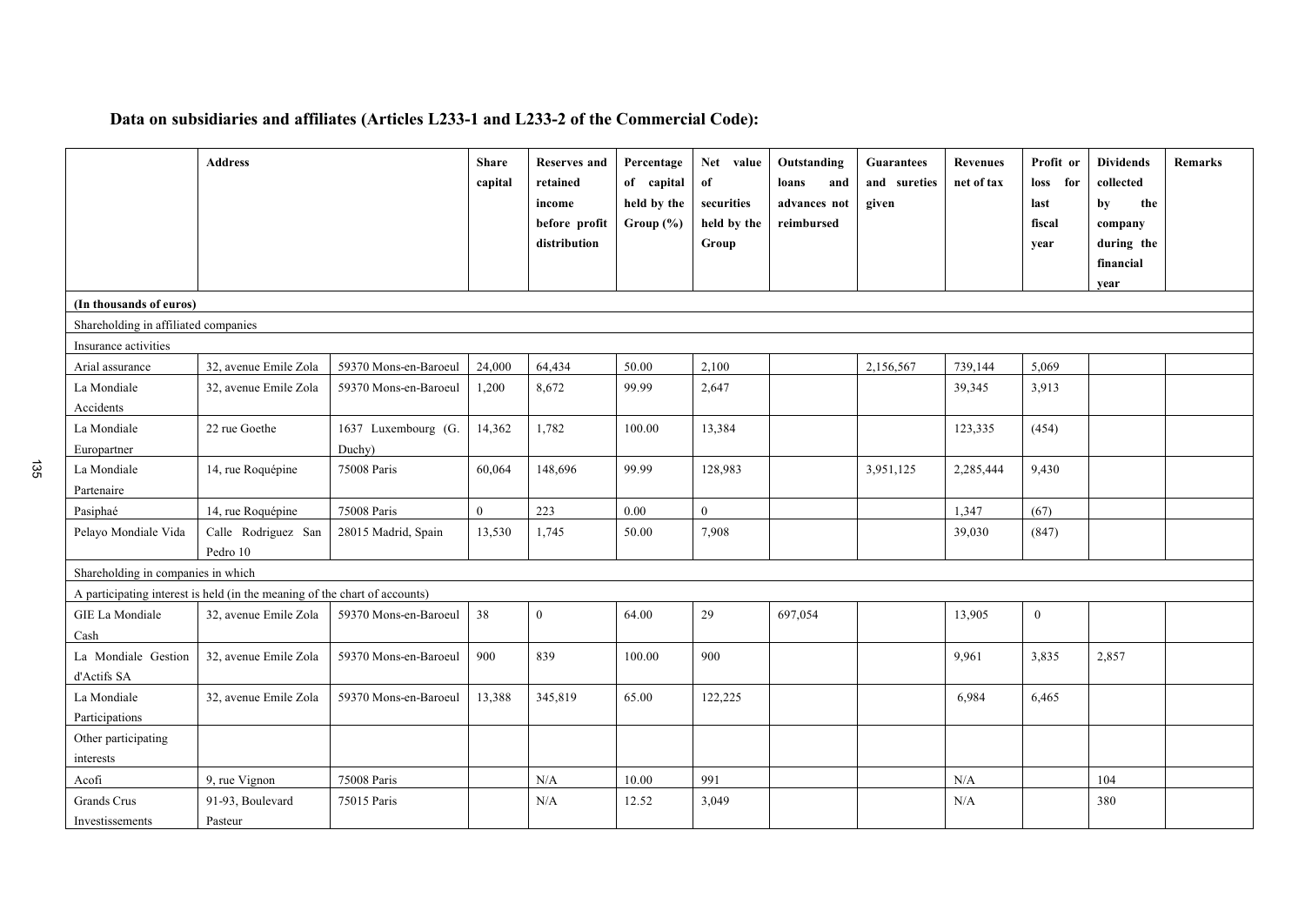| LM Opportunités                         | 22. boulevard         | 75008 Paris           | 389     | N/A      | 99.98  | 398          |  |  | N/A      |        |       |  |
|-----------------------------------------|-----------------------|-----------------------|---------|----------|--------|--------------|--|--|----------|--------|-------|--|
|                                         | Malesherbes           |                       |         |          |        |              |  |  |          |        |       |  |
| <b>LMD</b> Solutions                    | 32, avenue Emile Zola | 59370 Mons-en-Baroeul | 2,000   | (12)     | 100.00 | 1,989        |  |  | 11       | (875)  |       |  |
| Malesherbes Synergies                   | 32, avenue Emile Zola | 59370 Mons-en-Baroeul | 40      | N/A      | 99.84  | 38           |  |  | N/A      |        |       |  |
| Roquepine Courtage                      | 32, avenue Emile Zola | 59370 Mons-en-Baroeul | 40      | N/A      | 100.00 | 41           |  |  | N/A      |        |       |  |
| Tradial                                 | 32, avenue Emile Zola | 59370 Mons-en-Baroeul | 2,100   | 2,081    | 100.00 | 2,287        |  |  | 713      | 119    |       |  |
| Ventadour Stratégie                     | 22, boulevard         | 75008 Paris           | 40      | 1,216    | 99.84  | 51           |  |  | 4,678    | 802    |       |  |
|                                         | Malesherbes           |                       |         |          |        |              |  |  |          |        |       |  |
| Other subsidiaries and equity interests |                       |                       |         |          |        |              |  |  |          |        |       |  |
| Real estate activities                  |                       |                       |         |          |        |              |  |  |          |        |       |  |
| SA La Mondiale                          | 22, boulevard         | 75008 Paris           | 248,109 | 24,040   | 100.00 | 309,266      |  |  | 21,984   | 10,272 | 9,097 |  |
| Foncière                                | Malesherbes           |                       |         |          |        |              |  |  |          |        |       |  |
| SA La Mondiale                          | 32, avenue Emile Zola | 59370 Mons-en-Baroeul |         | $\bf{0}$ | 100.00 |              |  |  | $\bf{0}$ |        |       |  |
| Patrimoine                              |                       |                       |         |          |        |              |  |  |          |        |       |  |
| <b>SCI Mondiale Pierre</b>              | 32, avenue Emile Zola | 59370 Mons-en-Baroeul | 243,329 | 193,296  | 100.00 | 436,616      |  |  | 20,833   | 8,187  | 8,594 |  |
| SCE du Château                          |                       | 33330 Saint Emilion   | 15,900  | 454      | 100.00 | 19,590       |  |  | 407      | (233)  |       |  |
| Larmande                                |                       |                       |         |          |        |              |  |  |          |        |       |  |
| Equity holdings held at less than 10%   |                       |                       |         |          |        |              |  |  |          |        |       |  |
| Gie La Mondiale                         | 32, avenue Emile Zola | 59370 Mons-en-Baroeul |         |          | 0.00   | $\mathbf{0}$ |  |  |          |        |       |  |
| Exécutive                               |                       |                       |         |          |        |              |  |  |          |        |       |  |
| Gie La Mondiale                         | 32, avenue Emile Zola | 59370 Mons-en-Baroeul |         |          | 0.00   | $\mathbf{0}$ |  |  |          |        |       |  |
| Groupe                                  |                       |                       |         |          |        |              |  |  |          |        |       |  |
| Gie La Mondiale IT                      | 32, avenue Emile Zola | 59370 Mons-en-Baroeul |         |          | 0.00   | $\mathbf{0}$ |  |  |          |        |       |  |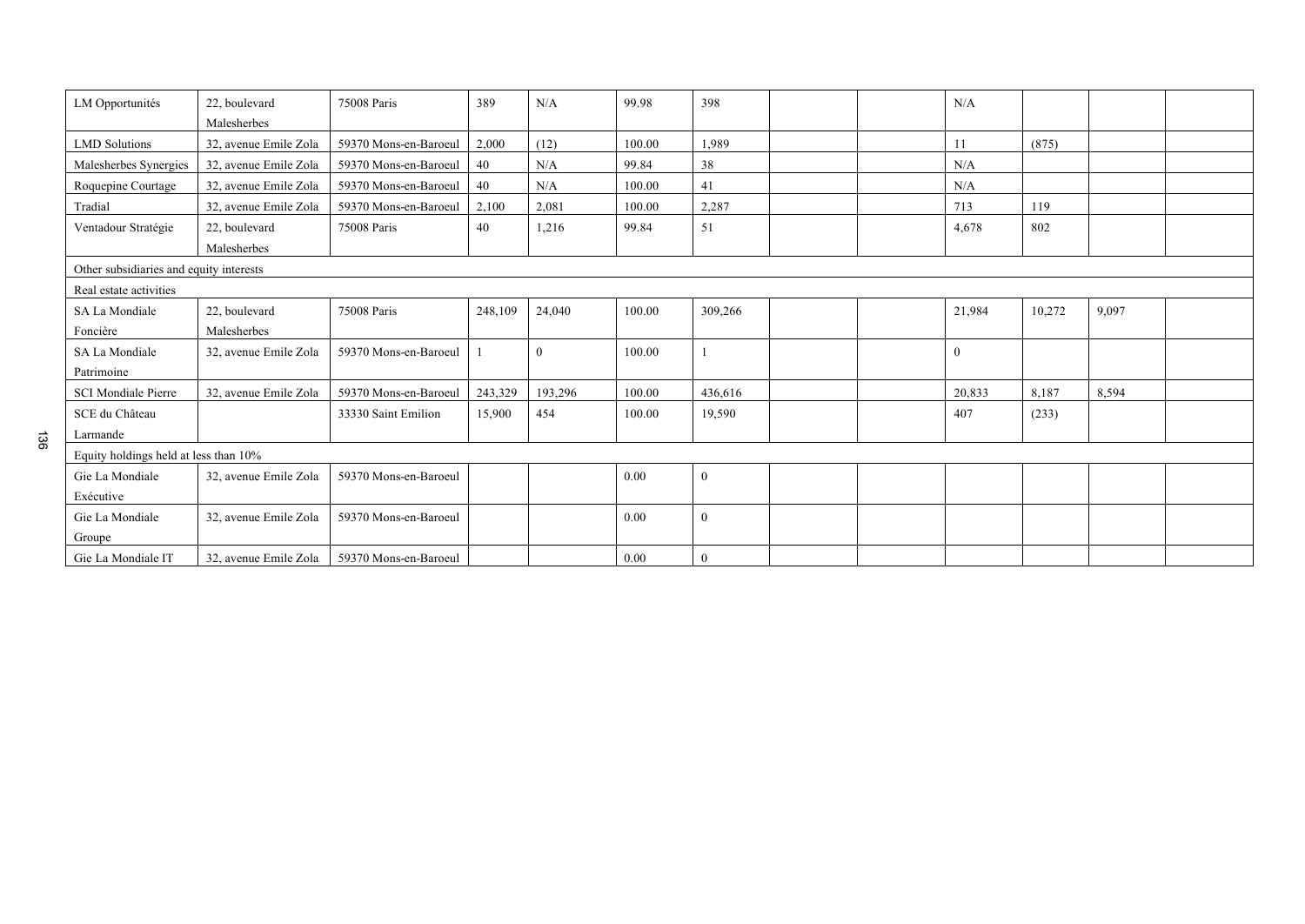## **STATUTORY AUDITORS' REPORTS ON THE CONSOLIDATED FINANCIAL STATEMENTS OF THE ISSUER FOR THE YEAR ENDED 31 DECEMBER 2005 AND FOR THE YEAR ENDED 31 DECEMBER 2004**

*Please refer to Section "Documents Incorporated by Reference"*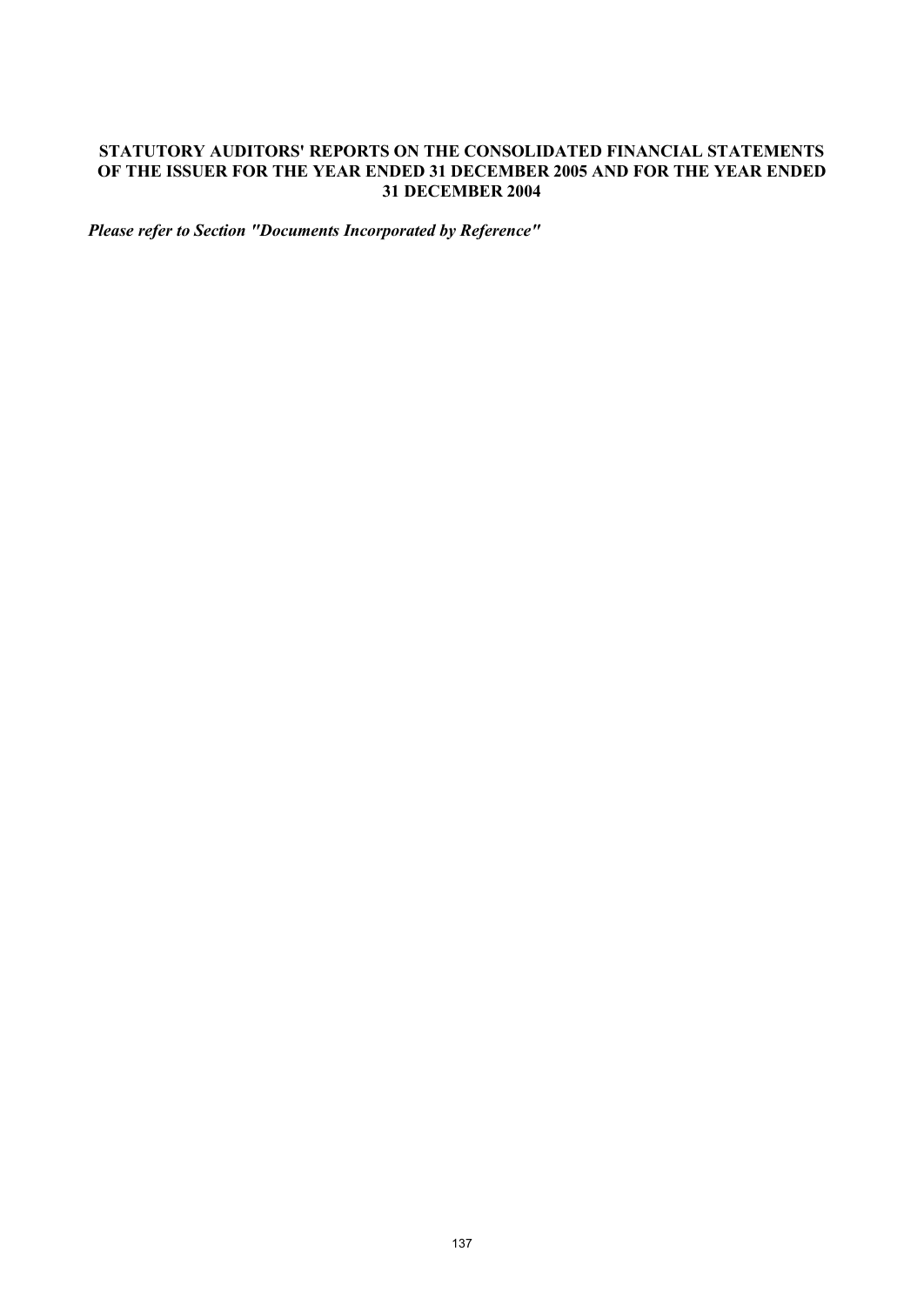#### **TAXATION**

*The statements herein regarding taxation are based on the laws in force in the French Republic and/or, as the case may be, the Grand Duchy of Luxembourg as of the date of this Prospectus and are subject to any change in law. The following summary does not purport to be a comprehensive description of all the tax considerations which may be relevant to a decision to purchase, own or dispose of, the Notes. Each prospective holder or beneficial owner of Notes should consult its own tax advisor as to the French or, as the case may be, the Luxembourg tax consequences of any investment in, or ownership and disposition of, the Notes.*

#### **EU Directive on the Taxation of Savings Income**

Under EC Council Directive 2003/48/EC on the taxation of savings income, Member States are required, from 1 July 2005, to provide to the tax authorities of another Member State details of payments of interest (or similar income) paid by a person within their jurisdiction to an individual resident in that other Member State. However, for a transitional period, Belgium, Luxembourg and Austria are instead required (unless during that period they elect otherwise) to operate a withholding system in relation to such payments (the ending of such transitional period being dependent upon the conclusion of certain other agreements relating to information exchange with certain other countries). A number of non-EU countries and territories including Switzerland have agreed to adopt similar measures (a withholding system in the case of Switzerland) with effect from the same date. This directive has been implemented in French law under Article 242 *ter* of the French *Code général des impôts*.

#### **French taxation**

The Notes issued in euros by a French legal entity are deemed to be issued outside the French Republic for the purposes of Article 131 *quater* of the French *Code général des impôts*. Consequently, interest and other revenues with respect to the Notes paid to non-French residents benefit from the exemption of withholding tax set out under Article 125 A III of the French *Code général des impôts*. Accordingly, such payments do not give the right to any tax credit from any French source.

## **Luxembourg taxation**

*The comments below are intended as a basic summary of certain tax consequences in relation to the purchase, ownership and disposition of the Notes under Luxembourg law. Persons who are in any doubt as to their tax position should consult a professional tax adviser.*

#### *Withholding tax*

Under Luxembourg tax law currently in effect and with the possible exception of interest paid to individual Noteholders, there is no Luxembourg withholding tax on payments of interest (including accrued but unpaid interest). There is also no Luxembourg withholding tax, with the possible exception of payments made to individual Noteholders, upon repayment of principal in the case of reimbursement, redemption, repurchase or exchange of the Notes.

#### *Luxembourg non-resident individuals*

Under the Luxembourg laws dated 21 June 2005 implementing the directive on the taxation of savings income and several agreements concluded between Luxembourg and certain dependent territories of the European Union, a Luxembourg based paying agent (within the meaning of the Directive) is required as from 1 July 2005 to withhold tax on interest and other similar income paid by it to (or under certain circumstances, to the benefit of) an individual resident in another Member State, unless the beneficiary of the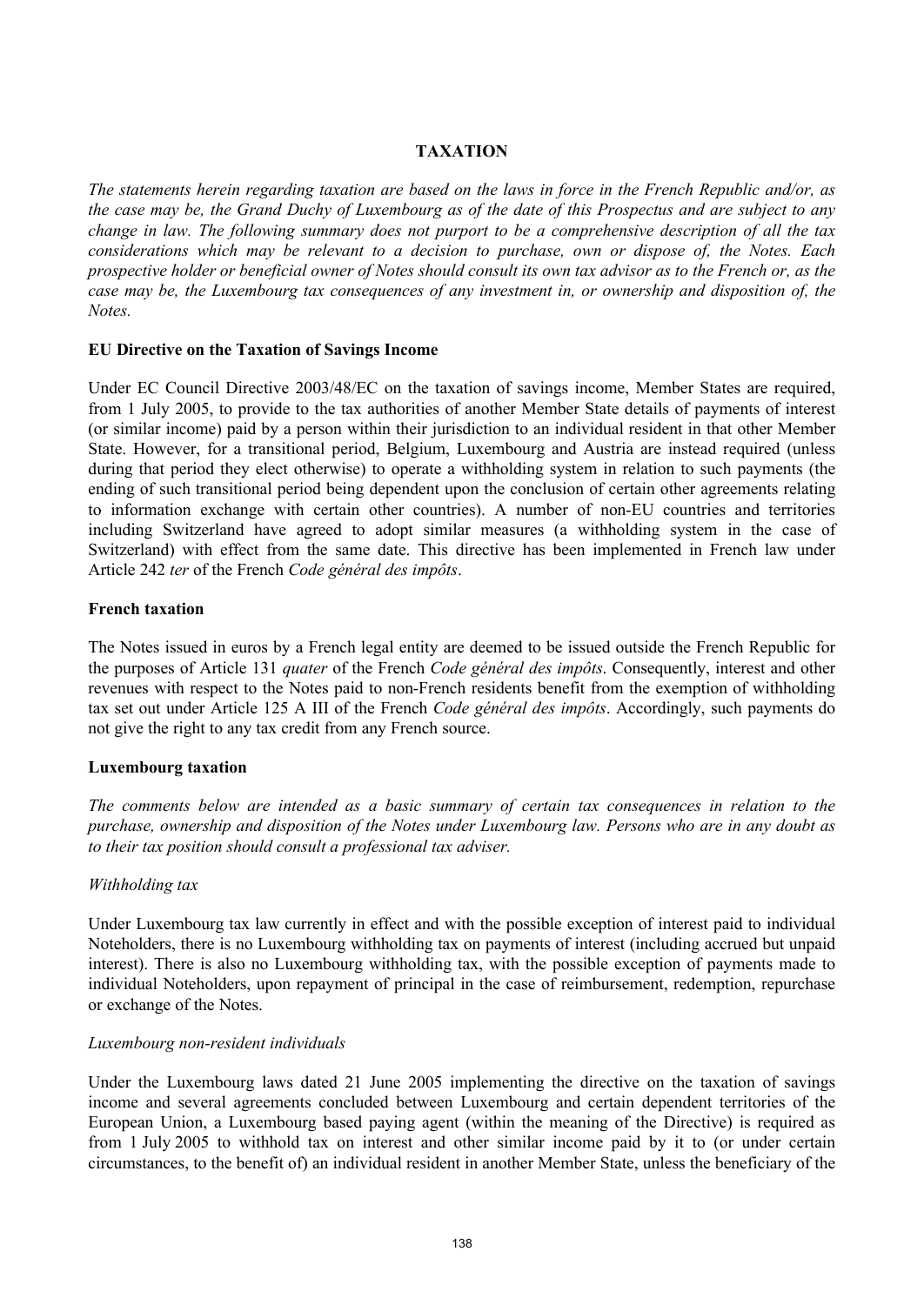interest payments elects for an exchange of information. The same regime applies to payments to individuals resident in certain EU dependent territories.

The withholding tax rate is initially fifteen (15)%, increasing steadily to twenty (20)% and to thirtyfive (35)%. The withholding tax system will only apply during a transitional period, the ending of which depends on the conclusion of certain agreements relating to information exchange with certain third countries.

#### *Luxembourg resident individuals*

A ten (10)% withholding tax has been introduced, as from 1 January 2006, on interest payments made by Luxembourg paying agents (defined in the same way as in the Directive) to Luxembourg individual residents. Only interest accrued after 1 July 2005 falls within the scope of the withholding tax. This withholding tax represents the final tax liability for Luxembourg individual resident taxpayers.

#### **All prospective Noteholders should seek independent advice as to their tax positions.**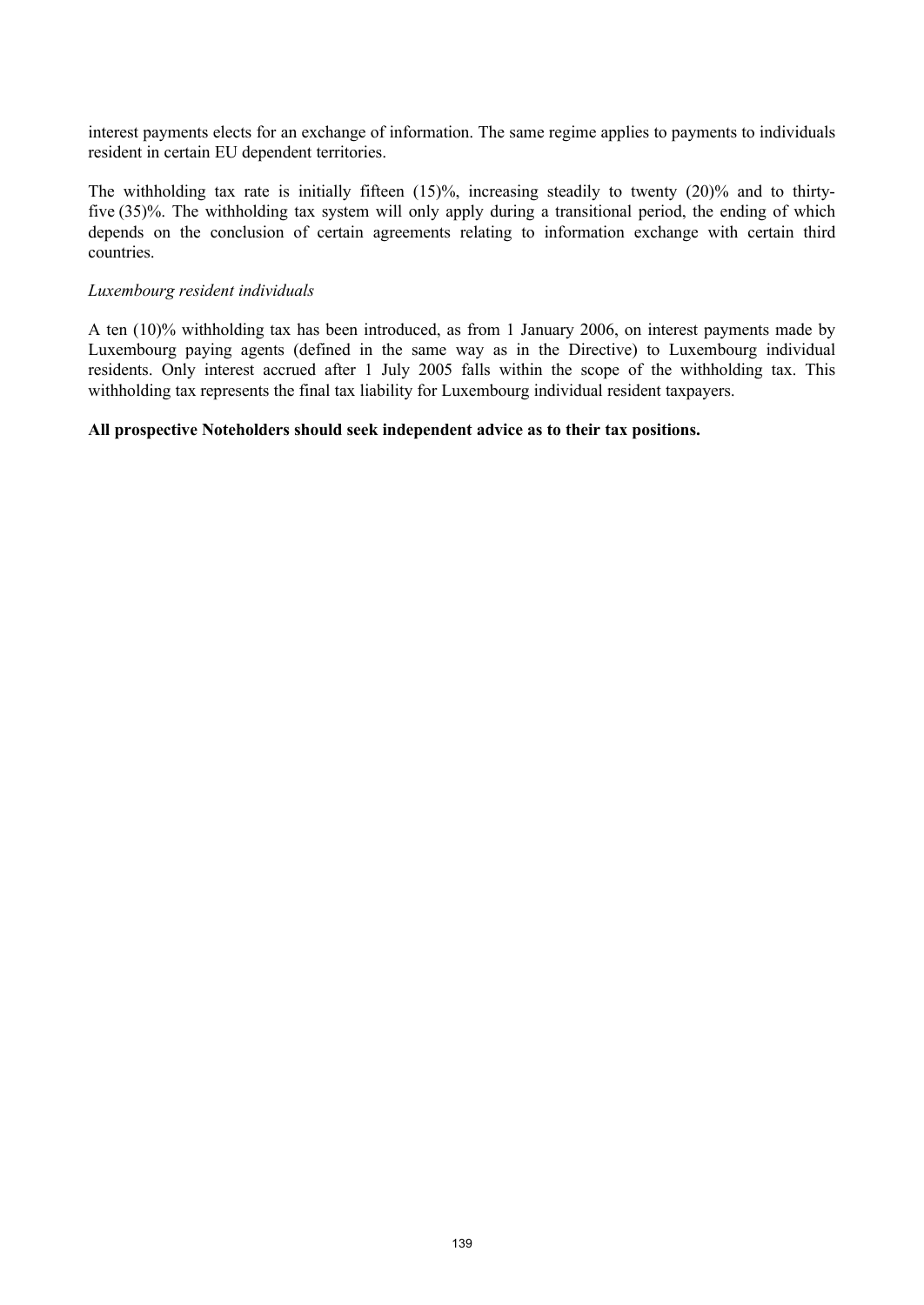#### **SUBSCRIPTION AND SALE**

BNP Paribas and CALYON (the **Joint Lead Managers**) have, pursuant to a subscription agreement (the **Subscription Agreement**) dated 14 November 2006, jointly and severally agreed with the Issuer, subject to satisfaction of certain conditions, to subscribe or procure subscribers for the Notes at the issue price of 100.00%, of their principal amount, less the commissions agreed between the Issuer and the Joint Lead Managers. The Issuer has agreed to indemnify the Joint Lead Managers against certain liabilities incurred in connection with the issue of the Notes. The Subscription Agreement may be terminated in certain circumstances prior to payment being made to the Issuer.

#### **General**

No action has been taken or will be taken by the Issuer or the Joint Lead Managers that would or is intended to, permit a public offering of the Notes or the possession or distribution of this Prospectus or any offering material in relation to the issue of the Notes in any country or jurisdiction where action for that purpose is required.

Each Joint Lead Manager must, to the best of its knowledge, comply with all applicable laws and regulations in force in any jurisdiction in which it purchases, offers or sells Notes or possesses or distributes the Prospectus (as supplemented and amended) or any part of it and must obtain any consent, approval or permission required by it for the purchase, offer or sale by it of Notes under the laws and regulations in force in any jurisdiction to which it is subject or in which it makes such purchases, offers or sales and neither the Issuer nor any Joint Lead Manager shall have any responsibility therefor. No Joint Lead Manager will either offer, sell or deliver, directly or indirectly, any Notes or distribute the Prospectus or any offering material in or from any country or jurisdiction except under circumstances that will result in compliance with any applicable laws and regulations and which will not impose any obligations on the Issuer and all offers, sales and deliveries of Notes and distributions of any offering materials relating to the Notes by such Joint Lead Manager will be made on the same terms.

#### **United States of America**

The Notes have not been and will not be registered under the United States Securities Act of 1933, as amended (the **Securities Act**) and may not be offered or sold or delivered within the United States or to, or for the account or benefit of, U.S. persons (as defined in Regulation S under the Securities Act) except to the extent permitted by the Subscription Agreement.

Each Joint Lead Manager has agreed that it will not offer, sell or deliver the Notes (i) as part of their distribution at any time or (ii) otherwise until forty (40) days after the later of the commencement of the offering and the closing date of the offering (the **Restricted Period**) within the United States or to, or for the account or benefit of, U.S. persons, and it will have sent to each dealer to which it sells Notes during the Restricted Period a confirmation of or other notice setting forth the restrictions on offers and sales of the Notes within the United States or to, or for the account or benefit of, U.S. persons.

## **United Kingdom**

Each Joint Lead Manager has represented and agreed that:

(i) it has only communicated or caused to be communicated and will only communicate or cause to be communicated any invitation or inducement to engage in investment activity (within the meaning of section 21 of the Financial Services and Markets Act 2000 (the **FSMA**)) received by it in connection with the issue or sale of any Notes in circumstances in which section 21(1) of the FSMA does not apply to the Issuer;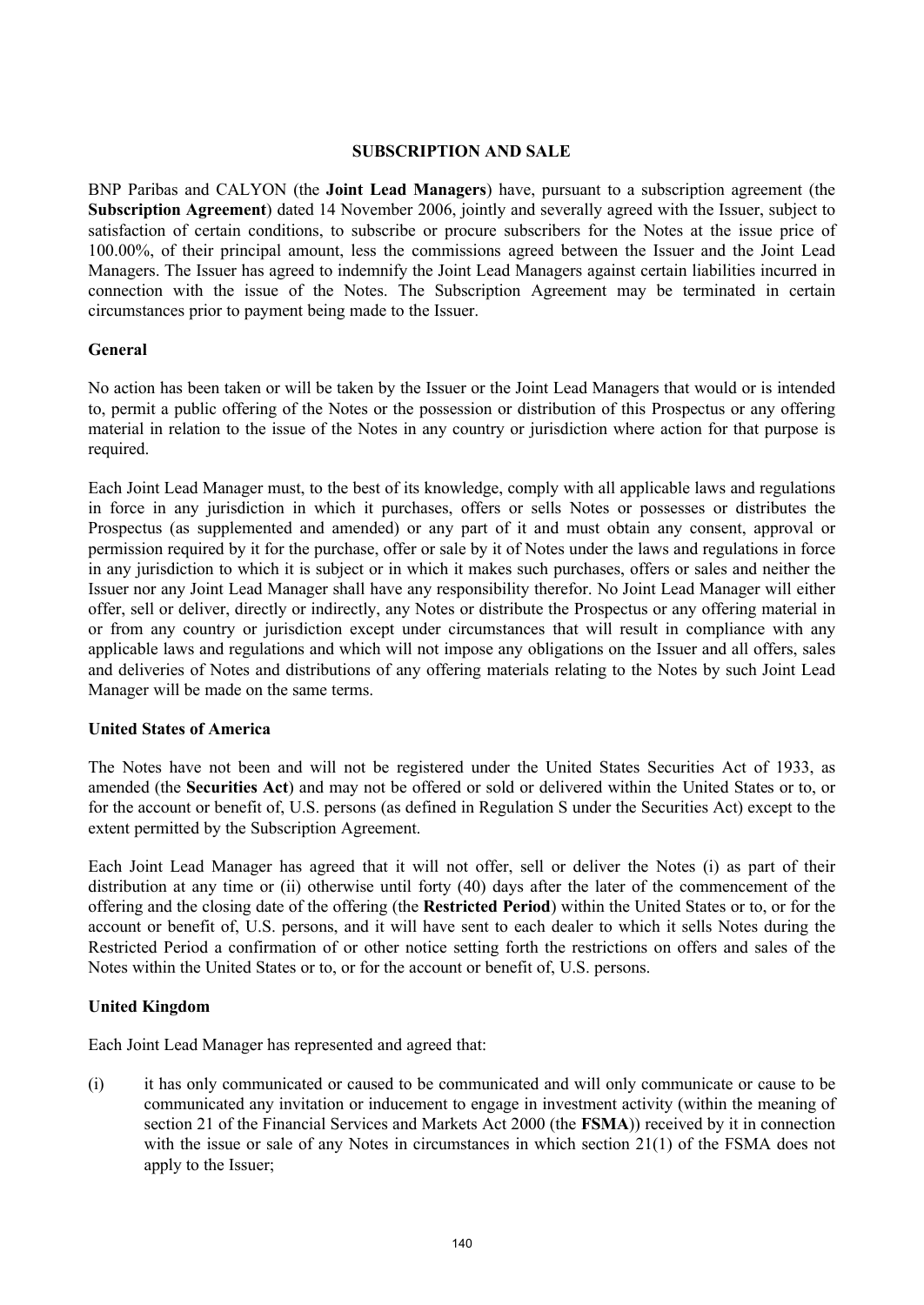(ii) it has complied and will comply with all applicable provisions of the FSMA with respect to anything done by it in relation to the Notes in, from or otherwise involving the United Kingdom.

#### **France**

Each of the Joint Lead Managers and the Issuer has represented and agreed that the Notes are issued outside the French Republic and that it has not offered or sold, and will not offer or sell directly or indirectly any Notes in the French Republic, and has not distributed and will not distribute or cause to be distributed in the French Republic the Prospectus or any other offering material relating to the Notes, except to (i) providers of investment services relating to portfolio management for the account of third parties, and/or (ii) qualified investors (*investisseurs qualifiés*) other than individuals, all as defined and in accordance with Articles L. 411-1, L. 411-2 and D. 411-1 of the French *Code monétaire et financier*.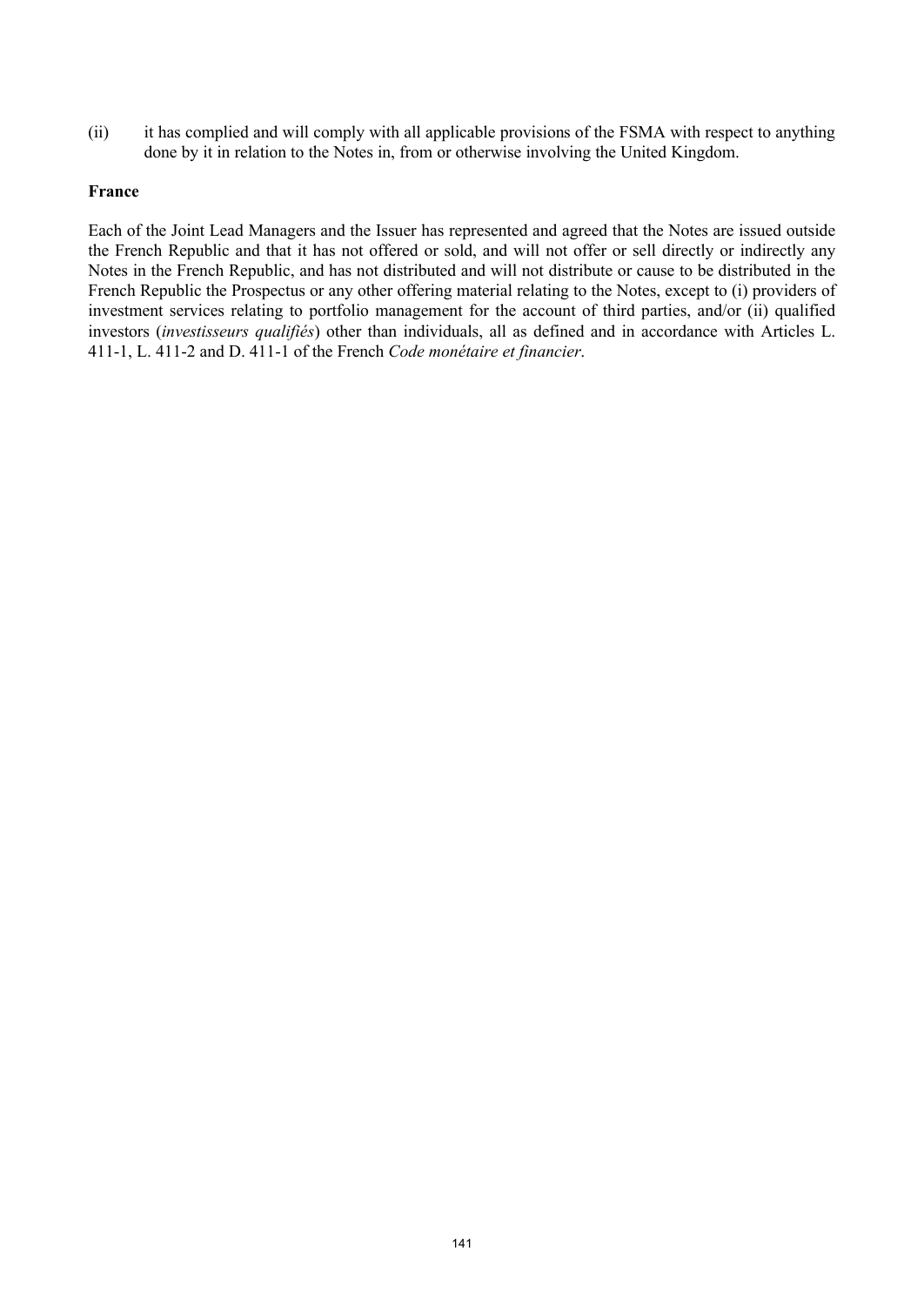#### **GENERAL INFORMATION**

- 1. Application has been made to the Luxembourg Stock Exchange for the Notes to be admitted to the official list and traded on the Regulated Market of the Luxembourg Stock Exchange.
- 2. The estimate of the total expenses relating to the admission of the Notes to listing and trading is €12,500.
- 3. The Notes have been accepted for clearance through Clearstream, Luxembourg and Euroclear with the Common Code number 027520014 and Euroclear France with the International Securities Identification Number (ISIN) FR0010397885. The address of Euroclear France is 155 rue de Réaumur, 75081 Paris Cedex 02, France.
- 4. There has been no significant change in the financial or trading position of the Issuer since 31 December 2005.
- 5. There has been no material adverse change in the prospects of the Issuer since 31 December 2005.
- 6. Except as disclosed in this Prospectus, the Issuer is not involved in any governmental, legal or arbitration proceedings (including any such proceedings which are pending or threatened of which the Issuer is aware) during the twelve (12) months preceding the date of this Prospectus which may have or have had in the recent past significant effects on the financial position or profitability of the Issuer or the Group.
- {r The issue of the Notes was authorised pursuant to a resolution of the *Assemblée Générale* of the policyholders (*sociétaires*) of the Issuer dated 28 April 2006, a decision of the *Autorité de Contrôle des Assurances et des Mutuelles* on 26 October 2006 and a resolution of the *Conseil d'administration*  of the Issuer dated 11 October 2006.
- 8. There are no material contracts entered into in the ordinary course of the Issuer's business, which could result in any member of the Issuer's Group being under an obligation or entitlement that is material to the Issuer's ability to meet its obligations to Noteholders in respect of the Notes being issued.
- 9. At the date of this Prospectus, there are no conflicts of interest material to the issue or offer of the Notes between the duties of the members of the Board of Directors and their private interests and/or their other duties.
- 10. Copies of the latest annual report of the Issuer, including its consolidated accounts may be obtained without charge from the specified offices for the time being of the Paying Agents during normal business hours, so long as any of the Notes is outstanding.
- 11. For as long as the Notes are outstanding the following documents may be inspected during usual business hours on any weekday (Saturdays, Sundays and public holidays excepted), at the office of the Issuer, the Fiscal Agent and the Paying Agent:
	- (i) this Prospectus;
	- (ii) the Agency Agreement;
	- (iii) the *statuts* of the Issuer;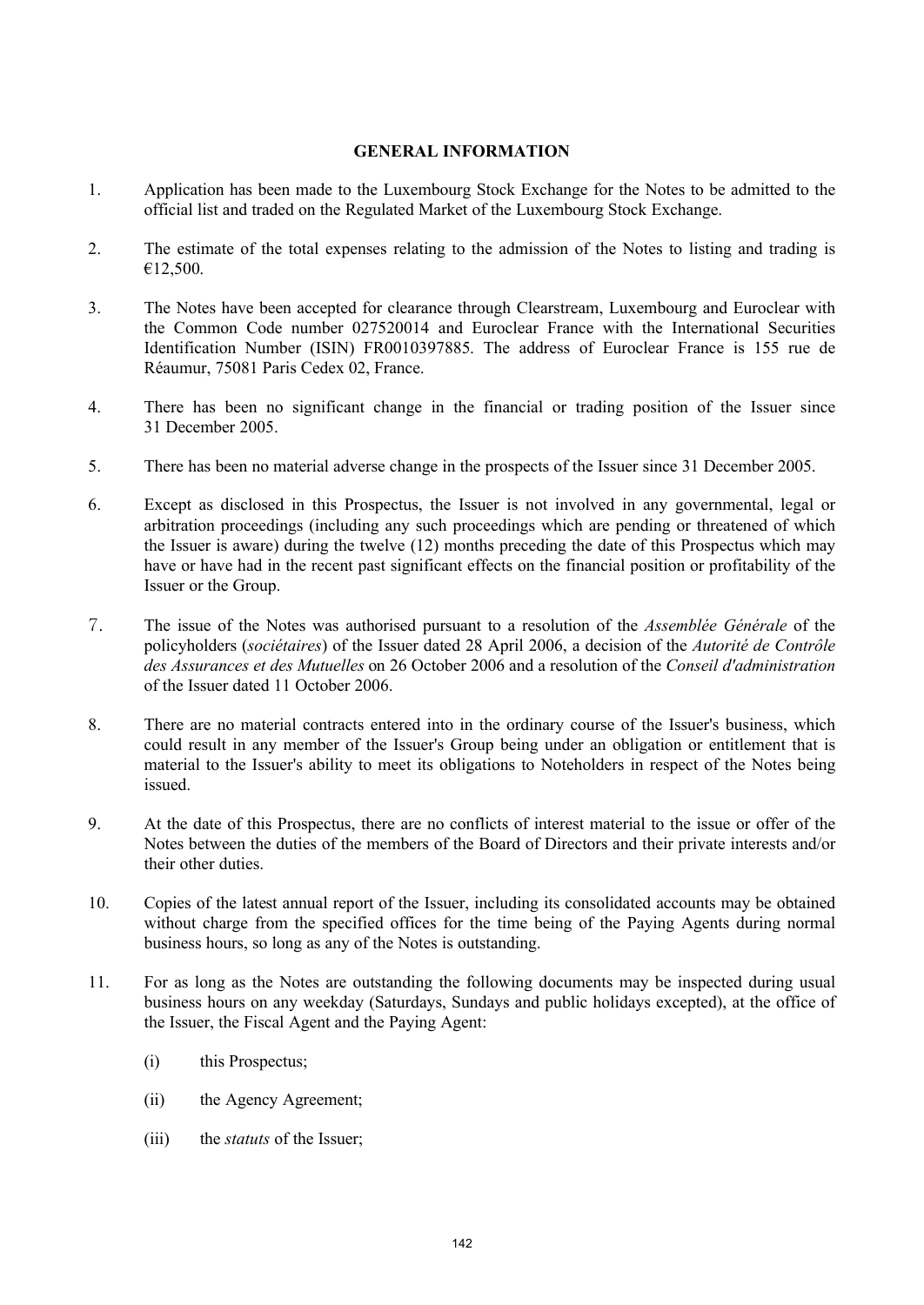- (iv) the audited consolidated financial statements of the Issuer for the fiscal years ended 31 December 2005 and 2004;
- (v) the then latest audited consolidated annual financial statements of the Issuer; and
- (vi) the then latest interim consolidated financial indicators published by the Issuer in the *Bulletin des annonces légales obligatoires* (BALO) in France.

The Issuer does not publish complete consolidated interim accounts but only certain interim consolidated financial indicators. The latest interim consolidated financial indicators published by the Issuer (being those as at 30 June 2006) appear under "Recent Developments" above. The Issuer does not publish non-consolidated interim accounts.

The Prospectus will be published on the website of the Luxembourg Stock Exchange (www.bourse.lu).

- 12. The statutory auditors of the Issuer are KPMG Audit, 1 cours Valmy, 92923 Paris La Défense, France and Deloitte & Associés, 185, avenue Charles de Gaulle, 92200 Neuilly-sur-Seine, France (both entities duly authorised as *Commissaires aux Comptes* and are members of the *Compagnie nationale des commissaires aux comptes*) and they have audited and rendered unqualified audit reports on the Issuer's consolidated financial statements for the fiscal years ended 31 December 2005 and 2004.
- 13. The yield of the Notes is 5.11% which corresponds to the ten (10) year swap rate on the pricing date, 9 November 2006 (namely 3.98%) plus a spread of 113 basis points and is calculated at the issue date on the basis of the issue price. It is not an indication of future yield.